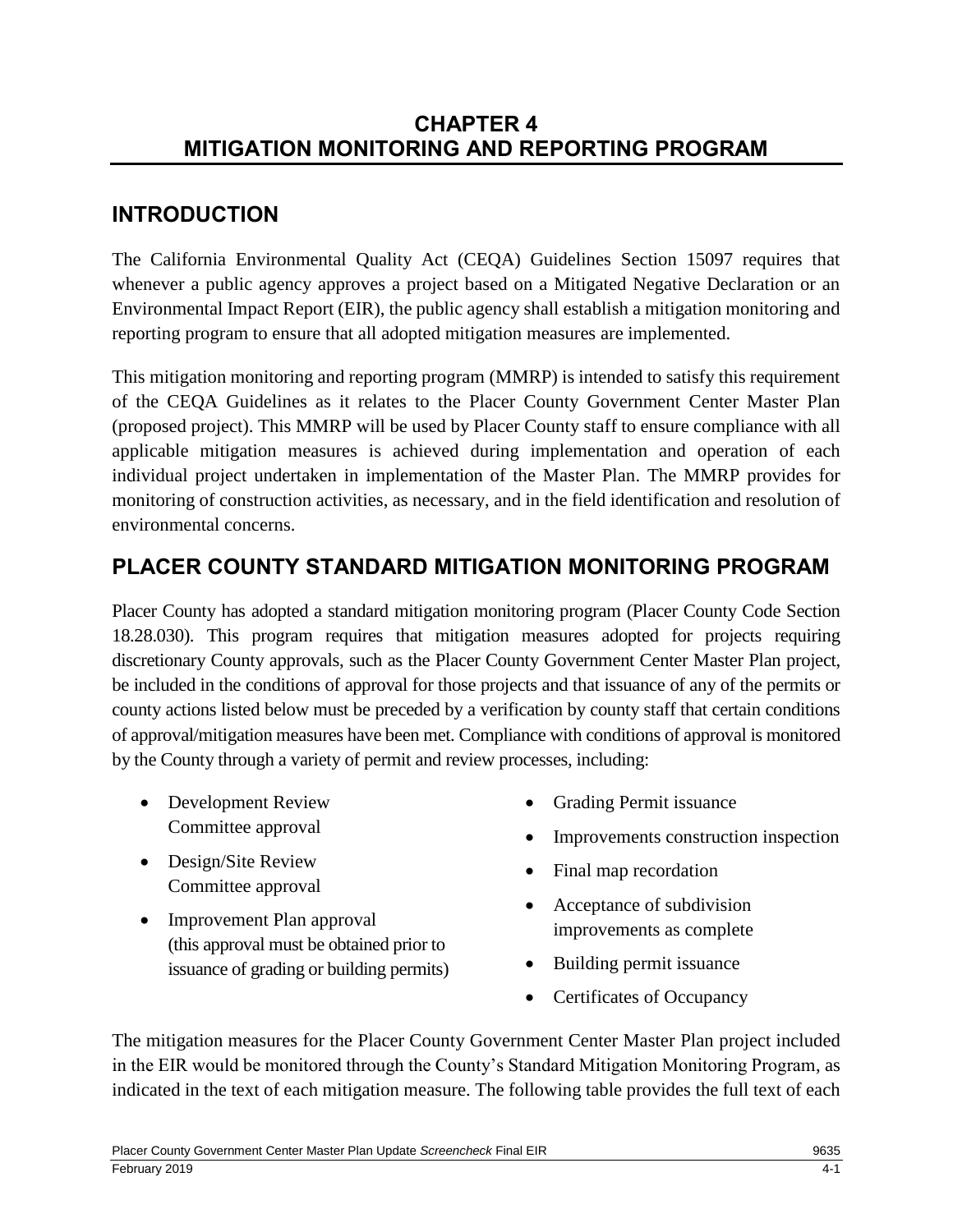mitigation measure and identifies the specific permit(s) or approval(s) from the Standard Mitigation Monitoring Program that the County would use to verify compliance with each, or another monitoring mechanism that would be used if the mitigation measure cannot be verified through the County's Standard Mitigation Monitoring Program.

The Placer County Government Center Master Plan EIR evaluates implementation of the Master Plan at a programmatic level. It also provides project-level analysis of two individual projects that are components of the Master Plan. This MMRP includes three sections – one that addresses the mitigation measures identified for the overall Master Plan, and one for each of the individual project elements evaluated in the EIR. As additional individual projects to implement the Master Plan are proposed for construction, the County would review the projects for consistency with the Master Plan, as described in Section 2.2 of the Draft EIR, as well as ensuring compliance with all applicable mitigation measures.

#### **Mitigation Monitoring Program Description**

Placer County will coordinate monitoring activities and document the implementation of mitigation measures for each project phase. Table 1 lists each mitigation measure as identified in the Final EIR and the associated implementation, monitoring/reporting, timing and performance requirements. The table includes:

- 1. the full text of each applicable mitigation measure;
- 2. the party or parties responsible for implementation and monitoring of each measure and any reporting requirements;
- 3. the timing of implementation of each mitigation measure, including any ongoing monitoring and/or reporting requirements; and
- 4. performance criteria by which to ensure mitigation requirements have been met.

Following completion of the monitoring and reporting process, the final monitoring results, as well as annual reports where required, will be recorded and incorporated into the project file maintained by Placer County.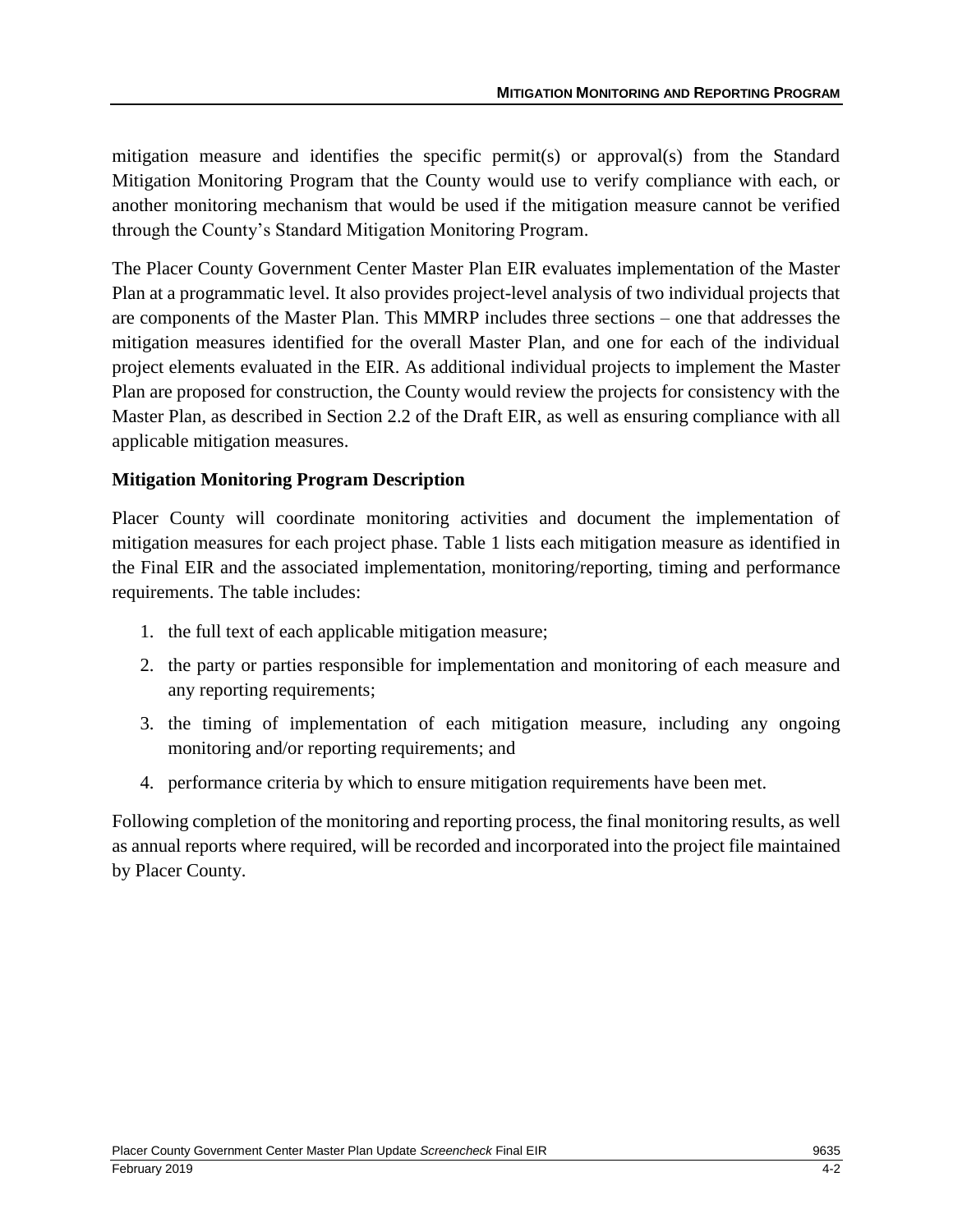### **MASTER PLAN UPDATE MITIGATION MONITORING AND REPORTING PROGRAM**

This section of the MMRP lists the mitigation measures applicable to the overall Master Plan Update and future individual projects undertaken in implementation of the Master Plan.

No mitigation measures are required for the following resources:Land Use and Planning

• Population and Housing

• Public Services and Recreation

• Greenhouse Gases

• Energy Conservation

| <b>PCGC Master Plan Update</b>                                                                                                                                                                                                                                                                                                                                                                                                                                                                                                                                                                                                                                                                                                                                                                                                                                                                                                                                                                                                                                                                                                                                                                                                                |                                                                                                                  |                                                                                                                     |                                                                                                                                                                                                                                                                                                        |                                                                                                                                                                                                                                                                                                                                          |  |
|-----------------------------------------------------------------------------------------------------------------------------------------------------------------------------------------------------------------------------------------------------------------------------------------------------------------------------------------------------------------------------------------------------------------------------------------------------------------------------------------------------------------------------------------------------------------------------------------------------------------------------------------------------------------------------------------------------------------------------------------------------------------------------------------------------------------------------------------------------------------------------------------------------------------------------------------------------------------------------------------------------------------------------------------------------------------------------------------------------------------------------------------------------------------------------------------------------------------------------------------------|------------------------------------------------------------------------------------------------------------------|---------------------------------------------------------------------------------------------------------------------|--------------------------------------------------------------------------------------------------------------------------------------------------------------------------------------------------------------------------------------------------------------------------------------------------------|------------------------------------------------------------------------------------------------------------------------------------------------------------------------------------------------------------------------------------------------------------------------------------------------------------------------------------------|--|
| <b>Mitigation Measure</b>                                                                                                                                                                                                                                                                                                                                                                                                                                                                                                                                                                                                                                                                                                                                                                                                                                                                                                                                                                                                                                                                                                                                                                                                                     | Implementation                                                                                                   | <b>Monitoring</b>                                                                                                   | Timing                                                                                                                                                                                                                                                                                                 | Performance<br><b>Evaluation Criteria</b>                                                                                                                                                                                                                                                                                                |  |
|                                                                                                                                                                                                                                                                                                                                                                                                                                                                                                                                                                                                                                                                                                                                                                                                                                                                                                                                                                                                                                                                                                                                                                                                                                               | <b>Biological Resources</b>                                                                                      |                                                                                                                     |                                                                                                                                                                                                                                                                                                        |                                                                                                                                                                                                                                                                                                                                          |  |
| Mitigation Measure 7a: All construction workers involved in<br>vegetation removal, clearing, and earthmoving activities shall<br>receive worker environmental awareness program training<br>conducted by a qualified biologist. Worker environmental<br>awareness program training may also be conducted through a<br>video created by a qualified biologist specifically for this project.<br>Worker environmental awareness program training shall instruct<br>workers to be familiar with special-status species potentially<br>present in the project area and discuss the nature and purpose of<br>protective measures, including best management practices and<br>other required mitigation measures. Personnel shall be instructed<br>to avoid wetlands and waters on the project site that will be fenced<br>prior to construction (as discussed in Mitigation Measure 7h), other<br>than where impacts have been authorized, and to prevent spills,<br>and shall be given contact information for the qualified biologist. A<br>handout will be prepared that includes information on sensitive<br>biological resources occurring or potentially occurring on the site,<br>as well as contact information for the project biologist. | Each project<br>sponsor (Placer<br>County or individual<br>project applicant)<br>and construction<br>contractors | <b>Placer County</b><br>Community<br>Development<br>Resource Agency,<br><b>Planning Services</b><br><b>Division</b> | • Training conducted<br>prior to any<br>vegetation removal,<br>clearing, or grading<br>• No more than 72<br>hours following<br>completion of the<br>worker<br>environmental<br>awareness training,<br>the project<br>applicant/contractor<br>shall submit<br>training attendance<br>logs to the County | • Training presented by<br>qualified biologist<br>• Training materials are<br>reviewed and approved<br>by Placer County prior<br>to training<br>• Project<br>applicant/contractor<br>provides the County<br>with a schedule for<br>worker environmental<br>awareness training.<br>• Attendance logs are<br>submitted to Placer<br>County |  |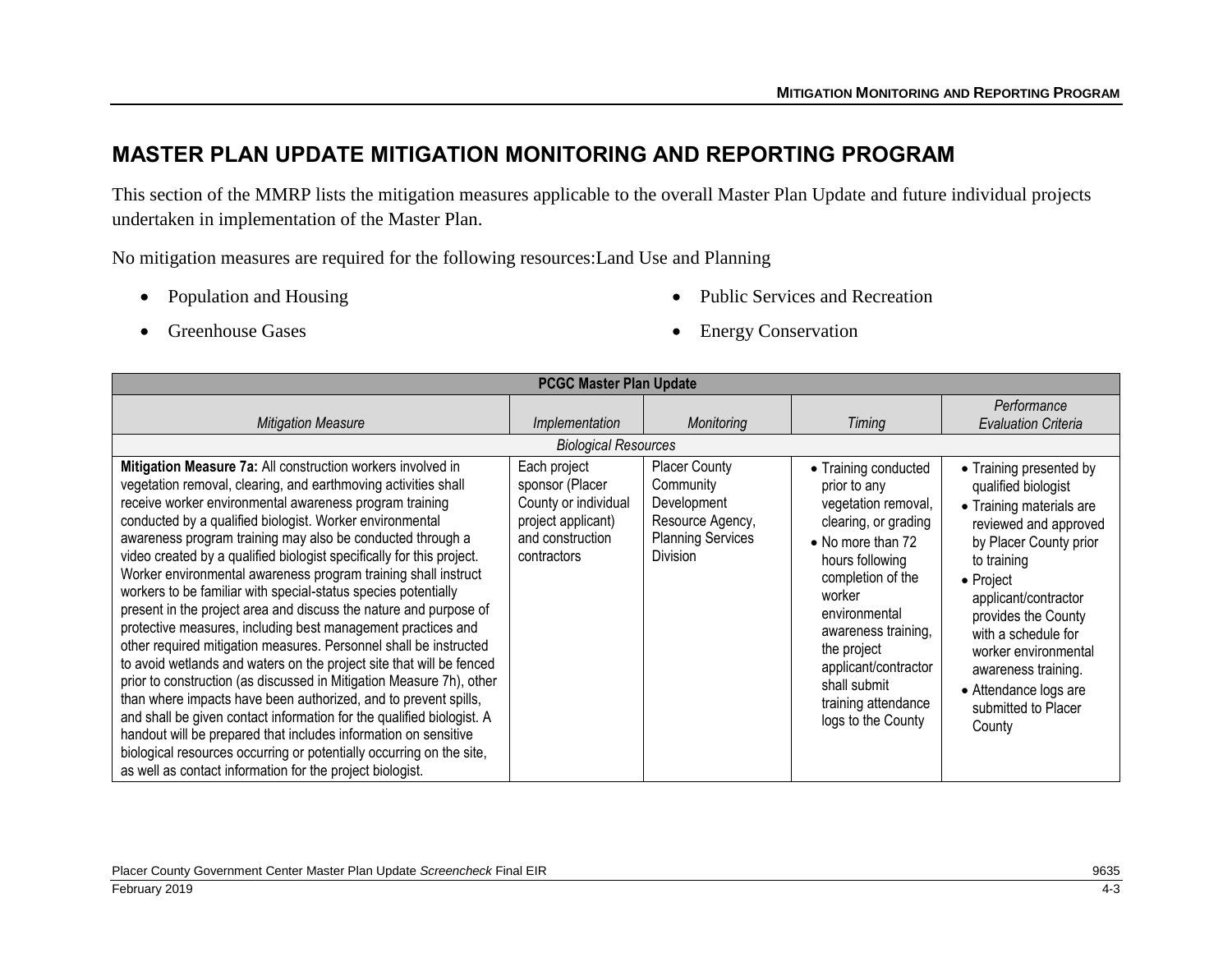|                                                                                                                                                                                                                                                                                                                                                                                                                                                                                                                                                                                                                                                                                                                                                                                                                                                                                                                                                                                                                                                                                                                                                                                                                                                                                                                                                                                                          | <b>PCGC Master Plan Update</b>                                                                                                                                                                           |                                                                                                                     |                                                                                                                                                                                                                                                                 |                                                                                                                                                                                                                                                                                                                                                                                                                                                     |
|----------------------------------------------------------------------------------------------------------------------------------------------------------------------------------------------------------------------------------------------------------------------------------------------------------------------------------------------------------------------------------------------------------------------------------------------------------------------------------------------------------------------------------------------------------------------------------------------------------------------------------------------------------------------------------------------------------------------------------------------------------------------------------------------------------------------------------------------------------------------------------------------------------------------------------------------------------------------------------------------------------------------------------------------------------------------------------------------------------------------------------------------------------------------------------------------------------------------------------------------------------------------------------------------------------------------------------------------------------------------------------------------------------|----------------------------------------------------------------------------------------------------------------------------------------------------------------------------------------------------------|---------------------------------------------------------------------------------------------------------------------|-----------------------------------------------------------------------------------------------------------------------------------------------------------------------------------------------------------------------------------------------------------------|-----------------------------------------------------------------------------------------------------------------------------------------------------------------------------------------------------------------------------------------------------------------------------------------------------------------------------------------------------------------------------------------------------------------------------------------------------|
| <b>Mitigation Measure</b>                                                                                                                                                                                                                                                                                                                                                                                                                                                                                                                                                                                                                                                                                                                                                                                                                                                                                                                                                                                                                                                                                                                                                                                                                                                                                                                                                                                | Implementation                                                                                                                                                                                           | Monitoring                                                                                                          | Timing                                                                                                                                                                                                                                                          | Performance<br><b>Evaluation Criteria</b>                                                                                                                                                                                                                                                                                                                                                                                                           |
| Mitigation Measure 7b: Should construction begin during the bird<br>breeding season (February 1 through August 31), a pre-<br>construction nesting bird survey shall be performed no sooner than<br>14 days prior to any groundbreaking activities or tree removal to<br>determine if there are any active nests within the project area<br>(including a 200-foot buffer for raptors). If the construction site<br>remains inactive for more than 1 month during the breeding season<br>and construction would resume during the breeding season,<br>another pre-construction nesting bird survey shall be performed no<br>sooner than 14 days prior to reactivation of construction activities<br>on site. If any active nests are observed during surveys, an<br>avoidance buffer shall be determined and flagged by the qualified<br>biologist in consultation with CDFW, if warranted, based on<br>species, location, and planned construction activity. These nests<br>shall be avoided until the chicks have fledged and the nests are no<br>longer active, as determined by the qualified biologist. Avoidance<br>could consist of delaying construction in proximity to the nest<br>during the nesting season, or creating a buffer zone between the<br>nest and the activity. Project activities shall be confined to daylight<br>hours to prevent impacts to foraging nocturnal avian species. | Each project<br>sponsor (Placer<br>County or individual<br>project applicant)<br>and construction<br>contractors                                                                                         | <b>Placer County</b><br>Community<br>Development<br>Resource Agency,<br><b>Planning Services</b><br><b>Division</b> | • No sooner than 14<br>days prior to any<br>groundbreaking<br>activities or tree<br>removal that occurs<br>between February<br>1 and August 31                                                                                                                  | • Preconstruction<br>surveys are conducted<br>when construction<br>activities begin<br>anytime between<br>February 1 and August<br>31 of each year<br>• No-disturbance buffer<br>zones around active<br>nests are determined<br>by a qualified biologist<br>in consultation with<br><b>CDFW</b><br>• No-disturbance buffer<br>zones are maintained<br>until the subject nests<br>are no longer active, as<br>determined by a<br>qualified biologist |
| Mitigation Measure 7c: No sooner than 30 days prior to building<br>demolition, a pre-construction roosting bat survey shall be<br>performed by a qualified biologist (i.e., a biologist with several<br>years' experience performing roosting bat surveys, capable of<br>identifying signs of roosting such as urine stains and guano piles)<br>to determine if roosting bats or maternity colonies exist in any of<br>the structures within the project area. If any active roosts are<br>observed, consultation with the California Department of Fish and<br>Wildlife (CDFW) shall be sought to potentially develop an exclusion<br>plan under the direction of CDFW. If maternity roosts are observed,<br>demolition shall be postponed until the maternity colonies have<br>dispersed, usually between late August and the end of September.<br>Project activities shall be confined to daylight hours to prevent<br>impacts to foraging bats.                                                                                                                                                                                                                                                                                                                                                                                                                                                      | Each project<br>sponsor (Placer<br>County or individual<br>project applicant)<br>and construction<br>contractors for<br>projects involving<br>demolition of<br>existing buildings or<br>portions thereof | Placer County<br>Community<br>Development<br>Resource Agency,<br><b>Planning Services</b><br><b>Division</b>        | • Surveys are<br>completed no<br>sooner than 30<br>days prior to<br>demolition or tree<br>removal for each<br>construction phase<br>$\bullet$ Where an<br>exclusion plan is<br>needed, the plan in<br>implemented prior<br>to demolition<br>and/or tree removal | • Pre-disturbance surveys<br>are completed<br>• Consultation with<br>CDFW is completed and<br>an exclusion plan is<br>implemented if roosting<br>bats and/or maternity<br>colonies are identified in<br>areas subject to tree<br>removal and/or<br>demolition<br>• Construction activities<br>are limited to daylight<br>hours                                                                                                                      |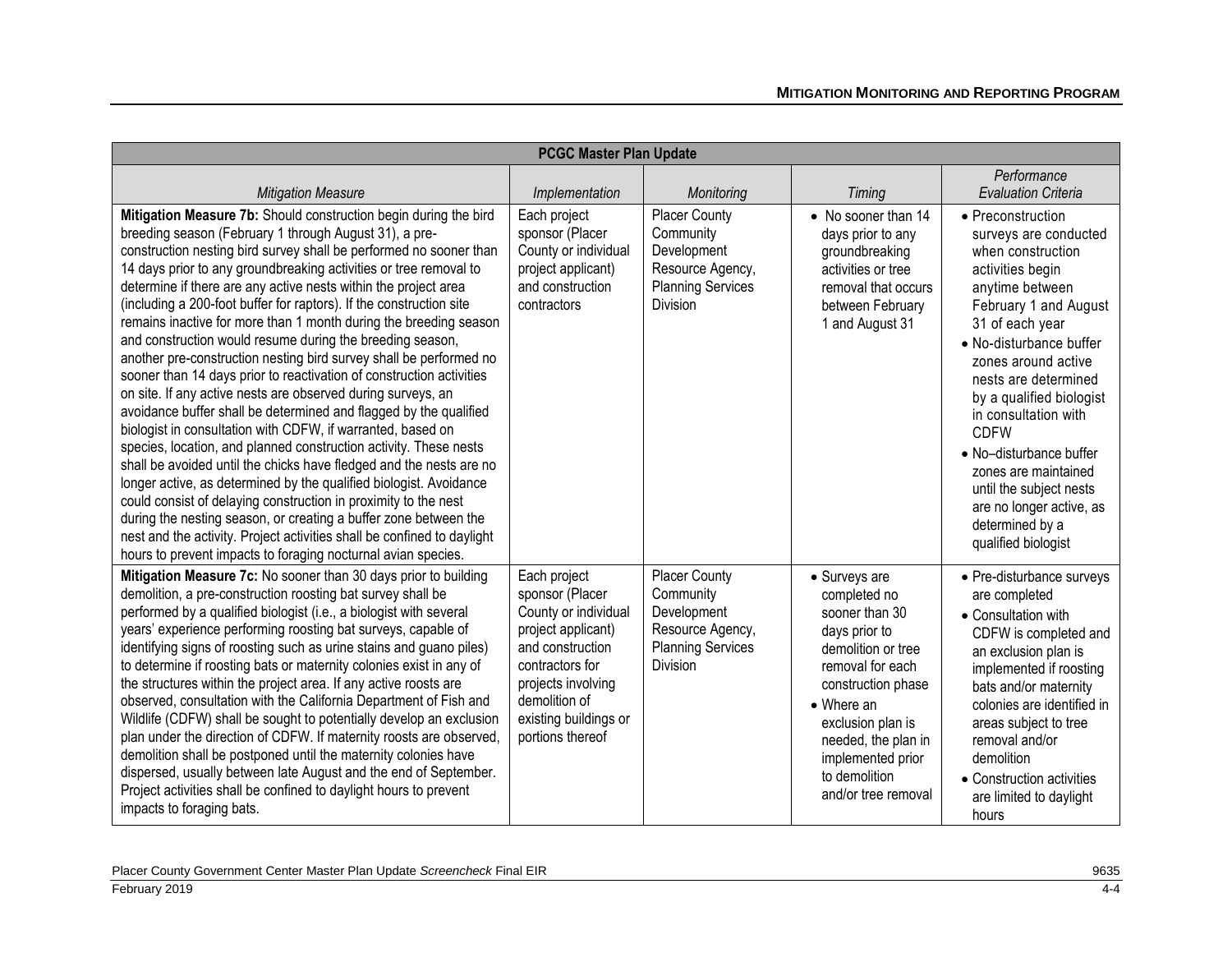| <b>PCGC Master Plan Update</b>                                                                                                                                                                                                                                                                                                                                                                                                                                                                                                                                                                                                                                                                                                                                                                                                                                                                                                                                                                                                                                                                                                                                                                                                                                                                                                                                                                                                                                                                                                                                                                                                                                                                                                                                                                                                                           |                                                                                                                     |                                                                                                              |                                                                                                                                                             |                                                                                                                                                                                                                                                                                      |
|----------------------------------------------------------------------------------------------------------------------------------------------------------------------------------------------------------------------------------------------------------------------------------------------------------------------------------------------------------------------------------------------------------------------------------------------------------------------------------------------------------------------------------------------------------------------------------------------------------------------------------------------------------------------------------------------------------------------------------------------------------------------------------------------------------------------------------------------------------------------------------------------------------------------------------------------------------------------------------------------------------------------------------------------------------------------------------------------------------------------------------------------------------------------------------------------------------------------------------------------------------------------------------------------------------------------------------------------------------------------------------------------------------------------------------------------------------------------------------------------------------------------------------------------------------------------------------------------------------------------------------------------------------------------------------------------------------------------------------------------------------------------------------------------------------------------------------------------------------|---------------------------------------------------------------------------------------------------------------------|--------------------------------------------------------------------------------------------------------------|-------------------------------------------------------------------------------------------------------------------------------------------------------------|--------------------------------------------------------------------------------------------------------------------------------------------------------------------------------------------------------------------------------------------------------------------------------------|
| <b>Mitigation Measure</b>                                                                                                                                                                                                                                                                                                                                                                                                                                                                                                                                                                                                                                                                                                                                                                                                                                                                                                                                                                                                                                                                                                                                                                                                                                                                                                                                                                                                                                                                                                                                                                                                                                                                                                                                                                                                                                | Implementation                                                                                                      | <b>Monitoring</b>                                                                                            | <b>Timing</b>                                                                                                                                               | Performance<br><b>Evaluation Criteria</b>                                                                                                                                                                                                                                            |
|                                                                                                                                                                                                                                                                                                                                                                                                                                                                                                                                                                                                                                                                                                                                                                                                                                                                                                                                                                                                                                                                                                                                                                                                                                                                                                                                                                                                                                                                                                                                                                                                                                                                                                                                                                                                                                                          |                                                                                                                     |                                                                                                              | • Throughout all<br>construction phases,<br>construction<br>activities are limited<br>to daylight hours                                                     |                                                                                                                                                                                                                                                                                      |
| Mitigation Measure 7d: Prior to issuance of a grading permit or<br>approval of Improvement Plans for any activities within seasonal<br>wetlands 02, 03, 04, or 05, a protocol-level vernal pool branchiopod<br>survey shall be performed by a qualified biologist (i.e., a biologist with<br>several years' experience performing vernal pool surveys, capable of<br>identifying signs of vernal pool fairy shrimp and/or vernal pool tadpole<br>shrimp activity) to determine if vernal pool fairy shrimp and/or vernal<br>pool tadpole shrimp are present on the project site. Alternatively,<br>presence can be assumed. Where vernal pool fairy shrimp and/or<br>vernal pool tadpole shrimp presence is identified or assumed,<br>compensation for the loss of habitat for these species shall be<br>provided at a ratio of 3 acres for every 1 acre affected (3:1). This<br>ratio shall include creation of 1 acre of vernal pool habitat for every 1<br>acre impacts (1:1), and preservation of 2 acres of vernal pools for<br>every 1 acre impacted (2:1), as described in the U.S. Fish and<br>Wildlife Service (USFWS) programmatic biological opinion issued to<br>the U.S. Army Corps of Engineers for small impacts to listed<br>branchiopods (USFWS 1996). Mitigation for impacts to listed<br>branchiopods shall be implemented according to one of the following<br>three options, to be determined and completed prior to impact:<br>participation in a USFWS approved mitigation bank, off-site<br>mitigation at a non-bank location approved by USFWS and subject to<br>preservation in perpetuity such as through a conservation easement,<br>or contribution to the USFWS Species Fund. In the event that<br>protocol-level surveys demonstrate the absence of listed vernal pool<br>branchiopods, mitigation shall not be required. | <b>Placer County</b><br>Department of<br>Public Works,<br><b>Facility Services</b><br>Division (project<br>sponsor) | <b>Placer County</b><br>Community<br>Development<br>Resource Agency,<br><b>Planning Services</b><br>Division | $\bullet$ Prior to<br>Improvement Plan<br>approval or<br>issuance of grading<br>permits for<br>activities within<br>seasonal wetlands<br>02, 03, 04, or 05. | • Protocol-level<br>branchiopod survey is<br>completed or presence<br>is assumed<br>• If vernal pool fairy<br>shrimp and/or vernal<br>pool tadpole shrimp are<br>identified or assumed<br>present, project sponsor<br>provides evidence of<br>payment for<br>compensatory mitigation |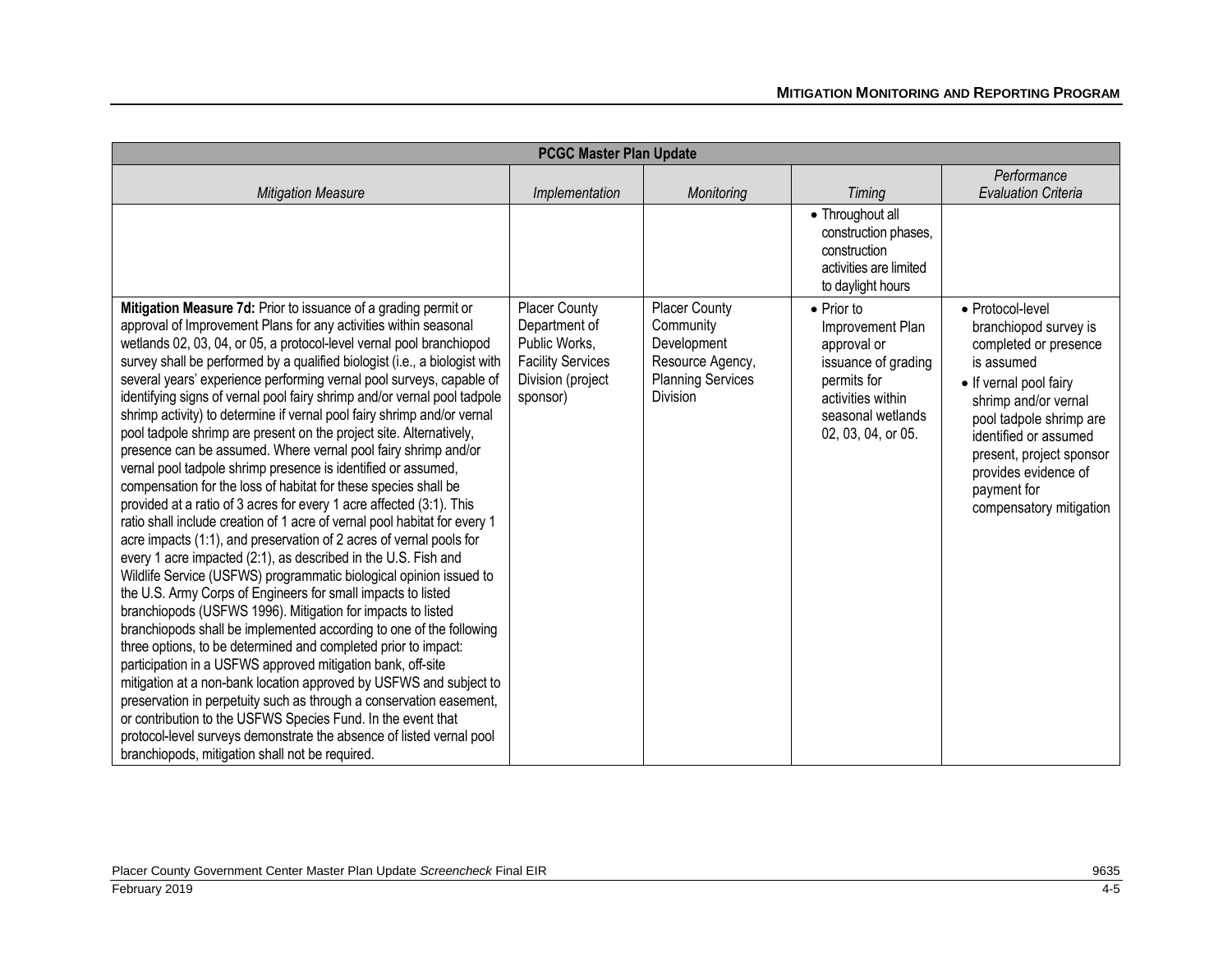| <b>PCGC Master Plan Update</b>                                                                                                                                                                                                                                                                                                                                                                                                                                                                                                                                                                                                                                                                                                                                                                                                                                                                                                                                                                                                                                                                                                                                                                                                                                                                                                                                                                                                               |                                                                                                                                        |                                                                                                                     |                                                                                                                                                                                                                                                                                                                                                                                                                                                                                                                                                |                                                                                                                                                                                       |
|----------------------------------------------------------------------------------------------------------------------------------------------------------------------------------------------------------------------------------------------------------------------------------------------------------------------------------------------------------------------------------------------------------------------------------------------------------------------------------------------------------------------------------------------------------------------------------------------------------------------------------------------------------------------------------------------------------------------------------------------------------------------------------------------------------------------------------------------------------------------------------------------------------------------------------------------------------------------------------------------------------------------------------------------------------------------------------------------------------------------------------------------------------------------------------------------------------------------------------------------------------------------------------------------------------------------------------------------------------------------------------------------------------------------------------------------|----------------------------------------------------------------------------------------------------------------------------------------|---------------------------------------------------------------------------------------------------------------------|------------------------------------------------------------------------------------------------------------------------------------------------------------------------------------------------------------------------------------------------------------------------------------------------------------------------------------------------------------------------------------------------------------------------------------------------------------------------------------------------------------------------------------------------|---------------------------------------------------------------------------------------------------------------------------------------------------------------------------------------|
| <b>Mitigation Measure</b>                                                                                                                                                                                                                                                                                                                                                                                                                                                                                                                                                                                                                                                                                                                                                                                                                                                                                                                                                                                                                                                                                                                                                                                                                                                                                                                                                                                                                    | Implementation                                                                                                                         | Monitoring                                                                                                          | Timing                                                                                                                                                                                                                                                                                                                                                                                                                                                                                                                                         | Performance<br><b>Evaluation Criteria</b>                                                                                                                                             |
| Mitigation Measure 7e: Prior to issuance of any grading permits<br>or approval of Improvement Plans and removal of vegetation from<br>any blue oak woodland vegetation communities, the County of<br>Placer (County) or individual project applicant shall identify any on-<br>site woodland restoration on the project's Improvement Plans<br>and/or undertake off-site oak woodland restoration or creation,<br>and/or contribute to the County's oak woodland conservation fund,<br>and/or obtain a conservation easement over an off-site property<br>that includes blue oak woodland. In combination, the total amount<br>of blue oak woodland restored, created, and/or protected under a<br>conservation easement shall be twice the size of the amount of<br>blue oak woodland lost to development within the PCGC campus.<br>Any on-site or off-site oak woodland restoration or creation must<br>occur subject to a planting and irrigation plan that is approved by<br>Placer County prior to implementation. Any onsite tree planting<br>must be documented on the Improvement Plans for each individual<br>development project. When compensation for loss of oak woodland<br>would include off-site restoration, obtaining a conservation<br>easement and/or payment into the County's oak woodland<br>conservation fund, these shall occur prior to approval of<br>Improvement Plans for each individual development project. | Each project<br>sponsor (Placer<br>County or individual<br>project applicant) for<br>actions that would<br>affect blue oak<br>woodland | Placer County<br>Community<br>Development<br>Resource Agency,<br><b>Planning Services</b><br>Division               | • If any replanting or<br>restoration is<br>proposed, the<br>restoration plans<br>must be included in<br>the Improvement<br>Plans or provided as<br>separate<br>Improvement Plans<br>(for offsite locations)<br>and implemented<br>prior to the County's<br>issuance of a<br>certificate of<br>occupancy.<br>• If restoration through<br>a compensatory<br>program is<br>proposed, evidence<br>of payment into the<br>compensatory<br>program must be<br>provided prior to<br>issuance of grading<br>permits/approval of<br>Improvement Plans. | • Any loss of blue oak<br>woodland is offset<br>through<br>replanting/restoration,<br>property conservation,<br>and/or payment into the<br>County's oak woodland<br>conservation fund |
| Mitigation Measure 7f: Prior to issuance of any grading permits or<br>approval of improvement plans for activities that would remove<br>riparian habitat, the County of Placer (County) or project applicant<br>shall comply with the California Department of Fish and Wildlife<br>(CDFW) Lake and Streambed Alteration Program (California Fish<br>and Game Code Sections 1600-1616), including notification,<br>submission of all required plans and documents, and payment of<br>required fees to CDFW. The applicant shall either confirm that the<br>proposed activities would not result in substantial effects related to                                                                                                                                                                                                                                                                                                                                                                                                                                                                                                                                                                                                                                                                                                                                                                                                            | Each project<br>sponsor (Placer<br>County or individual<br>project applicant) for<br>actions that would<br>affect riparian<br>habitat  | <b>Placer County</b><br>Community<br>Development<br>Resource Agency,<br><b>Planning Services</b><br><b>Division</b> | • Prior to<br>Improvement Plan<br>approval or<br>issuance of grading<br>permits for any<br>project that affects<br>riparian habitat                                                                                                                                                                                                                                                                                                                                                                                                            | • Section 1602<br><b>Streambed Alteration</b><br>Agreement is obtained<br>and compensatory<br>mitigation is provided                                                                  |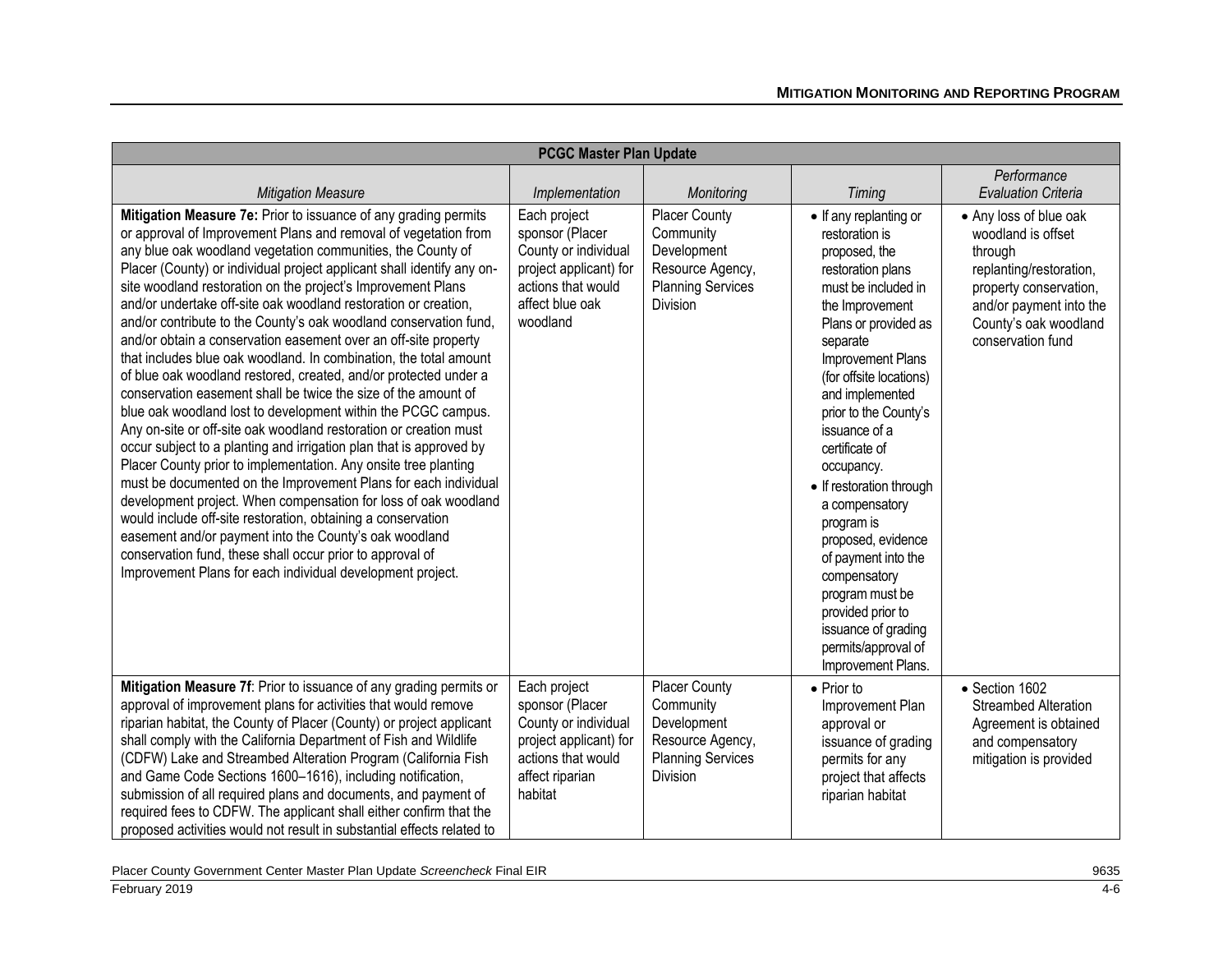| <b>PCGC Master Plan Update</b>                                                                                                                                                                                                                                                                                                                                                                                                                                                                                                                                                                                                                                                                                                                                                                                                                                                                                                                                                                                                                                                                                                                                                                                                                                                                                                                                                                                                                                                                                                        |                                                                                                                                              |                                                                                                                                              |                                                                                                                                                       |                                                                                                                                                                                  |
|---------------------------------------------------------------------------------------------------------------------------------------------------------------------------------------------------------------------------------------------------------------------------------------------------------------------------------------------------------------------------------------------------------------------------------------------------------------------------------------------------------------------------------------------------------------------------------------------------------------------------------------------------------------------------------------------------------------------------------------------------------------------------------------------------------------------------------------------------------------------------------------------------------------------------------------------------------------------------------------------------------------------------------------------------------------------------------------------------------------------------------------------------------------------------------------------------------------------------------------------------------------------------------------------------------------------------------------------------------------------------------------------------------------------------------------------------------------------------------------------------------------------------------------|----------------------------------------------------------------------------------------------------------------------------------------------|----------------------------------------------------------------------------------------------------------------------------------------------|-------------------------------------------------------------------------------------------------------------------------------------------------------|----------------------------------------------------------------------------------------------------------------------------------------------------------------------------------|
| <b>Mitigation Measure</b>                                                                                                                                                                                                                                                                                                                                                                                                                                                                                                                                                                                                                                                                                                                                                                                                                                                                                                                                                                                                                                                                                                                                                                                                                                                                                                                                                                                                                                                                                                             | Implementation                                                                                                                               | Monitoring                                                                                                                                   | Timing                                                                                                                                                | Performance<br><b>Evaluation Criteria</b>                                                                                                                                        |
| the obstruction, diversion, or introduction of debris into any stream,<br>or shall provide compensatory mitigation to ensure that no<br>significant effects result from stream diversion or modification.<br>Compensatory mitigation shall be provided through creation of like<br>habitat either on site or at a CDFW-approved off-site location.                                                                                                                                                                                                                                                                                                                                                                                                                                                                                                                                                                                                                                                                                                                                                                                                                                                                                                                                                                                                                                                                                                                                                                                    |                                                                                                                                              |                                                                                                                                              |                                                                                                                                                       |                                                                                                                                                                                  |
| Mitigation Measure 7g: A Clean Water Act Section 404 permit and<br>Section 401 Water Quality Certification shall be acquired prior to<br>issuance of a grading permit or approval of improvement plans for<br>any proposed activities that will result in fill or discharges within<br>jurisdictional wetlands.<br>To compensate for the loss of jurisdictional wetlands or waters of the<br>U.S. that are not exempt from mitigation under the Clean Water Act,<br>the County of Placer (County) or individual project applicant shall (1)<br>restore and/or create wetlands on site; (2) create wetlands at an off-<br>site location acceptable to the resource agencies; (3) purchase<br>compensatory mitigation credits at an agency-approved mitigation<br>bank; or (4) a combination of 1, 2, or 3. The County or individual<br>project applicant shall develop the mitigation approach in conjunction<br>with the resource agencies during the permitting process. The<br>mitigation requirements shall be in compliance with federal and state<br>Clean Water Act laws, and the Placer County General Plan "no net<br>loss" of wetlands policy (Policy 6.B.1). The final mitigation ratios,<br>design, and implementation shall comply with the terms and<br>conditions of the Section 404 permit issued by the Sacramento<br>District U.S. Army Corps of Engineers and the Section 401 Water<br>Quality Certification and Waste Discharge Requirements issued by<br>the Central Valley Regional Water Quality Control Board. | Each project<br>sponsor (Placer<br>County or individual<br>project applicant) for<br>actions that would<br>affect jurisdictional<br>wetlands | Placer County<br>Community<br>Development<br>Resource Agency,<br><b>Planning Services</b><br><b>Division</b>                                 | $\bullet$ Prior to<br>Improvement Plan<br>approval or<br>issuance of grading<br>permits for any<br>project that affects<br>jurisdictional<br>wetlands | • The project sponsor<br>shall provide evidence<br>of compliance with<br>mitigation requirements<br>specified in the Section<br>404 permit, as approved<br>by the Corps          |
| Mitigation Measure 7h: Installation of silt fencing shall be required<br>for any construction activity that occurs within 100 feet of a<br>seasonal wetland or detention basin, other than where direct<br>impacts have been authorized through permits obtained from the<br>U.S. Army Corps of Engineers. Grading and improvement plans for<br>construction of each individual project shall indicate the<br>jurisdictional boundaries of any wetland or waters of the U.S.                                                                                                                                                                                                                                                                                                                                                                                                                                                                                                                                                                                                                                                                                                                                                                                                                                                                                                                                                                                                                                                          | Each project<br>sponsor (Placer<br>County or individual<br>project applicant)<br>and construction<br>contractors for<br>actions within 100   | Placer County<br>Community<br>Development<br>Resource Agency;<br><b>Planning Services</b><br>Division, Engineering<br>and Surveying Division | • Silt fencing<br>locations and<br>specifications to be<br>included on grading<br>and improvement<br>plans prior to their<br>approval.                | • Boundaries of wetlands<br>and detention basins<br>are shown on grading<br>and improvement plans<br>• Silt fencing is installed<br>at least 25 feet from the<br>boundary of any |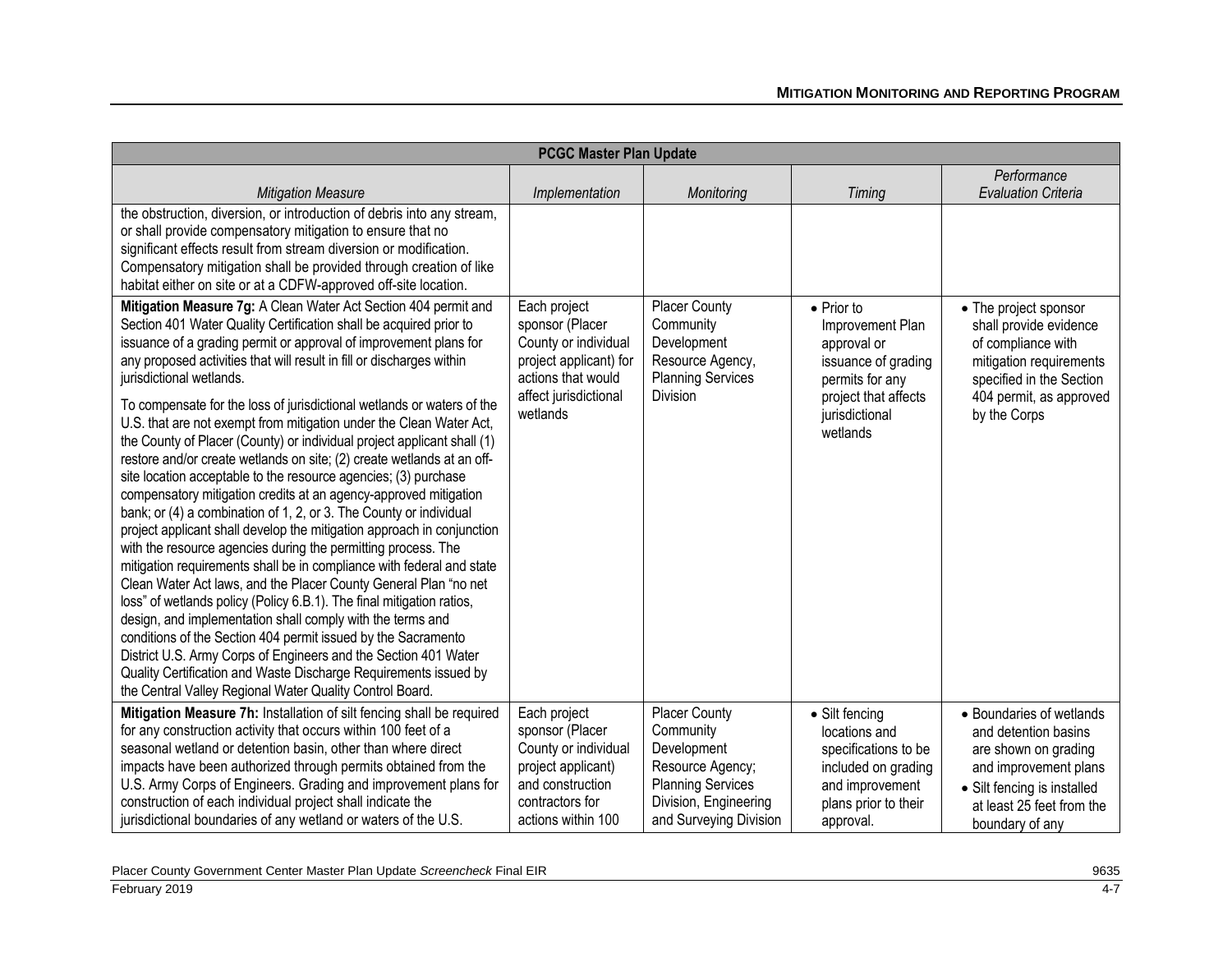|                                                                                                                                                                                                                                                                                                                                                                                                                                                                                                                                                                                                                                                                                                                                                                                                                                                         | <b>PCGC Master Plan Update</b>                                                                                   |                                                                                                              |                                                                                                                 |                                                                                                                                                                                                                                                                                                                                 |
|---------------------------------------------------------------------------------------------------------------------------------------------------------------------------------------------------------------------------------------------------------------------------------------------------------------------------------------------------------------------------------------------------------------------------------------------------------------------------------------------------------------------------------------------------------------------------------------------------------------------------------------------------------------------------------------------------------------------------------------------------------------------------------------------------------------------------------------------------------|------------------------------------------------------------------------------------------------------------------|--------------------------------------------------------------------------------------------------------------|-----------------------------------------------------------------------------------------------------------------|---------------------------------------------------------------------------------------------------------------------------------------------------------------------------------------------------------------------------------------------------------------------------------------------------------------------------------|
| <b>Mitigation Measure</b>                                                                                                                                                                                                                                                                                                                                                                                                                                                                                                                                                                                                                                                                                                                                                                                                                               | Implementation                                                                                                   | Monitoring                                                                                                   | Timing                                                                                                          | Performance<br><b>Evaluation Criteria</b>                                                                                                                                                                                                                                                                                       |
| feature, and shall delineate all construction activity areas for the<br>individual project. Silt fencing shall be installed at least 25 feet from<br>the boundary of any wetland that is not approved for direct impacts.<br>All equipment and vehicles shall be staged outside of waterways.<br>Spill kits shall be available on site to crews working within the<br>construction area, and any spills shall be cleaned up immediately.<br>Silt fencing or fiber rolls (i.e., straw wattles) shall be installed on<br>slopes adjacent to areas where trenching could cause erosion into<br>nearby waterways, or where construction occurs within 25 feet of<br>wetlands or waters of the U.S. The County of Placer shall inspect<br>the silt fence and/or fiber rolls prior to commencement of<br>construction activities for each individual project. | feet of a seasonal<br>wetland or detention<br>basin                                                              |                                                                                                              | • Silt fencing to be<br>installed and<br>inspected by the<br>County prior to<br>commencement of<br>construction | wetlands within 100 feet<br>of construction activities<br>where direct impacts<br>have not be authorized<br>• Silt fencing is<br>maintained throughout<br>construction activities<br>within 100 feet of<br>protected wetlands                                                                                                   |
|                                                                                                                                                                                                                                                                                                                                                                                                                                                                                                                                                                                                                                                                                                                                                                                                                                                         | <b>Cultural Resources</b>                                                                                        |                                                                                                              |                                                                                                                 |                                                                                                                                                                                                                                                                                                                                 |
| Mitigation Measure 8a: At the time that building maintenance and<br>repair needs are identified for any building within the project site<br>that is identified as a contributing feature to the DeWitt General<br>Hospital Historic District, the County of Placer shall implement all<br>applicable and feasible provisions of the Secretary of the Interior's<br>Standards for Rehabilitation, codified as 36 Code of Federal<br>Regulations Part 67, and shall review and implement any<br>appropriate Guidelines for Rehabilitating Historic Buildings and<br>Guidelines on Sustainability for Rehabilitating Historic Buildings                                                                                                                                                                                                                    | <b>Placer County</b>                                                                                             | <b>Placer County</b><br>Community<br>Development Resource<br>Agency; Planning<br>Services Division           | • Prior to approval of<br>building<br>maintenance and<br>repair plans                                           | • Building maintenance<br>and/or repair plans<br>identify specific<br>provisions of the<br>Secretary of the<br>Interior's Standards for<br>Rehabilitation that have<br>been considered in<br>development of the<br>plans, and<br>documentation<br>supporting any<br>determination that<br>specific provisions are<br>infeasible |
| Mitigation Measure 8b: Tribal Cultural Resource Awareness<br>Training: Prior to initiation of construction, all construction crew<br>members, consultants, and other personnel involved in project<br>implementation shall receive project-specific Tribal Cultural Resource<br>(TCR) awareness training. The training shall be conducted in<br>coordination with qualified cultural resource specialists and                                                                                                                                                                                                                                                                                                                                                                                                                                           | Each project<br>sponsor (Placer<br>County or individual<br>project applicant)<br>and construction<br>contractors | <b>Placer County</b><br>Community<br>Development<br>Resource Agency;<br><b>Planning Services</b><br>Division | • Training is<br>completed prior to<br>initiation of<br>construction for<br>each individual<br>project          | • Training is presented by<br>qualified cultural<br>resource specialists<br>• Prior to issuance of<br>grading or building<br>permits, the project                                                                                                                                                                               |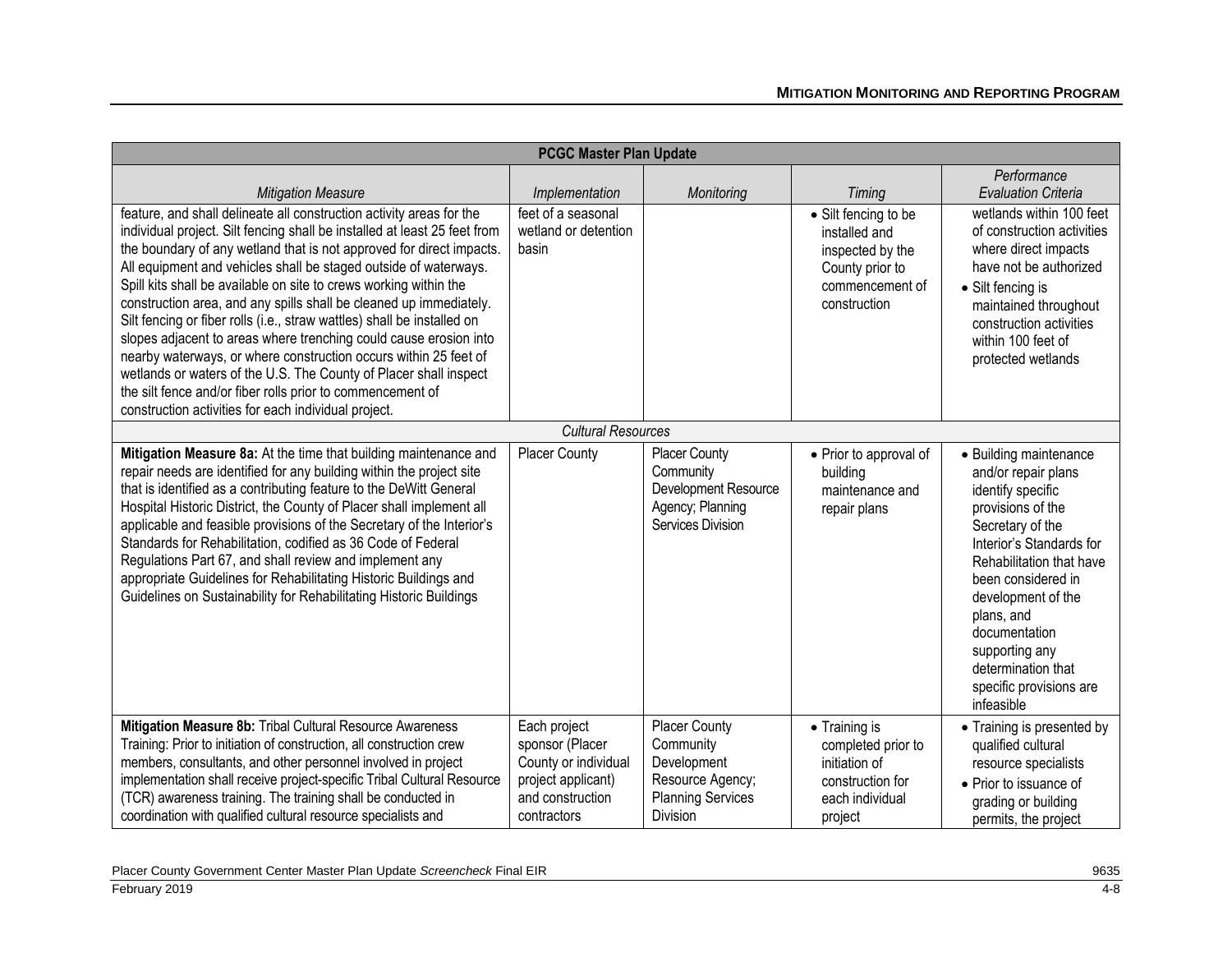| <b>PCGC Master Plan Update</b>                                                                                                                                                                                                                                                                                                                                                                                                                                                                                                                                                                                                                                                                                                                                                                                                                                                                                                                                                                                                                                                                                                                                                                                                                                                                                                                                                                                                                                                                                                                                                                                                                             |                                                                                                                  |                                                                                                              |                                                |                                                                                                                                                                                                                                                                                                                                                                                                                                                                                                                                                      |
|------------------------------------------------------------------------------------------------------------------------------------------------------------------------------------------------------------------------------------------------------------------------------------------------------------------------------------------------------------------------------------------------------------------------------------------------------------------------------------------------------------------------------------------------------------------------------------------------------------------------------------------------------------------------------------------------------------------------------------------------------------------------------------------------------------------------------------------------------------------------------------------------------------------------------------------------------------------------------------------------------------------------------------------------------------------------------------------------------------------------------------------------------------------------------------------------------------------------------------------------------------------------------------------------------------------------------------------------------------------------------------------------------------------------------------------------------------------------------------------------------------------------------------------------------------------------------------------------------------------------------------------------------------|------------------------------------------------------------------------------------------------------------------|--------------------------------------------------------------------------------------------------------------|------------------------------------------------|------------------------------------------------------------------------------------------------------------------------------------------------------------------------------------------------------------------------------------------------------------------------------------------------------------------------------------------------------------------------------------------------------------------------------------------------------------------------------------------------------------------------------------------------------|
| <b>Mitigation Measure</b>                                                                                                                                                                                                                                                                                                                                                                                                                                                                                                                                                                                                                                                                                                                                                                                                                                                                                                                                                                                                                                                                                                                                                                                                                                                                                                                                                                                                                                                                                                                                                                                                                                  | Implementation                                                                                                   | Monitoring                                                                                                   | Timing                                         | Performance<br><b>Evaluation Criteria</b>                                                                                                                                                                                                                                                                                                                                                                                                                                                                                                            |
| representatives from culturally-affiliated Native American Tribes. The<br>training will emphasize the requirement for confidentiality and<br>culturally-appropriate, respectful treatment of any find of significance<br>to culturally-affiliated Native Americans Tribes.<br>As a component of the training, a brochure will be distributed to all<br>personnel associated with project implementation. At a minimum<br>the brochure shall discuss the following topics in clear and<br>straightforward language:<br>Field indicators of potential archaeological or cultural<br>resources (i.e., what to look for; for example:<br>archaeological artifacts, exotic or non-native rock,<br>unusually large amounts of shell or bone, significant soil<br>color variation, etc.)<br>Regulations governing archaeological resources and<br>tribal cultural resources<br>Consequences of disregarding or violating laws<br>protecting archaeological or tribal cultural resources<br>Steps to take if a worker encounters a possible resource<br>The training shall include project-specific guidance for on-site<br>personnel including agreed upon protocols for resource avoidance,<br>when to stop work, and who to contact if potential archaeological<br>resources or TCRs are identified. The training shall also direct work<br>to stop, and contact with the County Coroner and the Native<br>American Heritage Commission (NAHC) to occur immediately, in<br>the event that potential human remains are identified. NAHC will<br>assign a Most Likely Descendant if the remains are determined by<br>the Coroner to be Native American in origin. |                                                                                                                  |                                                                                                              |                                                | applicant/contractor<br>shall submit training<br>materials to the County<br>for review<br>• Prior to issuance of<br>grading or building<br>permits, the project<br>applicant/contractor<br>shall provide the County<br>with a schedule for<br><b>Tribal Cultural Resource</b><br>Awareness Training for<br>all construction workers<br>• No more than 72 hours<br>following completion of<br>the Tribal Cultural<br>Resource Awareness<br>Training, the project<br>applicant/contractor<br>shall submit training<br>attendance logs to the<br>County |
| Mitigation Measure 8c: Inadvertent Discoveries: If potential Native<br>American prehistoric, historic, archaeological or cultural resources<br>including midden soil, artifacts, chipped stone, exotic rock (non-<br>native), or unusual amounts of baked clay, shell or bone are<br>uncovered during any on-site construction activities, all work must<br>immediately stop within 100 feet of the find. Following discovery, a<br>professional archaeologist shall be retained to evaluate the                                                                                                                                                                                                                                                                                                                                                                                                                                                                                                                                                                                                                                                                                                                                                                                                                                                                                                                                                                                                                                                                                                                                                           | Each project<br>sponsor (Placer<br>County or individual<br>project applicant)<br>and construction<br>contractors | <b>Placer County</b><br>Community<br>Development<br>Resource Agency;<br><b>Planning Services</b><br>Division | • Throughout all<br>construction<br>activities | • Construction contracts<br>include notes<br>regarding Inadvertent<br>Discovery protocols<br>• All work within 100 feet<br>of any potential Native                                                                                                                                                                                                                                                                                                                                                                                                   |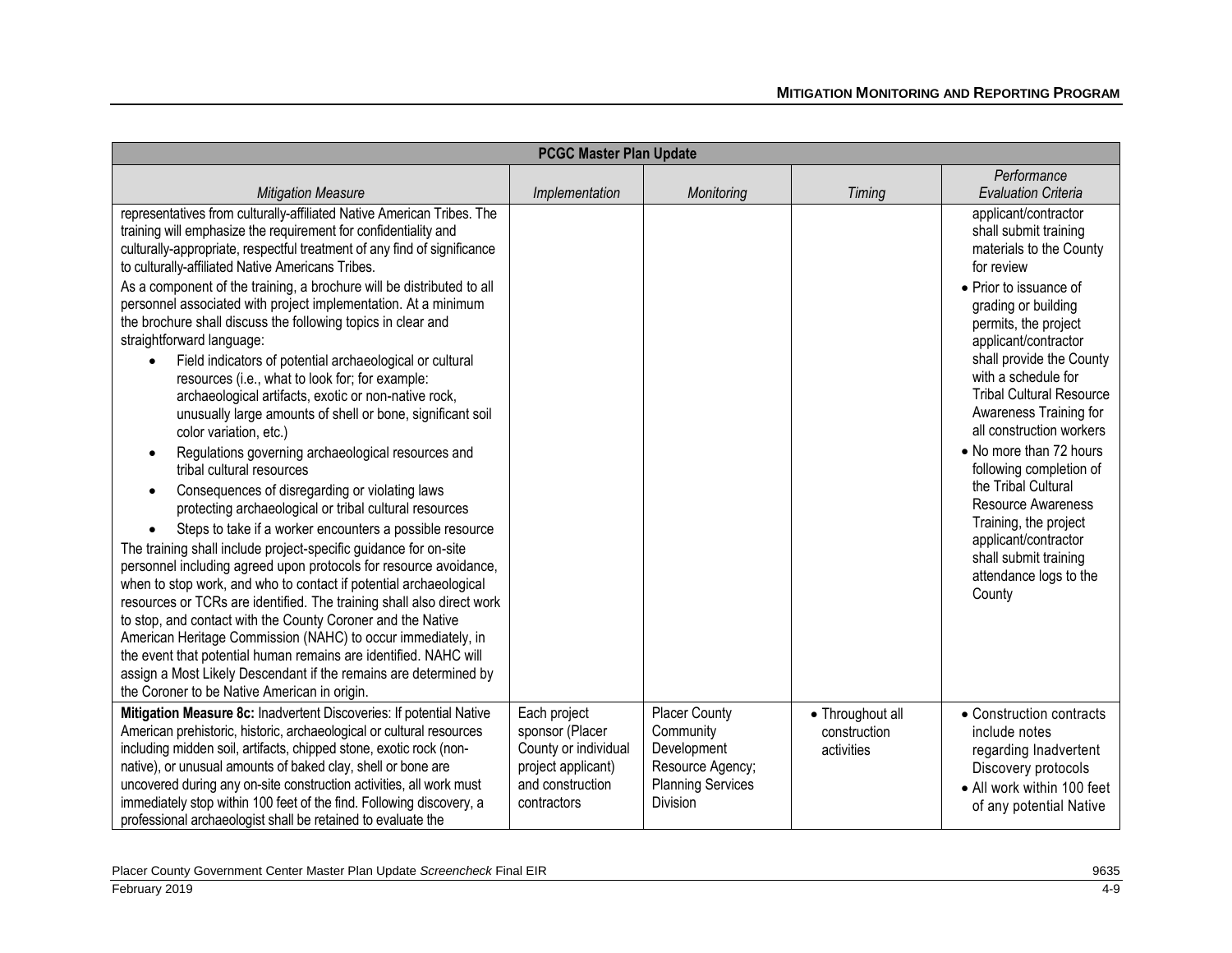| <b>PCGC Master Plan Update</b>                                          |                |            |               |                            |
|-------------------------------------------------------------------------|----------------|------------|---------------|----------------------------|
|                                                                         |                |            |               | Performance                |
| <b>Mitigation Measure</b>                                               | Implementation | Monitoring | <b>Timing</b> | <b>Evaluation Criteria</b> |
| significance of the deposit, and the Placer County Department of        |                |            |               | American resource          |
| Public Works and Facilities, the Department of Museums, and Native      |                |            |               | discovery is halted        |
| American representatives from culturally affiliated Native American     |                |            |               | • Any potential Native     |
| Tribes will make recommendations for further evaluation and             |                |            |               | American resource          |
| treatment, as appropriate. In the event that the resource is found to   |                |            |               | discovery is investigated  |
| be ineligible for inclusion in the California Register of Historical    |                |            |               | by a qualified             |
| Resources, the culturally affiliated Native American Tribe shall be     |                |            |               | archeologist and a         |
| notified. Culturally appropriate treatment and disposition shall be     |                |            |               | treatment plan is          |
| determined following coordination with the culturally affiliated Native |                |            |               | developed and              |
| American Tribe. Culturally appropriate treatment may be, but is not     |                |            |               | implemented                |
| limited to, processing materials in a lab for reburial, minimizing      |                |            |               |                            |
| handling of cultural objects, leaving objects in place within the       |                |            |               |                            |
| landscape, and returning objects to a location within the project area  |                |            |               |                            |
| where they will not be subject to future impacts. UAIC does not         |                |            |               |                            |
| consider curation of TCRs to be appropriate or respectful and           |                |            |               |                            |
| requests that materials not be permanently curated, unless              |                |            |               |                            |
| requested by the Tribe. If articulated or disarticulated human remains  |                |            |               |                            |
| are discovered during construction activities, the County Coroner and   |                |            |               |                            |
| Native American Heritage Commission shall be contacted                  |                |            |               |                            |
| immediately. Upon determination by the County Coroner that the find     |                |            |               |                            |
| is Native American in origin, the Native American Heritage              |                |            |               |                            |
| Commission will assign the Most Likely Descendent who will work         |                |            |               |                            |
| with the project proponent to define appropriate treatment and          |                |            |               |                            |
| disposition of the burial(s). Following a review of the find and        |                |            |               |                            |
| consultation as noted above, the authority to proceed may be            |                |            |               |                            |
| accompanied by the addition of development requirements or special      |                |            |               |                            |
| conditions which may provide for protection of the site and/or          |                |            |               |                            |
| additional measures necessary to address the unique or sensitive        |                |            |               |                            |
| nature of the site. Work in the area of the cultural resource discovery |                |            |               |                            |
| may only proceed after authorization is granted by the Placer County    |                |            |               |                            |
| Department of Public Works and Facilities following coordination with   |                |            |               |                            |
| tribal representatives and cultural resource experts, if necessary and  |                |            |               |                            |
| as appropriate.                                                         |                |            |               |                            |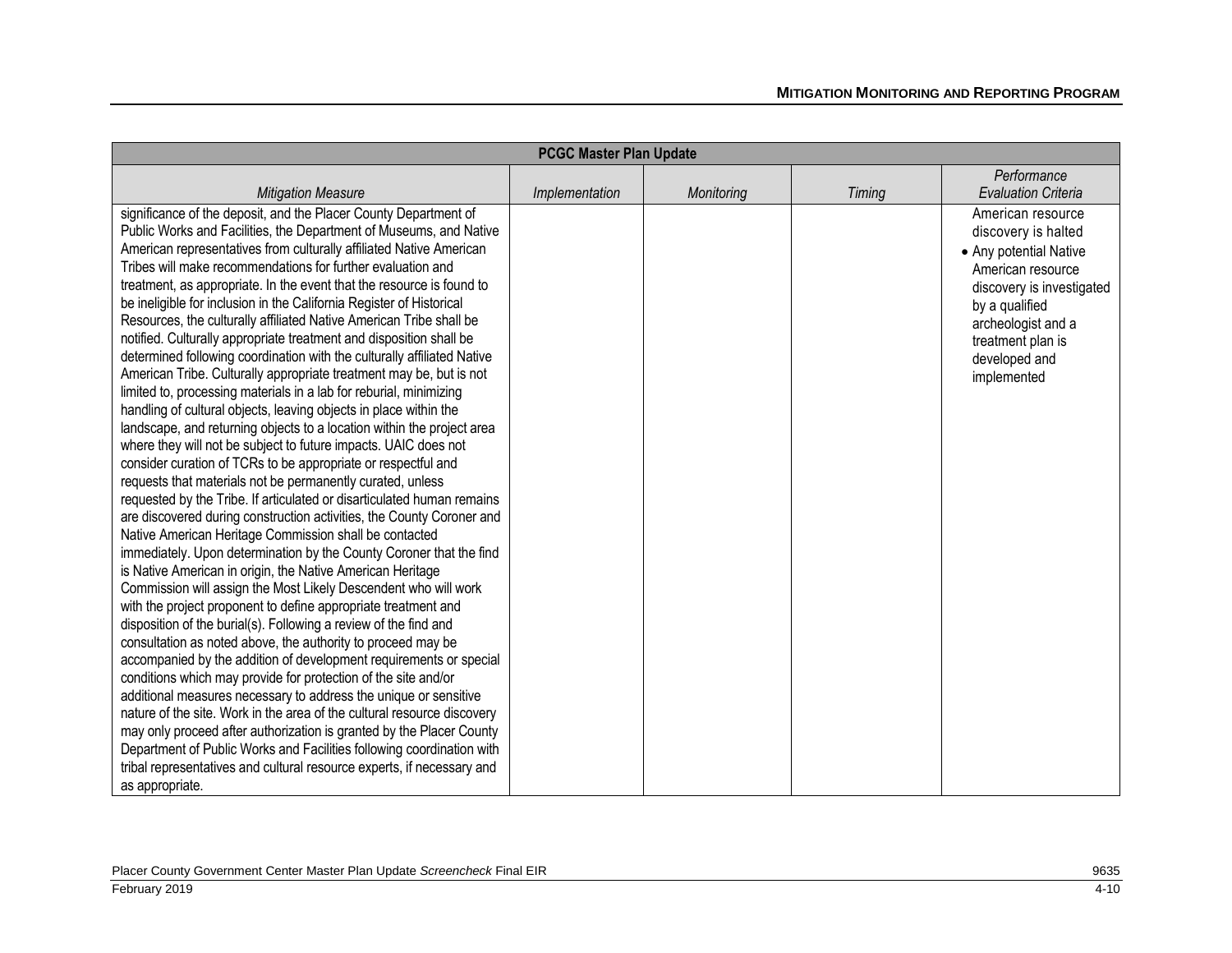| <b>PCGC Master Plan Update</b>                                                                                                                                                                                                                                                                                                                                                                                                                                                                                                                                                                                                                                                                                                                                                                                                      |                                                                                                                  |                                                                                                                     |                                                                                                                                                                                                                           |                                                                                                                                                                                                                                                                                |  |
|-------------------------------------------------------------------------------------------------------------------------------------------------------------------------------------------------------------------------------------------------------------------------------------------------------------------------------------------------------------------------------------------------------------------------------------------------------------------------------------------------------------------------------------------------------------------------------------------------------------------------------------------------------------------------------------------------------------------------------------------------------------------------------------------------------------------------------------|------------------------------------------------------------------------------------------------------------------|---------------------------------------------------------------------------------------------------------------------|---------------------------------------------------------------------------------------------------------------------------------------------------------------------------------------------------------------------------|--------------------------------------------------------------------------------------------------------------------------------------------------------------------------------------------------------------------------------------------------------------------------------|--|
| <b>Mitigation Measure</b>                                                                                                                                                                                                                                                                                                                                                                                                                                                                                                                                                                                                                                                                                                                                                                                                           | Implementation                                                                                                   | Monitoring                                                                                                          | Timing                                                                                                                                                                                                                    | Performance<br><b>Evaluation Criteria</b>                                                                                                                                                                                                                                      |  |
| Mitigation Measure 8d: Post-Ground Disturbance Site Visit: The<br>applicant shall notify the CEQA lead agency a minimum of seven days<br>prior to initiation of ground disturbance to allow the agency time to<br>notify culturally-affiliated tribes. Tribal representatives from culturally-<br>affiliated tribes shall be allowed access to the project site within the first<br>five days of ground-breaking activity to inspect soil piles, trenches, or<br>other disturbed areas. If potential Native American prehistoric, historic,<br>archaeological or cultural resources including midden soil, artifacts,<br>chipped stone, exotic rock (non-native), or unusual amounts of baked<br>clay, shell or bone are identified during this initial post-ground<br>disturbance inspection the following actions shall be taken: | Each project<br>sponsor (Placer<br>County or individual<br>project applicant)<br>and construction<br>contractors | <b>Placer County</b><br>Community<br>Development<br>Resource Agency;<br><b>Planning Services</b><br><b>Division</b> | • Sponsor and/or<br>contractor notifies<br>County a minimum<br>of seven days prior<br>to initiation of<br>ground<br>disturbance.<br>• Access for tribal<br>representatives is<br>allowed during the<br>first five days of | • Notification of the start<br>of ground disturbance is<br>provided<br>• Tribal representatives<br>are allowed access<br>during the first five days<br>• Any finds are<br>investigated by a<br>qualified archaeologist<br>and tribal representative<br>• A written report that |  |
| Work shall be suspended within 100 feet of the find, and the project<br>applicant shall immediately notify the CEQA lead agency<br>representative. The project applicant shall coordinate any<br>subsequent investigation of the site with a qualified archaeologist<br>approved by the Placer County Department of Public Works and<br>Facilities and a tribal representative from the culturally-affiliated<br>tribe(s). The archaeologist shall coordinate with the culturally-<br>affiliated tribe(s) to allow for proper management recommendations<br>should potential impacts to the resources be found by the CEQA<br>lead agency representative to be significant.                                                                                                                                                         |                                                                                                                  |                                                                                                                     | ground-breaking<br>activity                                                                                                                                                                                               | includes management<br>recommendations is<br>submitted for any<br>significant finds<br>• A site meeting of<br>construction personnel<br>is held if any significant<br>finds are identified                                                                                     |  |
| A site meeting of construction personnel shall be held in order to<br>afford the tribal representative the opportunity to provide TCR<br>awareness information.                                                                                                                                                                                                                                                                                                                                                                                                                                                                                                                                                                                                                                                                     |                                                                                                                  |                                                                                                                     |                                                                                                                                                                                                                           |                                                                                                                                                                                                                                                                                |  |
| A written report detailing the site assessment, coordination<br>activities, and management recommendations shall be provided to<br>the CEQA lead agency representative by the qualified<br>archaeologist. Possible management recommendations for<br>historical, unique archaeological or TCRs could include resource<br>avoidance, preservation in place, reburial on-site, or other<br>measures deemed acceptable by the applicant, the County, and<br>the tribal representative from the culturally-affiliated tribe(s).                                                                                                                                                                                                                                                                                                         |                                                                                                                  |                                                                                                                     |                                                                                                                                                                                                                           |                                                                                                                                                                                                                                                                                |  |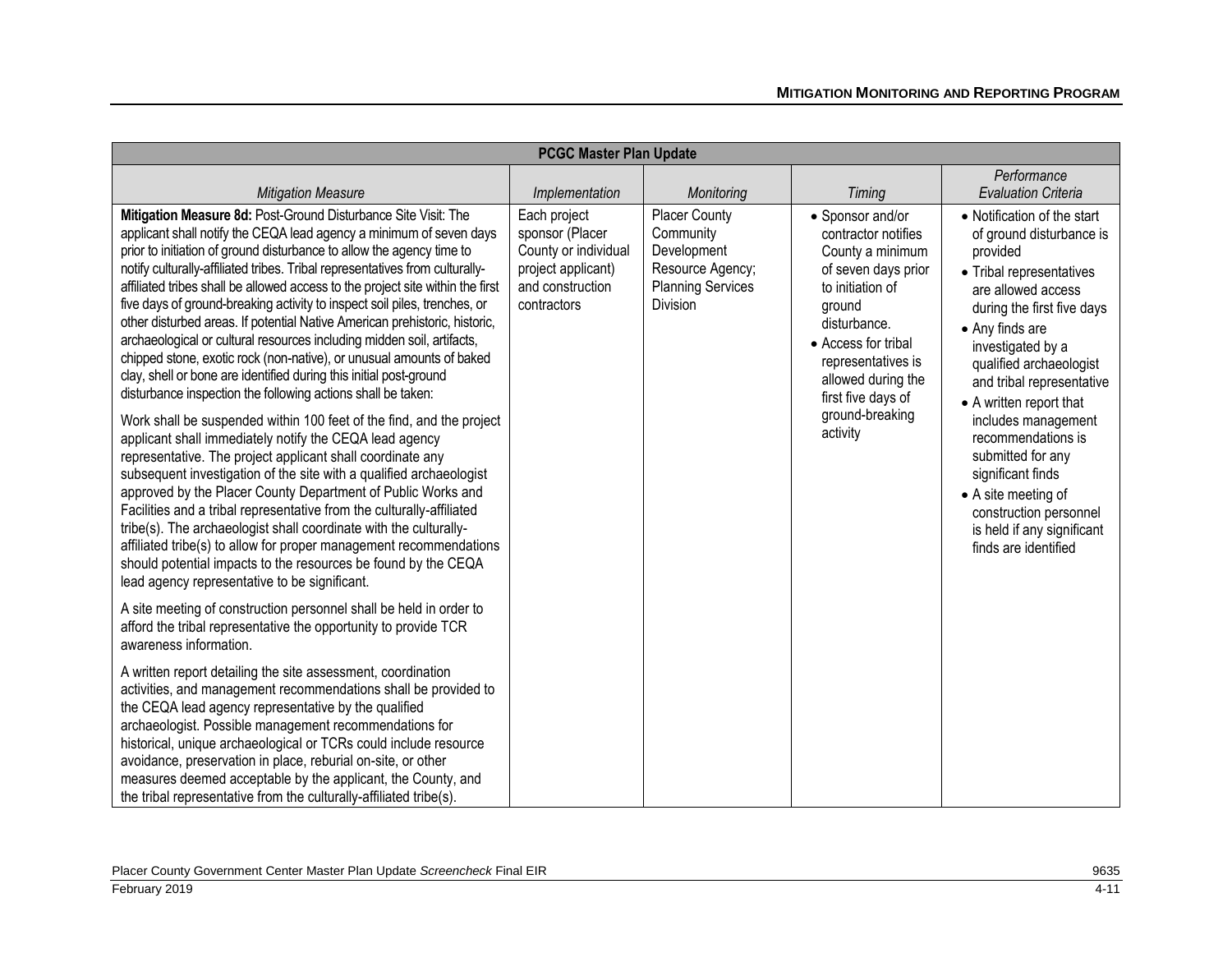| <b>PCGC Master Plan Update</b>                                                                                                                                                                                                                                                                                                                                                                                                                                                                                                                                                                                                                                                                                                                                                                                                                                                                                                                                                                                                                                                                                                                                                                                                                                                                                                                                                                                                                                                                                                                                                                                                                                                                                                                                                                                                                                                                                                                                                                                                                                                                                                                 |                                                                                                                  |                                                                                                       |                                                                                                                                    |                                                                                                                                                                                                                                                                                                                                                                                                                                                            |
|------------------------------------------------------------------------------------------------------------------------------------------------------------------------------------------------------------------------------------------------------------------------------------------------------------------------------------------------------------------------------------------------------------------------------------------------------------------------------------------------------------------------------------------------------------------------------------------------------------------------------------------------------------------------------------------------------------------------------------------------------------------------------------------------------------------------------------------------------------------------------------------------------------------------------------------------------------------------------------------------------------------------------------------------------------------------------------------------------------------------------------------------------------------------------------------------------------------------------------------------------------------------------------------------------------------------------------------------------------------------------------------------------------------------------------------------------------------------------------------------------------------------------------------------------------------------------------------------------------------------------------------------------------------------------------------------------------------------------------------------------------------------------------------------------------------------------------------------------------------------------------------------------------------------------------------------------------------------------------------------------------------------------------------------------------------------------------------------------------------------------------------------|------------------------------------------------------------------------------------------------------------------|-------------------------------------------------------------------------------------------------------|------------------------------------------------------------------------------------------------------------------------------------|------------------------------------------------------------------------------------------------------------------------------------------------------------------------------------------------------------------------------------------------------------------------------------------------------------------------------------------------------------------------------------------------------------------------------------------------------------|
| <b>Mitigation Measure</b>                                                                                                                                                                                                                                                                                                                                                                                                                                                                                                                                                                                                                                                                                                                                                                                                                                                                                                                                                                                                                                                                                                                                                                                                                                                                                                                                                                                                                                                                                                                                                                                                                                                                                                                                                                                                                                                                                                                                                                                                                                                                                                                      | Implementation                                                                                                   | Monitoring                                                                                            | <b>Timing</b>                                                                                                                      | Performance<br><b>Evaluation Criteria</b>                                                                                                                                                                                                                                                                                                                                                                                                                  |
| The contractor shall implement any measures deemed by CEQA<br>lead agency staff to be necessary and feasible to avoid or minimize<br>significant effects to the TCR, including the use of a Native American<br>Monitor whenever work is occurring within 100 feet of the find.                                                                                                                                                                                                                                                                                                                                                                                                                                                                                                                                                                                                                                                                                                                                                                                                                                                                                                                                                                                                                                                                                                                                                                                                                                                                                                                                                                                                                                                                                                                                                                                                                                                                                                                                                                                                                                                                 |                                                                                                                  |                                                                                                       |                                                                                                                                    |                                                                                                                                                                                                                                                                                                                                                                                                                                                            |
| Mitigation Measure 8e: Native American Monitors: To facilitate<br>identification of potential archaeological resources and/or Tribal<br>Cultural Resources (TCRs) at the earliest possible time during<br>project-related earth-disturbing activities, the project proponent<br>and/or their construction contractor(s) shall accommodate periodic<br>monitoring by one Native American Monitor from the culturally-<br>affiliated Native American Tribe in those areas of the campus that<br>have been previously undeveloped. Monitoring will occur on the<br>construction site periodically (as often as weekly) for spot checks of<br>construction activities. Much of the Placer County Government<br>Center campus has been subjected to heavy disturbance including<br>subsurface disturbance; therefore, this spot-check monitoring shall<br>be limited to those areas of the site that have been previously<br>undeveloped. The monitoring shall occur only during ground-<br>disturbing activities including vegetation clearing, grubbing, and<br>stripping or other earth-moving/disturbing activities such as grading<br>or excavation. The Native American monitor shall make these<br>periodic spot checks as deemed necessary to minimize the<br>potential for destruction of or damage to previously undiscovered<br>resources, and to ensure respectful treatment and disposition of<br>unearthed/displaced resources. If initial monitoring efforts suggest<br>that resources are unlikely to be identified on a given site, Native<br>American monitoring shall be suspended, following agreement by<br>the UAIC and the County, and the Inadvertent Discoveries<br>mitigation measure shall provide necessary protection in the event<br>of unanticipated resources. Native American monitors or their<br>representatives shall have the authority to request that work be<br>temporarily stopped, diverted, or slowed within 100 feet of<br>identified cultural resources. The Native American monitor or<br>representative shall recommend appropriate treatment and final<br>disposition of Tribal Cultural Resources. | Each project<br>sponsor (Placer<br>County or individual<br>project applicant)<br>and construction<br>contractors | Placer County<br>Community<br>Development<br>Resource Agency;<br><b>Planning Services</b><br>Division | • Throughout all<br>ground-disturbing<br>activities in those<br>areas of the<br>campus that have<br>been previously<br>undeveloped | • Project sponsor and<br>construction contractors<br>provide access for<br>periodic Native<br>American monitoring in<br>those areas of the<br>campus that have been<br>previously undeveloped<br>• Work within 100 feet of<br>identified cultural<br>resources is stopped,<br>diverted or slowed if<br>requested by Native<br>American monitors or<br>their representatives<br>and a management<br>and/or treatment plan is<br>prepared and<br>implemented |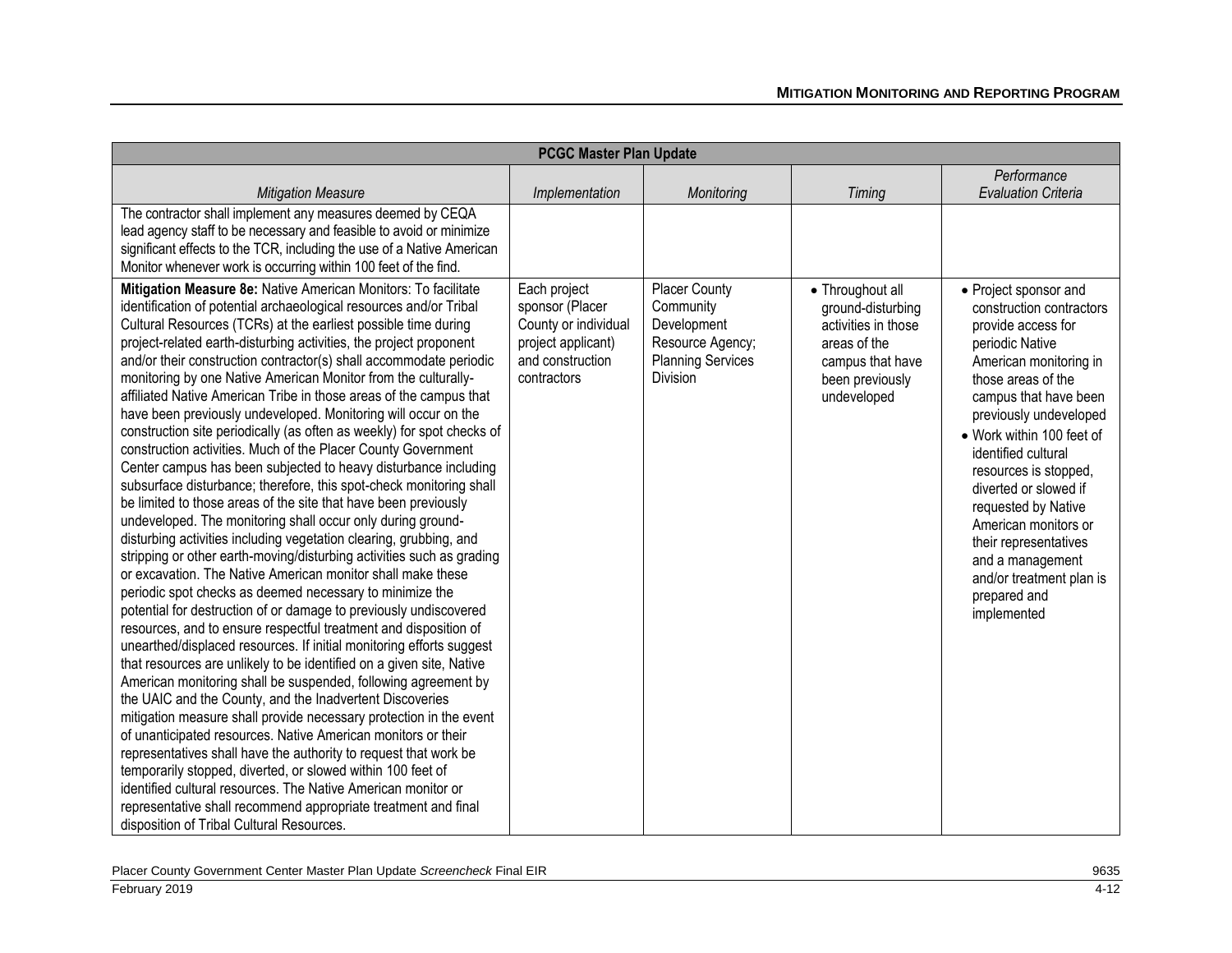| <b>PCGC Master Plan Update</b>                                                                                                                                                                                                                                                                                                                                                                                                                                                                                                                                                                                                                         |                                       |                                                                                                                               |                                                                                                                                                                                                 |                                                                                                                                                            |
|--------------------------------------------------------------------------------------------------------------------------------------------------------------------------------------------------------------------------------------------------------------------------------------------------------------------------------------------------------------------------------------------------------------------------------------------------------------------------------------------------------------------------------------------------------------------------------------------------------------------------------------------------------|---------------------------------------|-------------------------------------------------------------------------------------------------------------------------------|-------------------------------------------------------------------------------------------------------------------------------------------------------------------------------------------------|------------------------------------------------------------------------------------------------------------------------------------------------------------|
| <b>Mitigation Measure</b>                                                                                                                                                                                                                                                                                                                                                                                                                                                                                                                                                                                                                              | Implementation                        | Monitoring                                                                                                                    | Timing                                                                                                                                                                                          | Performance<br><b>Evaluation Criteria</b>                                                                                                                  |
|                                                                                                                                                                                                                                                                                                                                                                                                                                                                                                                                                                                                                                                        | <b>Transportation and Circulation</b> |                                                                                                                               |                                                                                                                                                                                                 |                                                                                                                                                            |
| Mitigation Measure 10a: Prior to issuance of a building permit for<br>the Health and Human Services building, Placer County shall work<br>with Caltrans to optimize the signal timings at the SR 49/Bell Road<br>intersection to provide additional green time to the northbound and<br>southbound through, southbound left-turn, and westbound through<br>movements sufficient to improve operations to LOS D during the<br>AM peak hour.                                                                                                                                                                                                             | <b>Placer County</b>                  | <b>Placer County</b><br>Department of Public<br>Works and Placer<br><b>County Community</b><br>Development<br>Resource Agency | • Prior to issuance of<br>a building permit<br>for the Health and<br><b>Human Services</b><br>building                                                                                          | • Placer County<br>coordinates with<br>Caltrans regarding<br>signal timing<br>optimization at the SR<br>49/Bell Road<br>intersection                       |
| Mitigation Measure 10b: Prior to issuance of the first building<br>permits for implementation of the PCGC Master Plan Update,<br>Placer County shall work with Caltrans to optimize the signal<br>timings at the SR 49/Kemper Road/New Airport Road intersection<br>to provide additional green time to the northbound and southbound<br>through movements sufficient to improve operations to LOS D.                                                                                                                                                                                                                                                  | Placer County                         | <b>Placer County</b><br>Department of Public<br>Works and Placer<br><b>County Community</b><br>Development<br>Resource Agency | • Prior to issuance of<br>the building permits<br>for a project under<br>the PCGC Master<br>Plan Update                                                                                         | • Placer County<br>coordinates with<br>Caltrans regarding<br>signal timing<br>optimization at the SR<br>49/Kemper Road/New<br>Airport Road<br>intersection |
| Mitigation Measure 10c: Prior to issuance of a building permit for<br>the Health and Human Services building, Placer County shall work<br>with Caltrans to optimize the signal timings at the SR 49/Luther<br>Road intersection to provide additional green time to the<br>northbound and southbound through movements sufficient to<br>improve operations to LOS C during the AM and PM peak hours.                                                                                                                                                                                                                                                   | Placer County                         | Placer County<br>Department of Public<br>Works and Placer<br><b>County Community</b><br>Development<br>Resource Agency        | • Prior to issuance of<br>a building permit<br>for the Health and<br><b>Human Services</b><br>building                                                                                          | • Placer County<br>coordinates with<br>Caltrans regarding<br>signal timing<br>optimization at the SR<br>49/Luther Road<br>intersection                     |
| Mitigation Measure 10d: Prior to the approval of Improvement<br>Plans for any individual project other than the Multifamily<br>Residential project undertaken in implementation of the PCGC<br>Master Plan Update, Placer County shall either require the project<br>proponent (including the County for a County-sponsored project) to<br>construct a third northbound lane on SR 49 from Bell Road to north<br>of Education Street or to post a security for the improvements if at<br>the time of Improvement Plan approval, the Auburn Creekside<br>Center project is determined to be active and progressing with their<br>frontage improvements. | <b>Placer County</b>                  | <b>Placer County</b><br>Department of Public<br>Works and Placer<br><b>County Community</b><br>Development<br>Resource Agency | $\bullet$ Prior to<br>Improvement Plan<br>approval for any<br>individual project<br>other than the<br>Multifamily<br>Residential project<br>within the PCGC<br>Master Plan<br>Update unless and | • The third northbound<br>lane on SR 49 between<br>Bell Road and north of<br><b>Education Street is fully</b><br>funded and/or<br>constructed              |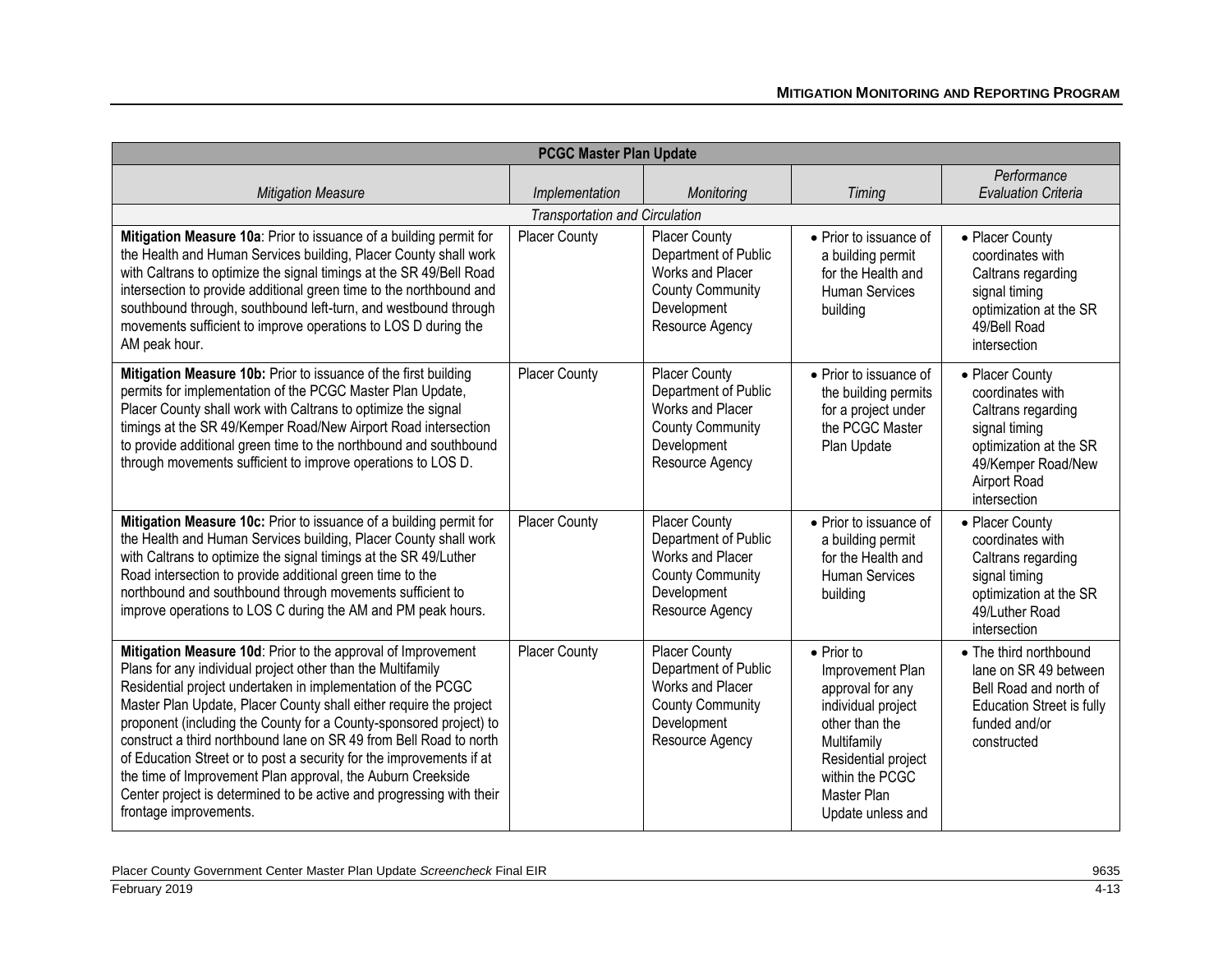|                                                                                                                                                                                                                                                                                                                                                                                                                                                                                                                                                                                                                                                                                                                                                                                                                                                                                                                                                                                                                                                                                                                                                                                                                                                                 | <b>PCGC Master Plan Update</b>                                                                                   |                                                                                                                                                          |                                                                                                                                                                                                                                                          |                                           |
|-----------------------------------------------------------------------------------------------------------------------------------------------------------------------------------------------------------------------------------------------------------------------------------------------------------------------------------------------------------------------------------------------------------------------------------------------------------------------------------------------------------------------------------------------------------------------------------------------------------------------------------------------------------------------------------------------------------------------------------------------------------------------------------------------------------------------------------------------------------------------------------------------------------------------------------------------------------------------------------------------------------------------------------------------------------------------------------------------------------------------------------------------------------------------------------------------------------------------------------------------------------------|------------------------------------------------------------------------------------------------------------------|----------------------------------------------------------------------------------------------------------------------------------------------------------|----------------------------------------------------------------------------------------------------------------------------------------------------------------------------------------------------------------------------------------------------------|-------------------------------------------|
| <b>Mitigation Measure</b>                                                                                                                                                                                                                                                                                                                                                                                                                                                                                                                                                                                                                                                                                                                                                                                                                                                                                                                                                                                                                                                                                                                                                                                                                                       | Implementation                                                                                                   | Monitoring                                                                                                                                               | <b>Timing</b>                                                                                                                                                                                                                                            | Performance<br><b>Evaluation Criteria</b> |
|                                                                                                                                                                                                                                                                                                                                                                                                                                                                                                                                                                                                                                                                                                                                                                                                                                                                                                                                                                                                                                                                                                                                                                                                                                                                 |                                                                                                                  |                                                                                                                                                          | until a third<br>northbound lane on<br>SR 49 between<br><b>Bell Road and</b><br>north of Education<br>Street is fully<br>funded or<br>constructed                                                                                                        |                                           |
| Mitigation Measure 10e: Prior to the approval of Improvement<br>Plans or issuance of any grading or building permits, whichever<br>comes first, the project applicant for each future construction<br>project undertaken in implementation of the PCGC Master Plan<br>Update shall prepare a Construction Traffic Management Plan<br>(TMP) to the satisfaction of the Placer County Department of Public<br>Works and Facilities and CDRA Engineering and/ Surveying<br>Division.<br>The Construction TMP shall include, but not be limited to, items<br>such as:<br>• approved truck circulation routes/patterns;<br>• monitoring for roadbed damage and timing for completing<br>repairs;<br>• preservation of safe and convenient passage for bicyclists and<br>pedestrians through/around construction areas;<br>• methods for partial (i.e., single lane)/complete street closures<br>(e.g., timing, signage, location and duration restrictions), if<br>necessary;<br>· identification of detour routes for roadways subject to<br>partial/complete street closures<br>• criteria for use of flaggers and other traffic controls;<br>• provide a point of contact for nearby residents to obtain<br>construction information and have questions answered. | Each project<br>sponsor (Placer<br>County or individual<br>project applicant)<br>and construction<br>contractors | <b>Placer County</b><br>Community<br>Development<br>Resource Agency;<br>Engineering and<br>Surveying; and Placer<br>County Department of<br>Public Works | • Construction Traffic<br>Management Plan<br>approved prior to<br>Improvement Plan<br>approval for each<br>individual project<br>• Construction Traffic<br>Management Plan<br>implemented<br>during all<br>construction of<br>each individual<br>project | • The TMP is adopted<br>and implemented   |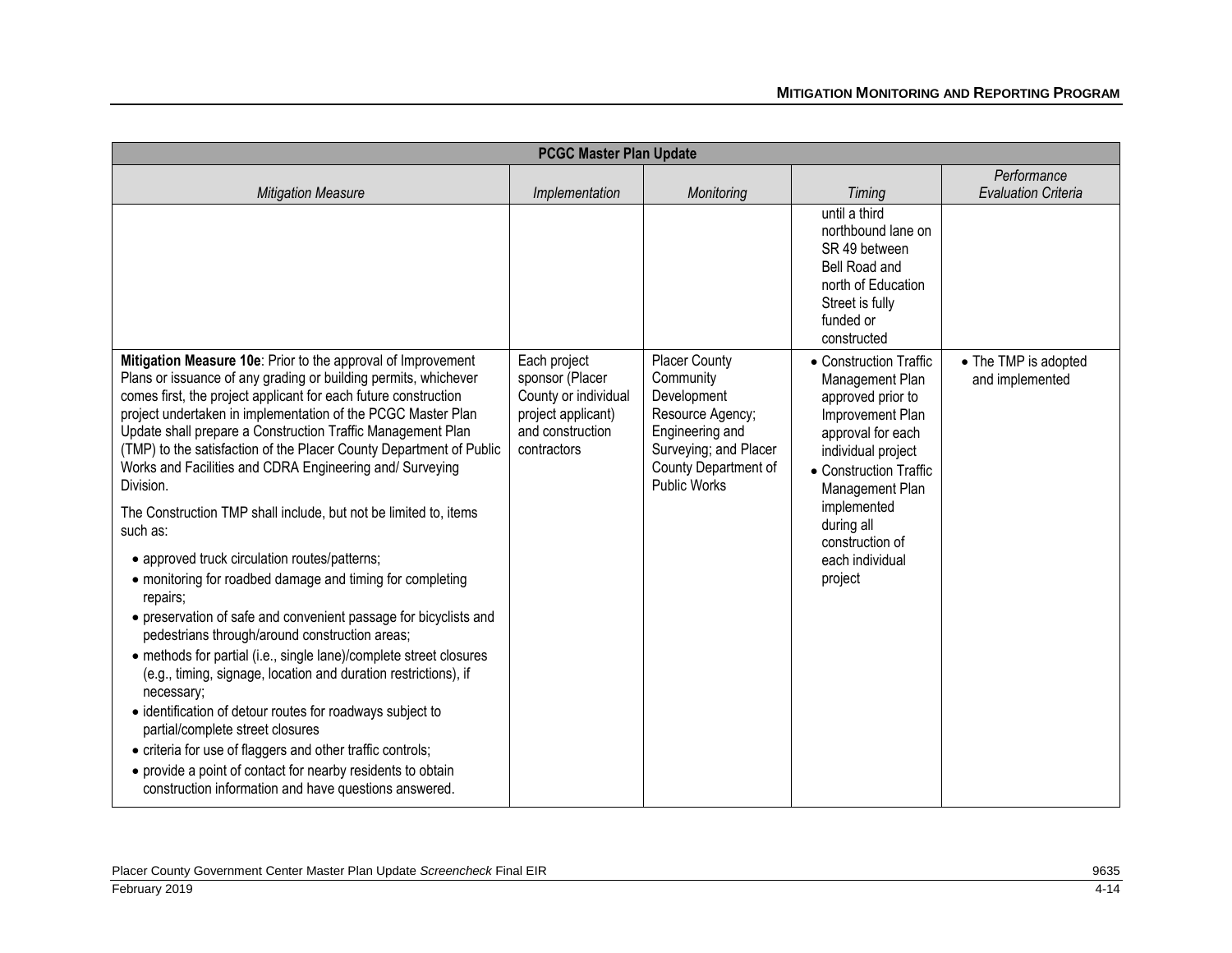| <b>PCGC Master Plan Update</b>                                                                                                                                                                                                                                                                                                                                                                                                                                                                                                                                                                                                                                                                                                                                                                                                                                                                                                                                                                                                                                                                                                                                                                |                      |                                                                                                                                                                                                                      |                                         |                                                                                                                                                                                                      |
|-----------------------------------------------------------------------------------------------------------------------------------------------------------------------------------------------------------------------------------------------------------------------------------------------------------------------------------------------------------------------------------------------------------------------------------------------------------------------------------------------------------------------------------------------------------------------------------------------------------------------------------------------------------------------------------------------------------------------------------------------------------------------------------------------------------------------------------------------------------------------------------------------------------------------------------------------------------------------------------------------------------------------------------------------------------------------------------------------------------------------------------------------------------------------------------------------|----------------------|----------------------------------------------------------------------------------------------------------------------------------------------------------------------------------------------------------------------|-----------------------------------------|------------------------------------------------------------------------------------------------------------------------------------------------------------------------------------------------------|
| <b>Mitigation Measure</b>                                                                                                                                                                                                                                                                                                                                                                                                                                                                                                                                                                                                                                                                                                                                                                                                                                                                                                                                                                                                                                                                                                                                                                     | Implementation       | Monitoring                                                                                                                                                                                                           | <b>Timing</b>                           | Performance<br><b>Evaluation Criteria</b>                                                                                                                                                            |
| The Construction TMP should be developed such that the following<br>performance standards are achieved throughout project construction.                                                                                                                                                                                                                                                                                                                                                                                                                                                                                                                                                                                                                                                                                                                                                                                                                                                                                                                                                                                                                                                       |                      |                                                                                                                                                                                                                      |                                         |                                                                                                                                                                                                      |
| 1. Construction traffic should be minimized during a.m. and p.m.<br>peak periods in which the street traffic on Bell Road and SR<br>49 is at its highest.<br>2. Any construction-related partial/complete closures of Bell<br>Road should occur during off-peak periods and be<br>accompanied with appropriate construction signage including<br>detour routing.<br>3. Detour routing should be limited to County-maintained<br>collector and arterial roadways<br>4. Roadways, sidewalks, crosswalks, and bicycle facilities shall<br>be maintained clear of debris (e.g., rocks) that could otherwise<br>impede travel and impact public safety                                                                                                                                                                                                                                                                                                                                                                                                                                                                                                                                             |                      |                                                                                                                                                                                                                      |                                         |                                                                                                                                                                                                      |
| Mitigation Measure 10f: Prior to the realignment of 1st Street, Placer<br>County shall work with Placer County Fire to identify appropriate and<br>effective countermeasures that would allow emergency response<br>vehicles to continue to travel through the PCGC campus and maintain<br>adequate response times from the Fire Station 180. These<br>countermeasures may include, but need not be limited to:<br>1. Identifying alternate routes for emergency response vehicles<br>through the PGCG campus towards Bell Road that provide<br>equivalent access with minimal effect on travel time<br>2. Designing physical improvements at the proposed 1st Street /<br>Bell Road intersection that would allow emergency vehicles to<br>make a northbound left-turn from 1 <sup>st</sup> Street while continuing to<br>prohibit personal vehicles from making the same movement<br>3. Once the Blue Oaks Drive / Bell Road is signalized, as<br>identified in the cumulative transportation improvements, allow<br>emergency vehicles to preempt the signal so that emergency<br>vehicles can safely access Bell Road, in combination with the<br>design measures identified in #2 above. | <b>Placer County</b> | <b>Placer County</b><br>Department of<br><b>Facilities</b><br>Management; Placer<br>County Fire; Placer<br><b>County Community</b><br>Development<br>Resource Agency<br>Engineering and<br><b>Surveying Division</b> | • Prior to realignment<br>of 1st Street | • Placer County Fire<br>response times to areas<br>accessed by Bell Road<br>will continue to meet the<br>standards identified in<br><b>Placer County General</b><br>Plan policies 4.I.1 and<br>4.1.2 |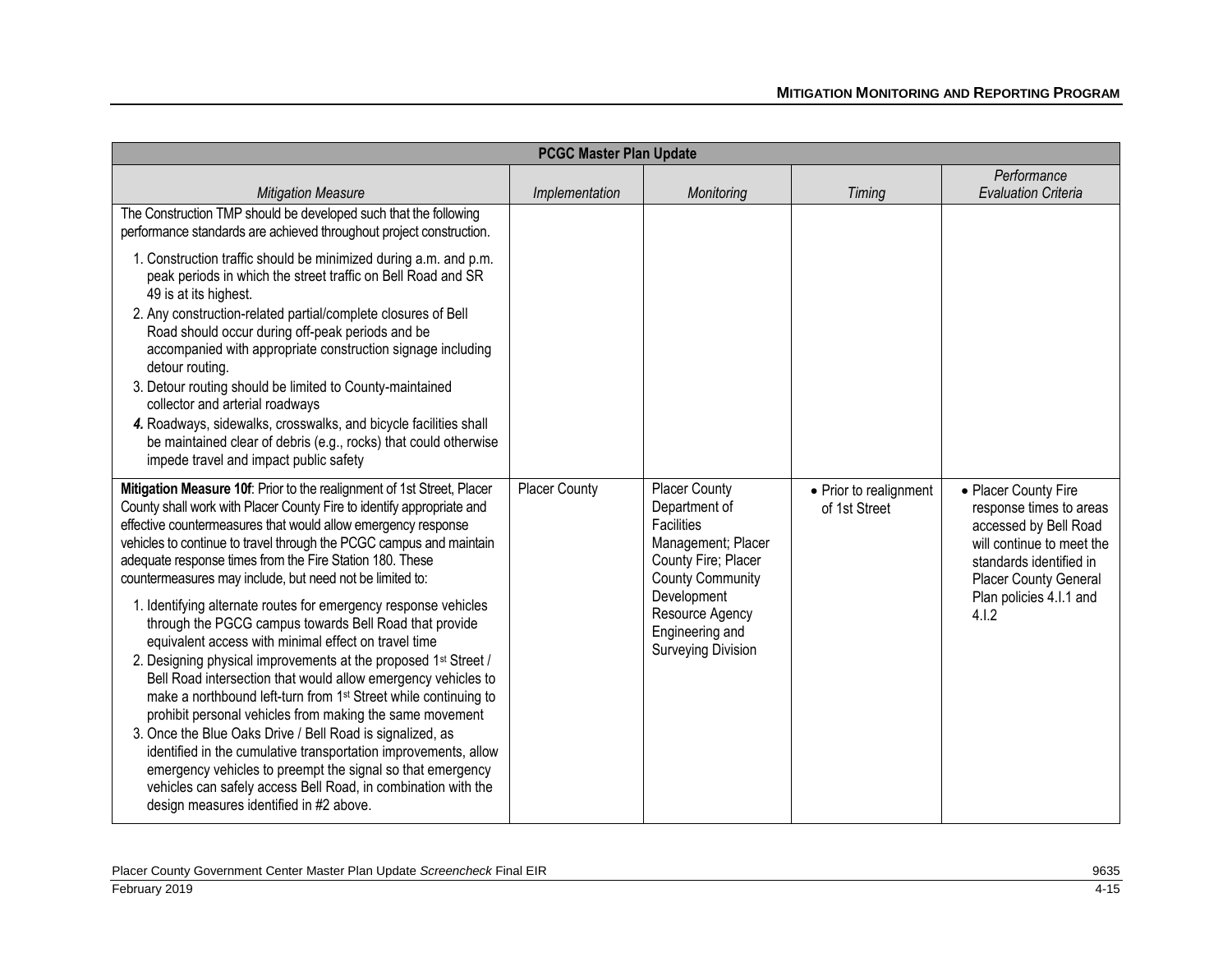| <b>PCGC Master Plan Update</b>                                                                                                                                                                                                                                                                                                                                                                                                                                                                                                     |                                                                               |                                                                                                                                                               |                                                                                                   |                                                                                                                                                                                 |
|------------------------------------------------------------------------------------------------------------------------------------------------------------------------------------------------------------------------------------------------------------------------------------------------------------------------------------------------------------------------------------------------------------------------------------------------------------------------------------------------------------------------------------|-------------------------------------------------------------------------------|---------------------------------------------------------------------------------------------------------------------------------------------------------------|---------------------------------------------------------------------------------------------------|---------------------------------------------------------------------------------------------------------------------------------------------------------------------------------|
| <b>Mitigation Measure</b>                                                                                                                                                                                                                                                                                                                                                                                                                                                                                                          | Implementation                                                                | Monitoring                                                                                                                                                    | <b>Timing</b>                                                                                     | Performance<br><b>Evaluation Criteria</b>                                                                                                                                       |
| Alternate routes shall be sufficient to accommodate emergency<br>response vehicles. Some potential route options include:                                                                                                                                                                                                                                                                                                                                                                                                          |                                                                               |                                                                                                                                                               |                                                                                                   |                                                                                                                                                                                 |
| • 1 <sup>st</sup> Street to Professional Drive to Bell Road<br>• 1st Street to A Avenue to County Center Drive to Bell Road<br>• Atwood Road to Richardson Drive to Bell Road.                                                                                                                                                                                                                                                                                                                                                     |                                                                               |                                                                                                                                                               |                                                                                                   |                                                                                                                                                                                 |
| These routes provide similar travel times from Fire Station 180 to<br>Bell Road northwest of the PCGC campus as well as Blue Oaks<br>Drive north of the PCGC campus.                                                                                                                                                                                                                                                                                                                                                               |                                                                               |                                                                                                                                                               |                                                                                                   |                                                                                                                                                                                 |
| Mitigation Measure 10g: Prior to issuance of building permits for<br>any individual project undertaken in implementation of the PCGC<br>Master Plan Update, Placer County and applicants for private<br>development within the PCGC Master Plan Update shall contribute<br>a fair share amount towards widening the Richardson Drive/Bell<br>Road intersection to provide a northbound right-turn pocket<br>consistent with the Auburn/Bowman CIP.                                                                                 | <b>Placer County</b>                                                          | Placer County<br>Department of Public<br>Works ; Placer County<br>Community<br>Development<br>Resource Agency<br>Engineering and<br><b>Surveying Division</b> | • Prior to issuance of<br>building permits for<br>each individual<br>project                      | • Fair share contribution<br>is made                                                                                                                                            |
| Mitigation Measure 10h: Upon further project level review for any<br>individual projects other than the Health and Human Services<br>building and the Multifamily Residential project, the County shall<br>require a traffic analysis to determine if the need to modify the<br>County Center Drive/Bell Road intersection is warranted with the<br>project. If it is determined to be warranted with development of the<br>project, the County shall require either of the following<br>modifications as a condition of approval: | Each project<br>sponsor (Placer<br>County or individual<br>project applicant) | <b>Placer County</b><br>Community<br>Development<br>Resource Agency;<br>Engineering and<br>Surveying Division,<br>and Placer County<br>Department of Public   | • At the time of<br>project-level<br>review, prior to<br>approval of<br>requested<br>entitlements | • Traffic analysis is<br>prepared that evaluates<br>the need to modify the<br><b>County Center</b><br>Drive/Bell Road<br>intersection<br>• If intersection<br>modifications are |
| 1. Provide a separate northbound left-turn lane and right-turn<br>lane while modifying Bell Road to include a westbound<br>receiving lane in the center two-way left-turn lane for<br>northbound left-turn movements; or<br>2. Prohibit northbound left-turn movements from County<br>Center Drive.                                                                                                                                                                                                                                |                                                                               | <b>Works</b>                                                                                                                                                  |                                                                                                   | warranted based on the<br>traffic analysis results,<br>improvements are<br>constructed prior to<br>issuance of a certificate<br>of occupancy                                    |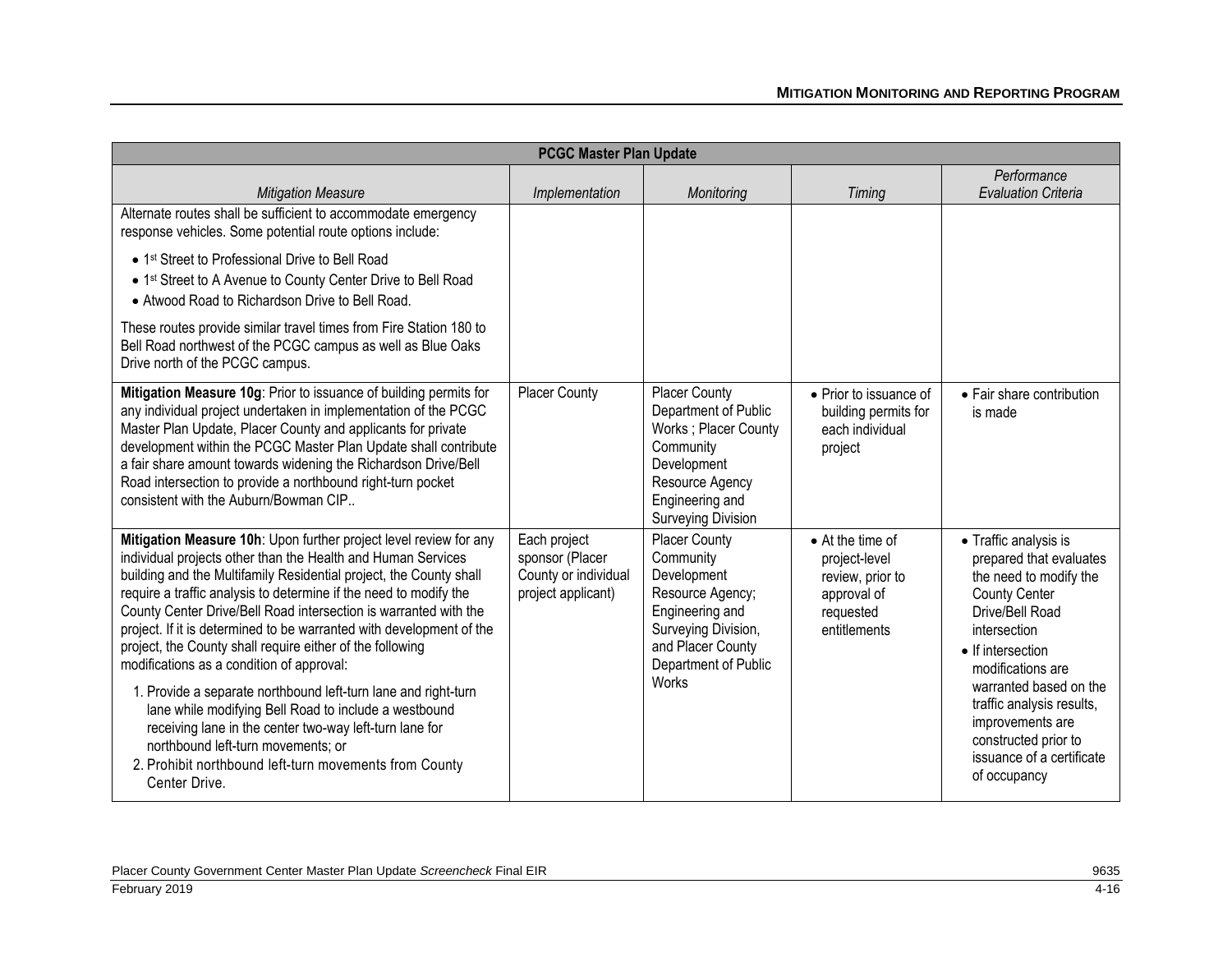| <b>PCGC Master Plan Update</b>                                                                                                                                                                                                                                                                                                                                                                                                                                                                                                                                                                                                                     |                                                                               |                                                                                                                                                                            |                                                                                                                                                                     |                                                                                                                                                                                                                                |
|----------------------------------------------------------------------------------------------------------------------------------------------------------------------------------------------------------------------------------------------------------------------------------------------------------------------------------------------------------------------------------------------------------------------------------------------------------------------------------------------------------------------------------------------------------------------------------------------------------------------------------------------------|-------------------------------------------------------------------------------|----------------------------------------------------------------------------------------------------------------------------------------------------------------------------|---------------------------------------------------------------------------------------------------------------------------------------------------------------------|--------------------------------------------------------------------------------------------------------------------------------------------------------------------------------------------------------------------------------|
| <b>Mitigation Measure</b>                                                                                                                                                                                                                                                                                                                                                                                                                                                                                                                                                                                                                          | Implementation                                                                | Monitoring                                                                                                                                                                 | <b>Timing</b>                                                                                                                                                       | Performance<br><b>Evaluation Criteria</b>                                                                                                                                                                                      |
| Mitigation Measure 10i: Prior to issuance of building permits for<br>any individual project undertaken in implementation of the PCGC<br>Master Plan Update, Placer County and applicants for private<br>development within the PCGC Master Plan Update shall contribute<br>a fair share amount towards widening of the SR 49/Bell Road<br>intersection, consistent with the Auburn/Bowman CIP, to<br>accommodate a third southbound through lane, a third southbound<br>receiving lane, and a northbound right-turn lane. This includes<br>extending the existing third southbound lane that begins just south<br>of Bell Road north to Bell Road. | Each project<br>sponsor (Placer<br>County or individual<br>project applicant) | <b>Placer County</b><br>Department of Public<br><b>Works Placer County</b><br>Community<br>Development<br>Resource Agency,<br>Engineering and<br><b>Surveying Division</b> | • Prior to building<br>permit issuance                                                                                                                              | • Fair share contribution<br>towards widening of the<br>SR 49/Bell Road<br>intersection to<br>accommodate a third<br>southbound through<br>lane, a third southbound<br>receiving lane, and a<br>northbound right-turn<br>lane. |
| Mitigation Measure 10j: Placer County shall incorporate<br>Transportation Demand Management strategies in the PCGC<br>Master Plan Update, consistent with the Placer County Trip<br>Reduction Ordinance. These may include alternative work<br>schedules and telecommuting, vanpool/shuttle, ride share<br>programs, and bike share programs.                                                                                                                                                                                                                                                                                                      | Placer County                                                                 | <b>Placer County</b><br>Department of Public<br>Works                                                                                                                      | • Transportation<br>Demand<br>Management<br>strategies are<br>implemented within<br>the first year of<br>occupation of the<br>Health and Human<br>Services building | • Transportation Demand<br>Management strategies<br>are defined and<br>implemented throughout<br>the life of the project<br>• Annual monitoring and<br>reporting consistent with<br>the Trip Reduction<br>Ordinance.           |
| Mitigation Measure 10k: Prior to issuance of building permits for<br>any individual project undertaken in implementation of the PCGC<br>Master Plan Update, the County and developers of individual<br>projects within the PCGC Master Plan Update shall contribute a fair<br>share amount to construction widening of the SR 49/Kemper<br>Road/New Airport Road intersection at the time that building<br>permits are issued, consistent with the Auburn/Bowman CIP.                                                                                                                                                                              | <b>Placer County</b>                                                          | <b>Placer County</b><br>Department of Public<br>Works; Placer County<br>Community<br>Development<br>Resource Agency;<br>Engineering and<br><b>Surveying Division</b>       | • Prior to issuance of<br>building permits for<br>each individual<br>project                                                                                        | • Fair share contribution<br>towards widening of the<br>SR 49/Kemper<br>Road/New Airport Road<br>intersection to provide a<br>northbound right-turn<br>pocket and an<br>eastbound left-turn lane.                              |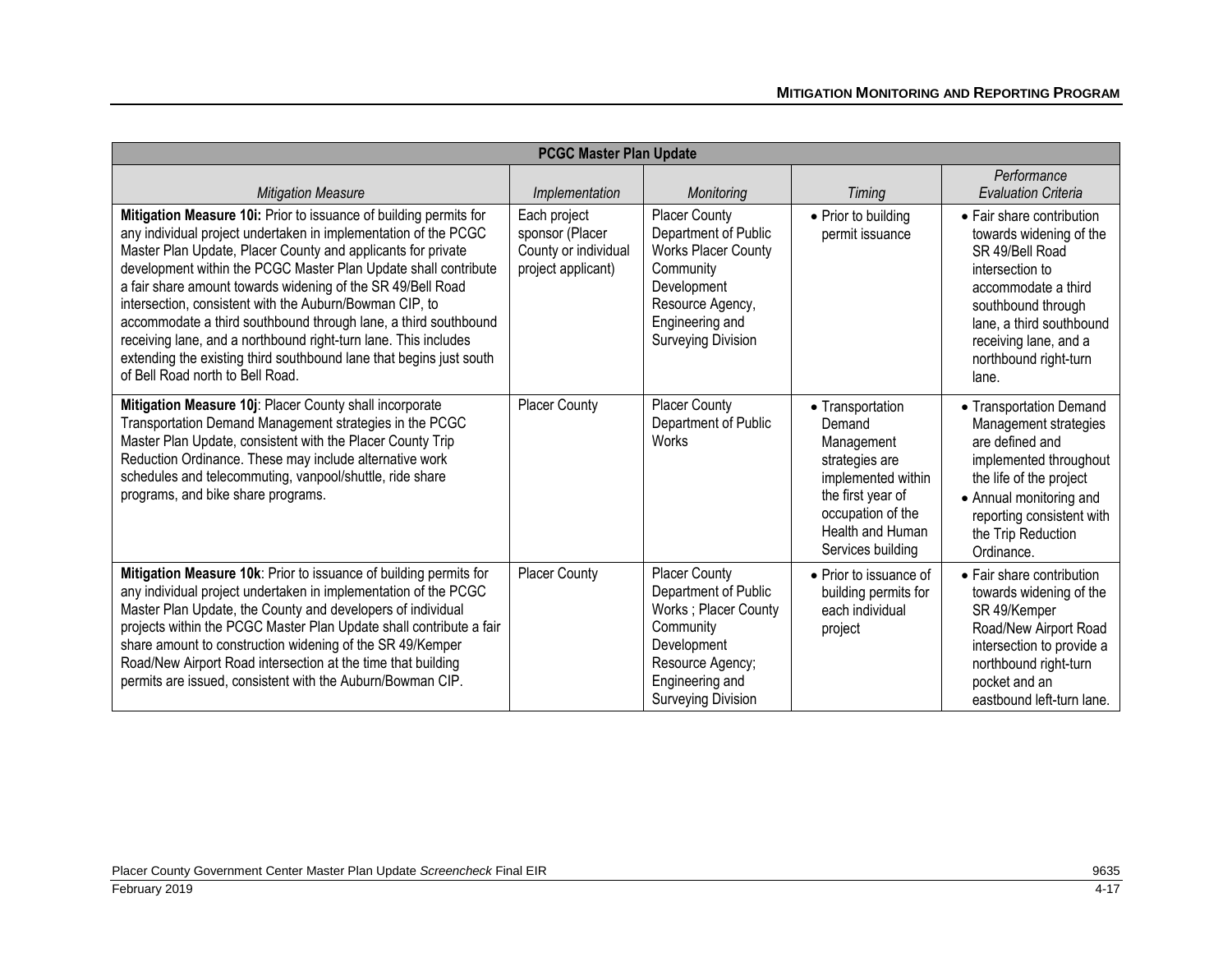|                                                                                                                                                                                                                                                                                                                                                                                                                                                                                                                                                                                                                                                                                                                                                                                                        | <b>PCGC Master Plan Update</b>                                                |                                                                                                                                                                      |                                                                                                                                                                    |                                                                                                                                                            |  |
|--------------------------------------------------------------------------------------------------------------------------------------------------------------------------------------------------------------------------------------------------------------------------------------------------------------------------------------------------------------------------------------------------------------------------------------------------------------------------------------------------------------------------------------------------------------------------------------------------------------------------------------------------------------------------------------------------------------------------------------------------------------------------------------------------------|-------------------------------------------------------------------------------|----------------------------------------------------------------------------------------------------------------------------------------------------------------------|--------------------------------------------------------------------------------------------------------------------------------------------------------------------|------------------------------------------------------------------------------------------------------------------------------------------------------------|--|
| <b>Mitigation Measure</b>                                                                                                                                                                                                                                                                                                                                                                                                                                                                                                                                                                                                                                                                                                                                                                              | Implementation                                                                | Monitoring                                                                                                                                                           | <b>Timing</b>                                                                                                                                                      | Performance<br><b>Evaluation Criteria</b>                                                                                                                  |  |
| Mitigation Measure 10I: Placer County shall implement signal<br>timing optimization at the Bell Road/Quartz Drive intersection to<br>provide additional green time to the eastbound through, westbound<br>through, and southbound movements sufficient to improve<br>operations to LOS D during the PM peak hour.                                                                                                                                                                                                                                                                                                                                                                                                                                                                                      | Placer County                                                                 | <b>Placer County</b><br>Department of Public<br>Works; Placer County<br>Community<br>Development<br>Resource Agency                                                  | • PM peak hour LOS<br>is evaluated prior to<br>approval of<br>improvement plans<br>• Signal optimization<br>is completed when<br>the PM peak hour<br>LOS exceeds D | • Placer County<br>completes signal timing<br>optimization for the Bell<br>Road/Quartz Drive<br>intersection                                               |  |
| Mitigation Measure 10m: Prior to issuance of building permits for any<br>individual project undertaken in implementation of the PCGC Master<br>Plan Update, Placer County and applicants for private development<br>within the PCGC Master Plan Update shall contribute a fair share<br>amount towards improvements at the Bell Road/New Airport Drive<br>intersection, consistent with the Auburn/Bowman CIP, to reconfigure<br>the southbound approach lane to the Bell Road/New Airport Drive<br>intersection to provide one left-turn lane and one shared through/right-<br>turn lane and optimize the existing signal operations to efficiently<br>allocate green time among different movements sufficient to reduce the<br>average control delay to less than cumulative no project conditions. | Each project<br>sponsor (Placer<br>County or individual<br>project applicant) | <b>Placer County</b><br>Department of Public<br>Works; Placer County<br>Community<br>Development<br>Resource Agency;<br>Engineering and<br><b>Surveying Division</b> | • Prior to building<br>permit issuance                                                                                                                             | • Fair share contribution<br>towards reconfiguring<br>the southbound<br>approach lane to the<br>Bell Road/New Airport<br>Drive intersection is<br>made     |  |
| Mitigation Measure 10n: Placer County shall coordinate with<br>Caltrans to optimize the signal timing at the SR 49/Luther Road<br>intersection to provide additional green time to the northbound and<br>southbound through, southbound left-turn, and westbound right-<br>turn movements sufficient to improve operations to LOS C during<br>the AM peak hour and LOS D during the PM peak hour.                                                                                                                                                                                                                                                                                                                                                                                                      | Placer County                                                                 | Placer County<br>Department of Public<br>Works                                                                                                                       | • At least once every<br>two years                                                                                                                                 | • Placer County<br>coordinates with Caltrans<br>regarding signal timing<br>optimization at the SR<br>49/Luther Road<br>intersection                        |  |
| Mitigation Measure 10o: Placer County shall coordinate with<br>Caltrans to explore options to optimize the signal timings at the SR<br>49/Kemper Road/New Airport Road intersection to provide<br>additional green time to the northbound left-turn and southbound<br>through movements sufficient to restore delay to cumulative no<br>project conditions.                                                                                                                                                                                                                                                                                                                                                                                                                                            | <b>Placer County</b>                                                          | <b>Placer County</b><br>Department of Public<br>Works                                                                                                                | • At least once every<br>two years                                                                                                                                 | • Placer County<br>coordinates with<br>Caltrans regarding<br>signal timing<br>optimization at the SR<br>49/Kemper Road/New<br>Airport Road<br>intersection |  |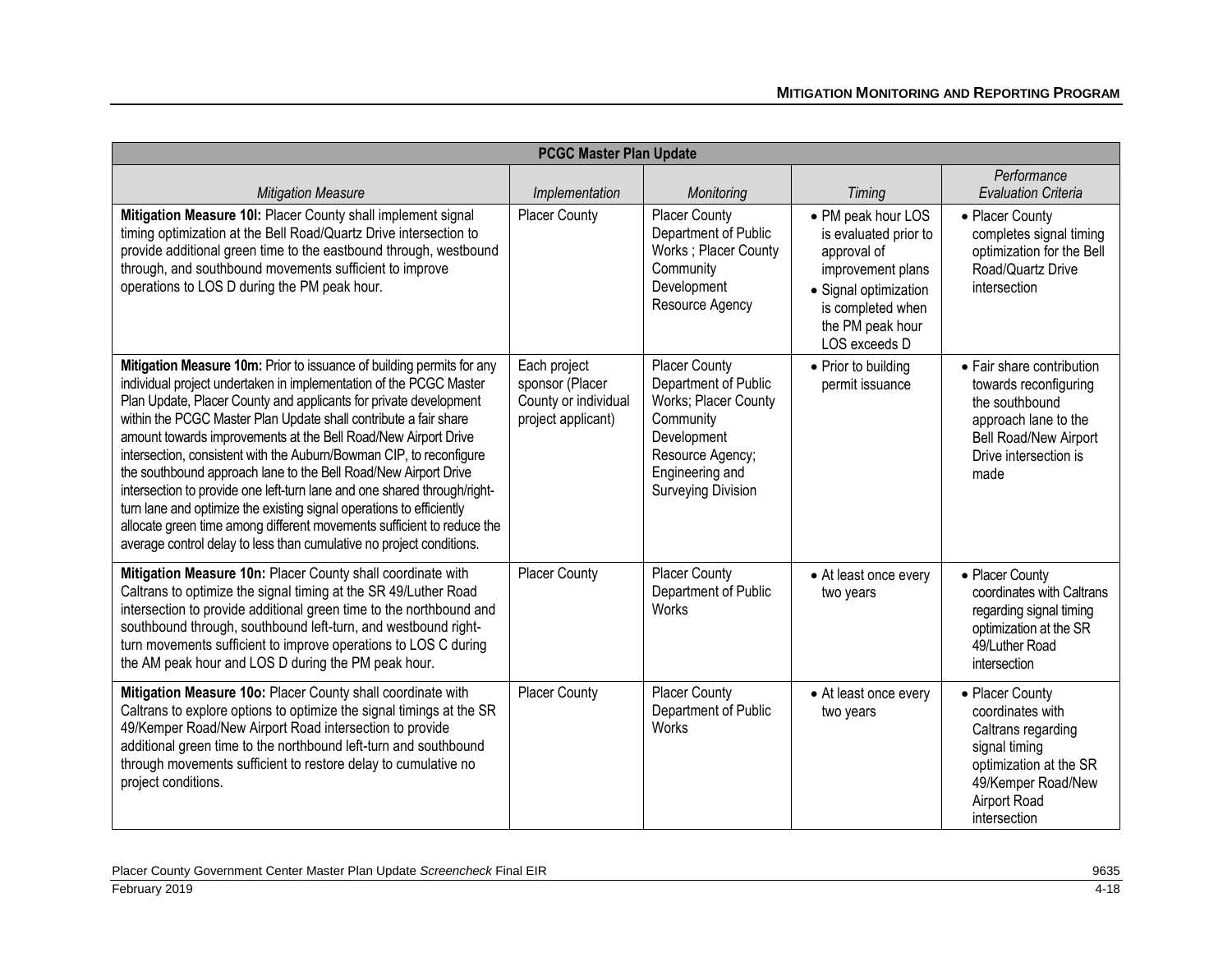|                                                                                                                                                                                                                                                                                                                                                                                                                                                                                                                                                                                                                                                                                                                                                                                                                                                                                                                                                                                                                                                                                                                                                                                                                                                                                                                                                                                                                                                                                                                                                                                                                 | <b>PCGC Master Plan Update</b>                                                                                   |                                                                                                                     |                                                                                                                                                                                                                                                                                 |                                                                                                                                        |  |
|-----------------------------------------------------------------------------------------------------------------------------------------------------------------------------------------------------------------------------------------------------------------------------------------------------------------------------------------------------------------------------------------------------------------------------------------------------------------------------------------------------------------------------------------------------------------------------------------------------------------------------------------------------------------------------------------------------------------------------------------------------------------------------------------------------------------------------------------------------------------------------------------------------------------------------------------------------------------------------------------------------------------------------------------------------------------------------------------------------------------------------------------------------------------------------------------------------------------------------------------------------------------------------------------------------------------------------------------------------------------------------------------------------------------------------------------------------------------------------------------------------------------------------------------------------------------------------------------------------------------|------------------------------------------------------------------------------------------------------------------|---------------------------------------------------------------------------------------------------------------------|---------------------------------------------------------------------------------------------------------------------------------------------------------------------------------------------------------------------------------------------------------------------------------|----------------------------------------------------------------------------------------------------------------------------------------|--|
| <b>Mitigation Measure</b>                                                                                                                                                                                                                                                                                                                                                                                                                                                                                                                                                                                                                                                                                                                                                                                                                                                                                                                                                                                                                                                                                                                                                                                                                                                                                                                                                                                                                                                                                                                                                                                       | Implementation                                                                                                   | Monitoring                                                                                                          | <b>Timing</b>                                                                                                                                                                                                                                                                   | Performance<br><b>Evaluation Criteria</b>                                                                                              |  |
| Mitigation Measure 10p: Placer County shall coordinate with<br>Caltrans to explore options to optimize the signal operations at the<br>SR 49/Atwood Road intersection to provide additional green time to<br>the northbound through movement sufficient to restore delay to<br>cumulative no project conditions.                                                                                                                                                                                                                                                                                                                                                                                                                                                                                                                                                                                                                                                                                                                                                                                                                                                                                                                                                                                                                                                                                                                                                                                                                                                                                                | <b>Placer County</b>                                                                                             | Placer County<br>Department of Public<br>Works                                                                      | • At least once every<br>two years                                                                                                                                                                                                                                              | • Placer County<br>coordinates with<br>Caltrans regarding<br>signal timing<br>optimization at the SR<br>49/Atwood Road<br>intersection |  |
|                                                                                                                                                                                                                                                                                                                                                                                                                                                                                                                                                                                                                                                                                                                                                                                                                                                                                                                                                                                                                                                                                                                                                                                                                                                                                                                                                                                                                                                                                                                                                                                                                 | Noise                                                                                                            |                                                                                                                     |                                                                                                                                                                                                                                                                                 |                                                                                                                                        |  |
| Mitigation Measure 11a: Prior to approval of Improvement Plans<br>or issuance of grading permits for any project construction that<br>would occur within 200 feet of on-site or off-site sensitive receptors,<br>the County or project applicant shall prepare construction noise<br>modeling that documents the existing Community Noise<br>Environment Level at the sensitive receptor locations, provides a<br>construction schedule and anticipated equipment usage, and<br>calculates construction noise levels at the property line adjacent to<br>the nearest sensitive receptors. Where construction noise would<br>exceed the existing Community Noise Environment Level by 5 dBA<br>or more, the construction noise modeling shall recommend specific<br>noise attenuation measures to be implemented during construction<br>sufficient to reduce noise exposure to sensitive receptors to a<br>maximum of 5 dBA above the existing Community Noise<br>Environment Level. Noise attenuation measures may include:<br>1. Stipulating that construction activities shall comply with the<br>Placer County Noise Ordinance.<br>2. Locating fixed construction equipment, such as compressors<br>and generators, as far away from sensitive receptors as is<br>feasible.<br>3. Using appropriate shielding and muffling for impact tools and<br>the intake and exhaust ports of powered construction<br>equipment<br>4. Appointing a disturbance coordinator for the project site who<br>would receive any public noise-related complaints about<br>construction equipment and practices. The disturbance | Each project<br>sponsor (Placer<br>County or individual<br>project applicant)<br>and construction<br>contractors | <b>Placer County</b><br>Community<br>Development<br>Resource Agency,<br><b>Planning Services</b><br><b>Division</b> | $\bullet$ Prior to<br>Improvement Plan<br>approval<br>• Prior to issuance of<br>grading permits<br>• Compliance with<br>performance<br>standards must be<br>achieved<br>throughout all<br>construction<br>activities, which<br>may be verified by<br>County site<br>inspections | • Construction activities<br>are limited to the<br>identified days and<br>times                                                        |  |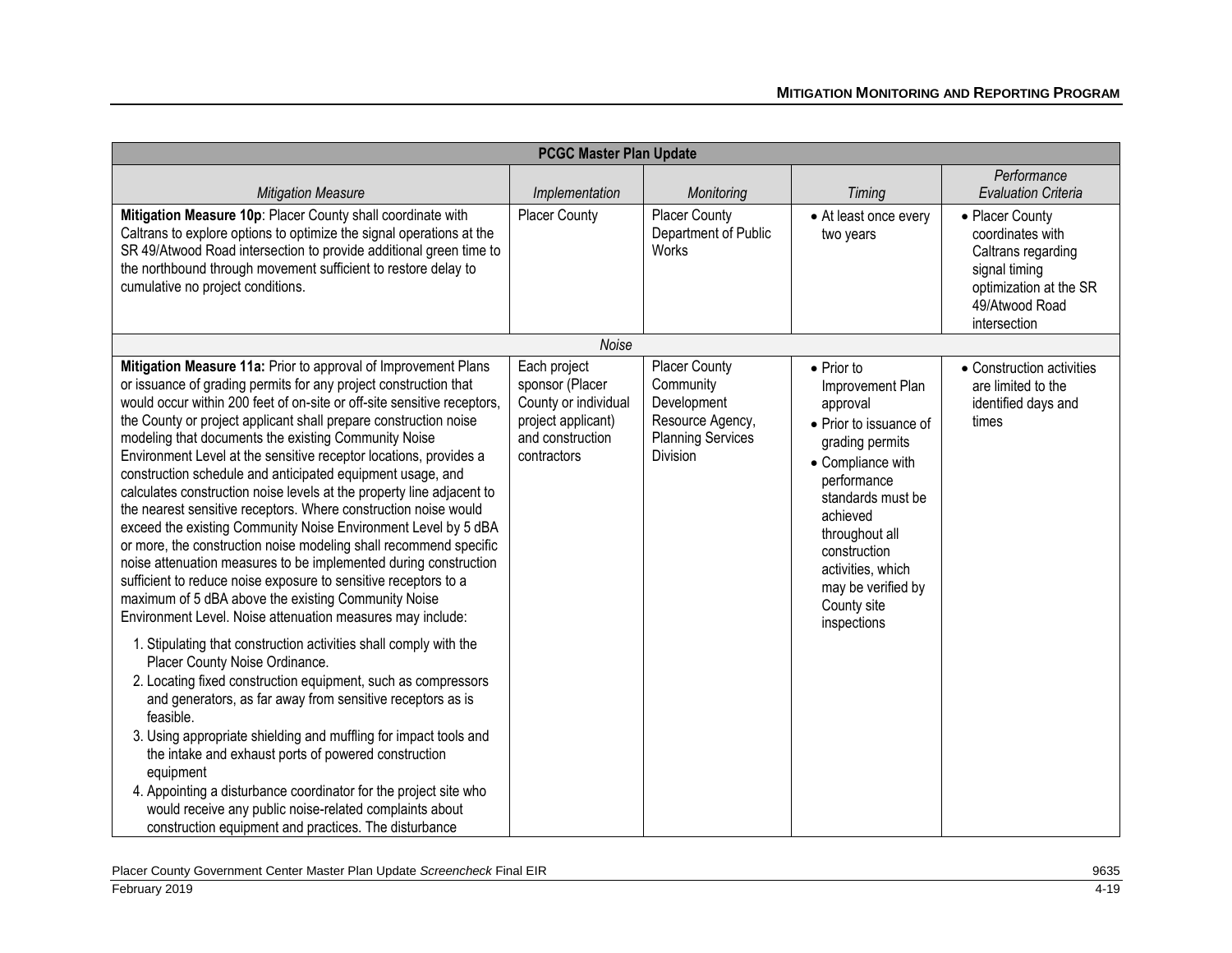| <b>PCGC Master Plan Update</b>                                                                                                                                                                                                                                                                                                                                                                                                                                                                                                                                                                                                                                                                                                                                                |                                                                               |                                                                                                                                                                            |                                                                                                                                                                                                                      |                                                                                                                                                                             |
|-------------------------------------------------------------------------------------------------------------------------------------------------------------------------------------------------------------------------------------------------------------------------------------------------------------------------------------------------------------------------------------------------------------------------------------------------------------------------------------------------------------------------------------------------------------------------------------------------------------------------------------------------------------------------------------------------------------------------------------------------------------------------------|-------------------------------------------------------------------------------|----------------------------------------------------------------------------------------------------------------------------------------------------------------------------|----------------------------------------------------------------------------------------------------------------------------------------------------------------------------------------------------------------------|-----------------------------------------------------------------------------------------------------------------------------------------------------------------------------|
| <b>Mitigation Measure</b>                                                                                                                                                                                                                                                                                                                                                                                                                                                                                                                                                                                                                                                                                                                                                     | Implementation                                                                | Monitoring                                                                                                                                                                 | Timing                                                                                                                                                                                                               | Performance<br><b>Evaluation Criteria</b>                                                                                                                                   |
| coordinator shall be responsible for determining the cause of<br>the complaint(s) and the implementation of any feasible<br>measures to alleviate the complaint(s). The disturbance<br>coordinator's contact information shall be posted throughout<br>the site and adjacent public spaces.<br>5. Placing or constructing temporary or permanent noise barriers<br>between the construction site and the sensitive receptors.                                                                                                                                                                                                                                                                                                                                                 |                                                                               |                                                                                                                                                                            |                                                                                                                                                                                                                      |                                                                                                                                                                             |
| Note: Mitigation Measure 11b does not apply to the Master Plan Update; it is shown in the Multifamily Residential project portion of this MMRP                                                                                                                                                                                                                                                                                                                                                                                                                                                                                                                                                                                                                                |                                                                               |                                                                                                                                                                            |                                                                                                                                                                                                                      |                                                                                                                                                                             |
|                                                                                                                                                                                                                                                                                                                                                                                                                                                                                                                                                                                                                                                                                                                                                                               | <b>Air Quality</b>                                                            |                                                                                                                                                                            |                                                                                                                                                                                                                      |                                                                                                                                                                             |
| Mitigation Measure 12a: The County and future project applicants<br>for individual projects shall incorporate the following measures to<br>reduce emissions associated with vehicle trip generation and area<br>sources from the proposed project:<br>a. Include exterior outlets on all nonresidential and residential<br>buildings to allow the use of electrically-powered landscape<br>equipment.<br>b. Provide secure bicycle racks and/or storage within<br>nonresidential and residential building entrances.<br>c. Provide preferential parking for carpool, shared, electric, and<br>hydrogen vehicles.<br>d. Include pedestrian-friendly paths and cross walks in all<br>parking lots.<br>e. Install two 110/208 volt power outlets for every two loading<br>docks. | Each project<br>sponsor (Placer<br>County or individual<br>project applicant) | <b>Placer County</b><br>Community<br>Development<br>Resource Agency;<br><b>Planning Services</b><br>Division and Placer<br>County Air Pollution<br><b>Control District</b> | • Required features<br>are shown on<br>building plans prior<br>to Improvement<br>Plan approval<br>• Required features<br>are constructed<br>and/or installed<br>prior to issuance of<br>certificates of<br>occupancy | • Emission reduction<br>features are constructed<br>and/or installed                                                                                                        |
| Mitigation Measure 12b: The County and future project applicants<br>for individual projects shall implement one of the following off-site<br>mitigation measures prior to issuance of occupancy building permit<br>for each building constructed on-site:<br>1. Establish mitigation off-site within the portion of Placer County<br>that is within the SVAB by participating in an off-site mitigation<br>program, coordinated through PCAPCD. Examples include,<br>but are not limited to retrofitting, repowering, or replacing                                                                                                                                                                                                                                            | Each project<br>sponsor (Placer<br>County or individual<br>project applicant) | Placer County Air<br><b>Pollution Control</b><br><b>District</b>                                                                                                           | • Prior to issuance of<br>building permits                                                                                                                                                                           | • Off-site air pollutant<br>emission reduction<br>programs are funded<br>commensurate with the<br>amount of project<br>operation NOX<br>emissions that exceed<br>55 lbs/day |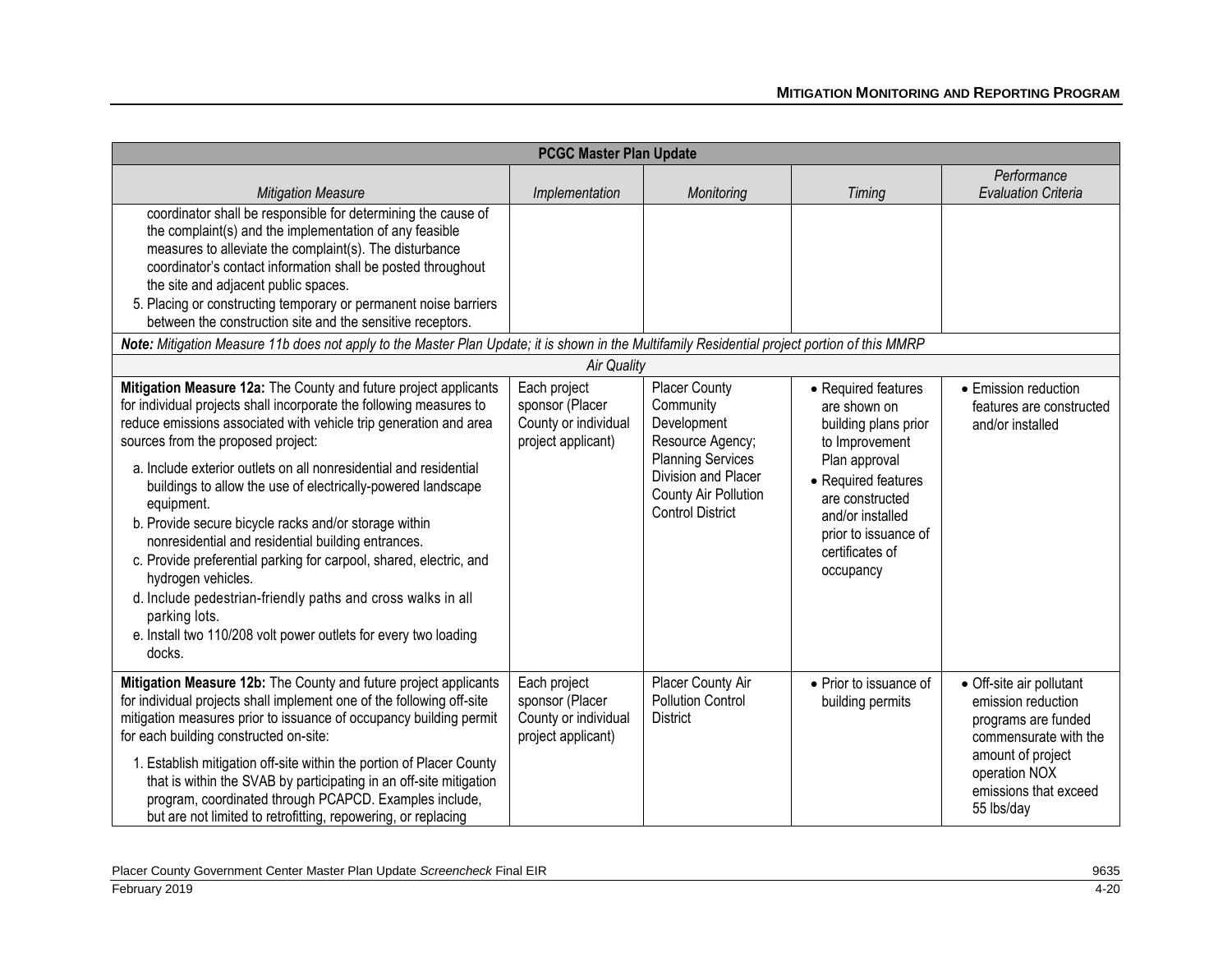| <b>PCGC Master Plan Update</b>                                                                                                                                                                                                                                                                                                                                                                                                                                                                                                                                                                                                                                                                                                                                                                                                                                                                                                                                                                                                                                                                                                                                                                                                                                                                                                                                                                                                                                                                                                      |                                                                               |                                                                                                                      |                                                    |                                                            |
|-------------------------------------------------------------------------------------------------------------------------------------------------------------------------------------------------------------------------------------------------------------------------------------------------------------------------------------------------------------------------------------------------------------------------------------------------------------------------------------------------------------------------------------------------------------------------------------------------------------------------------------------------------------------------------------------------------------------------------------------------------------------------------------------------------------------------------------------------------------------------------------------------------------------------------------------------------------------------------------------------------------------------------------------------------------------------------------------------------------------------------------------------------------------------------------------------------------------------------------------------------------------------------------------------------------------------------------------------------------------------------------------------------------------------------------------------------------------------------------------------------------------------------------|-------------------------------------------------------------------------------|----------------------------------------------------------------------------------------------------------------------|----------------------------------------------------|------------------------------------------------------------|
| <b>Mitigation Measure</b>                                                                                                                                                                                                                                                                                                                                                                                                                                                                                                                                                                                                                                                                                                                                                                                                                                                                                                                                                                                                                                                                                                                                                                                                                                                                                                                                                                                                                                                                                                           | Implementation                                                                | Monitoring                                                                                                           | <b>Timing</b>                                      | Performance<br><b>Evaluation Criteria</b>                  |
| heavy duty engines from mobile sources (e.g., busses,<br>construction equipment, on-road haulers); or other programs<br>that the project proponent may propose to reduce emissions.<br>2. Participate in PCAPCD's Off-site Mitigation Program by paying<br>the equivalent amount of fees for the project's contribution of<br>NO <sub>x</sub> that exceeds the operational threshold of 55 lbs/day. The<br>applicable fee rates changes over time. At the time of writing<br>this EIR, the fee rate is \$18,260 per ton emitted during the<br>ozone season. The actual amount to be paid shall be<br>determined, and satisfied per current CARB guidelines, at the<br>time of recordation of the Final Map (residential projects), or<br>issuance of a Building Permit (non-residential projects).                                                                                                                                                                                                                                                                                                                                                                                                                                                                                                                                                                                                                                                                                                                                  |                                                                               |                                                                                                                      |                                                    |                                                            |
|                                                                                                                                                                                                                                                                                                                                                                                                                                                                                                                                                                                                                                                                                                                                                                                                                                                                                                                                                                                                                                                                                                                                                                                                                                                                                                                                                                                                                                                                                                                                     | Geology and Soils                                                             |                                                                                                                      |                                                    |                                                            |
| Mitigation Measure 14a: For each individual construction project<br>within the PCGC Master Plan Update planning area, the County or<br>private project applicant shall prepare and submit Improvement<br>Plans, specifications, and cost estimates (per the requirements of<br>Section II of the Land Development Manual that are in effect at the<br>time of submittal) to the County for review and approval of each<br>project phase. The plans shall show all physical improvements as<br>required by the conditions for the project, as well as pertinent<br>topographical features, both on and off site. All existing and proposed<br>utilities and easements, on site and adjacent to the project, which<br>may be affected by planned construction, shall be shown on the<br>plans. All landscaping and irrigation facilities within the public right-of-<br>way (or public easements), or landscaping within sight distance<br>areas at intersections, shall be included in the Improvement Plans.<br>The applicant shall pay plan check and inspection fees and Placer<br>County Fire Department improvement plan review and inspection<br>fees, if applicable, with the first Improvement Plan submittal. (NOTE:<br>Prior to plan approval, all applicable recording and reproduction cost<br>shall be paid.) The cost of the above-noted landscape and irrigation<br>facilities shall be included in the estimates used to determine these<br>fees. It is the applicant's responsibility to obtain all required agency | Each project<br>sponsor (Placer<br>County or individual<br>project applicant) | <b>Placer County</b><br>Community<br>Development<br>Resource Agency,<br>Engineering and<br><b>Surveying Division</b> | $\bullet$ Prior to<br>Improvement Plan<br>approval | • Improvement Plans<br>meet the requirements<br>of the LDM |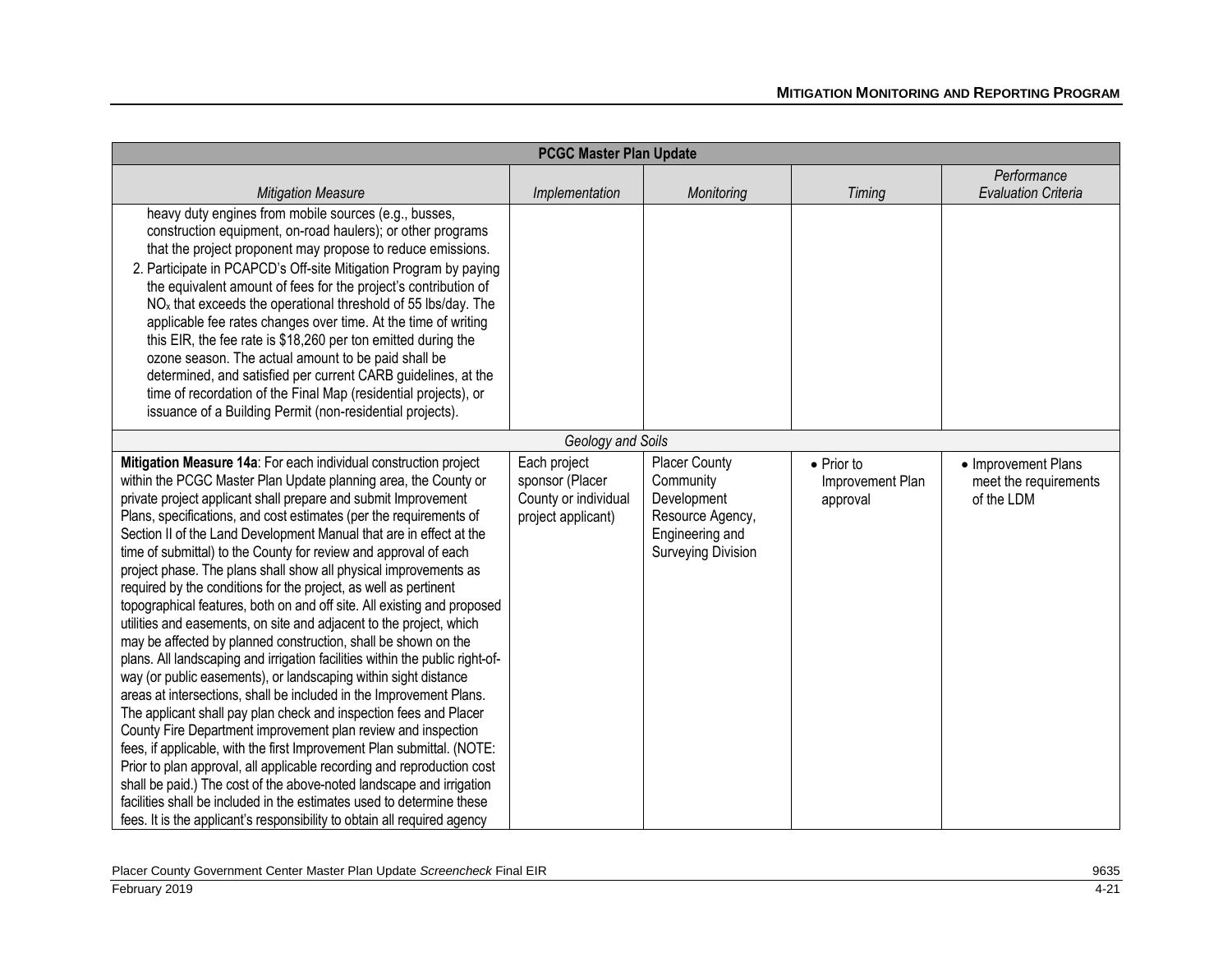| <b>PCGC Master Plan Update</b>                                                                                                                                                                                                                                                                                                                                                                                                                                                                                                                                                                                                                                                                                                                                                                                                                                                                                                                                                                                                                                                                                                                                                                                                                                                                                                                                                                                                                                                   |                                                                                                                  |                                                                                                                                                   |                                                    |                                                                                                                                                                                                                                                                                         |
|----------------------------------------------------------------------------------------------------------------------------------------------------------------------------------------------------------------------------------------------------------------------------------------------------------------------------------------------------------------------------------------------------------------------------------------------------------------------------------------------------------------------------------------------------------------------------------------------------------------------------------------------------------------------------------------------------------------------------------------------------------------------------------------------------------------------------------------------------------------------------------------------------------------------------------------------------------------------------------------------------------------------------------------------------------------------------------------------------------------------------------------------------------------------------------------------------------------------------------------------------------------------------------------------------------------------------------------------------------------------------------------------------------------------------------------------------------------------------------|------------------------------------------------------------------------------------------------------------------|---------------------------------------------------------------------------------------------------------------------------------------------------|----------------------------------------------------|-----------------------------------------------------------------------------------------------------------------------------------------------------------------------------------------------------------------------------------------------------------------------------------------|
| <b>Mitigation Measure</b>                                                                                                                                                                                                                                                                                                                                                                                                                                                                                                                                                                                                                                                                                                                                                                                                                                                                                                                                                                                                                                                                                                                                                                                                                                                                                                                                                                                                                                                        | Implementation                                                                                                   | Monitoring                                                                                                                                        | <b>Timing</b>                                      | Performance<br><b>Evaluation Criteria</b>                                                                                                                                                                                                                                               |
| signatures on the plans and to secure department approvals. If the<br>Design/Site Review process and/or Development Review Committee<br>(DRC) review is required as a condition of approval for the project,<br>said review process shall be completed prior to submittal of<br>Improvement Plans. Record drawings shall be prepared and signed<br>by a California Registered Civil Engineer, at the applicant's expense,<br>and shall be submitted to the County in both hard copy and<br>electronic versions in a format to be approved by the County prior to<br>acceptance by the County of site improvements.<br>Any Building Permits associated with this project shall not be                                                                                                                                                                                                                                                                                                                                                                                                                                                                                                                                                                                                                                                                                                                                                                                             |                                                                                                                  |                                                                                                                                                   |                                                    |                                                                                                                                                                                                                                                                                         |
| issued until, at a minimum, the Improvement Plans are approved<br>by the County.                                                                                                                                                                                                                                                                                                                                                                                                                                                                                                                                                                                                                                                                                                                                                                                                                                                                                                                                                                                                                                                                                                                                                                                                                                                                                                                                                                                                 |                                                                                                                  |                                                                                                                                                   |                                                    |                                                                                                                                                                                                                                                                                         |
| Mitigation Measure 14b: The Improvement Plans shall show all<br>proposed grading, drainage improvements, vegetation and tree<br>removal, and all work shall conform to provisions of the County<br>Grading Ordinance (Ref. Article 15.48, Placer County Code) that<br>are in effect at the time of submittal. No grading, clearing, or tree<br>disturbance shall occur until the Improvement Plans are approved<br>and all temporary construction fencing has been installed and<br>inspected by a member of the Development Review Committee<br>(DRC). All cut/fill slopes shall be at a maximum of 2:1 (horizontal:<br>vertical) unless a soils report supports a steeper slope and the<br>County concurs with said recommendation.<br>The applicant shall revegetate all disturbed areas. Revegetation,<br>undertaken from April 1 to October 1, shall include regular watering to<br>ensure adequate growth. A winterization plan shall be provided with<br>project Improvement Plans. It is the applicant's responsibility to ensure<br>proper installation and maintenance of erosion control/winterization<br>before, during, and after project construction. Soil stockpiling or borrow<br>areas shall have proper erosion control measures applied for the<br>duration of the construction, as specified in the Improvement Plans.<br>The applicant shall provide erosion control where roadside drainage is<br>off of the pavement, to the satisfaction of the County. | Each project<br>sponsor (Placer<br>County or individual<br>project applicant)<br>and construction<br>contractors | <b>Placer County</b><br>Community<br>Development<br>Resource Agency,<br>Engineering and<br>Surveying Division;<br>and Placer County<br><b>DRC</b> | $\bullet$ Prior to<br>Improvement Plan<br>approval | • Cut slopes are at a<br>maximum slope of 2:1<br>unless otherwise<br>approved<br>• All disturbed areas are<br>revegetated<br>• Winterization is<br>completed and all<br>erosion control<br>measures are<br>maintained over winter<br>• Letter of credit or cash<br>deposit is submitted |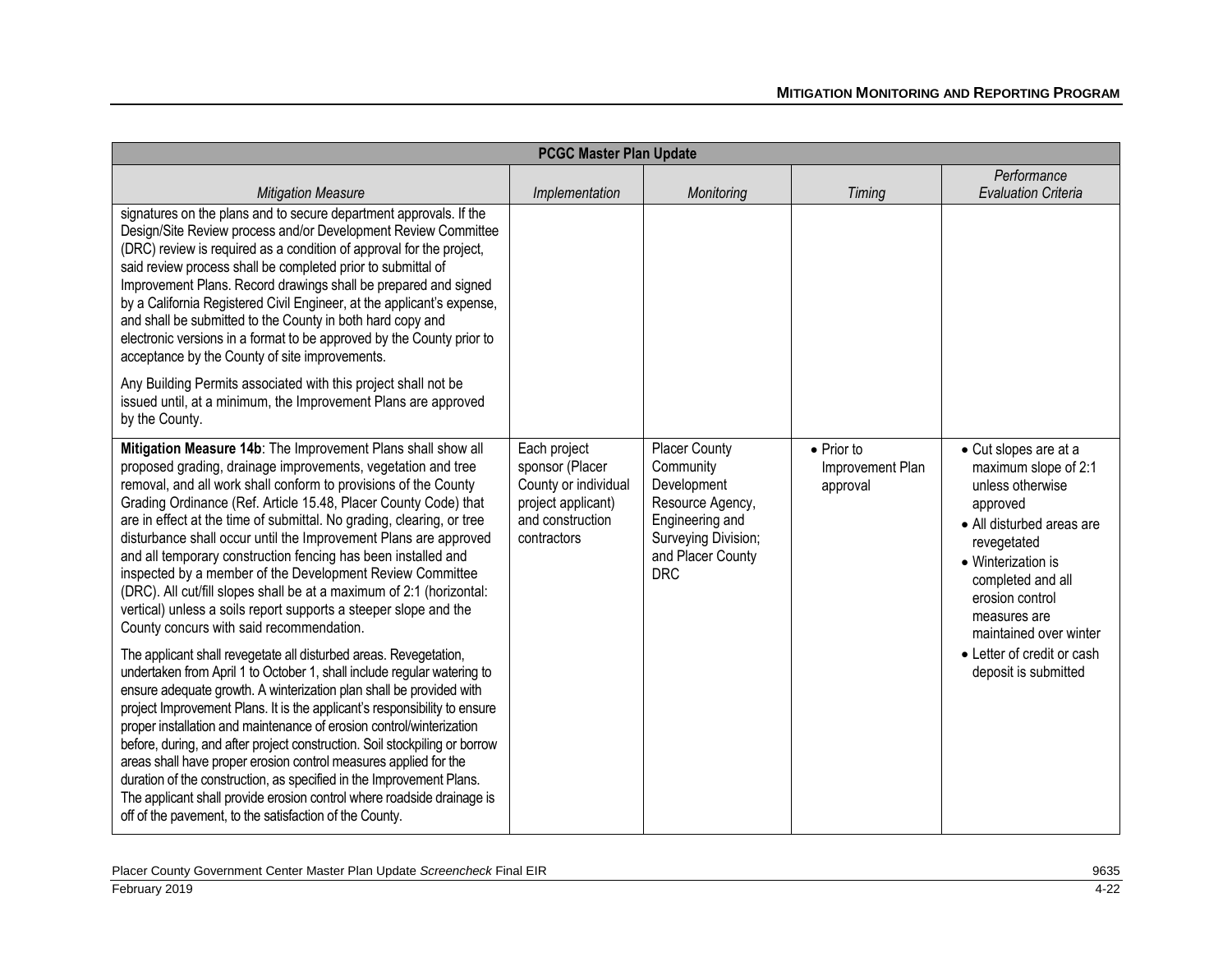| <b>PCGC Master Plan Update</b>                                                                                                                                                                                                                                                                                                                                                                                                                                                                                                                                                                                                                                                                 |                |            |        |                                           |
|------------------------------------------------------------------------------------------------------------------------------------------------------------------------------------------------------------------------------------------------------------------------------------------------------------------------------------------------------------------------------------------------------------------------------------------------------------------------------------------------------------------------------------------------------------------------------------------------------------------------------------------------------------------------------------------------|----------------|------------|--------|-------------------------------------------|
| <b>Mitigation Measure</b>                                                                                                                                                                                                                                                                                                                                                                                                                                                                                                                                                                                                                                                                      | Implementation | Monitoring | Timing | Performance<br><b>Evaluation Criteria</b> |
| The applicant shall submit to County a letter of credit or cash deposit<br>in the amount of 110% of an approved engineer's estimate for<br>winterization and permanent erosion control work prior to<br>Improvement Plan approval, to guarantee protection against erosion<br>and improper grading practices. One year after the County's<br>acceptance of improvements as complete, if there are no erosion or<br>runoff issues to be corrected, unused portions of said deposit shall<br>be refunded to the project applicant or authorized agent.                                                                                                                                           |                |            |        |                                           |
| If at any time during construction, a field review by County<br>personnel indicates a significant deviation from the proposed<br>grading shown on the Improvement Plans, specifically with regard<br>to slope heights, slope ratios, erosion control, winterization, tree<br>disturbance, and/or pad elevations and configurations, the plans<br>shall be reviewed by the DRC for a determination of substantial<br>conformance to the project approvals prior to any further work<br>proceeding. Failure of the DRC to make a determination of<br>substantial conformance may serve as grounds for the<br>revocation/modification of the project approval by the appropriate<br>hearing body. |                |            |        |                                           |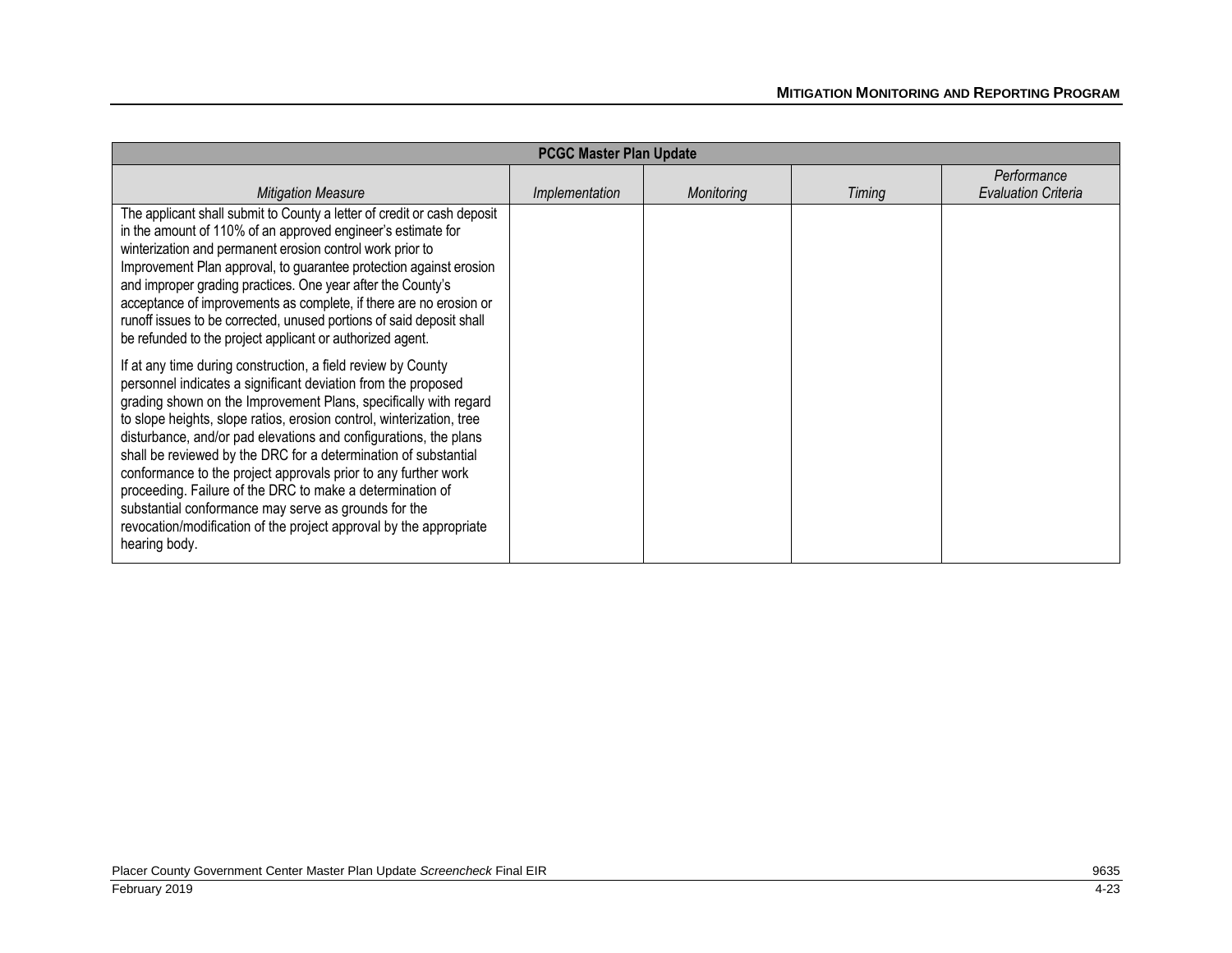| <b>PCGC Master Plan Update</b>                                                                                                                                                                                                                                                                                                                                                                                                                                                                               |                                                                                                                  |                                                                                                                                                   |                                                                                                                                                                          |                                                                                                                                                                                                                      |
|--------------------------------------------------------------------------------------------------------------------------------------------------------------------------------------------------------------------------------------------------------------------------------------------------------------------------------------------------------------------------------------------------------------------------------------------------------------------------------------------------------------|------------------------------------------------------------------------------------------------------------------|---------------------------------------------------------------------------------------------------------------------------------------------------|--------------------------------------------------------------------------------------------------------------------------------------------------------------------------|----------------------------------------------------------------------------------------------------------------------------------------------------------------------------------------------------------------------|
| <b>Mitigation Measure</b>                                                                                                                                                                                                                                                                                                                                                                                                                                                                                    | Implementation                                                                                                   | Monitoring                                                                                                                                        | Timing                                                                                                                                                                   | Performance<br><b>Evaluation Criteria</b>                                                                                                                                                                            |
| Mitigation Measure 14c: The Improvement Plans shall show<br>water quality treatment facilities/Best Management Practices<br>(BMPs) designed according to the guidance of the California<br>Stormwater Quality Association Stormwater Best Management<br>Practice Handbooks for Construction, for New<br>Development/Redevelopment, and for Industrial and Commercial<br>(or other similar source as approved by the County.                                                                                  | Each project<br>sponsor (Placer<br>County or individual<br>project applicant)<br>and construction<br>contractors | <b>Placer County</b><br>Community<br>Development<br>Resource Agency,<br>Engineering and<br><b>Surveying Division</b>                              | • Prior to<br>Improvement Plan<br>approval, County to<br>confirm BMPs are<br>correctly shown on<br>the Improvement<br>Plans                                              | · Site-specific water<br>quality treatment<br>facilities/BMPs are<br>identified on<br>Improvement Plans and<br>are consistent with the<br>stormwater                                                                 |
| Construction (temporary) BMPs for the proposed project shall<br>include, but are not limited to: hydroseeding, straw mulch, velocity<br>dissipation devices, silt fencing, fiber rolls, storm drain inlet<br>protection, wind erosion control, and stabilized construction<br>entrances.                                                                                                                                                                                                                     |                                                                                                                  |                                                                                                                                                   | • Prior to acceptance<br>of subdivision<br>improvements<br>and/or issuance of<br>certificates of<br>occupancy, County<br>to verify BMPs<br>were constructed<br>correctly | management<br>requirements in the<br>PCGC Master Plan<br>Update<br>· Site-specific water<br>quality treatment<br>facilities/BMPs are<br>installed during<br>construction                                             |
| Mitigation Measure 14d: Prior to construction commencing, the<br>applicant shall provide evidence to the County of a Waste<br>Discharge Identification (WDID) number generated from the State<br>Regional Water Quality Control Board's Stormwater Multiple<br>Application & Reports Tracking System (SMARTS). This serves as<br>the Regional Water Quality Control Board approval or permit under<br>the National Pollutant Discharge Elimination System (NPDES)<br>construction stormwater quality permit. | Each project<br>sponsor (Placer<br>County or individual<br>project applicant)<br>and construction<br>contractors | <b>Placer County</b><br>Community<br>Development<br>Resource Agency,<br>Engineering and<br>Surveying Division;<br>and Placer County<br><b>DRC</b> | $\bullet$ Prior to<br>commencement of<br>construction for<br>each individual<br>project                                                                                  | • Project applicant<br>submits evidence of a<br>WDID number issued<br>for the project                                                                                                                                |
| Mitigation Measure 14e: The Improvement Plan(s) shall identify<br>the stockpiling and/or vehicle staging areas with locations as far as<br>practical from existing dwellings and protected resources in the<br>area.                                                                                                                                                                                                                                                                                         | Each project<br>sponsor (Placer<br>County or individual<br>project applicant)<br>and construction<br>contractors | <b>Placer County</b><br>Community<br>Development<br>Resource Agency,<br>Engineering and<br><b>Surveying Division</b>                              | • Prior to<br>Improvement Plan<br>approval                                                                                                                               | • Locations of vehicle and<br>material storage are<br>identified on<br>improvement plans<br>• Vehicle and material<br>storage is located as far<br>as possible from<br>existing dwellings and<br>protected resources |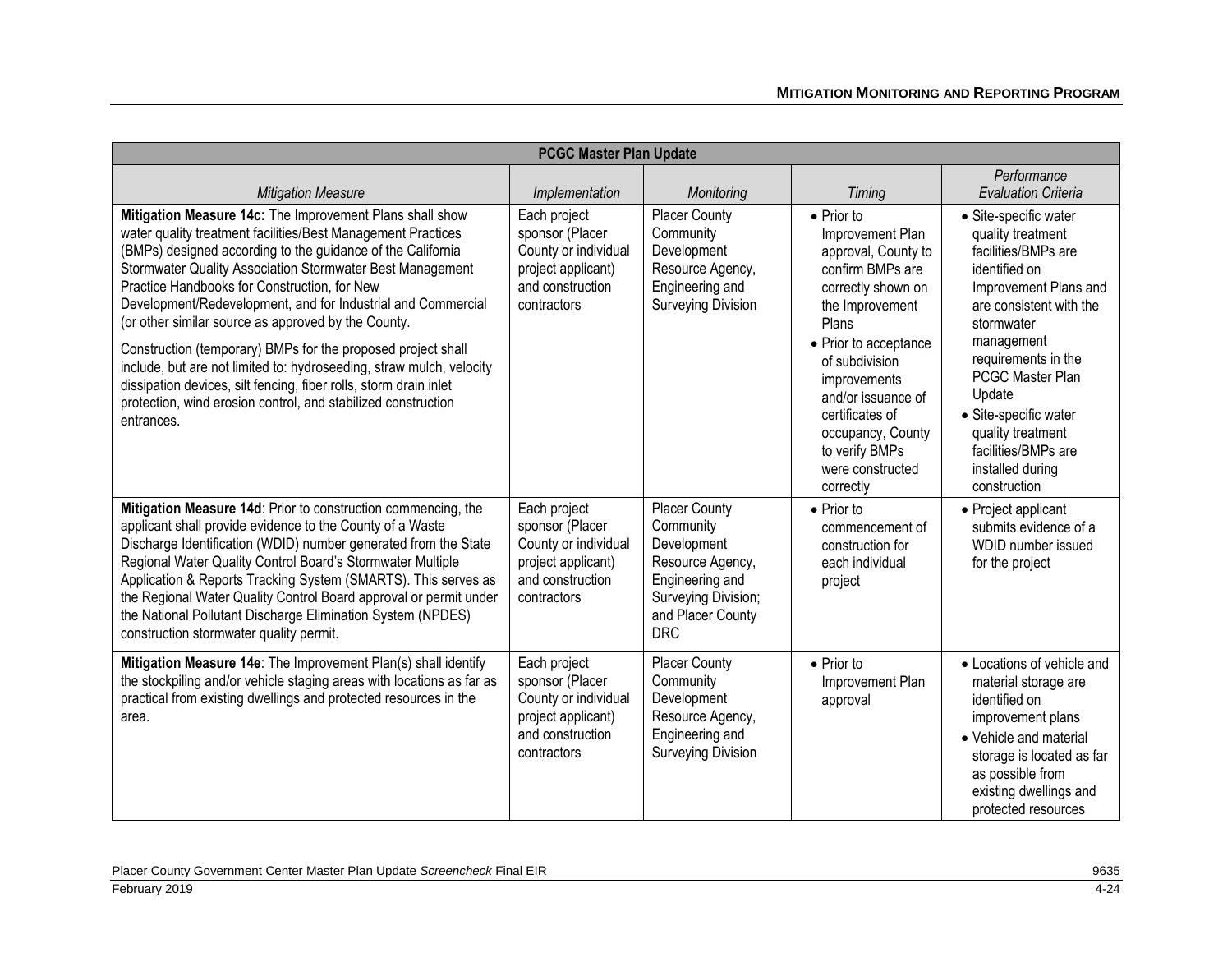|                                                                                                                                                                                                                                                                                                                                                                                                                                                                                                                                                                                                                                                                                                                                                                                                                                                                                                                                                                                                                                                                                                                                  | <b>PCGC Master Plan Update</b>                                                                                   |                                                                                                                                            |                                                                                                             |                                                                                                                                                                                                                                                                                                                                      |
|----------------------------------------------------------------------------------------------------------------------------------------------------------------------------------------------------------------------------------------------------------------------------------------------------------------------------------------------------------------------------------------------------------------------------------------------------------------------------------------------------------------------------------------------------------------------------------------------------------------------------------------------------------------------------------------------------------------------------------------------------------------------------------------------------------------------------------------------------------------------------------------------------------------------------------------------------------------------------------------------------------------------------------------------------------------------------------------------------------------------------------|------------------------------------------------------------------------------------------------------------------|--------------------------------------------------------------------------------------------------------------------------------------------|-------------------------------------------------------------------------------------------------------------|--------------------------------------------------------------------------------------------------------------------------------------------------------------------------------------------------------------------------------------------------------------------------------------------------------------------------------------|
| <b>Mitigation Measure</b>                                                                                                                                                                                                                                                                                                                                                                                                                                                                                                                                                                                                                                                                                                                                                                                                                                                                                                                                                                                                                                                                                                        | Implementation                                                                                                   | Monitoring                                                                                                                                 | <b>Timing</b>                                                                                               | Performance<br><b>Evaluation Criteria</b>                                                                                                                                                                                                                                                                                            |
| Mitigation Measure 14f: The Improvement Plan submittal for each<br>individual construction project within the PCGC Master Plan<br>Update, shall include a final geotechnical engineering report<br>produced by the project proponent's qualified California Registered<br>Civil or Geotechnical Engineer for County review and approval.<br>The report shall address and make recommendations on the<br>following: A) Road, pavement, and parking area design; B)<br>Structural foundations, including retaining wall design (if<br>applicable); C) Grading practices; D) Erosion/winterization; E)<br>Special problems discovered on-site (i.e., groundwater,<br>expansive/unstable soils, etc.); Slope stability. The investigation<br>shall include collection and analysis of soil samples to identify the<br>presence of any expansive soils or other soil instability. Where<br>such instabilities are observed to be present, the geotechnical<br>investigation shall provide site-specific recommendations for<br>grading and site construction to ensure that adequate soil stability<br>is provided post-construction. | Each project<br>sponsor (Placer<br>County or individual<br>project applicant)<br>and construction<br>contractors | Placer County<br>Community<br>Development<br>Resource Agency,<br>Engineering and<br>Surveying Division;<br>and Placer County<br><b>DRC</b> | • Prior to<br>Improvement Plan<br>approval<br>• Prior to issuance of<br>certificate of<br>occupancy         | • A final geotechnical<br>engineering report is<br>submitted and all<br>recommendations of the<br>report are implemented<br>• Final site-inspection<br>completed to verify<br>construction was<br>completed as approved                                                                                                              |
|                                                                                                                                                                                                                                                                                                                                                                                                                                                                                                                                                                                                                                                                                                                                                                                                                                                                                                                                                                                                                                                                                                                                  | <b>Hydrology and Water Quality</b>                                                                               |                                                                                                                                            |                                                                                                             |                                                                                                                                                                                                                                                                                                                                      |
| Mitigation Measure 15a: This project area is located within the<br>permit area covered by Placer County's Small Municipal Separate<br>Storm Sewer System (MS4) Permit (State Water Resources<br>Control Board National Pollutant Discharge Elimination System<br>(NPDES)) (NPDES Phase II MS4 Permit). Project-related storm<br>water discharges are subject to all applicable requirements of said<br>permit.<br>Each project shall implement permanent and operational source<br>control measures as applicable. Source control measures shall be<br>designed for pollutant generating activities or sources consistent<br>with recommendations from the California Stormwater Quality<br>Association (CASQA) Stormwater BMP Handbook for New<br>Development and Redevelopment, or equivalent manual, and shall<br>be shown on the Improvement Plans.                                                                                                                                                                                                                                                                          | Each project<br>sponsor (Placer<br>County or individual<br>project applicant)<br>and construction<br>contractors | <b>Placer County</b><br>Community<br>Development<br>Resource Agency,<br>Engineering and<br><b>Surveying Division</b>                       | $\bullet$ Prior to<br>Improvement Plan<br>approval<br>• Prior to issuance of<br>certificate of<br>occupancy | • Permanent and<br>operational source<br>control measures are<br>identified on<br>Improvement Plans<br>• Permanent and<br>operational source<br>control measures are<br>consistent with the<br>identified guidance<br>documents<br>• Permanent and<br>operational source<br>control measures are<br>installed during<br>construction |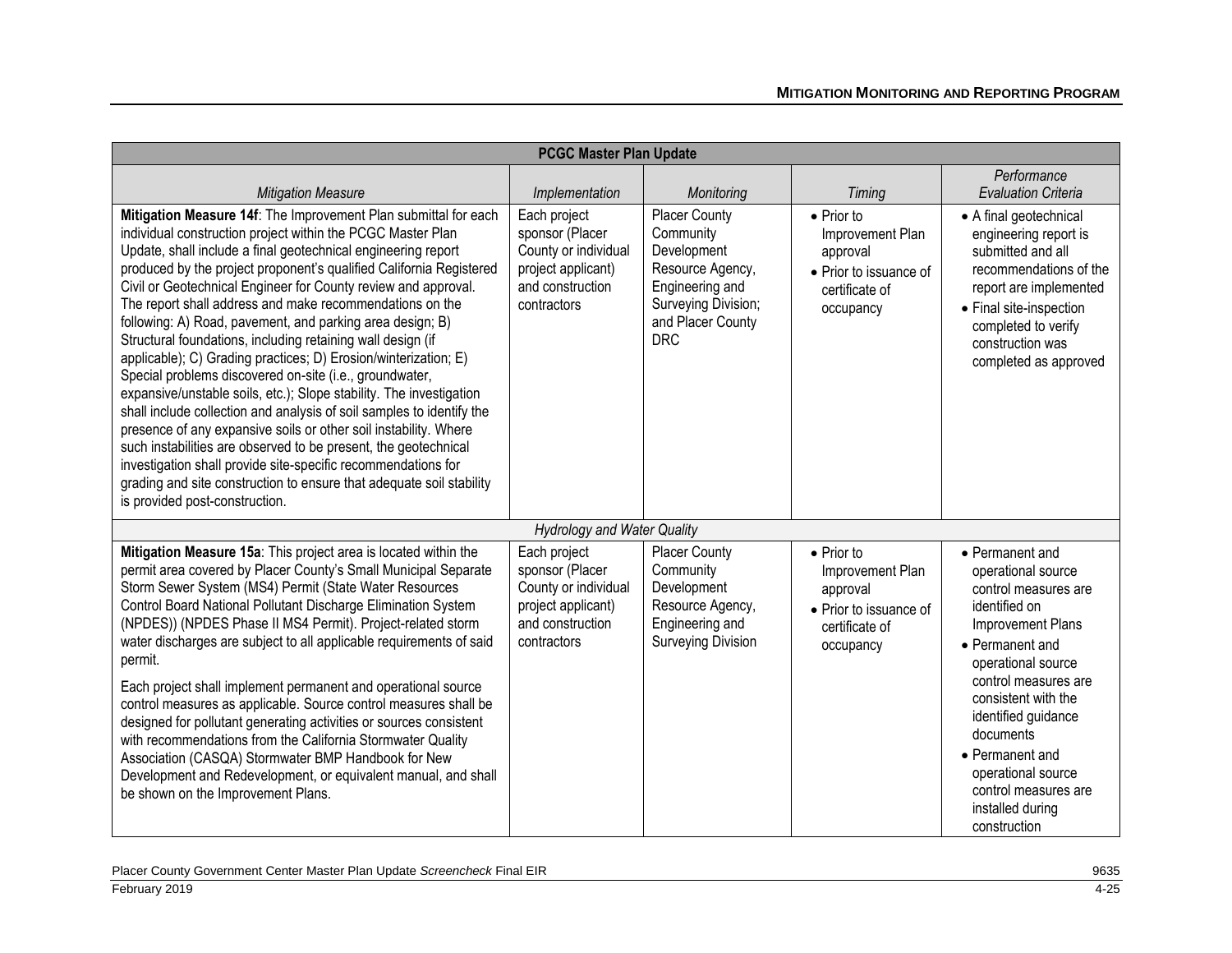| <b>PCGC Master Plan Update</b>                                                                                                                                                                                                                                                                                                                                                                                                                                                                                                                                                                                                                                                                                                                                                                                                                                                                                                                                                                                                                                                                                                                                                                                                                  |                                                                               |                                                                                                                      |                                                    |                                                                                                                                           |
|-------------------------------------------------------------------------------------------------------------------------------------------------------------------------------------------------------------------------------------------------------------------------------------------------------------------------------------------------------------------------------------------------------------------------------------------------------------------------------------------------------------------------------------------------------------------------------------------------------------------------------------------------------------------------------------------------------------------------------------------------------------------------------------------------------------------------------------------------------------------------------------------------------------------------------------------------------------------------------------------------------------------------------------------------------------------------------------------------------------------------------------------------------------------------------------------------------------------------------------------------|-------------------------------------------------------------------------------|----------------------------------------------------------------------------------------------------------------------|----------------------------------------------------|-------------------------------------------------------------------------------------------------------------------------------------------|
| <b>Mitigation Measure</b>                                                                                                                                                                                                                                                                                                                                                                                                                                                                                                                                                                                                                                                                                                                                                                                                                                                                                                                                                                                                                                                                                                                                                                                                                       | Implementation                                                                | Monitoring                                                                                                           | <b>Timing</b>                                      | Performance<br><b>Evaluation Criteria</b>                                                                                                 |
| The project is also required to implement Low Impact Development<br>(LID) standards designed to reduce runoff, treat storm water, and<br>provide baseline hydromodification management as outlined in the<br>West Placer Storm Water Quality Design Manual.                                                                                                                                                                                                                                                                                                                                                                                                                                                                                                                                                                                                                                                                                                                                                                                                                                                                                                                                                                                     |                                                                               |                                                                                                                      |                                                    | • Routine maintenance of<br>permanent and<br>operational source<br>control measures is                                                    |
| Per the State of California NPDES Phase II MS4 Permit, this<br>project is a Regulated Project that creates and/or replaces 5,000<br>square feet or more of impervious surface. A final Storm Water<br>Quality Plan (SWQP) shall be submitted, either within the final<br>Drainage Report or as a separate document that identifies how this<br>project will meet the Phase II MS4 permit obligations. Site design<br>measures, source control measures, and Low Impact Development<br>(LID) standards, as necessary, shall be incorporated into the<br>design and shown on the Improvement Plans. In addition, per the<br>Phase II MS4 permit, projects creating and/or replacing one acre or<br>more of impervious surface (excepting projects that do not increase<br>impervious surface area over the pre-project condition) are also<br>required to demonstrate hydromodification management of storm<br>water such that post-project runoff is maintained to equal or below<br>pre-project flow rates for the 2 year, 24-hour storm event, generally<br>by way of infiltration, rooftop and impervious area disconnection,<br>bioretention, and other LID measures that result in post-project<br>flows that mimic pre-project conditions. |                                                                               |                                                                                                                      |                                                    | completed is completed<br>by Placer County and<br>land lease holders                                                                      |
| Mitigation Measure 15b: As part of the Improvement Plan<br>submittal process, each project applicant shall provide a final<br>Drainage Report for County review and approval. The final<br>Drainage Report may require more detail than that provided in the<br>preliminary report, and will be reviewed in concert with the<br>Improvement Plans to confirm conformity between the two. The<br>report shall be prepared by a Registered Civil Engineer and shall,<br>at a minimum, include: A written text addressing existing<br>conditions, the effects of the proposed improvements, all<br>appropriate calculations, watershed maps, changes in flows and<br>patterns, and proposed on- and off-site improvements and<br>drainage easements to accommodate flows from this project. The                                                                                                                                                                                                                                                                                                                                                                                                                                                    | Each project<br>sponsor (Placer<br>County or individual<br>project applicant) | <b>Placer County</b><br>Community<br>Development<br>Resource Agency,<br>Engineering and<br><b>Surveying Division</b> | $\bullet$ Prior to<br>Improvement Plan<br>approval | • The Final Drainage<br>Report is prepared in<br>conformance with the<br><b>LDM</b> and Placer County<br>Storm Water<br>Management Manual |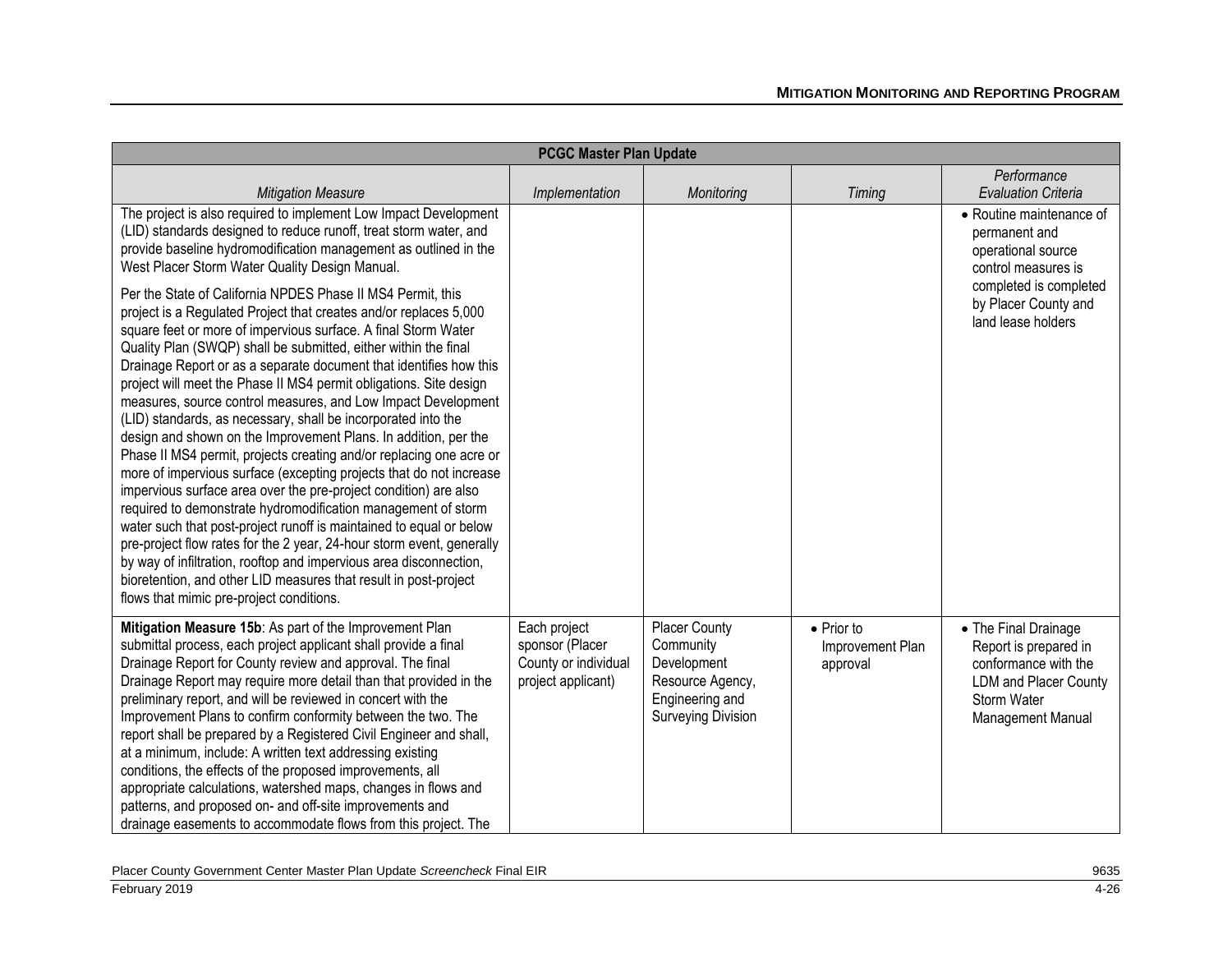| <b>PCGC Master Plan Update</b>                                                                                                                                                                                                                                                                                                                                                                                                                                                                                                                                                                                                                                                                                                                               |                                                                                                                                                                            |                                                                                                                      |                                                               |                                                        |
|--------------------------------------------------------------------------------------------------------------------------------------------------------------------------------------------------------------------------------------------------------------------------------------------------------------------------------------------------------------------------------------------------------------------------------------------------------------------------------------------------------------------------------------------------------------------------------------------------------------------------------------------------------------------------------------------------------------------------------------------------------------|----------------------------------------------------------------------------------------------------------------------------------------------------------------------------|----------------------------------------------------------------------------------------------------------------------|---------------------------------------------------------------|--------------------------------------------------------|
| <b>Mitigation Measure</b>                                                                                                                                                                                                                                                                                                                                                                                                                                                                                                                                                                                                                                                                                                                                    | Implementation                                                                                                                                                             | Monitoring                                                                                                           | <b>Timing</b>                                                 | Performance<br><b>Evaluation Criteria</b>              |
| report shall identify water quality protection features and methods<br>to be used during construction, as well as long-term post-<br>construction water quality measures. Each final Drainage Report<br>shall be prepared in conformance with the requirements of Section<br>5 of the Land Development Manual and the Placer County Storm<br>Water Management Manual that are in effect at the time of<br>improvement plan submittal.                                                                                                                                                                                                                                                                                                                        |                                                                                                                                                                            |                                                                                                                      |                                                               |                                                        |
| Mitigation Measure 15c: Prior to construction commencing, each<br>project applicant for projects disturbing more than 1 acre shall be<br>required to provide evidence to the County of a WDID number<br>generated from the State Regional Water Quality Control Board's<br>Stormwater Multiple Application & Reports Tracking System<br>(SMARTS). This serves as the RWQCB approval or permit under<br>the National Pollutant Discharge Elimination System (NPDES)<br>construction storm water quality permit.                                                                                                                                                                                                                                               | Each project<br>sponsor for projects<br>disturbing more than<br>1 acre of land<br>(Placer County or<br>individual project<br>applicant) and<br>construction<br>contractors | Placer County<br>Community<br>Development<br>Resource Agency,<br>Engineering and<br><b>Surveying Division</b>        | • As identified for<br><b>Mitigation Measure</b><br>14d above | • As identified for<br>Mitigation Measure 14d<br>above |
| Mitigation Measure 15d: The Improvement Plans for each project<br>shall show water quality treatment facilities/BMPs designed<br>according to the guidance of the California Stormwater Quality<br>Association's Stormwater Best Management Practice Handbooks<br>for Construction, for New Development/ Redevelopment, and for<br>Industrial and Commercial.                                                                                                                                                                                                                                                                                                                                                                                                | Each project<br>sponsor (Placer<br>County or individual<br>project applicant)                                                                                              | <b>Placer County</b><br>Community<br>Development<br>Resource Agency,<br>Engineering and<br><b>Surveying Division</b> | • As identified for<br><b>Mitigation Measure</b><br>14c above | • As identified for<br>Mitigation Measure 14c<br>above |
| Storm drainage from on- and off-site impervious surfaces (including<br>roads) shall be collected and routed through specially designed<br>catch basins, vegetated swales, vaults, infiltration basins, water<br>quality basins, filters, etc. for entrapment of sediment, debris and<br>oils/greases or other identified pollutants, as approved by the<br>County. BMPs shall be designed in accordance with the West<br>Placer Storm Water Quality Design Manual for sizing of permanent<br>post-construction Best Management Practices for stormwater<br>quality protection. No water quality facility construction shall be<br>permitted within any identified wetlands area, floodplain, or right-of-<br>way, except as authorized by project approvals. |                                                                                                                                                                            |                                                                                                                      |                                                               |                                                        |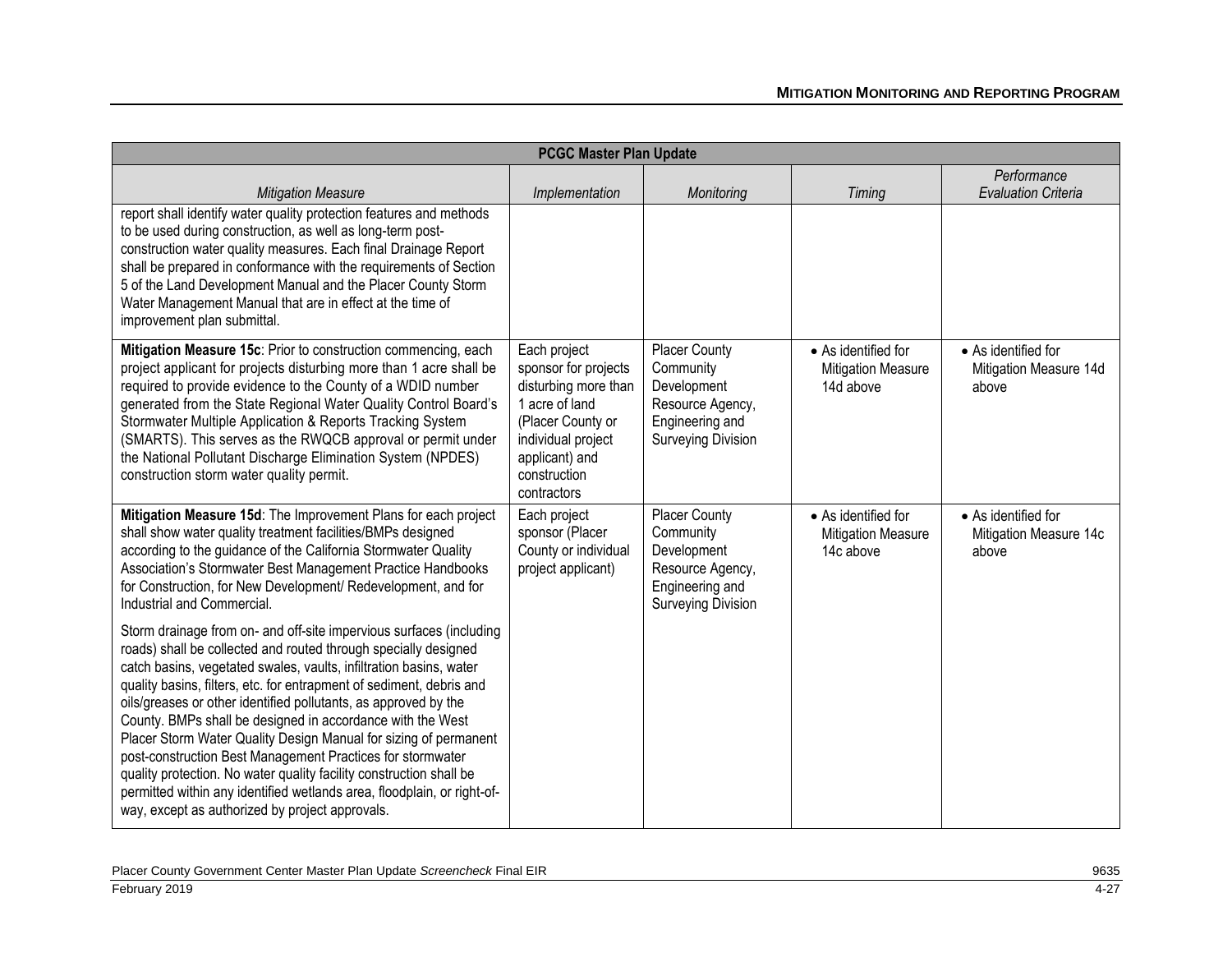|                                                                                                                                                                                                                                                                                                                                                                                                                                                                                                                                                                                                                                                                                                                                                                                                                                                                                                                                                                                                                                                                                                           | <b>PCGC Master Plan Update</b>                                                                                   |                                                                                                                      |                                                                                                             |                                                                                                                                                                                                                                                                                                                                                                            |
|-----------------------------------------------------------------------------------------------------------------------------------------------------------------------------------------------------------------------------------------------------------------------------------------------------------------------------------------------------------------------------------------------------------------------------------------------------------------------------------------------------------------------------------------------------------------------------------------------------------------------------------------------------------------------------------------------------------------------------------------------------------------------------------------------------------------------------------------------------------------------------------------------------------------------------------------------------------------------------------------------------------------------------------------------------------------------------------------------------------|------------------------------------------------------------------------------------------------------------------|----------------------------------------------------------------------------------------------------------------------|-------------------------------------------------------------------------------------------------------------|----------------------------------------------------------------------------------------------------------------------------------------------------------------------------------------------------------------------------------------------------------------------------------------------------------------------------------------------------------------------------|
| <b>Mitigation Measure</b>                                                                                                                                                                                                                                                                                                                                                                                                                                                                                                                                                                                                                                                                                                                                                                                                                                                                                                                                                                                                                                                                                 | Implementation                                                                                                   | Monitoring                                                                                                           | Timing                                                                                                      | Performance<br><b>Evaluation Criteria</b>                                                                                                                                                                                                                                                                                                                                  |
| All permanent BMPs shall be maintained as required to ensure<br>effectiveness. The project applicant shall provide for the<br>establishment of vegetation, where specified, by means of proper<br>irrigation. Proof of on-going maintenance, such as contractual<br>evidence, shall be provided to the County upon request. The<br>project owners/permittees shall provide maintenance of these<br>facilities and annually report a certification of completed<br>maintenance to the County DPWF Stormwater Coordinator, unless,<br>and until, a County Service Area is created and said facilities are<br>accepted by the County for maintenance. Contractual evidence of<br>a monthly parking lot sweeping and vacuuming, and catch basin<br>cleaning program shall be provided to the County upon request.<br>Failure to do so will be grounds for discretionary permit revocation.<br>Prior to Improvement Plan approval, easements shall be created<br>and offered for dedication to the County for maintenance and<br>access to these facilities in anticipation of possible County<br>maintenance. |                                                                                                                  |                                                                                                                      |                                                                                                             |                                                                                                                                                                                                                                                                                                                                                                            |
| Note: Mitigation Measure 15e does not apply to the Master Plan Update; it is shown in the Health and Human Services portion of this MMRP                                                                                                                                                                                                                                                                                                                                                                                                                                                                                                                                                                                                                                                                                                                                                                                                                                                                                                                                                                  |                                                                                                                  |                                                                                                                      |                                                                                                             |                                                                                                                                                                                                                                                                                                                                                                            |
| Mitigation Measure 15f: The Improvement Plan submittal and<br>final Drainage Report shall provide details showing that storm<br>water run-off peak flows and volumes shall be reduced to pre-<br>project conditions through the installation of detention/retention<br>facilities. Detention/retention facilities shall be designed in<br>accordance with the requirements of the Placer County<br>Stormwater Management Manual that are in effect at the time of<br>submittal, and to the satisfaction of the County and shall be<br>shown on the Improvement Plans. Maintenance of<br>detention/retention facilities by the property owner's<br>association, property owner, or entity responsible for project<br>maintenance shall be required. No detention/retention facility<br>construction shall be permitted within any identified wetlands<br>area, floodplain, or right-of-way, except as authorized by project<br>approvals.                                                                                                                                                                  | Each project<br>sponsor (Placer<br>County or individual<br>project applicant)<br>and construction<br>contractors | <b>Placer County</b><br>Community<br>Development<br>Resource Agency,<br>Engineering and<br><b>Surveying Division</b> | $\bullet$ Prior to<br>Improvement Plan<br>approval<br>• Prior to issuance of<br>certificate of<br>occupancy | · Site-specific water<br>quality treatment<br>facilities/BMPs are<br>identified on<br>Improvement Plans<br>• Site-specific water<br>quality treatment<br>facilities/BMPs include<br>the specific facilities and<br>BMPs identified and are<br>consistent with the<br>identified guidance<br>documents<br>· Site-specific water<br>quality treatment<br>facilities/BMPs are |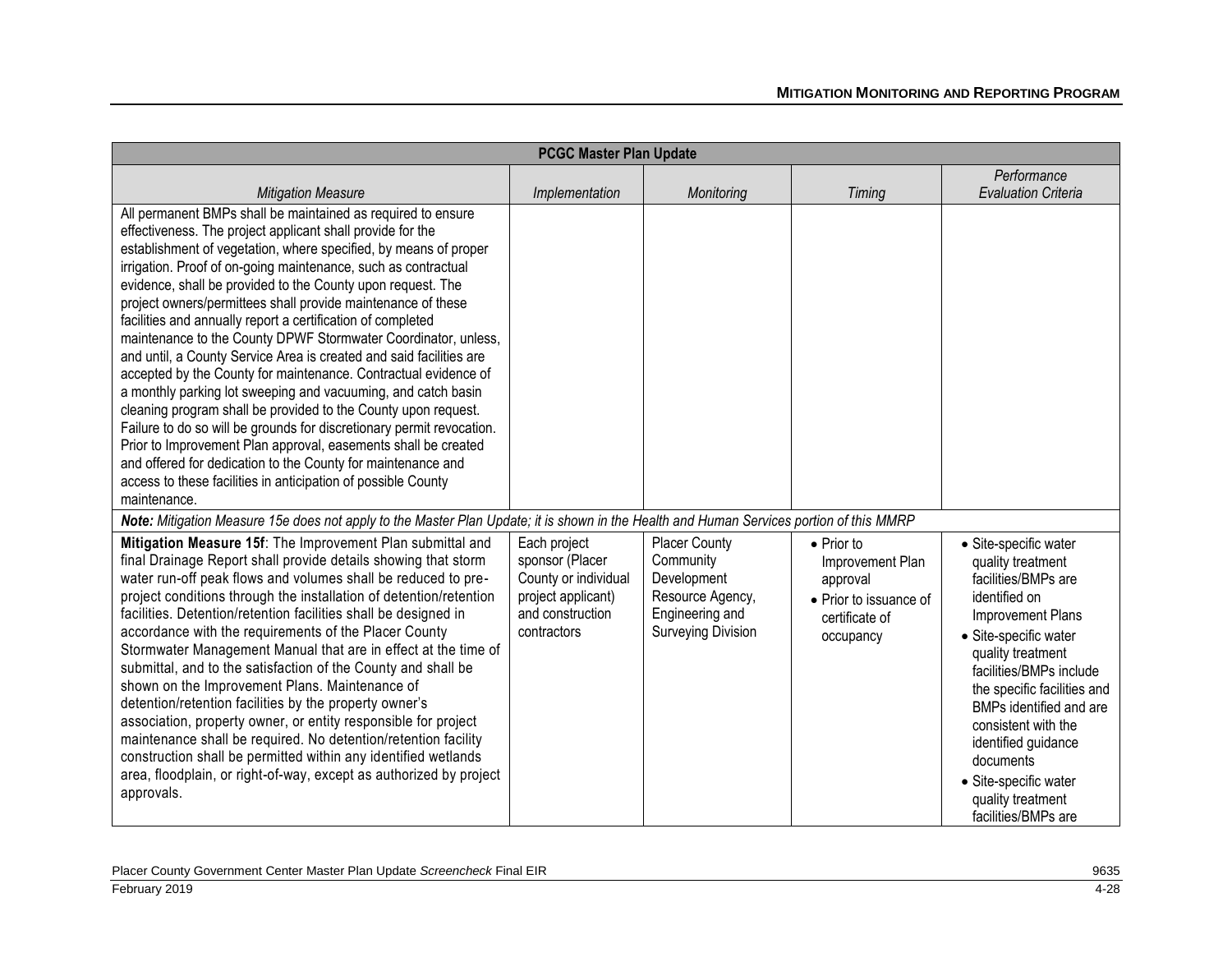|                                                                                                                                                                                                                                                                                                                                                                                                                                                                                                                                                                                                                                                                                                                                                                                                                                                                                                                        | <b>PCGC Master Plan Update</b>                                                                                                                   |                                                               |                                                                                                                                                       |                                                                                                                                                                                           |
|------------------------------------------------------------------------------------------------------------------------------------------------------------------------------------------------------------------------------------------------------------------------------------------------------------------------------------------------------------------------------------------------------------------------------------------------------------------------------------------------------------------------------------------------------------------------------------------------------------------------------------------------------------------------------------------------------------------------------------------------------------------------------------------------------------------------------------------------------------------------------------------------------------------------|--------------------------------------------------------------------------------------------------------------------------------------------------|---------------------------------------------------------------|-------------------------------------------------------------------------------------------------------------------------------------------------------|-------------------------------------------------------------------------------------------------------------------------------------------------------------------------------------------|
| <b>Mitigation Measure</b>                                                                                                                                                                                                                                                                                                                                                                                                                                                                                                                                                                                                                                                                                                                                                                                                                                                                                              | Implementation                                                                                                                                   | Monitoring                                                    | Timing                                                                                                                                                | Performance<br><b>Evaluation Criteria</b>                                                                                                                                                 |
| Storm drainage from on-site impervious surfaces shall be<br>collected and routed through specially designed catch basins,<br>vegetated swales, vaults, infiltration basins, water quality<br>basins, filters, and others for entrapment of sediment, debris,<br>and oils/greases, or other identified pollutants, as approved by<br>the ESD. BMPs shall be designed at a minimum in accordance<br>with the Placer County's Guidance Document for Volume and<br>Flow-Based Sizing of Permanent Post-Construction Best<br>Management Practices for Stormwater Quality Protection. Post-<br>development (permanent) BMPs for the project include<br>vegetated swales (TC-30), detention basins (TC-22), and water<br>quality inlets (TC-50). No water quality facility construction shall<br>be permitted within any identified wetlands area, floodplain, or<br>right-of-way, except as authorized by project approvals. |                                                                                                                                                  |                                                               |                                                                                                                                                       | installed during<br>construction<br>• Routine maintenance of<br>site-specific water<br>quality treatment<br>facilities/BMPs is<br>completed by Placer<br>County and land lease<br>holders |
| All BMPs shall be maintained as required to insure<br>effectiveness. The project applicant shall provide for the<br>establishment of vegetation, where specified, by means of<br>proper irrigation. Proof of ongoing maintenance, such as<br>contractual evidence, shall be provided to ESD upon request.<br>Maintenance of these facilities shall be provided by the project<br>owners/permittees unless, and until, a County Service Area is<br>created and said facilities are accepted by Placer County for<br>maintenance. Prior to Improvement Plan or Final Map approval,<br>easements shall be created and offered for dedication to Placer<br>County for maintenance and access to these facilities in<br>anticipation of possible County maintenance.                                                                                                                                                        |                                                                                                                                                  |                                                               |                                                                                                                                                       |                                                                                                                                                                                           |
|                                                                                                                                                                                                                                                                                                                                                                                                                                                                                                                                                                                                                                                                                                                                                                                                                                                                                                                        | <b>Hazards and Hazardous Materials</b>                                                                                                           |                                                               |                                                                                                                                                       |                                                                                                                                                                                           |
| Mitigation Measures 16a: Placer County and any future applicant<br>for permits to demolish or renovate buildings within the PCGC<br>campus shall prepare an Asbestos and Lead Abatement Program<br>in accordance with the U.S. EPA's National Emission Standard for<br>Hazardous Air Pollutants (Asbestos NESHAP) (Title 40 Code of<br>Federal Regulations, Subpart M § 61.145). The Asbestos and Lead<br>Abatement Program shall include the following requirements:                                                                                                                                                                                                                                                                                                                                                                                                                                                  | Each project<br>sponsor for projects<br>that demolish or<br>renovate existing<br>buildings (Placer<br>County or individual<br>project applicant) | Placer County<br>Department of<br><b>Environmental Health</b> | • Prior to issuance of<br>a demolition permit<br>• Prior to issuance of<br>any building permit<br>authorizing<br>renovations to<br>existing buildings | • Asbestos and lead<br>inspections are<br>conducted prior to<br>demolition or renovation<br>• Where asbestos and/or<br>lead is present, an<br>Asbestos and Lead                           |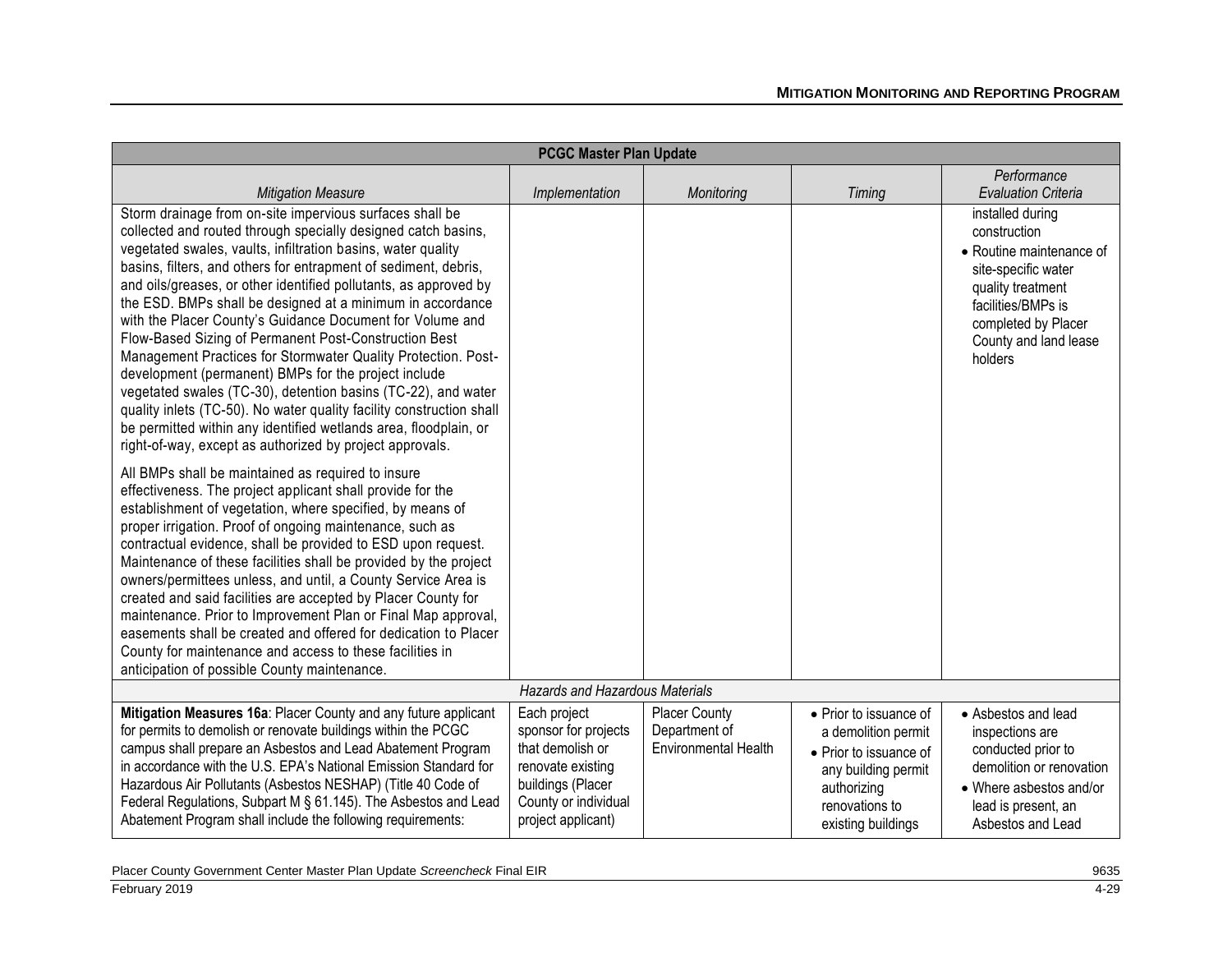| <b>PCGC Master Plan Update</b>                                                                                                                                                                                                                                                                                                                                                                                                                                                                                                                                                                                                                                                                                                                                                                                                                                                                                                                                                                                                                                                                                                                                                                                                                                                                                                                                                                                                                                                                                                       |                                                                                                                  |                                                               |                                                                                                                                                                                  |                                                                                                                                                                                                                                                                                                                                                                                                                                                                                                                              |  |
|--------------------------------------------------------------------------------------------------------------------------------------------------------------------------------------------------------------------------------------------------------------------------------------------------------------------------------------------------------------------------------------------------------------------------------------------------------------------------------------------------------------------------------------------------------------------------------------------------------------------------------------------------------------------------------------------------------------------------------------------------------------------------------------------------------------------------------------------------------------------------------------------------------------------------------------------------------------------------------------------------------------------------------------------------------------------------------------------------------------------------------------------------------------------------------------------------------------------------------------------------------------------------------------------------------------------------------------------------------------------------------------------------------------------------------------------------------------------------------------------------------------------------------------|------------------------------------------------------------------------------------------------------------------|---------------------------------------------------------------|----------------------------------------------------------------------------------------------------------------------------------------------------------------------------------|------------------------------------------------------------------------------------------------------------------------------------------------------------------------------------------------------------------------------------------------------------------------------------------------------------------------------------------------------------------------------------------------------------------------------------------------------------------------------------------------------------------------------|--|
| <b>Mitigation Measure</b>                                                                                                                                                                                                                                                                                                                                                                                                                                                                                                                                                                                                                                                                                                                                                                                                                                                                                                                                                                                                                                                                                                                                                                                                                                                                                                                                                                                                                                                                                                            | Implementation                                                                                                   | Monitoring                                                    | Timing                                                                                                                                                                           | Performance<br><b>Evaluation Criteria</b>                                                                                                                                                                                                                                                                                                                                                                                                                                                                                    |  |
| a. Prior to beginning renovation or demolition, a thorough asbestos<br>inspection must be conducted by a California Division of<br>Occupational Safety and Health (CAL OSHA) Certified Asbestos<br>Consultant or a Site Surveillance Technician.<br>b. Owners or operators must submit written notification to the<br>California Air Resources Board and the U.S. Environmental<br>Protection Agency at least 10 working days prior to beginning<br>renovation or demolition activity.<br>1. For demolition projects: Written notification is required for all<br>demolition projects, even if no asbestos is identified in the<br>inspection. State law prohibits local agencies from issuing<br>demolition permits unless the applicant has demonstrated<br>exemption or compliance with the notification requirements<br>of the Asbestos NESHAP (CA Health and Safety Code §<br>19827.5).<br>2. For renovation projects: Written notification is required if the<br>amount of asbestos-containing material that will be disturbed<br>during the renovation exceeds 260 linear feet of material or<br>pipe, 160 square feet of material or other facility components,<br>or 35 cubic feet of "off facility components" where the length or<br>area could not be measured prior to disturbance.<br>c. Any regulated asbestos-containing material must be removed<br>by a CAL OSHA licensed and registered asbestos abatement<br>contractor and disposed of at a landfill approved to receive<br>asbestos-containing waste material. | and construction<br>contractors                                                                                  |                                                               |                                                                                                                                                                                  | Abatement Program is<br>prepared by the project<br>sponsor and approved<br>by Placer County<br>• Written notification is<br>provided to the<br>California Air Resources<br>Board and the U.S.<br>Environmental<br>Protection Agency at<br>least 10 working days<br>prior to beginning any<br>demolition activity<br>• Written notification is<br>provided to the<br>California Air Resources<br>Board and the U.S.<br>Environmental<br>Protection Agency at<br>least 10 working days<br>prior to renovation when<br>required |  |
| Mitigation Measure 16b: For each individual construction project<br>undertaken as part of implementation of the PCGC Master Plan<br>Update, the construction manager shall prepare a Site Mitigation<br>Work Plan that includes the following requirements and best<br>management practices (BMPs) to be implemented during all site<br>preparation and construction activities:<br>a. Store construction raw materials (e.g., dry materials such as<br>plaster and cement, pesticides and herbicides, paints,<br>petroleum products, treated lumber) in designated areas that                                                                                                                                                                                                                                                                                                                                                                                                                                                                                                                                                                                                                                                                                                                                                                                                                                                                                                                                                       | Each project<br>sponsor (Placer<br>County or individual<br>project applicant)<br>and construction<br>contractors | Placer County<br>Department of<br><b>Environmental Health</b> | • Site Mitigation Work<br>Plan is approved<br>prior to issuance of<br>grading and/or<br>building permits<br>• Routine inspections<br>are conducted<br>throughout<br>construction | • Approved Site Mitigation<br>Work Plan is<br>implemented throughout<br>construction                                                                                                                                                                                                                                                                                                                                                                                                                                         |  |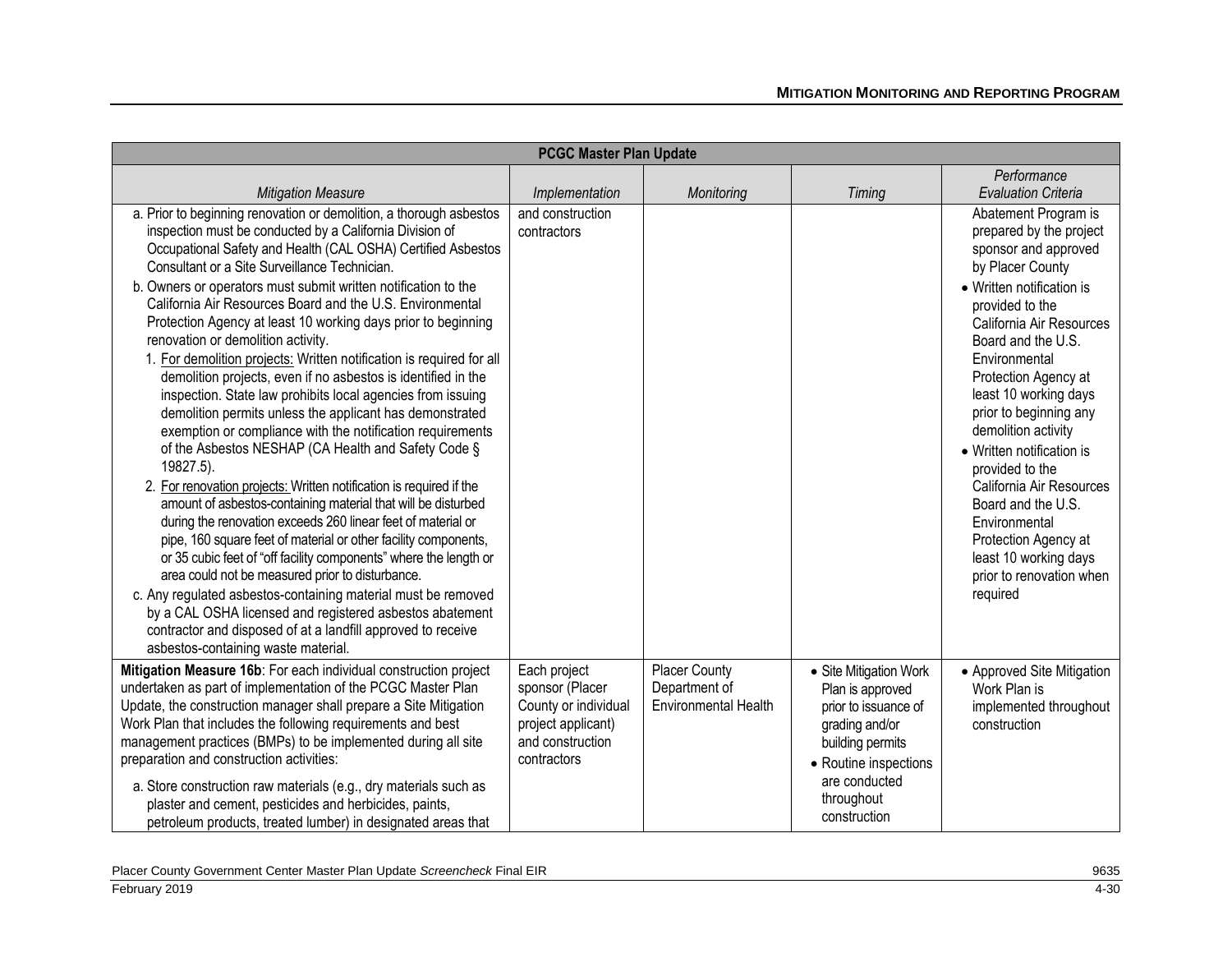| <b>PCGC Master Plan Update</b>                                                                                           |                |            |               |                            |
|--------------------------------------------------------------------------------------------------------------------------|----------------|------------|---------------|----------------------------|
|                                                                                                                          |                |            |               | Performance                |
| <b>Mitigation Measure</b>                                                                                                | Implementation | Monitoring | <b>Timing</b> | <b>Evaluation Criteria</b> |
| are located away from storm drain inlets, drainageways, and                                                              |                |            |               |                            |
| canals and are surrounded by earthen berms.                                                                              |                |            |               |                            |
| b. Train the construction employees working on the site in proper                                                        |                |            |               |                            |
| materials handling practices to ensure that, to the maximum                                                              |                |            |               |                            |
| extent practicable, those materials that are spread throughout the                                                       |                |            |               |                            |
| site are covered with impervious tarps or stored inside buildings.                                                       |                |            |               |                            |
| c. Instruct all construction crew members to immediately notify a                                                        |                |            |               |                            |
| construction foreperson of any spills of hazardous materials, and                                                        |                |            |               |                            |
| the foreperson must take steps to contain the spilled materials.                                                         |                |            |               |                            |
| d. Whenever possible, wash out concrete trucks off site in                                                               |                |            |               |                            |
| designated areas. When the trucks are washed on site,                                                                    |                |            |               |                            |
| contain the wash water in a temporary pit adjacent to the                                                                |                |            |               |                            |
| construction activity where waste concrete can harden for later                                                          |                |            |               |                            |
| removal. Avoid washing fresh concrete from the trucks, unless                                                            |                |            |               |                            |
| the runoff is drained to a berm or level area, away from site                                                            |                |            |               |                            |
| waterways and storm drain inlets.                                                                                        |                |            |               |                            |
| e. Collect non-hazardous waste construction materials (e.g.,<br>wood, paper, plastic, cleared trees and shrubs, building |                |            |               |                            |
| rubble, scrap metal, rubber, glass) and deposit in covered                                                               |                |            |               |                            |
| dumpsters at a designated waste storage area on the site.                                                                |                |            |               |                            |
| Store recyclable construction materials separately for                                                                   |                |            |               |                            |
| recycling. Transport all solid waste and recyclable material to                                                          |                |            |               |                            |
| the Western Regional Sanitary Landfill and Materials                                                                     |                |            |               |                            |
| Recovery Facility.                                                                                                       |                |            |               |                            |
| Store hazardous materials in portable metal sheds with                                                                   |                |            |               |                            |
| secondary containment. The quantities of these materials                                                                 |                |            |               |                            |
| stored on site shall reflect the quantities needed for site                                                              |                |            |               |                            |
| construction. Apply all fertilizers, herbicides, and pesticides                                                          |                |            |               |                            |
| following the methods and amounts recommended by the                                                                     |                |            |               |                            |
| manufacturer. Do not mix hazardous waste with other waste                                                                |                |            |               |                            |
| produced on site. Contract with a Certified Waste Collection                                                             |                |            |               |                            |
| contractor to collect hazardous wastes for disposal at an                                                                |                |            |               |                            |
| approved hazardous waste facility.                                                                                       |                |            |               |                            |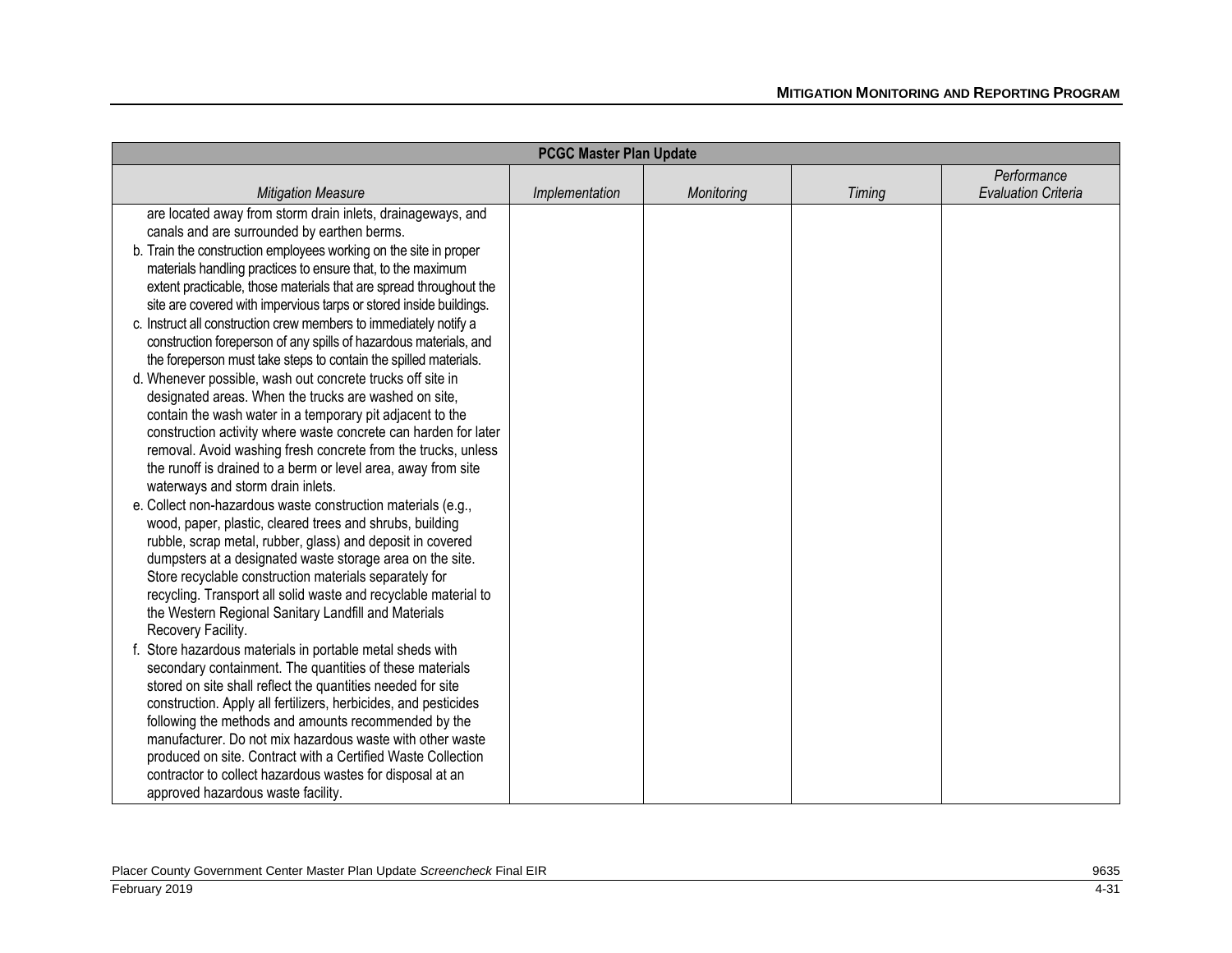| <b>PCGC Master Plan Update</b>                                                                                                                                                                                                                                                                                                                                                                                                                                                                                                                                                                                                                                                                                                                                                                          |                                                                                                                                                                                    |                                                                      |                                                                             |                                                                                                                                                                                                                                        |
|---------------------------------------------------------------------------------------------------------------------------------------------------------------------------------------------------------------------------------------------------------------------------------------------------------------------------------------------------------------------------------------------------------------------------------------------------------------------------------------------------------------------------------------------------------------------------------------------------------------------------------------------------------------------------------------------------------------------------------------------------------------------------------------------------------|------------------------------------------------------------------------------------------------------------------------------------------------------------------------------------|----------------------------------------------------------------------|-----------------------------------------------------------------------------|----------------------------------------------------------------------------------------------------------------------------------------------------------------------------------------------------------------------------------------|
| <b>Mitigation Measure</b>                                                                                                                                                                                                                                                                                                                                                                                                                                                                                                                                                                                                                                                                                                                                                                               | Implementation                                                                                                                                                                     | Monitoring                                                           | <b>Timing</b>                                                               | Performance<br><b>Evaluation Criteria</b>                                                                                                                                                                                              |
| g. Dispose of waste oil and other equipment maintenance waste<br>in compliance with federal, state, and local laws, regulations,<br>and ordinances.<br>h. Any releases of hazardous materials must be immediately<br>reported to the Placer County Environmental Compliance<br>Division of Placer County's Environmental Management<br>Department and remediated in accordance with Placer<br>County's requirements. This may include excavating and<br>disposing of contaminated soil. Typically, construction projects<br>require on-site storage of relatively small amounts of<br>hazardous materials, which would also limit the potential<br>impacts from a release of these materials.                                                                                                           |                                                                                                                                                                                    |                                                                      |                                                                             |                                                                                                                                                                                                                                        |
| Mitigation Measures 16c: Each applicant for a demolition permit,<br>grading permit, and/or building permit that includes an existing or<br>prior LUFT shall retain a qualified professional to prepare a Phase<br>Il Environmental Site Assessment to evaluate the subsurface soil<br>conditions at the project site. This shall include collection and<br>analysis of soil and soil vapor. Where contaminated soil is<br>observed, the project applicant shall implement the soil remediation<br>actions recommended in the Phase II Environmental Site<br>Assessment. These actions are expected to include excavation<br>and proper disposal of any soil that contains contaminants at<br>concentrations over the human health screening levels applicable<br>to the proposed land use for the site. | Each project<br>sponsor for project<br>sites that include an<br>existing or prior<br>LUFT (Placer<br>County or individual<br>project applicant)<br>and construction<br>contractors | <b>Placer County</b><br>Department of<br><b>Environmental Health</b> | • Prior to approval of<br>Improvement Plans<br>• During construction        | • Phase II Environmental<br>Site Assessment is<br>prepared<br>• Any soil remediation<br>actions recommend in<br>the Phase II<br><b>Environmental Site</b><br>Assessment are<br>implemented                                             |
| Mitigation Measure 16d: Prior to issuance of a grading permit or<br>approval of Improvement Plans for construction of the Multifamily<br>Residential project or any of the mixed use projects adjacent to the<br>segment of the Ophir canal south of Willow Creek Drive, Placer<br>County or the private applicant for development shall retain a<br>qualified professional to conduct sampling of shallow soil and/or<br>sediment within the canal and to complete laboratory analysis of<br>the sampled materials to determine whether mercury is present in<br>the soil and/or sediment at levels that would present a potential<br>health hazard and to undertake remediation or stabilization                                                                                                      | Each project<br>sponsor for projects<br>adjacent to Ophir<br>Canal (Placer<br>County or individual<br>project applicant)                                                           | <b>Placer County</b><br>Department of<br>Environmental Health        | • Prior to approval of<br><b>Improvement Plans</b><br>• During construction | • Soil sampling within<br>Ophir Canal and<br>laboratory analysis is<br>completed<br>• Remediation or<br>stabilization measures<br>are implemented to<br>ensure that construction<br>workers and the future<br>onsite population is not |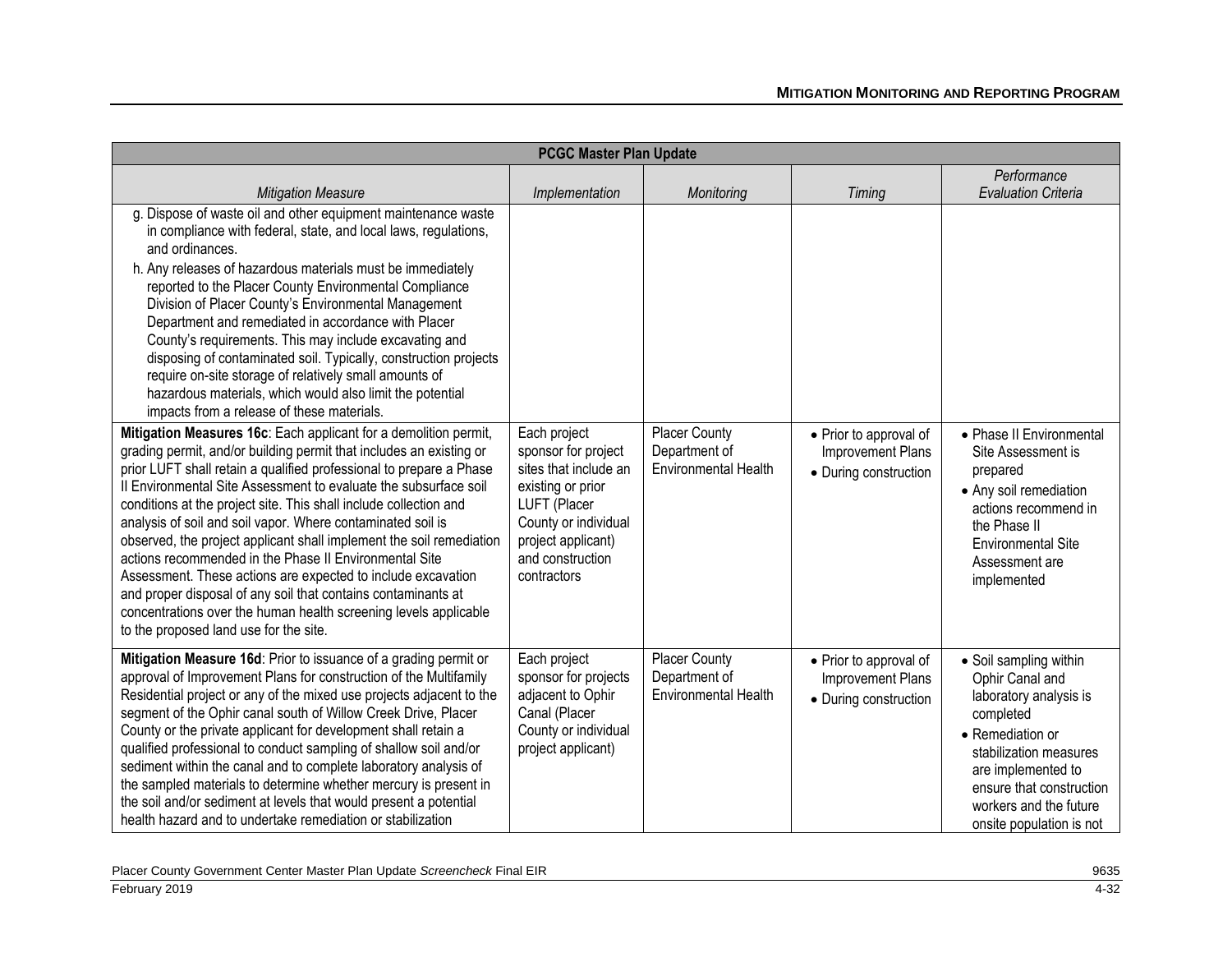| <b>PCGC Master Plan Update</b>                                                                                                                                                                                                                                                                                                                                                                                                                                                                                                                                                                                                                                                                                                                                                                                                                                                                                     |                                      |                                                                                                     |                                                                                                                                                                                                           |                                                                                                                                                                                                                                                                                                                                                  |  |
|--------------------------------------------------------------------------------------------------------------------------------------------------------------------------------------------------------------------------------------------------------------------------------------------------------------------------------------------------------------------------------------------------------------------------------------------------------------------------------------------------------------------------------------------------------------------------------------------------------------------------------------------------------------------------------------------------------------------------------------------------------------------------------------------------------------------------------------------------------------------------------------------------------------------|--------------------------------------|-----------------------------------------------------------------------------------------------------|-----------------------------------------------------------------------------------------------------------------------------------------------------------------------------------------------------------|--------------------------------------------------------------------------------------------------------------------------------------------------------------------------------------------------------------------------------------------------------------------------------------------------------------------------------------------------|--|
| <b>Mitigation Measure</b>                                                                                                                                                                                                                                                                                                                                                                                                                                                                                                                                                                                                                                                                                                                                                                                                                                                                                          | Implementation                       | Monitoring                                                                                          | Timing                                                                                                                                                                                                    | Performance<br><b>Evaluation Criteria</b>                                                                                                                                                                                                                                                                                                        |  |
| measures to ensure that construction workers and the future onsite<br>population is not exposed to mercury at levels that exceed the<br>applicable human health screening levels.                                                                                                                                                                                                                                                                                                                                                                                                                                                                                                                                                                                                                                                                                                                                  |                                      |                                                                                                     |                                                                                                                                                                                                           | exposed to mercury at<br>levels that exceed the<br>applicable human health<br>screening levels                                                                                                                                                                                                                                                   |  |
| Mitigation Measures 16e: Prior to issuance of a permit for<br>demolition of buildings 107, 108, and/or 109, Placer County shall<br>retain a qualified professional to inspect the three transformers<br>within the project site and the soil surrounding them to identify any<br>transformer leakage or soil staining. Where leakage or soil staining<br>is observed, additional soil sampling and laboratory analysis shall<br>be completed to identify the concentrations of PCBs. Any soil that<br>contains PCBs at concentrations over applicable human health<br>screening levels shall be excavated, removed from the PCGC<br>campus, and disposed of in accordance with applicable<br>regulations.                                                                                                                                                                                                          | Placer County                        | <b>Placer County</b><br>Department of<br><b>Environmental Health</b>                                | • Prior to approval of<br>Improvement Plans<br>• During construction                                                                                                                                      | • Inspection of the three<br>transformers and<br>surrounding soil is<br>completed<br>• Soil sampling and<br>laboratory analysis is<br>completed where any<br>leakage or soil staining<br>is observed<br>• Soil that contains<br>PCBs at<br>concentrations over<br>applicable human<br>health screening levels<br>is excavated and<br>disposed of |  |
|                                                                                                                                                                                                                                                                                                                                                                                                                                                                                                                                                                                                                                                                                                                                                                                                                                                                                                                    | <b>Utilities and Service Systems</b> |                                                                                                     |                                                                                                                                                                                                           |                                                                                                                                                                                                                                                                                                                                                  |  |
| Mitigation Measure 18a: The County shall develop and implement<br>an off-site mitigation program that will replace and/or rehabilitate<br>sewer infrastructure in order to reduce inflow and infiltration in<br>areas tributary to the DeWitt trunk line within Sewer Maintenance<br>District No. 1. The off-site mitigation program will create capacity<br>within the existing system equivalent to the project's peak wet<br>weather flows. The off-site mitigation program shall consist of<br>upsizing of the DeWitt Trunk line as identified in Table 5-2 of the<br>North Auburn DeWitt Trunk Sewer Capacity Evaluation Report.<br>The off-site mitigation program shall be coordinated, reviewed, and<br>approved by the Department of Public Works, Environmental<br>Engineering Division prior to or concurrent with the Improvement<br>Plan approval for the Health and Human Services building. The on- | <b>Placer County</b>                 | <b>Placer County</b><br>Department of Public<br>Works, Environmental<br><b>Engineering Division</b> | • Prior to approval of<br>Improvement Plans<br>for the Health and<br>Human Services<br>building<br>• Prior to issuance of<br>certificate of<br>occupancy for the<br>Health and Human<br>Services building | • Improvements to the<br>DeWitt Trunk line<br>sufficient to create<br>capacity within the<br>existing system<br>equivalent to the<br>project's peak wet<br>weather flows are<br>identified prior to<br>approval of<br>Improvement Plans<br>• Construction of the<br>identified improvements                                                      |  |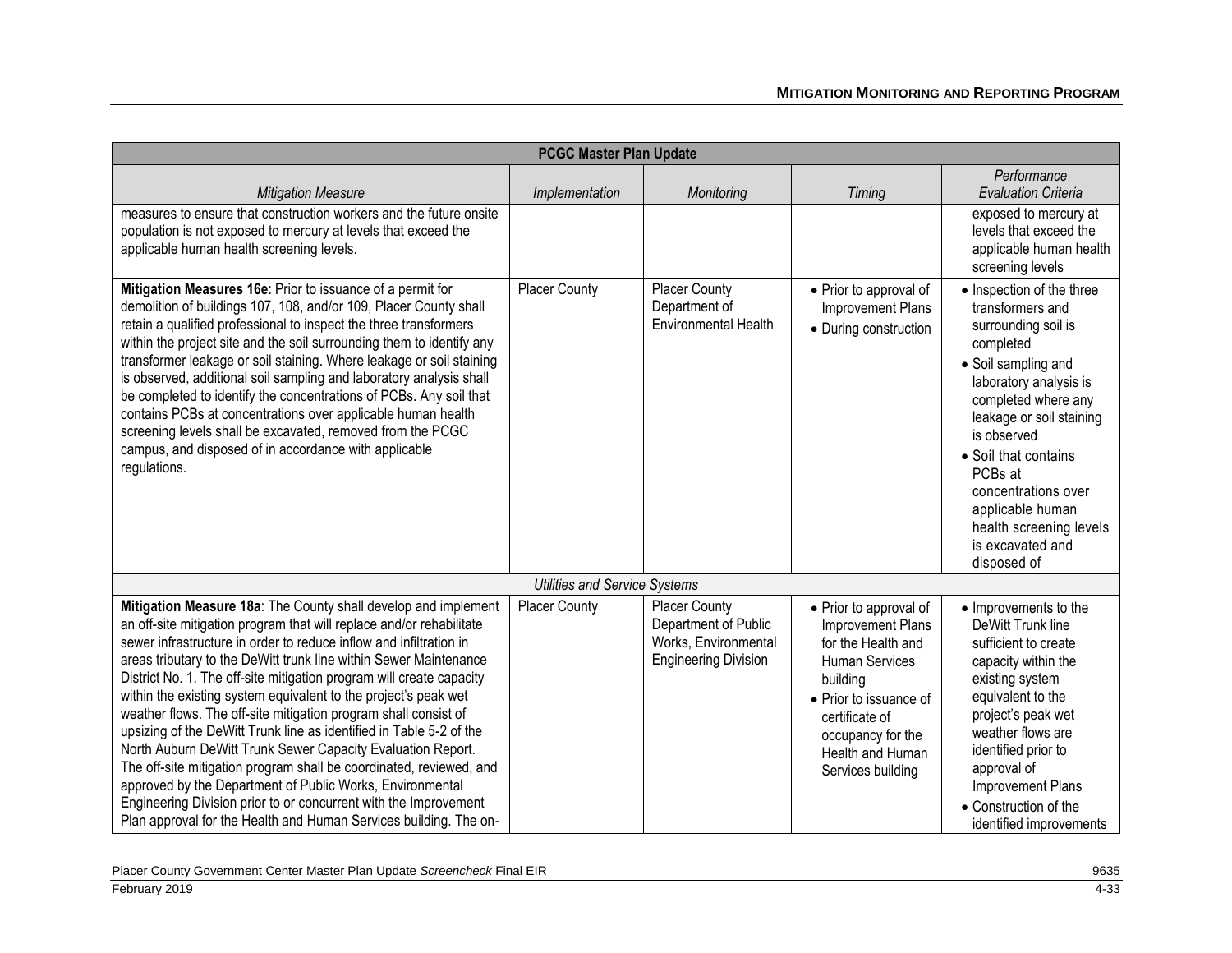| <b>PCGC Master Plan Update</b>                                                                                                                                                                                                     |                |            |               |                                                                 |  |
|------------------------------------------------------------------------------------------------------------------------------------------------------------------------------------------------------------------------------------|----------------|------------|---------------|-----------------------------------------------------------------|--|
| <b>Mitigation Measure</b>                                                                                                                                                                                                          | Implementation | Monitoring | <b>Timing</b> | Performance<br><b>Evaluation Criteria</b>                       |  |
| site development project sewer improvements shall not be<br>accepted as complete by the County until the County accepts the<br>off-site sewer mitigation program improvements, which may be<br>constructed by others, as complete. |                |            |               | is complete prior to<br>issuance of certificate of<br>occupancy |  |

### **HEALTH AND HUMAN SERVICES BUILDING MITIGATION MONITORING AND REPORTING PROGRAM**

This section of the MMRP lists the mitigation measures applicable to the Health and Human Services building.

| <b>Health and Human Services Building</b>                                                                                                                                                                                                                                                                                                                                                                                                                                                                                                                                                                                                                                                                                                                                                                                                                                                                                                                                                                                                                                                                                                                                                                                                  |                                                                                                                                              |                                                                                                              |                                                                                                                                                                                                                                                                                                        |                                                                                                                                                                                                                                                                                                                                             |  |
|--------------------------------------------------------------------------------------------------------------------------------------------------------------------------------------------------------------------------------------------------------------------------------------------------------------------------------------------------------------------------------------------------------------------------------------------------------------------------------------------------------------------------------------------------------------------------------------------------------------------------------------------------------------------------------------------------------------------------------------------------------------------------------------------------------------------------------------------------------------------------------------------------------------------------------------------------------------------------------------------------------------------------------------------------------------------------------------------------------------------------------------------------------------------------------------------------------------------------------------------|----------------------------------------------------------------------------------------------------------------------------------------------|--------------------------------------------------------------------------------------------------------------|--------------------------------------------------------------------------------------------------------------------------------------------------------------------------------------------------------------------------------------------------------------------------------------------------------|---------------------------------------------------------------------------------------------------------------------------------------------------------------------------------------------------------------------------------------------------------------------------------------------------------------------------------------------|--|
| <b>Mitigation Measure</b>                                                                                                                                                                                                                                                                                                                                                                                                                                                                                                                                                                                                                                                                                                                                                                                                                                                                                                                                                                                                                                                                                                                                                                                                                  | Implementation                                                                                                                               | <b>Monitoring</b>                                                                                            | Timing                                                                                                                                                                                                                                                                                                 | Performance<br><b>Evaluation Criteria</b>                                                                                                                                                                                                                                                                                                   |  |
|                                                                                                                                                                                                                                                                                                                                                                                                                                                                                                                                                                                                                                                                                                                                                                                                                                                                                                                                                                                                                                                                                                                                                                                                                                            | <b>Biological Resources</b>                                                                                                                  |                                                                                                              |                                                                                                                                                                                                                                                                                                        |                                                                                                                                                                                                                                                                                                                                             |  |
| Mitigation Measure 7a: All construction workers involved in vegetation<br>removal, clearing, and earthmoving activities shall receive worker<br>environmental awareness program training conducted by a qualified<br>biologist. Worker environmental awareness program training may also<br>be conducted through a video created by a qualified biologist<br>specifically for this project. Worker environmental awareness program<br>training shall instruct workers to be familiar with special-status species<br>potentially present in the project area and discuss the nature and<br>purpose of protective measures, including best management practices<br>and other required mitigation measures. Personnel shall be instructed<br>to avoid wetlands and waters on the project site that will be fenced prior<br>to construction (as discussed in Mitigation Measure 7h), other than<br>where impacts have been authorized, and to prevent spills, and shall be<br>given contact information for the qualified biologist. A handout will be<br>prepared that includes information on sensitive biological resources<br>occurring or potentially occurring on the site, as well as contact<br>information for the project biologist. | <b>Placer County</b><br>Department of Public<br>Works, Facility<br>Services Division<br>(project sponsor)<br>and construction<br>contractors | <b>Placer County</b><br>Community<br>Development<br>Resource Agency,<br><b>Planning Services</b><br>Division | • Training conducted<br>prior to any<br>vegetation removal,<br>clearing, or grading<br>• No more than 72<br>hours following<br>completion of the<br>worker<br>environmental<br>awareness training,<br>the project<br>applicant/contractor<br>shall submit<br>training attendance<br>logs to the County | • Training presented by<br>qualified biologist<br>• Training materials are<br>reviewed and<br>approved by Placer<br>County prior to<br>training<br>• Project<br>applicant/contractor<br>provides the County<br>with a schedule for<br>worker environmental<br>awareness training.<br>• Attendance logs are<br>submitted to Placer<br>County |  |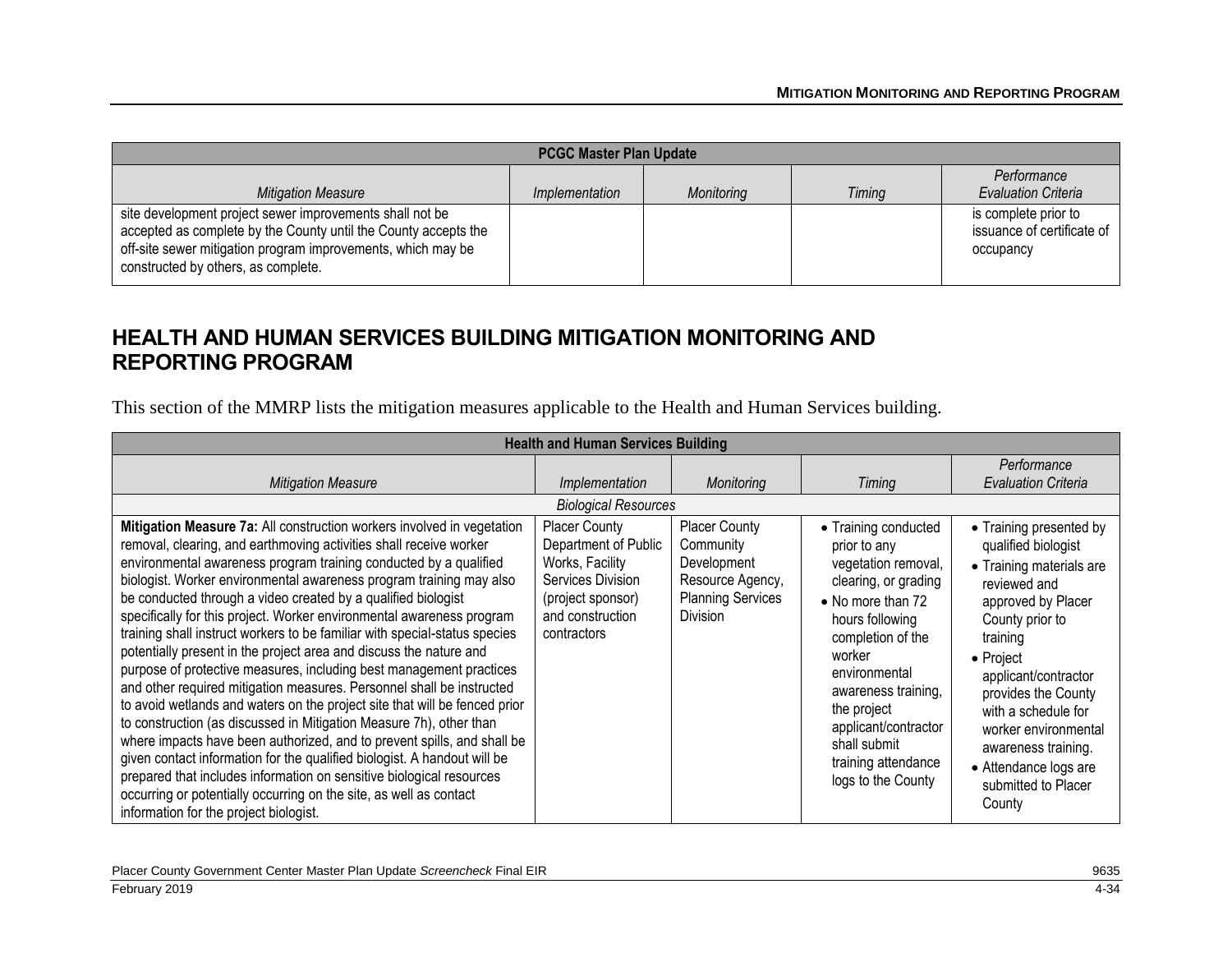| <b>Health and Human Services Building</b>                                                                                                                                                                                                                                                                                                                                                                                                                                                                                                                                                                                                                                                                                                                                                                                                                                                                                                                                                                                                                                                                                                                                                                                                                                                                                                                                                            |                                                                                                                                              |                                                                                                                     |                                                                                                                                                                                                                                                                 |                                                                                                                                                                                                                                                                                                                                                                                                                                                        |
|------------------------------------------------------------------------------------------------------------------------------------------------------------------------------------------------------------------------------------------------------------------------------------------------------------------------------------------------------------------------------------------------------------------------------------------------------------------------------------------------------------------------------------------------------------------------------------------------------------------------------------------------------------------------------------------------------------------------------------------------------------------------------------------------------------------------------------------------------------------------------------------------------------------------------------------------------------------------------------------------------------------------------------------------------------------------------------------------------------------------------------------------------------------------------------------------------------------------------------------------------------------------------------------------------------------------------------------------------------------------------------------------------|----------------------------------------------------------------------------------------------------------------------------------------------|---------------------------------------------------------------------------------------------------------------------|-----------------------------------------------------------------------------------------------------------------------------------------------------------------------------------------------------------------------------------------------------------------|--------------------------------------------------------------------------------------------------------------------------------------------------------------------------------------------------------------------------------------------------------------------------------------------------------------------------------------------------------------------------------------------------------------------------------------------------------|
| <b>Mitigation Measure</b>                                                                                                                                                                                                                                                                                                                                                                                                                                                                                                                                                                                                                                                                                                                                                                                                                                                                                                                                                                                                                                                                                                                                                                                                                                                                                                                                                                            | Implementation                                                                                                                               | Monitoring                                                                                                          | Timing                                                                                                                                                                                                                                                          | Performance<br><b>Evaluation Criteria</b>                                                                                                                                                                                                                                                                                                                                                                                                              |
| Mitigation Measure 7b: Should construction begin during the bird<br>breeding season (February 1 through August 31), a pre-construction<br>nesting bird survey shall be performed no sooner than 14 days prior to<br>any groundbreaking activities or tree removal to determine if there are<br>any active nests within the project area (including a 200-foot buffer for<br>raptors). If the construction site remains inactive for more than 1 month<br>during the breeding season and construction would resume during the<br>breeding season, another pre-construction nesting bird survey shall be<br>performed no sooner than 14 days prior to reactivation of construction<br>activities on site. If any active nests are observed during surveys, an<br>avoidance buffer shall be determined and flagged by the qualified<br>biologist in consultation with CDFW, if warranted, based on species,<br>location, and planned construction activity. These nests shall be<br>avoided until the chicks have fledged and the nests are no longer<br>active, as determined by the qualified biologist. Avoidance could consist<br>of delaying construction in proximity to the nest during the nesting<br>season, or creating a buffer zone between the nest and the activity.<br>Project activities shall be confined to daylight hours to prevent impacts<br>to foraging nocturnal avian species. | <b>Placer County</b><br>Department of Public<br>Works, Facility<br>Services Division<br>(project sponsor)<br>and construction<br>contractors | <b>Placer County</b><br>Community<br>Development<br>Resource Agency,<br><b>Planning Services</b><br><b>Division</b> | • No sooner than 14<br>days prior to any<br>groundbreaking<br>activities or tree<br>removal that occurs<br>between February<br>1 and August 31                                                                                                                  | • Preconstruction<br>surveys are conducted<br>when construction<br>activities begin<br>anytime between<br>February 1 and<br>August 31 of each<br>vear<br>• No-disturbance buffer<br>zones around active<br>nests are determined<br>by a qualified biologist<br>in consultation with<br><b>CDFW</b><br>• No-disturbance buffer<br>zones are maintained<br>until the subject nests<br>are no longer active,<br>as determined by a<br>qualified biologist |
| Mitigation Measure 7c: No sooner than 30 days prior to building<br>demolition, a pre-construction roosting bat survey shall be performed by<br>a qualified biologist (i.e., a biologist with several years' experience<br>performing roosting bat surveys, capable of identifying signs of roosting<br>such as urine stains and guano piles) to determine if roosting bats or<br>maternity colonies exist in any of the structures within the project area.<br>If any active roosts are observed, consultation with the California<br>Department of Fish and Wildlife (CDFW) shall be sought to potentially<br>develop an exclusion plan under the direction of CDFW. If maternity<br>roosts are observed, demolition shall be postponed until the maternity<br>colonies have dispersed, usually between late August and the end of<br>September. Project activities shall be confined to daylight hours to<br>prevent impacts to foraging bats.                                                                                                                                                                                                                                                                                                                                                                                                                                                     | <b>Placer County</b><br>Department of Public<br>Works, Facility<br>Services Division<br>(project sponsor)<br>and construction<br>contractors | <b>Placer County</b><br>Community<br>Development<br>Resource Agency,<br><b>Planning Services</b><br><b>Division</b> | • Surveys are<br>completed no<br>sooner than 30<br>days prior to<br>demolition or tree<br>removal for each<br>construction phase<br>$\bullet$ Where an<br>exclusion plan is<br>needed, the plan in<br>implemented prior<br>to demolition<br>and/or tree removal | • Pre-disturbance<br>surveys are completed<br>• Consultation with<br>CDFW is completed<br>and an exclusion plan<br>is implemented if<br>roosting bats and/or<br>maternity colonies are<br>identified in areas<br>subject to tree<br>removal and/or<br>demolition                                                                                                                                                                                       |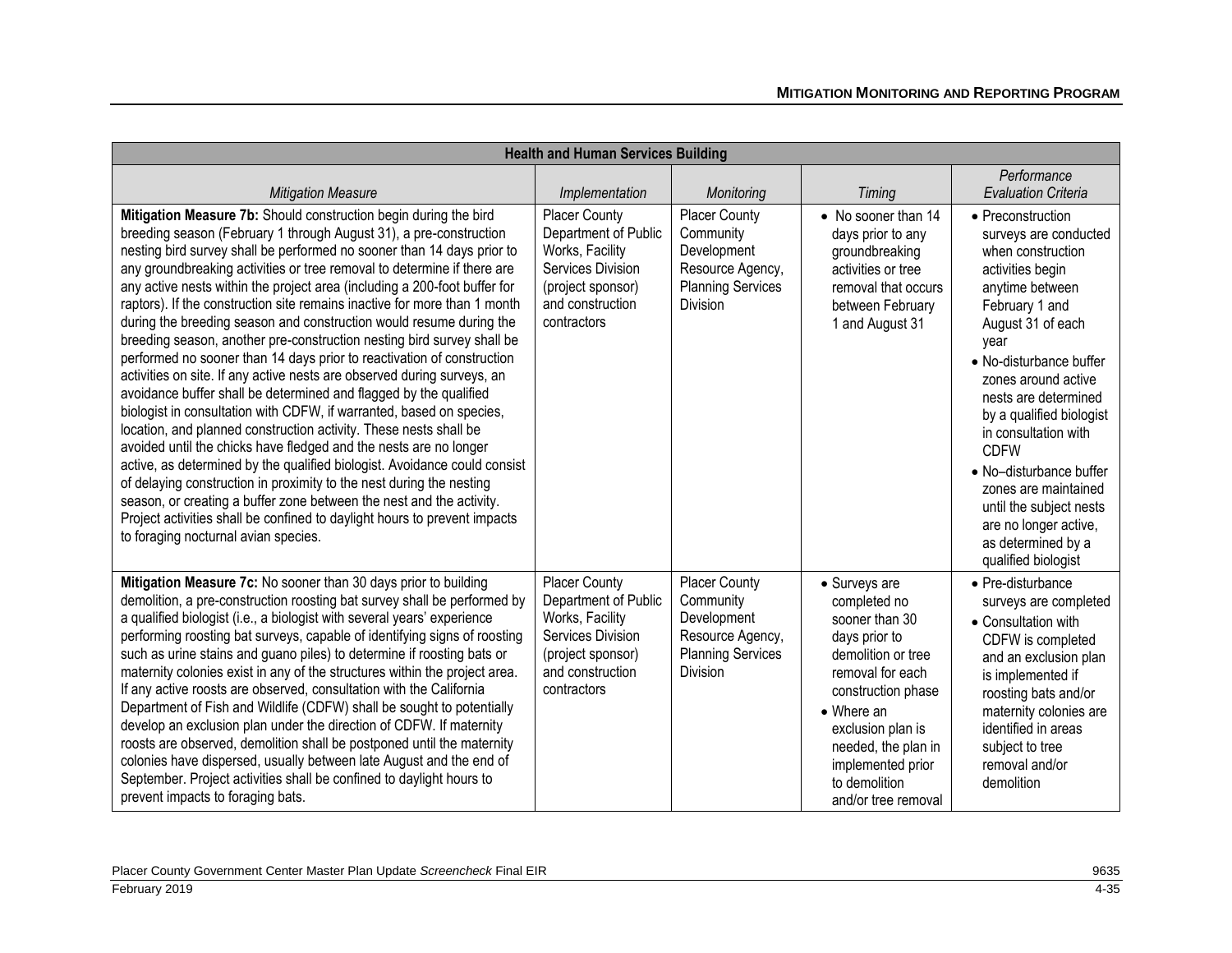| <b>Health and Human Services Building</b>                                                                                                                                                                                                                                                                                                                                                                                                                                                                                                                                                                                                                                                                                                                                                                                                                                                                                                                                                                                                                                                                                                                                                                                                                                                                                                                                                                                                                                                                                                                                                                                                                                                                                                                                                                                                                |                                                                                                           |                                                                                                                     |                                                                                                                                                             |                                                                                                                                                                                                                                                                                            |
|----------------------------------------------------------------------------------------------------------------------------------------------------------------------------------------------------------------------------------------------------------------------------------------------------------------------------------------------------------------------------------------------------------------------------------------------------------------------------------------------------------------------------------------------------------------------------------------------------------------------------------------------------------------------------------------------------------------------------------------------------------------------------------------------------------------------------------------------------------------------------------------------------------------------------------------------------------------------------------------------------------------------------------------------------------------------------------------------------------------------------------------------------------------------------------------------------------------------------------------------------------------------------------------------------------------------------------------------------------------------------------------------------------------------------------------------------------------------------------------------------------------------------------------------------------------------------------------------------------------------------------------------------------------------------------------------------------------------------------------------------------------------------------------------------------------------------------------------------------|-----------------------------------------------------------------------------------------------------------|---------------------------------------------------------------------------------------------------------------------|-------------------------------------------------------------------------------------------------------------------------------------------------------------|--------------------------------------------------------------------------------------------------------------------------------------------------------------------------------------------------------------------------------------------------------------------------------------------|
|                                                                                                                                                                                                                                                                                                                                                                                                                                                                                                                                                                                                                                                                                                                                                                                                                                                                                                                                                                                                                                                                                                                                                                                                                                                                                                                                                                                                                                                                                                                                                                                                                                                                                                                                                                                                                                                          |                                                                                                           |                                                                                                                     |                                                                                                                                                             | Performance                                                                                                                                                                                                                                                                                |
| <b>Mitigation Measure</b>                                                                                                                                                                                                                                                                                                                                                                                                                                                                                                                                                                                                                                                                                                                                                                                                                                                                                                                                                                                                                                                                                                                                                                                                                                                                                                                                                                                                                                                                                                                                                                                                                                                                                                                                                                                                                                | Implementation                                                                                            | Monitoring                                                                                                          | <b>Timing</b>                                                                                                                                               | <b>Evaluation Criteria</b>                                                                                                                                                                                                                                                                 |
|                                                                                                                                                                                                                                                                                                                                                                                                                                                                                                                                                                                                                                                                                                                                                                                                                                                                                                                                                                                                                                                                                                                                                                                                                                                                                                                                                                                                                                                                                                                                                                                                                                                                                                                                                                                                                                                          |                                                                                                           |                                                                                                                     | • Throughout all<br>construction<br>phases.<br>construction<br>activities are limited<br>to daylight hours                                                  | • Construction activities<br>are limited to daylight<br>hours                                                                                                                                                                                                                              |
| Mitigation Measure 7d: Prior to issuance of a grading permit or<br>approval of Improvement Plans for any activities within seasonal<br>wetlands 02, 03, 04, or 05, a protocol-level vernal pool branchiopod<br>survey shall be performed by a qualified biologist (i.e., a biologist with<br>several years' experience performing vernal pool surveys, capable of<br>identifying signs of vernal pool fairy shrimp and/or vernal pool tadpole<br>shrimp activity) to determine if vernal pool fairy shrimp and/or vernal<br>pool tadpole shrimp are present on the project site. Alternatively,<br>presence can be assumed. Where vernal pool fairy shrimp and/or<br>vernal pool tadpole shrimp presence is identified or assumed,<br>compensation for the loss of habitat for these species shall be provided<br>at a ratio of 3 acres for every 1 acre affected (3:1). This ratio shall<br>include creation of 1 acre of vernal pool habitat for every 1 acre impacts<br>(1:1), and preservation of 2 acres of vernal pools for every 1 acre<br>impacted (2:1), as described in the U.S. Fish and Wildlife Service<br>(USFWS) programmatic biological opinion issued to the U.S. Army<br>Corps of Engineers for small impacts to listed branchiopods (USFWS<br>1996). Mitigation for impacts to listed branchiopods shall be<br>implemented according to one of the following three options, to be<br>determined and completed prior to impact: participation in a USFWS<br>approved mitigation bank, off-site mitigation at a non-bank location<br>approved by USFWS and subject to preservation in perpetuity such as<br>through a conservation easement, or contribution to the USFWS<br>Species Fund. In the event that protocol-level surveys demonstrate the<br>absence of listed vernal pool branchiopods, mitigation shall not be<br>required. | <b>Placer County</b><br>Department of Public<br>Works, Facility<br>Services Division<br>(project sponsor) | <b>Placer County</b><br>Community<br>Development<br>Resource Agency,<br><b>Planning Services</b><br><b>Division</b> | $\bullet$ Prior to<br>Improvement Plan<br>approval or<br>issuance of grading<br>permits for<br>activities within<br>seasonal wetlands<br>02, 03, 04, or 05. | • Protocol-level<br>branchiopod survey is<br>completed or<br>presence is assumed<br>• If vernal pool fairy<br>shrimp and/or vernal<br>pool tadpole shrimp<br>are identified or<br>assumed present,<br>project sponsor<br>provides evidence of<br>payment for<br>compensatory<br>mitigation |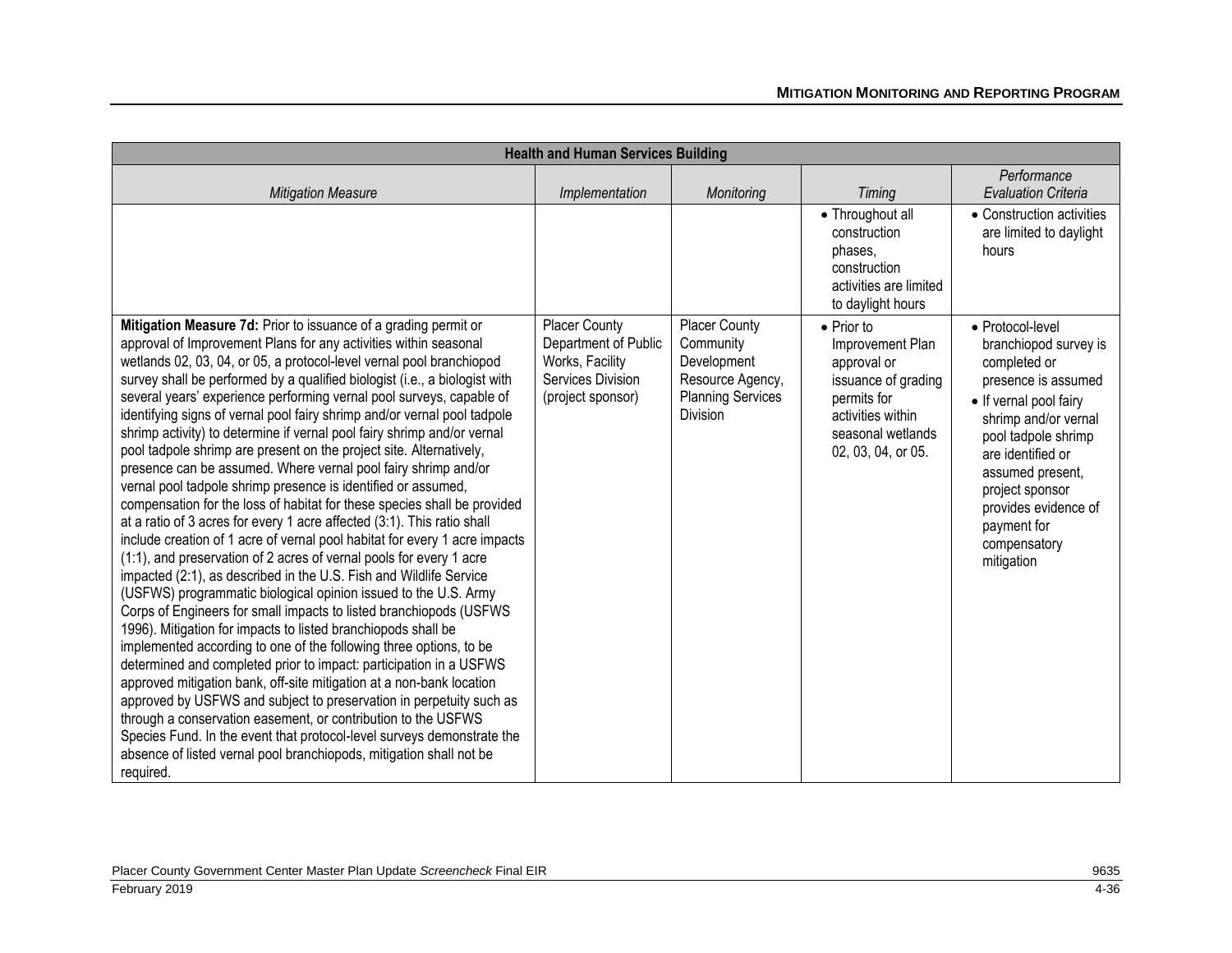| <b>Health and Human Services Building</b>                                                                                                                                                                                                                                                                                                                                                                                                                                                                                                                                                                                                                                                                                                                                                                                                                                                                                                                                                                                                                                                                                                                                                                                                                                                                                                                                                                                                                                                                                      |                                                                                                                                              |                                                                                                                                                                                                                                    |                                                                                                                                                                                                                                                           |                                                                                                                                                                                                                                                                                                    |
|--------------------------------------------------------------------------------------------------------------------------------------------------------------------------------------------------------------------------------------------------------------------------------------------------------------------------------------------------------------------------------------------------------------------------------------------------------------------------------------------------------------------------------------------------------------------------------------------------------------------------------------------------------------------------------------------------------------------------------------------------------------------------------------------------------------------------------------------------------------------------------------------------------------------------------------------------------------------------------------------------------------------------------------------------------------------------------------------------------------------------------------------------------------------------------------------------------------------------------------------------------------------------------------------------------------------------------------------------------------------------------------------------------------------------------------------------------------------------------------------------------------------------------|----------------------------------------------------------------------------------------------------------------------------------------------|------------------------------------------------------------------------------------------------------------------------------------------------------------------------------------------------------------------------------------|-----------------------------------------------------------------------------------------------------------------------------------------------------------------------------------------------------------------------------------------------------------|----------------------------------------------------------------------------------------------------------------------------------------------------------------------------------------------------------------------------------------------------------------------------------------------------|
| <b>Mitigation Measure</b>                                                                                                                                                                                                                                                                                                                                                                                                                                                                                                                                                                                                                                                                                                                                                                                                                                                                                                                                                                                                                                                                                                                                                                                                                                                                                                                                                                                                                                                                                                      | Implementation                                                                                                                               | Monitoring                                                                                                                                                                                                                         | Timing                                                                                                                                                                                                                                                    | Performance<br><b>Evaluation Criteria</b>                                                                                                                                                                                                                                                          |
| Mitigation Measure 7g: A Clean Water Act Section 404 permit and Section<br>401 Water Quality Certification shall be acquired prior to issuance of a<br>grading permit or approval of improvement plans for any proposed activities<br>that will result in fill or discharges within jurisdictional wetlands.<br>To compensate for the loss of jurisdictional wetlands or waters of the U.S.<br>that are not exempt from mitigation under the Clean Water Act, the County<br>of Placer (County) or individual project applicant shall (1) restore and/or<br>create wetlands on site; (2) create wetlands at an off-site location<br>acceptable to the resource agencies; (3) purchase compensatory mitigation<br>credits at an agency-approved mitigation bank; or (4) a combination of 1, 2,<br>or 3. The County or individual project applicant shall develop the mitigation<br>approach in conjunction with the resource agencies during the permitting<br>process. The mitigation requirements shall be in compliance with federal<br>and state Clean Water Act laws, and the Placer County General Plan "no<br>net loss" of wetlands policy (Policy 6.B.1). The final mitigation ratios, design,<br>and implementation shall comply with the terms and conditions of the<br>Section 404 permit issued by the Sacramento District U.S. Army Corps of<br>Engineers and the Section 401 Water Quality Certification and Waste<br>Discharge Requirements issued by the Central Valley Regional Water<br>Quality Control Board. | <b>Placer County</b><br>Department of Public<br>Works, Facility<br>Services Division<br>(project sponsor)                                    | <b>Placer County</b><br>Community<br>Development<br>Resource Agency,<br><b>Planning Services</b><br>Division                                                                                                                       | • Prior to<br>Improvement Plan<br>approval or<br>issuance of grading<br>permits for any<br>project that affects<br>jurisdictional<br>wetlands                                                                                                             | • The project sponsor<br>shall provide evidence<br>of compliance with<br>mitigation<br>requirements specified<br>in the Section 404<br>permit, as approved<br>by the Corps                                                                                                                         |
| Mitigation Measure 7h: Installation of silt fencing shall be required for<br>any construction activity that occurs within 100 feet of a seasonal<br>wetland or detention basin, other than where direct impacts have been<br>authorized through permits obtained from the U.S. Army Corps of<br>Engineers. Grading and improvement plans for construction of each<br>individual project shall indicate the jurisdictional boundaries of any<br>wetland or waters of the U.S. feature, and shall delineate all<br>construction activity areas for the individual project. Silt fencing shall be<br>installed at least 25 feet from the boundary of any wetland that is not<br>approved for direct impacts. All equipment and vehicles shall be staged<br>outside of waterways. Spill kits shall be available on site to crews<br>working within the construction area, and any spills shall be cleaned up<br>immediately. Silt fencing or fiber rolls (i.e., straw wattles) shall be<br>installed on slopes adjacent to areas where trenching could cause                                                                                                                                                                                                                                                                                                                                                                                                                                                                       | <b>Placer County</b><br>Department of Public<br>Works, Facility<br>Services Division<br>(project sponsor)<br>and construction<br>contractors | <b>Placer County</b><br>Community<br>Development<br>Resource Agency;<br><b>Planning Services</b><br>Division; Placer<br><b>County Community</b><br>Development<br>Resource Agency;<br>Engineering and<br><b>Surveying Division</b> | • Silt fencing<br>locations and<br>specifications to be<br>included on grading<br>and improvement<br>plans prior to their<br>approval.<br>• Silt fencing to be<br>installed and<br>inspected by the<br>County prior to<br>commencement of<br>construction | • Boundaries of<br>wetlands and<br>detention basins are<br>shown on grading and<br>improvement plans<br>• Silt fencing is installed<br>at least 25 feet from<br>the boundary of any<br>wetlands within 100<br>feet of construction<br>activities where direct<br>impacts have not be<br>authorized |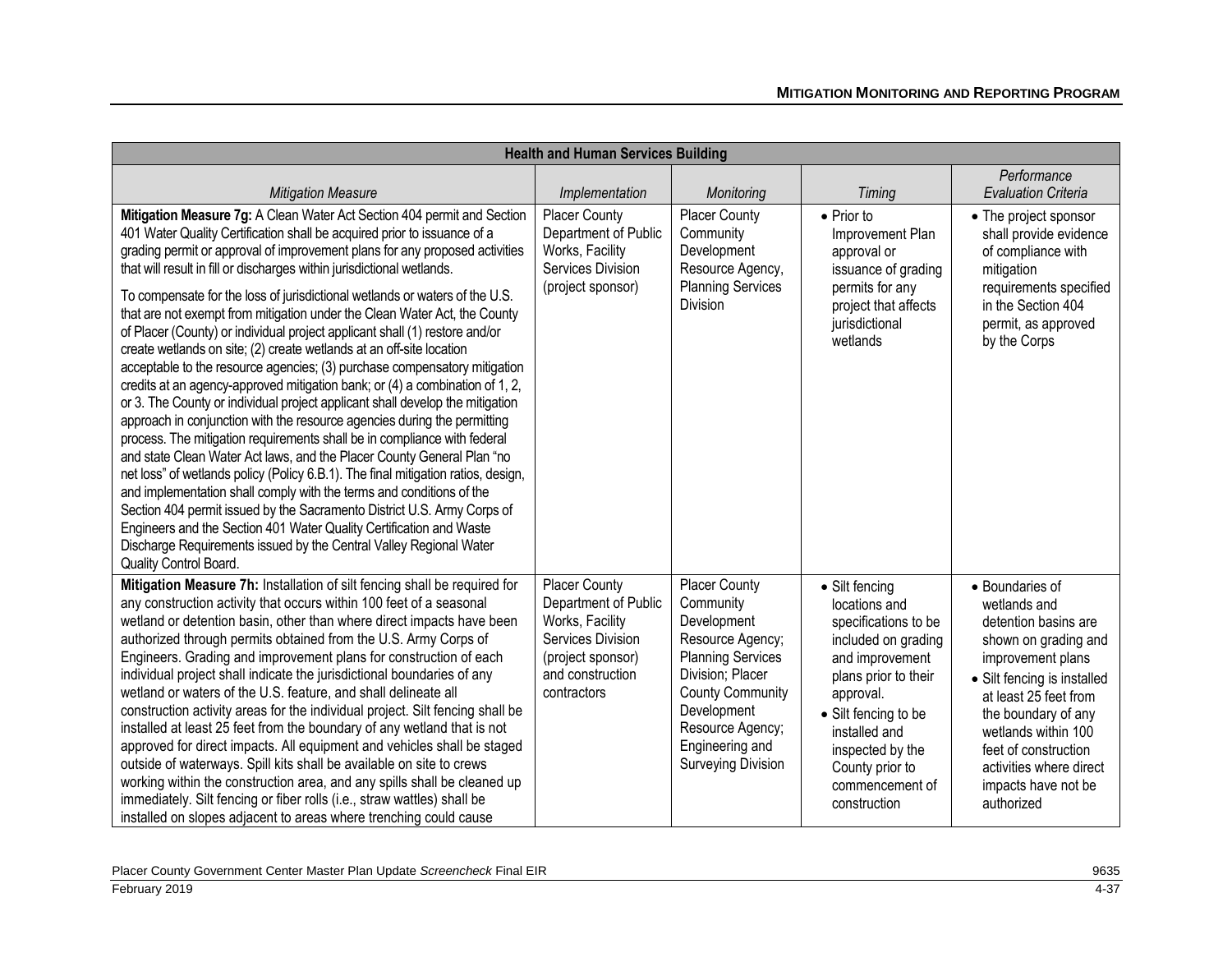|                                                                                                                                                                                                                                                                                                                                                                                                                                                                                                                                                                                                                                                                                              | <b>Health and Human Services Building</b>                                                                                             |                                                                                                              |                                                                      |                                                                                                                                                                                                                           |  |
|----------------------------------------------------------------------------------------------------------------------------------------------------------------------------------------------------------------------------------------------------------------------------------------------------------------------------------------------------------------------------------------------------------------------------------------------------------------------------------------------------------------------------------------------------------------------------------------------------------------------------------------------------------------------------------------------|---------------------------------------------------------------------------------------------------------------------------------------|--------------------------------------------------------------------------------------------------------------|----------------------------------------------------------------------|---------------------------------------------------------------------------------------------------------------------------------------------------------------------------------------------------------------------------|--|
| <b>Mitigation Measure</b>                                                                                                                                                                                                                                                                                                                                                                                                                                                                                                                                                                                                                                                                    | Implementation                                                                                                                        | Monitoring                                                                                                   | Timing                                                               | Performance<br><b>Evaluation Criteria</b>                                                                                                                                                                                 |  |
| erosion into nearby waterways, or where construction occurs within 25<br>feet of wetlands or waters of the U.S. The County of Placer shall<br>inspect the silt fence and/or fiber rolls prior to commencement of<br>construction activities for each individual project.                                                                                                                                                                                                                                                                                                                                                                                                                     |                                                                                                                                       |                                                                                                              |                                                                      | • Silt fencing is<br>maintained throughout<br>construction activities<br>within 100 feet of<br>protected wetlands                                                                                                         |  |
|                                                                                                                                                                                                                                                                                                                                                                                                                                                                                                                                                                                                                                                                                              | <b>Cultural Resources</b>                                                                                                             |                                                                                                              |                                                                      |                                                                                                                                                                                                                           |  |
| Mitigation Measure 8b: Tribal Cultural Resource Awareness Training:<br>Prior to initiation of construction, all construction crew members,<br>consultants, and other personnel involved in project implementation<br>shall receive project-specific Tribal Cultural Resource (TCR) awareness<br>training. The training shall be conducted in coordination with qualified<br>cultural resource specialists and representatives from culturally-<br>affiliated Native American Tribes. The training will emphasize the<br>requirement for confidentiality and culturally-appropriate, respectful<br>treatment of any find of significance to culturally-affiliated Native<br>Americans Tribes. | Placer County<br>Department of Public<br>Works, Facility<br>Services Division<br>(project sponsor)<br>and construction<br>contractors | <b>Placer County</b><br>Community<br>Development<br>Resource Agency;<br><b>Planning Services</b><br>Division | • Training is<br>completed prior to<br>initiation of<br>construction | • Training is<br>presented by<br>qualified cultural<br>resource specialists<br>• Prior to issuance of<br>grading or building<br>permits, the project<br>applicant/contractor<br>shall submit training<br>materials to the |  |
| As a component of the training, a brochure will be distributed to all<br>personnel associated with project implementation. At a minimum the<br>brochure shall discuss the following topics in clear and straightforward<br>language:                                                                                                                                                                                                                                                                                                                                                                                                                                                         |                                                                                                                                       |                                                                                                              |                                                                      | County for review<br>• Prior to issuance of<br>grading or building<br>permits, the project                                                                                                                                |  |
| • Field indicators of potential archaeological or cultural resources<br>(i.e., what to look for; for example: archaeological artifacts, exotic or<br>non-native rock, unusually large amounts of shell or bone,<br>significant soil color variation, etc.)<br>• Regulations governing archaeological resources and tribal cultural<br>resources<br>• Consequences of disregarding or violating laws protecting<br>archaeological or tribal cultural resources                                                                                                                                                                                                                                |                                                                                                                                       |                                                                                                              |                                                                      | applicant/contractor<br>shall provide the<br>County with a<br>schedule for Tribal<br><b>Cultural Resource</b><br><b>Awareness Training</b><br>for all construction<br>workers<br>• No more than 72                        |  |
| • Steps to take if a worker encounters a possible resource<br>The training shall include project-specific guidance for on-site personnel<br>including agreed upon protocols for resource avoidance, when to stop<br>work, and who to contact if potential archaeological resources or TCRs                                                                                                                                                                                                                                                                                                                                                                                                   |                                                                                                                                       |                                                                                                              |                                                                      | hours following<br>completion of the<br><b>Tribal Cultural</b><br>Resource Awareness<br>Training, the project                                                                                                             |  |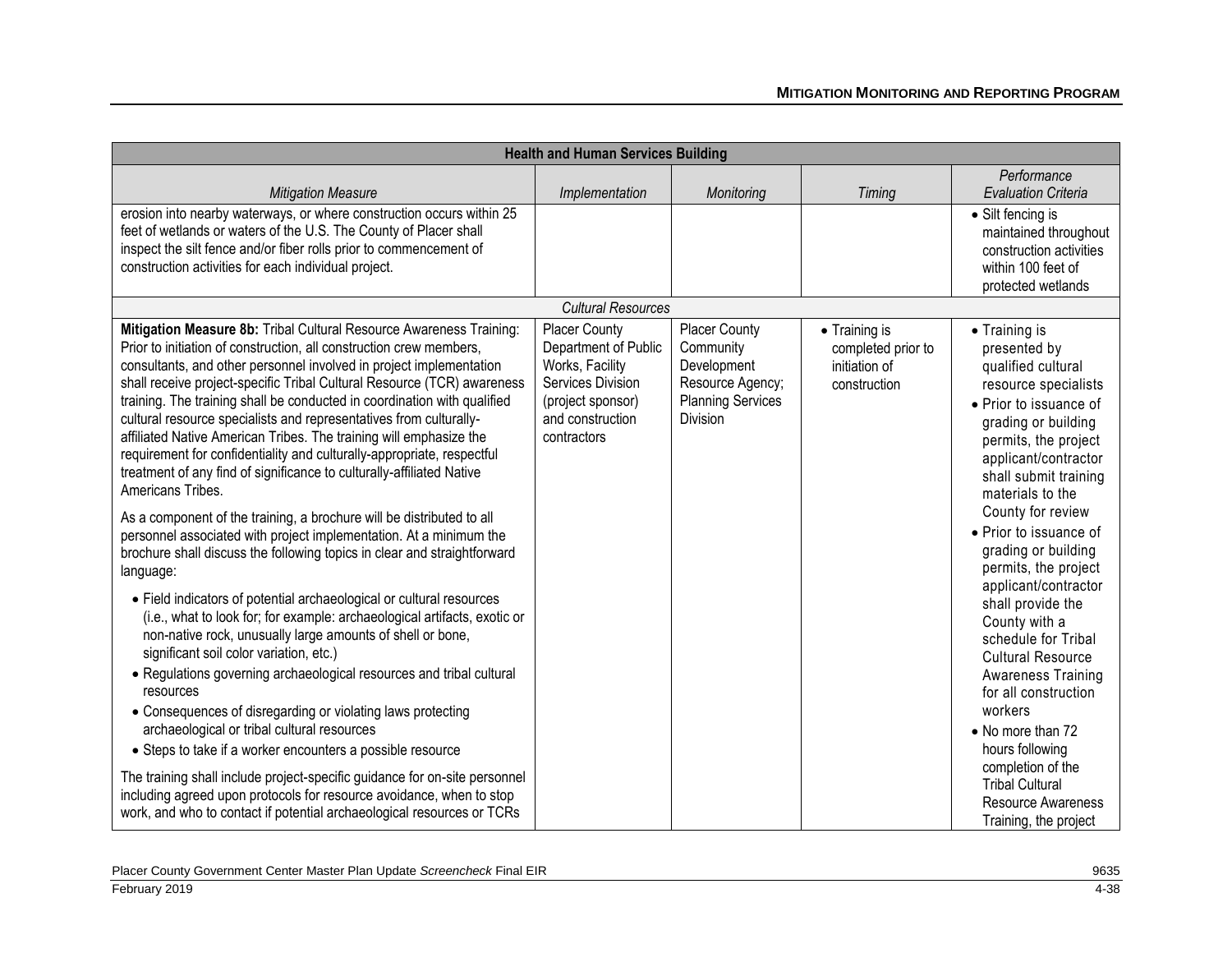| <b>Health and Human Services Building</b>                                                                                                                                                                                                                                                                                                                                                                                                                                                                                                                                                                                                                                                                                                                                                                                                                                                                                                                                                                                                                                                                                                                                                                                                                                                                                                                                                                                                                                                                                                                                                                                                                                                                                                                                                                                                                                                                                                                                                                                                                                                                                                                                             |                                                                                                                                              |                                                                                                              |                                                |                                                                                                                                                                                                                                                                                                                                                                            |
|---------------------------------------------------------------------------------------------------------------------------------------------------------------------------------------------------------------------------------------------------------------------------------------------------------------------------------------------------------------------------------------------------------------------------------------------------------------------------------------------------------------------------------------------------------------------------------------------------------------------------------------------------------------------------------------------------------------------------------------------------------------------------------------------------------------------------------------------------------------------------------------------------------------------------------------------------------------------------------------------------------------------------------------------------------------------------------------------------------------------------------------------------------------------------------------------------------------------------------------------------------------------------------------------------------------------------------------------------------------------------------------------------------------------------------------------------------------------------------------------------------------------------------------------------------------------------------------------------------------------------------------------------------------------------------------------------------------------------------------------------------------------------------------------------------------------------------------------------------------------------------------------------------------------------------------------------------------------------------------------------------------------------------------------------------------------------------------------------------------------------------------------------------------------------------------|----------------------------------------------------------------------------------------------------------------------------------------------|--------------------------------------------------------------------------------------------------------------|------------------------------------------------|----------------------------------------------------------------------------------------------------------------------------------------------------------------------------------------------------------------------------------------------------------------------------------------------------------------------------------------------------------------------------|
| <b>Mitigation Measure</b>                                                                                                                                                                                                                                                                                                                                                                                                                                                                                                                                                                                                                                                                                                                                                                                                                                                                                                                                                                                                                                                                                                                                                                                                                                                                                                                                                                                                                                                                                                                                                                                                                                                                                                                                                                                                                                                                                                                                                                                                                                                                                                                                                             | Implementation                                                                                                                               | Monitoring                                                                                                   | Timing                                         | Performance<br><b>Evaluation Criteria</b>                                                                                                                                                                                                                                                                                                                                  |
| are identified. The training shall also direct work to stop, and contact<br>with the County Coroner and the Native American Heritage<br>Commission (NAHC) to occur immediately, in the event that potential<br>human remains are identified. NAHC will assign a Most Likely<br>Descendant if the remains are determined by the Coroner to be Native<br>American in origin.                                                                                                                                                                                                                                                                                                                                                                                                                                                                                                                                                                                                                                                                                                                                                                                                                                                                                                                                                                                                                                                                                                                                                                                                                                                                                                                                                                                                                                                                                                                                                                                                                                                                                                                                                                                                            |                                                                                                                                              |                                                                                                              |                                                | applicant/contractor<br>shall submit training<br>attendance logs to the<br>County                                                                                                                                                                                                                                                                                          |
| Mitigation Measure 8c: Inadvertent Discoveries: If potential Native<br>American prehistoric, historic, archaeological or cultural resources<br>including midden soil, artifacts, chipped stone, exotic rock (non-native),<br>or unusual amounts of baked clay, shell or bone are uncovered during<br>any on-site construction activities, all work must immediately stop within<br>100 feet of the find. Following discovery, a professional archaeologist<br>shall be retained to evaluate the significance of the deposit, and the<br>Placer County Department of Public Works and Facilities, the<br>Department of Museums, and Native American representatives from<br>culturally affiliated Native American Tribes will make recommendations<br>for further evaluation and treatment, as appropriate. In the event that<br>the resource is found to be ineligible for inclusion in the California<br>Register of Historical Resources, the culturally affiliated Native<br>American Tribe shall be notified. Culturally appropriate treatment and<br>disposition shall be determined following coordination with the culturally<br>affiliated Native American Tribe. Culturally appropriate treatment may<br>be, but is not limited to, processing materials in a lab for reburial,<br>minimizing handling of cultural objects, leaving objects in place within<br>the landscape, and returning objects to a location within the project<br>area where they will not be subject to future impacts. UAIC does not<br>consider curation of TCRs to be appropriate or respectful and requests<br>that materials not be permanently curated, unless requested by the<br>Tribe. If articulated or disarticulated human remains are discovered<br>during construction activities, the County Coroner and Native American<br>Heritage Commission shall be contacted immediately. Upon<br>determination by the County Coroner that the find is Native American in<br>origin, the Native American Heritage Commission will assign the Most<br>Likely Descendent who will work with the project proponent to define<br>appropriate treatment and disposition of the burial(s). Following a | <b>Placer County</b><br>Department of Public<br>Works, Facility<br>Services Division<br>(project sponsor)<br>and construction<br>contractors | Placer County<br>Community<br>Development<br>Resource Agency;<br><b>Planning Services</b><br><b>Division</b> | • Throughout all<br>construction<br>activities | • Construction contracts<br>include notes<br>regarding Inadvertent<br>Discovery protocols<br>• All work within 100<br>feet of any potential<br>Native American<br>resource discovery is<br>halted<br>• Any potential Native<br>American resource<br>discovery is<br>investigated by a<br>qualified archeologist<br>and a treatment plan<br>is developed and<br>implemented |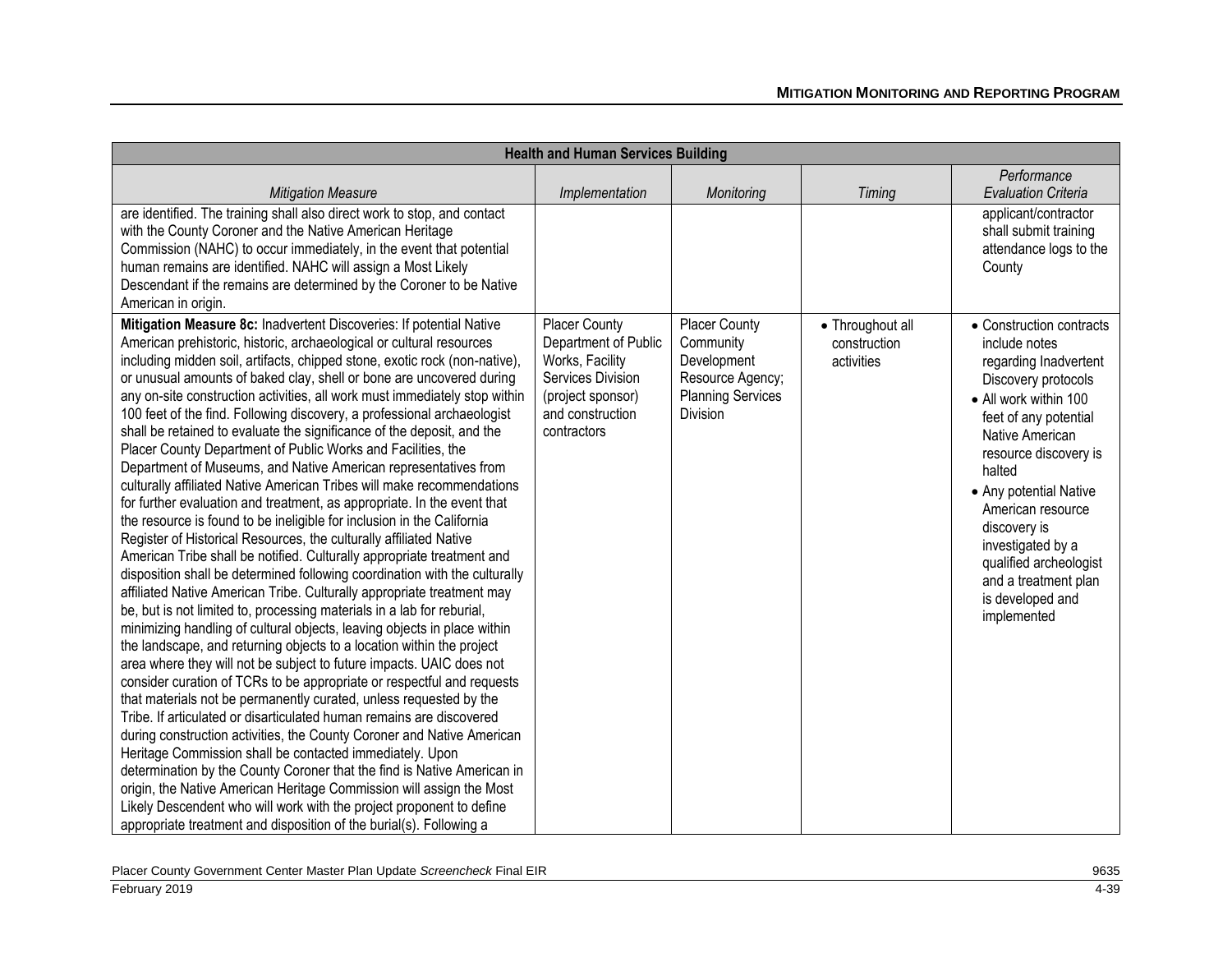| <b>Health and Human Services Building</b>                                                                                                                                                                                                                                                                                                                                                                                                                                                                                                                                                                                                                                                                                                                                                                                           |                                                                                                                                              |                                                                                                                     |                                                                                                                                                                                                                           |                                                                                                                                                                                                                                         |
|-------------------------------------------------------------------------------------------------------------------------------------------------------------------------------------------------------------------------------------------------------------------------------------------------------------------------------------------------------------------------------------------------------------------------------------------------------------------------------------------------------------------------------------------------------------------------------------------------------------------------------------------------------------------------------------------------------------------------------------------------------------------------------------------------------------------------------------|----------------------------------------------------------------------------------------------------------------------------------------------|---------------------------------------------------------------------------------------------------------------------|---------------------------------------------------------------------------------------------------------------------------------------------------------------------------------------------------------------------------|-----------------------------------------------------------------------------------------------------------------------------------------------------------------------------------------------------------------------------------------|
|                                                                                                                                                                                                                                                                                                                                                                                                                                                                                                                                                                                                                                                                                                                                                                                                                                     |                                                                                                                                              |                                                                                                                     |                                                                                                                                                                                                                           | Performance                                                                                                                                                                                                                             |
| <b>Mitigation Measure</b>                                                                                                                                                                                                                                                                                                                                                                                                                                                                                                                                                                                                                                                                                                                                                                                                           | Implementation                                                                                                                               | Monitoring                                                                                                          | Timing                                                                                                                                                                                                                    | <b>Evaluation Criteria</b>                                                                                                                                                                                                              |
| review of the find and consultation as noted above, the authority to<br>proceed may be accompanied by the addition of development<br>requirements or special conditions which may provide for protection of<br>the site and/or additional measures necessary to address the unique or<br>sensitive nature of the site. Work in the area of the cultural resource<br>discovery may only proceed after authorization is granted by the Placer<br>County Department of Public Works and Facilities following<br>coordination with tribal representatives and cultural resource experts, if<br>necessary and as appropriate.                                                                                                                                                                                                            |                                                                                                                                              |                                                                                                                     |                                                                                                                                                                                                                           |                                                                                                                                                                                                                                         |
| Mitigation Measure 8d: Post-Ground Disturbance Site Visit: The<br>applicant shall notify the CEQA lead agency a minimum of seven days<br>prior to initiation of ground disturbance to allow the agency time to<br>notify culturally-affiliated tribes. Tribal representatives from culturally-<br>affiliated tribes shall be allowed access to the project site within the first<br>five days of ground-breaking activity to inspect soil piles, trenches, or<br>other disturbed areas. If potential Native American prehistoric, historic,<br>archaeological or cultural resources including midden soil, artifacts,<br>chipped stone, exotic rock (non-native), or unusual amounts of baked<br>clay, shell or bone are identified during this initial post-ground<br>disturbance inspection the following actions shall be taken: | <b>Placer County</b><br>Department of Public<br>Works, Facility<br>Services Division<br>(project sponsor)<br>and construction<br>contractors | <b>Placer County</b><br>Community<br>Development<br>Resource Agency;<br><b>Planning Services</b><br><b>Division</b> | • Sponsor and/or<br>contractor notifies<br>County a minimum<br>of seven days prior<br>to initiation of<br>ground<br>disturbance.<br>• Access for tribal<br>representatives is<br>allowed during the<br>first five days of | • Notification of the start<br>of ground disturbance<br>is provided<br>• Tribal representatives<br>are allowed access<br>during the first five<br>days<br>• Any finds are<br>investigated by a<br>qualified archaeologist<br>and tribal |
| Work shall be suspended within 100 feet of the find, and the project<br>applicant shall immediately notify the CEQA lead agency representative.<br>The project applicant shall coordinate any subsequent investigation of the<br>site with a qualified archaeologist approved by the Placer County<br>Department of Public Works and Facilities and a tribal representative from<br>the culturally-affiliated tribe(s). The archaeologist shall coordinate with the<br>culturally-affiliated tribe(s) to allow for proper management<br>recommendations should potential impacts to the resources be found by<br>the CEQA lead agency representative to be significant.                                                                                                                                                             |                                                                                                                                              |                                                                                                                     | ground-breaking<br>activity                                                                                                                                                                                               | representative<br>• A written report that<br>includes management<br>recommendations is<br>submitted for any<br>significant finds<br>• A site meeting of<br>construction personnel<br>is held if any                                     |
| A site meeting of construction personnel shall be held in order to<br>afford the tribal representative the opportunity to provide TCR<br>awareness information.                                                                                                                                                                                                                                                                                                                                                                                                                                                                                                                                                                                                                                                                     |                                                                                                                                              |                                                                                                                     |                                                                                                                                                                                                                           | significant finds are<br>identified                                                                                                                                                                                                     |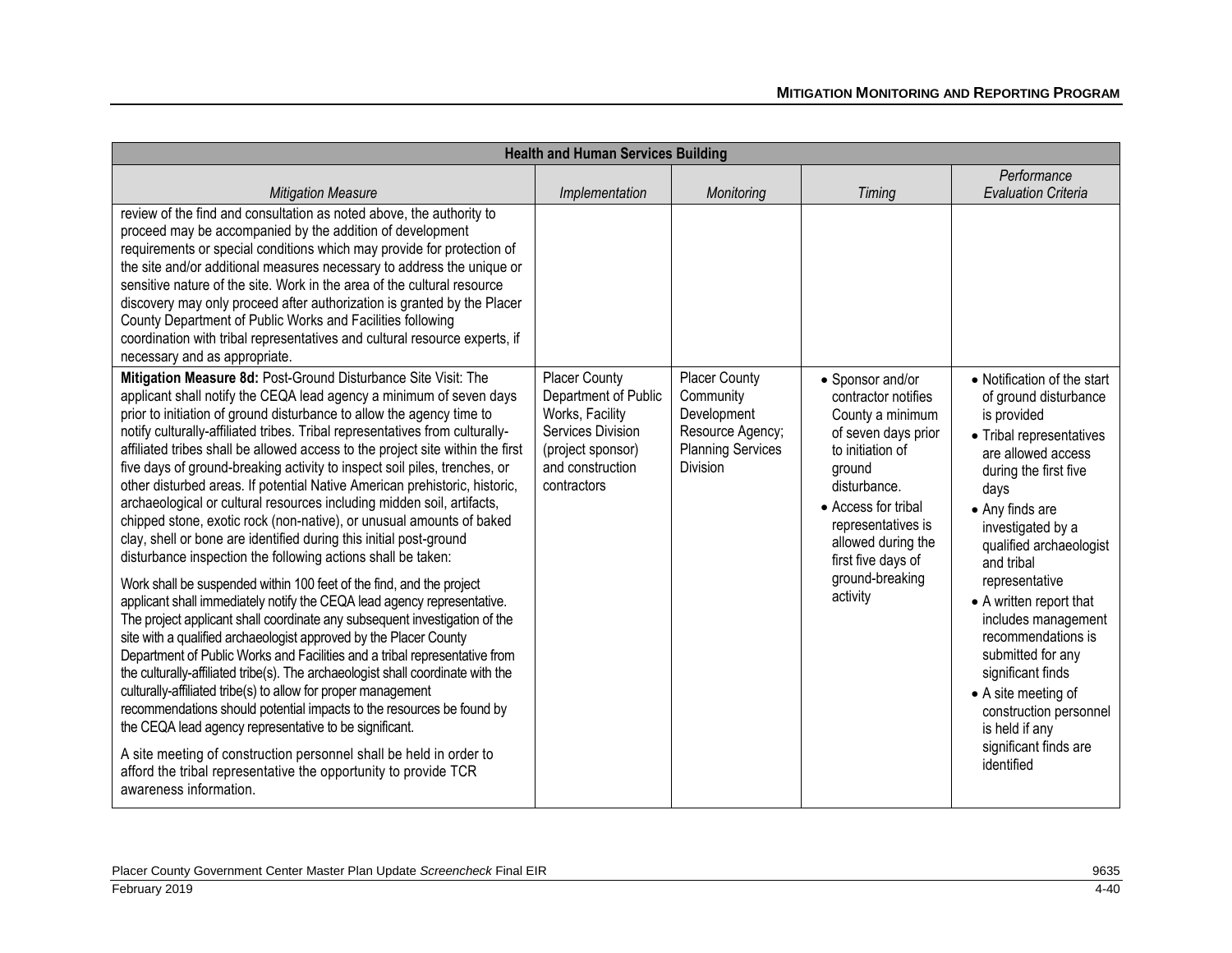| <b>Health and Human Services Building</b>                                                                                                                                                                                                                                                                                                                                                                                                                                                                                                                                                                                                                                                                                                                                                                                                                                                                                                                                                                                                                                                                                                                                                                                                                                                                                                                                                                                                                                                                                                                                                                                                                                                                                                                            |                                                                                                                                              |                                                                                                              |                                                                                                                                          |                                                                                                                                                                                                                                                                                                                                                                                                                                                                  |
|----------------------------------------------------------------------------------------------------------------------------------------------------------------------------------------------------------------------------------------------------------------------------------------------------------------------------------------------------------------------------------------------------------------------------------------------------------------------------------------------------------------------------------------------------------------------------------------------------------------------------------------------------------------------------------------------------------------------------------------------------------------------------------------------------------------------------------------------------------------------------------------------------------------------------------------------------------------------------------------------------------------------------------------------------------------------------------------------------------------------------------------------------------------------------------------------------------------------------------------------------------------------------------------------------------------------------------------------------------------------------------------------------------------------------------------------------------------------------------------------------------------------------------------------------------------------------------------------------------------------------------------------------------------------------------------------------------------------------------------------------------------------|----------------------------------------------------------------------------------------------------------------------------------------------|--------------------------------------------------------------------------------------------------------------|------------------------------------------------------------------------------------------------------------------------------------------|------------------------------------------------------------------------------------------------------------------------------------------------------------------------------------------------------------------------------------------------------------------------------------------------------------------------------------------------------------------------------------------------------------------------------------------------------------------|
| <b>Mitigation Measure</b>                                                                                                                                                                                                                                                                                                                                                                                                                                                                                                                                                                                                                                                                                                                                                                                                                                                                                                                                                                                                                                                                                                                                                                                                                                                                                                                                                                                                                                                                                                                                                                                                                                                                                                                                            | Implementation                                                                                                                               | Monitoring                                                                                                   | Timing                                                                                                                                   | Performance<br><b>Evaluation Criteria</b>                                                                                                                                                                                                                                                                                                                                                                                                                        |
| A written report detailing the site assessment, coordination activities, and<br>management recommendations shall be provided to the CEQA lead<br>agency representative by the qualified archaeologist. Possible management<br>recommendations for historical, unique archaeological or TCRs could<br>include resource avoidance, preservation in place, reburial on-site, or other<br>measures deemed acceptable by the applicant, the County, and the tribal<br>representative from the culturally-affiliated tribe(s).                                                                                                                                                                                                                                                                                                                                                                                                                                                                                                                                                                                                                                                                                                                                                                                                                                                                                                                                                                                                                                                                                                                                                                                                                                             |                                                                                                                                              |                                                                                                              |                                                                                                                                          |                                                                                                                                                                                                                                                                                                                                                                                                                                                                  |
| The contractor shall implement any measures deemed by CEQA lead<br>agency staff to be necessary and feasible to avoid or minimize<br>significant effects to the TCR, including the use of a Native American<br>Monitor whenever work is occurring within 100 feet of the find.                                                                                                                                                                                                                                                                                                                                                                                                                                                                                                                                                                                                                                                                                                                                                                                                                                                                                                                                                                                                                                                                                                                                                                                                                                                                                                                                                                                                                                                                                       |                                                                                                                                              |                                                                                                              |                                                                                                                                          |                                                                                                                                                                                                                                                                                                                                                                                                                                                                  |
| Mitigation Measure 8e: Native American Monitors: To facilitate<br>identification of potential archaeological resources and/or Tribal Cultural<br>Resources (TCRs) at the earliest possible time during project-related<br>earth-disturbing activities, the project proponent and/or their construction<br>contractor(s) shall accommodate periodic monitoring by one Native<br>American Monitor from the culturally-affiliated Native American Tribe in<br>those areas of the campus that have been previously undeveloped.<br>Monitoring will occur on the construction site periodically (as often as<br>weekly) for spot checks of construction activities. Much of the Placer<br>County Government Center campus has been subjected to heavy<br>disturbance including subsurface disturbance; therefore, this spot-check<br>monitoring shall be limited to those areas of the site that have been<br>previously undeveloped. The monitoring shall occur only during ground-<br>disturbing activities including vegetation clearing, grubbing, and stripping<br>or other earth-moving/disturbing activities such as grading or excavation.<br>The Native American monitor shall make these periodic spot checks as<br>deemed necessary to minimize the potential for destruction of or damage<br>to previously undiscovered resources, and to ensure respectful treatment<br>and disposition of unearthed/displaced resources. If initial monitoring<br>efforts suggest that resources are unlikely to be identified on a given site,<br>Native American monitoring shall be suspended, following agreement by<br>the UAIC and the County, and the Inadvertent Discoveries mitigation<br>measure shall provide necessary protection in the event of unanticipated | <b>Placer County</b><br>Department of Public<br>Works, Facility<br>Services Division<br>(project sponsor)<br>and construction<br>contractors | <b>Placer County</b><br>Community<br>Development<br>Resource Agency;<br><b>Planning Services</b><br>Division | • Throughout all<br>ground-disturbing<br>activities in those<br>areas of the project<br>site that have been<br>previously<br>undeveloped | • Project sponsor and<br>construction<br>contractors provide<br>access for periodic<br>Native American<br>monitoring in those<br>areas of the campus<br>that have been<br>previously<br>undeveloped<br>• Work within 100 feet<br>of identified cultural<br>resources is stopped,<br>diverted or slowed if<br>requested by Native<br>American monitors or<br>their representatives<br>and a management<br>and/or treatment plan<br>is prepared and<br>implemented |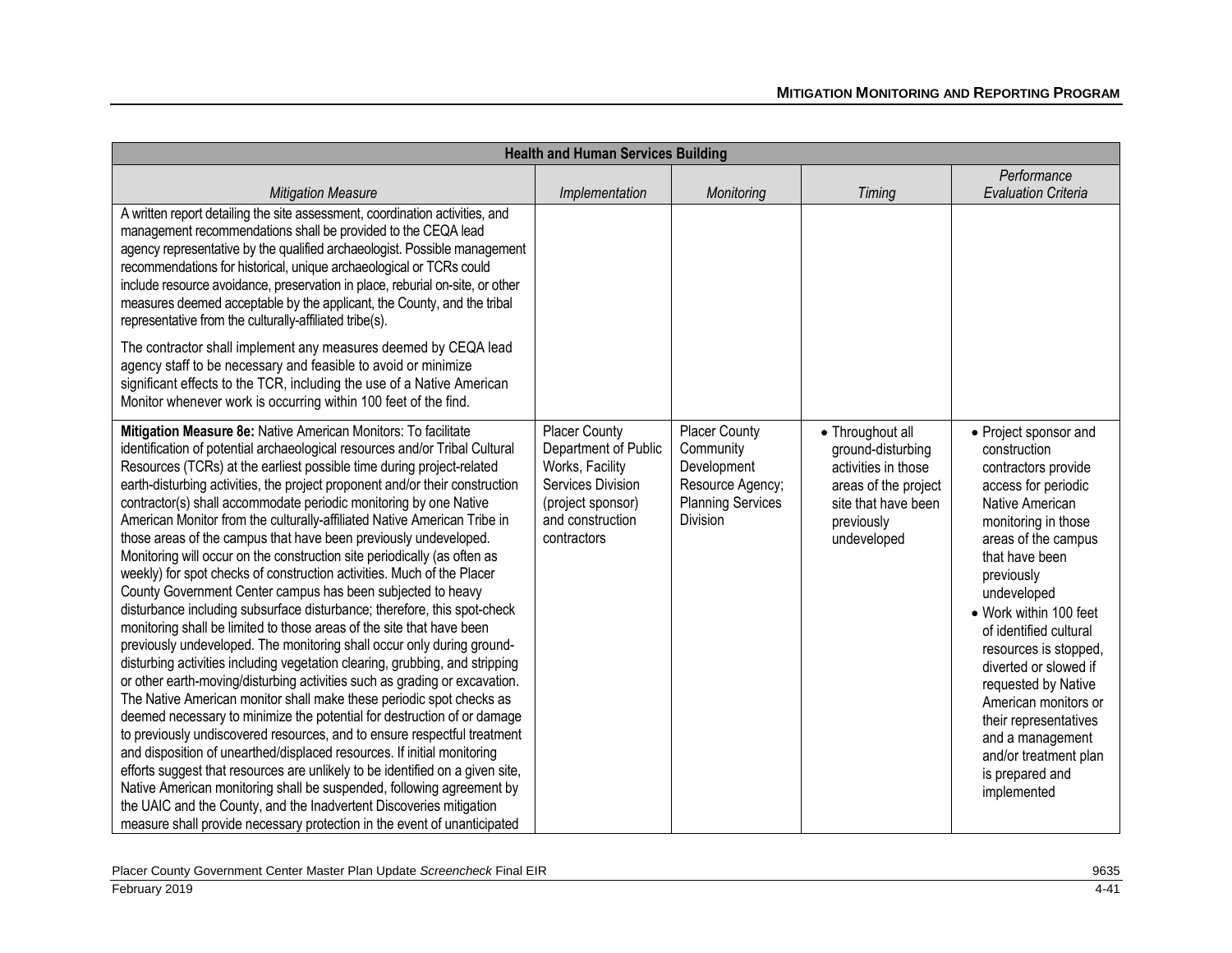| <b>Health and Human Services Building</b>                                                                                                                                                                                                                                                                                                                                                                                                  |                                       |                                                                                                                                  |                                                                                                         |                                                                                                                                                            |
|--------------------------------------------------------------------------------------------------------------------------------------------------------------------------------------------------------------------------------------------------------------------------------------------------------------------------------------------------------------------------------------------------------------------------------------------|---------------------------------------|----------------------------------------------------------------------------------------------------------------------------------|---------------------------------------------------------------------------------------------------------|------------------------------------------------------------------------------------------------------------------------------------------------------------|
| <b>Mitigation Measure</b>                                                                                                                                                                                                                                                                                                                                                                                                                  | Implementation                        | Monitoring                                                                                                                       | Timing                                                                                                  | Performance<br><b>Evaluation Criteria</b>                                                                                                                  |
| resources. Native American monitors or their representatives shall have<br>the authority to request that work be temporarily stopped, diverted, or<br>slowed within 100 feet of identified cultural resources. The Native<br>American monitor or representative shall recommend appropriate<br>treatment and final disposition of Tribal Cultural Resources.                                                                               |                                       |                                                                                                                                  |                                                                                                         |                                                                                                                                                            |
|                                                                                                                                                                                                                                                                                                                                                                                                                                            | <b>Transportation and Circulation</b> |                                                                                                                                  |                                                                                                         |                                                                                                                                                            |
| Mitigation Measure 10a: Prior to issuance of a building permit for the<br>Health and Human Services building, Placer County shall work with<br>Caltrans to optimize the signal timings at the SR 49/Bell Road<br>intersection to provide additional green time to the northbound and<br>southbound through, southbound left-turn, and westbound through<br>movements sufficient to improve operations to LOS D during the AM<br>peak hour. | <b>Placer County</b>                  | <b>Placer County</b><br>Department of<br>Public Works and<br><b>Placer County</b><br>Community<br>Development<br>Resource Agency | • Prior to issuance of<br>a building permit<br>for the Health and<br>Human Services<br>building         | • Placer County<br>coordinates with<br>Caltrans regarding<br>signal timing<br>optimization at the SR<br>49/Bell Road<br>intersection                       |
| Mitigation Measure 10b: Prior to issuance of the first building permits<br>for implementation of the PCGC Master Plan Update, Placer County<br>shall work with Caltrans to optimize the signal timings at the SR<br>49/Kemper Road/New Airport Road intersection to provide additional<br>green time to the northbound and southbound through movements<br>sufficient to improve operations to LOS D.                                      | Placer County                         | <b>Placer County</b><br>Department of<br>Public Works and<br><b>Placer County</b><br>Community<br>Development<br>Resource Agency | • Prior to issuance of<br>a building permits<br>for the Health and<br><b>Human Services</b><br>building | • Placer County<br>coordinates with<br>Caltrans regarding<br>signal timing<br>optimization at the SR<br>49/Kemper Road/New<br>Airport Road<br>intersection |
| Mitigation Measure 10c: Prior to issuance of a building permit for the<br>Health and Human Services building, Placer County shall work with<br>Caltrans to optimize the signal timings at the SR 49/Luther Road<br>intersection to provide additional green time to the northbound and<br>southbound through movements sufficient to improve operations to<br>LOS C during the AM and PM peak hours.                                       | <b>Placer County</b>                  | <b>Placer County</b><br>Department of<br>Public Works and<br><b>Placer County</b><br>Community<br>Development<br>Resource Agency | • Prior to issuance of<br>a building permit<br>for the Health and<br><b>Human Services</b><br>building  | • Placer County<br>coordinates with<br>Caltrans regarding<br>signal timing<br>optimization at the SR<br>49/Luther Road<br>intersection                     |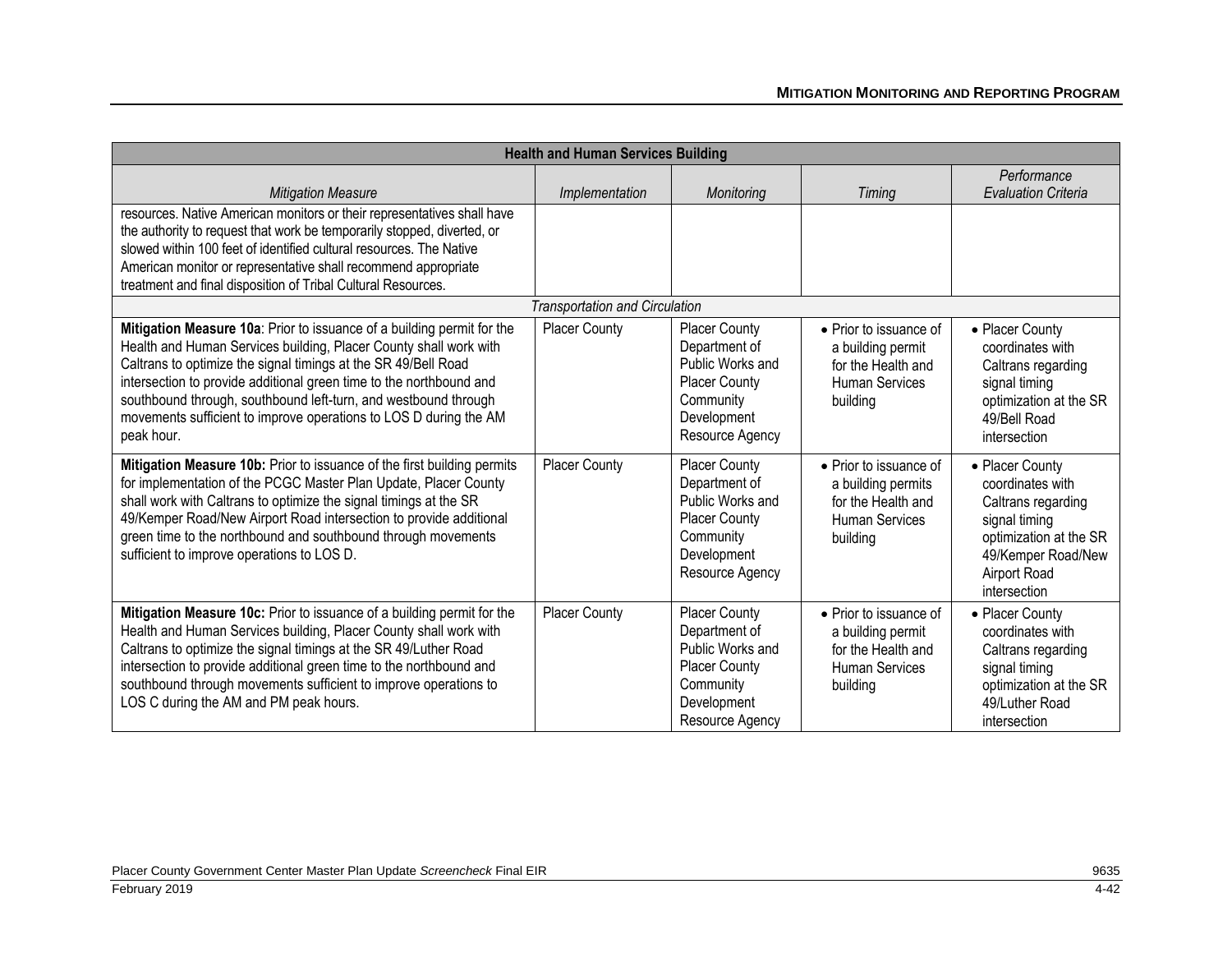| <b>Health and Human Services Building</b>                                                                                                                                                                                                                                                                                                                                                                                                                                                                                                                                                                                                                                                                                                                                                                                                                                                                                                                                                                                                                                                                                                                                                                                                           |                                                                                                                                              |                                                                                                                                                                    |                                                                                                                                                                                                                                                                     |                                                                                                                                        |
|-----------------------------------------------------------------------------------------------------------------------------------------------------------------------------------------------------------------------------------------------------------------------------------------------------------------------------------------------------------------------------------------------------------------------------------------------------------------------------------------------------------------------------------------------------------------------------------------------------------------------------------------------------------------------------------------------------------------------------------------------------------------------------------------------------------------------------------------------------------------------------------------------------------------------------------------------------------------------------------------------------------------------------------------------------------------------------------------------------------------------------------------------------------------------------------------------------------------------------------------------------|----------------------------------------------------------------------------------------------------------------------------------------------|--------------------------------------------------------------------------------------------------------------------------------------------------------------------|---------------------------------------------------------------------------------------------------------------------------------------------------------------------------------------------------------------------------------------------------------------------|----------------------------------------------------------------------------------------------------------------------------------------|
| <b>Mitigation Measure</b>                                                                                                                                                                                                                                                                                                                                                                                                                                                                                                                                                                                                                                                                                                                                                                                                                                                                                                                                                                                                                                                                                                                                                                                                                           | Implementation                                                                                                                               | Monitoring                                                                                                                                                         | Timing                                                                                                                                                                                                                                                              | Performance<br><b>Evaluation Criteria</b>                                                                                              |
| Mitigation Measure 10d: Prior to the approval of Improvement Plans<br>for any individual project other than the Multifamily Residential project<br>undertaken in implementation of the PCGC Master Plan Update, Placer<br>County shall either require the project proponent (including the County<br>for a County-sponsored project) to construct a third northbound lane on<br>SR 49 from Bell Road to north of Education Street or to post a security<br>for the improvements if at the time of Improvement Plan approval, the<br>Auburn Creekside Center project is determined to be active and<br>progressing with their frontage improvements.                                                                                                                                                                                                                                                                                                                                                                                                                                                                                                                                                                                                 | Placer County                                                                                                                                | Placer County<br>Department of<br>Public Works and<br><b>Placer County</b><br>Community<br>Development<br>Resource Agency                                          | $\bullet$ Prior to<br>Improvement Plan<br>approval for the<br>Health and Human<br>Services building<br>unless and until a<br>third northbound<br>lane on SR 49<br>between Bell Road<br>and north of<br><b>Education Street is</b><br>fully funded or<br>constructed | • The third northbound<br>lane on SR 49<br>between Bell Road<br>and north of Education<br>Street is fully funded<br>and/or constructed |
| Mitigation Measure 10e: Prior to the approval of Improvement Plans or<br>issuance of any grading or building permits, whichever comes first, the<br>project applicant for each future construction project undertaken in<br>implementation of the PCGC Master Plan Update shall prepare a<br>Construction Traffic Management Plan (TMP) to the satisfaction of the<br>Placer County Department of Public Works and Facilities and CDRA<br>Engineering and/ Surveying Division.<br>The Construction TMP shall include, but not be limited to, items such as:<br>• approved truck circulation routes/patterns;<br>• monitoring for roadbed damage and timing for completing repairs;<br>• preservation of safe and convenient passage for bicyclists and<br>pedestrians through/around construction areas;<br>• methods for partial (i.e., single lane)/complete street closures (e.g.,<br>timing, signage, location and duration restrictions), if necessary;<br>• identification of detour routes for roadways subject to<br>partial/complete street closures<br>• criteria for use of flaggers and other traffic controls;<br>• provide a point of contact for nearby residents to obtain<br>construction information and have questions answered. | <b>Placer County</b><br>Department of Public<br>Works, Facility<br>Services Division<br>(project sponsor)<br>and construction<br>contractors | Placer County<br>Community<br>Development<br>Resource Agency;<br>Engineering and<br>Surveying; and<br><b>Placer County</b><br>Department of<br><b>Public Works</b> | • Construction Traffic<br>Management Plan<br>approved prior to<br>Improvement Plan<br>approval<br>• Construction Traffic<br>Management Plan<br>implemented<br>during all<br>construction                                                                            | • The TMP is adopted<br>and implemented                                                                                                |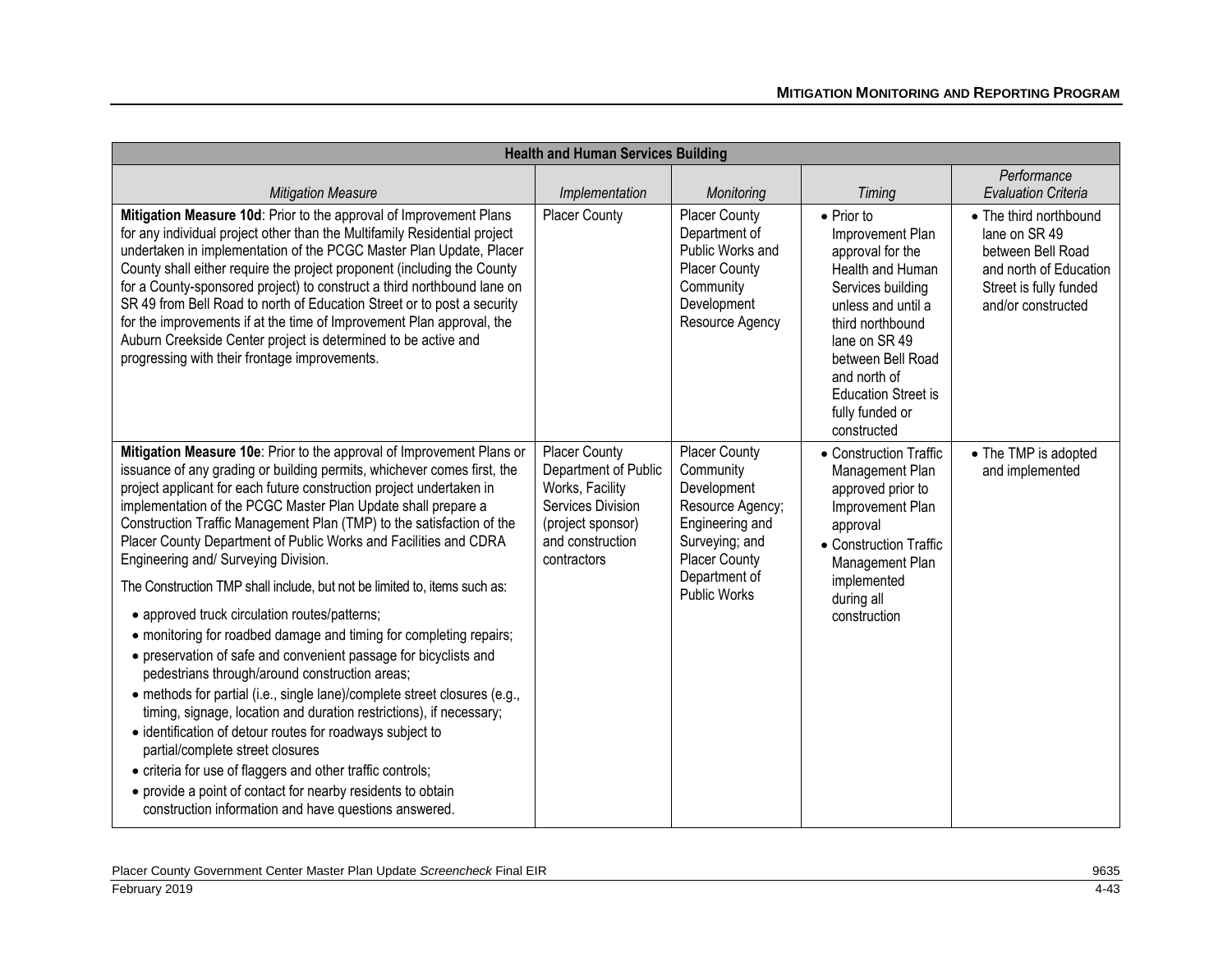| <b>Health and Human Services Building</b>                                                                                                                                                                                                                                                                                                                                                                                                                                                                                                                                                                                                       |                                                                                                           |                                                                                                                                                                                        |                                                                                                 |                                                                                                                                                                                                                                   |
|-------------------------------------------------------------------------------------------------------------------------------------------------------------------------------------------------------------------------------------------------------------------------------------------------------------------------------------------------------------------------------------------------------------------------------------------------------------------------------------------------------------------------------------------------------------------------------------------------------------------------------------------------|-----------------------------------------------------------------------------------------------------------|----------------------------------------------------------------------------------------------------------------------------------------------------------------------------------------|-------------------------------------------------------------------------------------------------|-----------------------------------------------------------------------------------------------------------------------------------------------------------------------------------------------------------------------------------|
| <b>Mitigation Measure</b>                                                                                                                                                                                                                                                                                                                                                                                                                                                                                                                                                                                                                       | Implementation                                                                                            | Monitoring                                                                                                                                                                             | Timing                                                                                          | Performance<br><b>Evaluation Criteria</b>                                                                                                                                                                                         |
| The Construction TMP should be developed such that the following<br>performance standards are achieved throughout project construction.                                                                                                                                                                                                                                                                                                                                                                                                                                                                                                         |                                                                                                           |                                                                                                                                                                                        |                                                                                                 |                                                                                                                                                                                                                                   |
| 1. Construction traffic should be minimized during a.m. and p.m. peak<br>periods in which the street traffic on Bell Road and SR 49 is at its<br>highest.<br>2. Any construction-related partial/complete closures of Bell Road<br>should occur during off-peak periods and be accompanied with<br>appropriate construction signage including detour routing.<br>3. Detour routing should be limited to County-maintained collector<br>and arterial roadways<br>4. Roadways, sidewalks, crosswalks, and bicycle facilities shall be<br>maintained clear of debris (e.g., rocks) that could otherwise<br>impede travel and impact public safety  |                                                                                                           |                                                                                                                                                                                        |                                                                                                 |                                                                                                                                                                                                                                   |
| Mitigation Measure 10g: Prior to issuance of building permits for any<br>individual project undertaken in implementation of the PCGC Master<br>Plan Update, Placer County and applicants for private development<br>within the PCGC Master Plan Update shall contribute a fair share<br>amount towards widening the Richardson Drive/Bell Road intersection<br>to provide a northbound right-turn pocket consistent with the<br>Auburn/Bowman CIP.                                                                                                                                                                                              | Placer County                                                                                             | Placer County<br>Department of<br>Public Works and<br>Facilities; Placer<br><b>County Community</b><br>Development<br>Resource Agency;<br>Engineering and<br><b>Surveying Division</b> | • Prior to issuance of<br>a building permit<br>for the Health and<br>Human Services<br>building | • Fair share contribution<br>is made                                                                                                                                                                                              |
| Mitigation Measure 10i: Prior to issuance of building permits for any<br>individual project undertaken in implementation of the PCGC Master<br>Plan Update, Placer County and applicants for private development<br>within the PCGC Master Plan Update shall contribute a fair share<br>amount towards widening of the SR 49/Bell Road intersection,<br>consistent with the Auburn/Bowman CIP, to accommodate a third<br>southbound through lane, a third southbound receiving lane, and a<br>northbound right-turn lane. This includes extending the existing third<br>southbound lane that begins just south of Bell Road north to Bell Road. | <b>Placer County</b><br>Department of Public<br>Works, Facility<br>Services Division<br>(project sponsor) | <b>Placer County</b><br>Department of<br>Public Works:<br><b>Placer County</b><br>Community<br>Development<br>Resource Agency;<br>Engineering and<br><b>Surveying Division</b>         | • Prior to building<br>permit issuance                                                          | • Fair share contribution<br>towards widening of<br>the SR 49/Bell Road<br>intersection to<br>accommodate a third<br>southbound through<br>lane, a third<br>southbound receiving<br>lane, and a<br>northbound right-turn<br>lane. |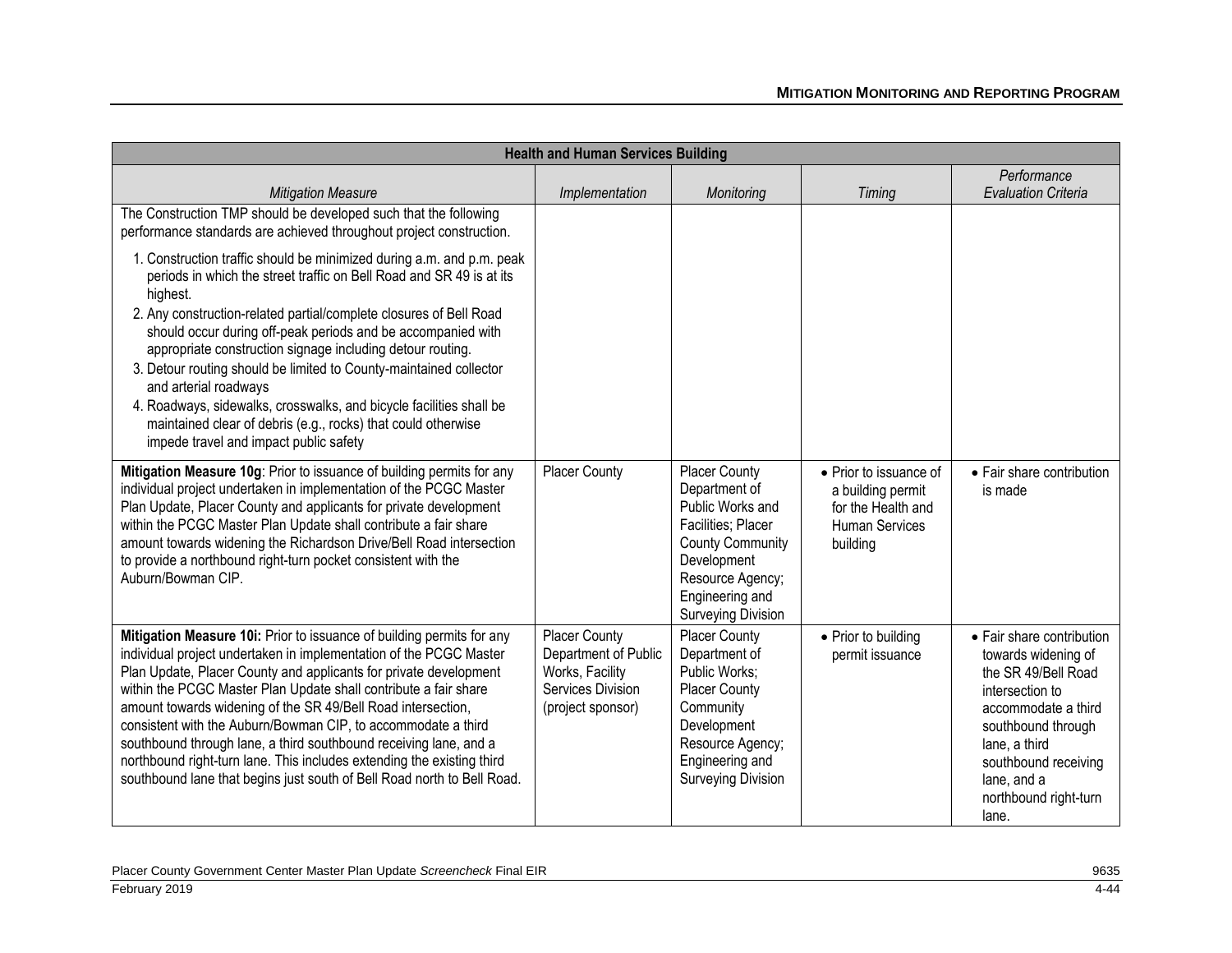| <b>Health and Human Services Building</b>                                                                                                                                                                                                                                                                                                                                                                                                                                                                                                                                                                                                                         |                                                                                                           |                                                                                                                        |                                                                                                                                                                     |                                                                                                                                                                                                                         |
|-------------------------------------------------------------------------------------------------------------------------------------------------------------------------------------------------------------------------------------------------------------------------------------------------------------------------------------------------------------------------------------------------------------------------------------------------------------------------------------------------------------------------------------------------------------------------------------------------------------------------------------------------------------------|-----------------------------------------------------------------------------------------------------------|------------------------------------------------------------------------------------------------------------------------|---------------------------------------------------------------------------------------------------------------------------------------------------------------------|-------------------------------------------------------------------------------------------------------------------------------------------------------------------------------------------------------------------------|
| <b>Mitigation Measure</b>                                                                                                                                                                                                                                                                                                                                                                                                                                                                                                                                                                                                                                         | Implementation                                                                                            | Monitoring                                                                                                             | Timing                                                                                                                                                              | Performance<br><b>Evaluation Criteria</b>                                                                                                                                                                               |
| Mitigation Measure 10j: Placer County shall incorporate<br>Transportation Demand Management strategies as consistent with the<br>Placer County Trip Reduction Ordinance. These may include<br>alternative work schedules and telecommuting, vanpool/shuttle, ride<br>share programs, and bike share programs. The County shall monitor<br>the average vehicle ridership for County staff within the PCGC. In years<br>where the average vehicle ridership is less than 1.4 passengers per<br>vehicle, the County shall prepare an annual report and strategy<br>statement to support implementation of additional Transportation<br>Demand Management strategies. | <b>Placer County</b><br>Department of Public<br>Works, Facility<br>Services Division<br>(project sponsor) | <b>Placer County</b><br>Department of<br><b>Public Works</b>                                                           | • Transportation<br>Demand<br>Management<br>strategies are<br>implemented within<br>the first year of<br>occupation of the<br>Health and Human<br>Services building | • Transportation<br>Demand Management<br>strategies are defined<br>and implemented<br>throughout the life of<br>the project<br>• Annual monitoring and<br>reporting consistent<br>with the Trip<br>Reduction Ordinance. |
| Mitigation Measure 10I: Placer County shall implement signal timing<br>optimization at the Bell Road/Quartz Drive intersection to provide<br>additional green time to the eastbound through, westbound through,<br>and southbound movements sufficient to improve operations to LOS D<br>during the PM peak hour.                                                                                                                                                                                                                                                                                                                                                 | Placer County                                                                                             | Placer County<br>Department of<br>Public Works:<br><b>Placer County</b><br>Community<br>Development<br>Resource Agency | • PM peak hour LOS<br>is evaluated prior to<br>approval of<br>improvement plans<br>• Signal optimization<br>is completed when<br>the PM peak hour<br>LOS exceeds D  | • Placer County<br>completes signal<br>timing optimization for<br>the Bell Road/Quartz<br>Drive intersection                                                                                                            |
| Mitigation Measure 10n: Placer County shall coordinate with Caltrans<br>to optimize the signal timing at the SR 49/Luther Road intersection to<br>provide additional green time to the northbound and southbound<br>through, southbound left-turn, and westbound right-turn movements<br>sufficient to improve operations to LOS C during the AM peak hour and<br>LOS D during the PM peak hour.                                                                                                                                                                                                                                                                  | <b>Placer County</b>                                                                                      | <b>Placer County</b><br>Department of<br>Public Works and<br>Facilities                                                | • At least once every<br>two years                                                                                                                                  | • Placer County<br>coordinates with<br>Caltrans regarding<br>signal timing<br>optimization at the SR<br>49/Luther Road<br>intersection                                                                                  |
| Mitigation Measure 10o: Placer County shall coordinate with Caltrans<br>to explore options to optimize the signal timings at the SR 49/Kemper<br>Road/New Airport Road intersection to provide additional green time to<br>the northbound left-turn and southbound through movements sufficient<br>to restore delay to cumulative no project conditions.                                                                                                                                                                                                                                                                                                          | <b>Placer County</b>                                                                                      | <b>Placer County</b><br>Department of<br>Public Works                                                                  | • At least once every<br>two years                                                                                                                                  | • Placer County<br>coordinates with<br>Caltrans regarding<br>signal timing<br>optimization at the SR<br>49/Kemper Road/New<br>Airport Road<br>intersection                                                              |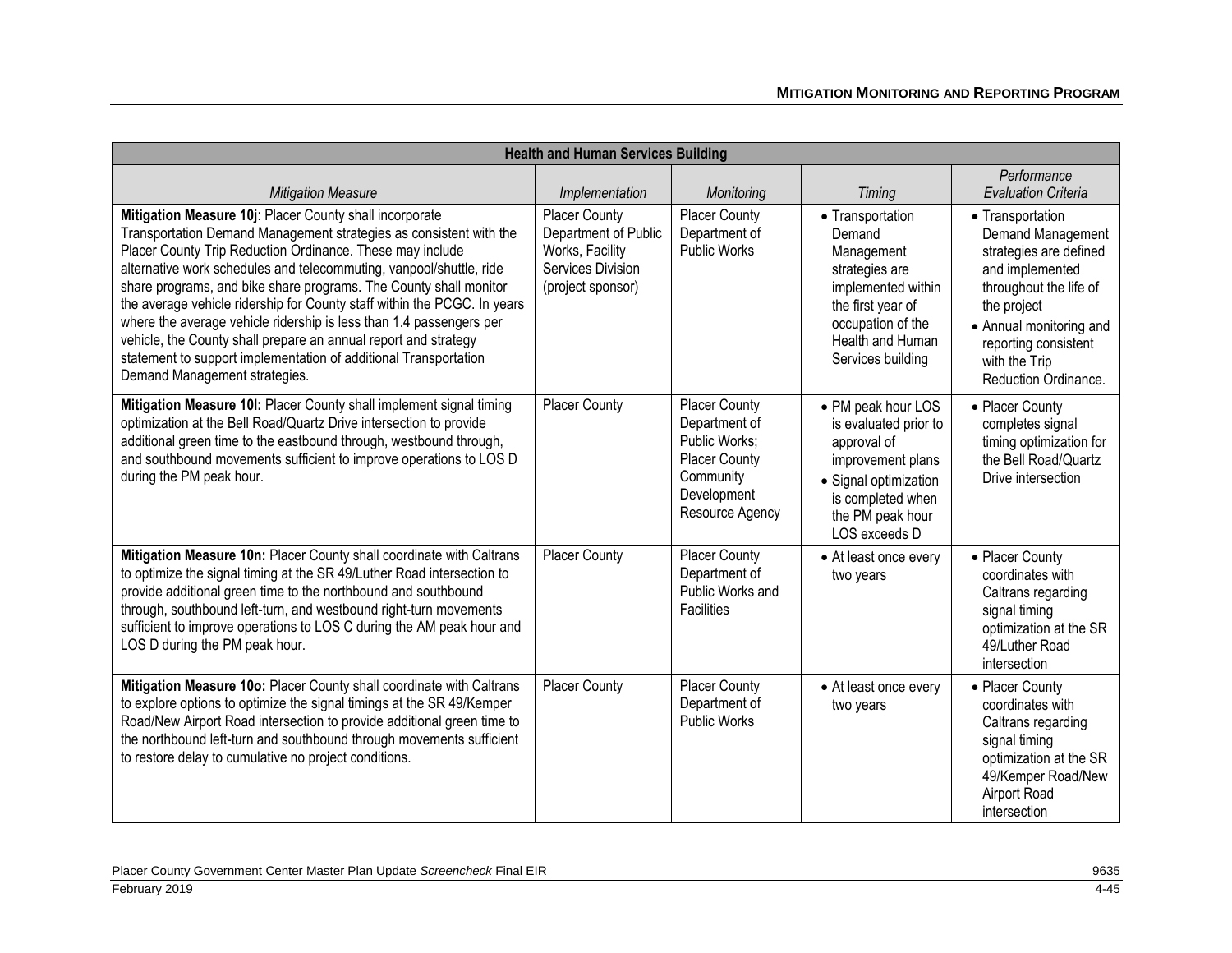| <b>Health and Human Services Building</b>                                                                                                                                                                                                                                                                                                                                                                                                                                                                                                                                                                                                                                                                                                                                                                                                                                                                                                                                                                                                                                                                                                                                                                                                                                                                                                                                                                                                                                                                                                                                                                                                                                                                                                                                                                                                                                                                                                                                                                                                                                                                                                             |                                                                                                           |                                                                                                               |                                            |                                                               |  |
|-------------------------------------------------------------------------------------------------------------------------------------------------------------------------------------------------------------------------------------------------------------------------------------------------------------------------------------------------------------------------------------------------------------------------------------------------------------------------------------------------------------------------------------------------------------------------------------------------------------------------------------------------------------------------------------------------------------------------------------------------------------------------------------------------------------------------------------------------------------------------------------------------------------------------------------------------------------------------------------------------------------------------------------------------------------------------------------------------------------------------------------------------------------------------------------------------------------------------------------------------------------------------------------------------------------------------------------------------------------------------------------------------------------------------------------------------------------------------------------------------------------------------------------------------------------------------------------------------------------------------------------------------------------------------------------------------------------------------------------------------------------------------------------------------------------------------------------------------------------------------------------------------------------------------------------------------------------------------------------------------------------------------------------------------------------------------------------------------------------------------------------------------------|-----------------------------------------------------------------------------------------------------------|---------------------------------------------------------------------------------------------------------------|--------------------------------------------|---------------------------------------------------------------|--|
|                                                                                                                                                                                                                                                                                                                                                                                                                                                                                                                                                                                                                                                                                                                                                                                                                                                                                                                                                                                                                                                                                                                                                                                                                                                                                                                                                                                                                                                                                                                                                                                                                                                                                                                                                                                                                                                                                                                                                                                                                                                                                                                                                       |                                                                                                           |                                                                                                               |                                            | Performance                                                   |  |
| <b>Mitigation Measure</b>                                                                                                                                                                                                                                                                                                                                                                                                                                                                                                                                                                                                                                                                                                                                                                                                                                                                                                                                                                                                                                                                                                                                                                                                                                                                                                                                                                                                                                                                                                                                                                                                                                                                                                                                                                                                                                                                                                                                                                                                                                                                                                                             | Implementation                                                                                            | Monitoring                                                                                                    | <b>Timing</b>                              | <b>Evaluation Criteria</b>                                    |  |
| Note: There are no significant noise impacts or mitigation measures associated with the Health and Human Services building                                                                                                                                                                                                                                                                                                                                                                                                                                                                                                                                                                                                                                                                                                                                                                                                                                                                                                                                                                                                                                                                                                                                                                                                                                                                                                                                                                                                                                                                                                                                                                                                                                                                                                                                                                                                                                                                                                                                                                                                                            |                                                                                                           |                                                                                                               |                                            |                                                               |  |
| Note: There are no significant air quality impacts or mitigation measures associated with the Health and Human Services building                                                                                                                                                                                                                                                                                                                                                                                                                                                                                                                                                                                                                                                                                                                                                                                                                                                                                                                                                                                                                                                                                                                                                                                                                                                                                                                                                                                                                                                                                                                                                                                                                                                                                                                                                                                                                                                                                                                                                                                                                      |                                                                                                           |                                                                                                               |                                            |                                                               |  |
|                                                                                                                                                                                                                                                                                                                                                                                                                                                                                                                                                                                                                                                                                                                                                                                                                                                                                                                                                                                                                                                                                                                                                                                                                                                                                                                                                                                                                                                                                                                                                                                                                                                                                                                                                                                                                                                                                                                                                                                                                                                                                                                                                       | Geology and Soils                                                                                         |                                                                                                               |                                            |                                                               |  |
| Mitigation Measure 14a: For each individual construction project within<br>the PCGC Master Plan Update planning area, the County or private<br>project applicant shall prepare and submit Improvement Plans,<br>specifications, and cost estimates (per the requirements of Section II of<br>the Land Development Manual that are in effect at the time of submittal)<br>to the County for review and approval of each project phase. The plans<br>shall show all physical improvements as required by the conditions for<br>the project, as well as pertinent topographical features, both on and off<br>site. All existing and proposed utilities and easements, on site and<br>adjacent to the project, which may be affected by planned construction,<br>shall be shown on the plans. All landscaping and irrigation facilities<br>within the public right-of-way (or public easements), or landscaping<br>within sight distance areas at intersections, shall be included in the<br>Improvement Plans. The applicant shall pay plan check and inspection<br>fees and Placer County Fire Department improvement plan review and<br>inspection fees, if applicable, with the first Improvement Plan submittal.<br>(NOTE: Prior to plan approval, all applicable recording and reproduction<br>cost shall be paid.) The cost of the above-noted landscape and<br>irrigation facilities shall be included in the estimates used to determine<br>these fees. It is the applicant's responsibility to obtain all required<br>agency signatures on the plans and to secure department approvals. If<br>the Design/Site Review process and/or Development Review<br>Committee (DRC) review is required as a condition of approval for the<br>project, said review process shall be completed prior to submittal of<br>Improvement Plans. Record drawings shall be prepared and signed by<br>a California Registered Civil Engineer, at the applicant's expense, and<br>shall be submitted to the County in both hard copy and electronic<br>versions in a format to be approved by the County prior to acceptance<br>by the County of site improvements. | <b>Placer County</b><br>Department of Public<br>Works, Facility<br>Services Division<br>(project sponsor) | Placer County<br>Community<br>Development<br>Resource Agency,<br>Engineering and<br><b>Surveying Division</b> | • Prior to<br>Improvement Plan<br>approval | • Improvement Plan<br>meets the<br>requirements of the<br>LDM |  |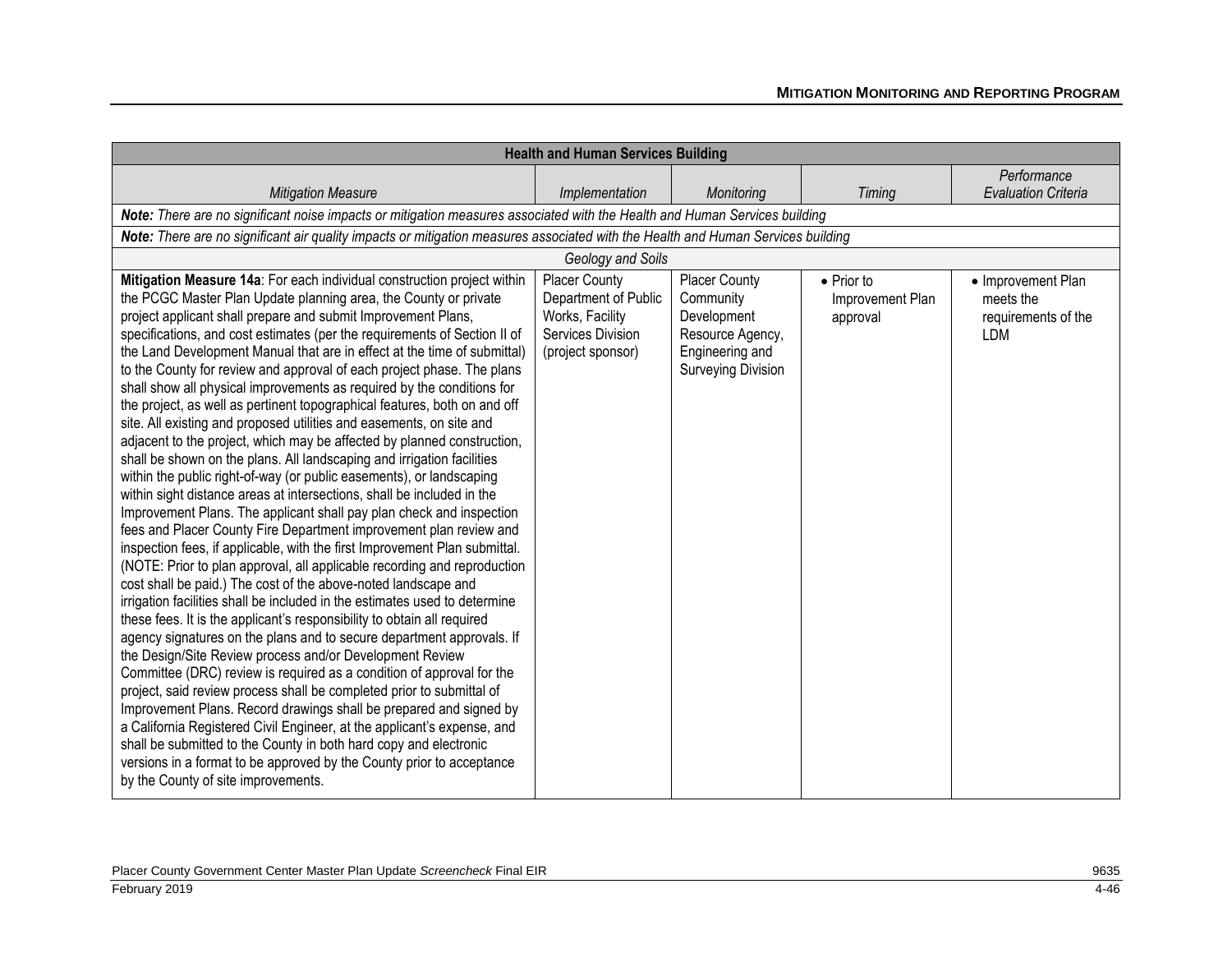| <b>Health and Human Services Building</b>                                                                                                                                                                                                                                                                                                                                                                                                                                                                                                                                                                                                                                                                                                  |                                                                                                                                              |                                                                                                                                                   |                                                    |                                                                                                                                                                                                         |
|--------------------------------------------------------------------------------------------------------------------------------------------------------------------------------------------------------------------------------------------------------------------------------------------------------------------------------------------------------------------------------------------------------------------------------------------------------------------------------------------------------------------------------------------------------------------------------------------------------------------------------------------------------------------------------------------------------------------------------------------|----------------------------------------------------------------------------------------------------------------------------------------------|---------------------------------------------------------------------------------------------------------------------------------------------------|----------------------------------------------------|---------------------------------------------------------------------------------------------------------------------------------------------------------------------------------------------------------|
| <b>Mitigation Measure</b>                                                                                                                                                                                                                                                                                                                                                                                                                                                                                                                                                                                                                                                                                                                  | Implementation                                                                                                                               | Monitoring                                                                                                                                        | <b>Timing</b>                                      | Performance<br><b>Evaluation Criteria</b>                                                                                                                                                               |
| Any Building Permits associated with this project shall not be issued<br>until, at a minimum, the Improvement Plans are approved by the<br>County.                                                                                                                                                                                                                                                                                                                                                                                                                                                                                                                                                                                         |                                                                                                                                              |                                                                                                                                                   |                                                    |                                                                                                                                                                                                         |
| Mitigation Measure 14b: The Improvement Plans shall show all proposed<br>grading, drainage improvements, vegetation and tree removal, and all work<br>shall conform to provisions of the County Grading Ordinance (Ref. Article<br>15.48, Placer County Code) that are in effect at the time of submittal. No<br>grading, clearing, or tree disturbance shall occur until the Improvement<br>Plans are approved and all temporary construction fencing has been<br>installed and inspected by a member of the Development Review<br>Committee (DRC). All cut/fill slopes shall be at a maximum of 2:1<br>(horizontal: vertical) unless a soils report supports a steeper slope and the<br>County concurs with said recommendation.         | <b>Placer County</b><br>Department of Public<br>Works, Facility<br>Services Division<br>(project sponsor)<br>and construction<br>contractors | <b>Placer County</b><br>Community<br>Development<br>Resource Agency,<br>Engineering and<br>Surveying Division;<br>and Placer County<br><b>DRC</b> | $\bullet$ Prior to<br>Improvement Plan<br>approval | • Cut slopes are at a<br>maximum slope of 2:1<br>unless otherwise<br>approved<br>• All disturbed areas are<br>revegetated<br>• Winterization is<br>completed and all<br>erosion control<br>measures are |
| The applicant shall revegetate all disturbed areas. Revegetation,<br>undertaken from April 1 to October 1, shall include regular watering<br>to ensure adequate growth. A winterization plan shall be provided<br>with project Improvement Plans. It is the applicant's responsibility to<br>ensure proper installation and maintenance of erosion<br>control/winterization before, during, and after project construction.<br>Soil stockpiling or borrow areas shall have proper erosion control<br>measures applied for the duration of the construction, as specified<br>in the Improvement Plans. The applicant shall provide erosion<br>control where roadside drainage is off of the pavement, to the<br>satisfaction of the County. |                                                                                                                                              |                                                                                                                                                   |                                                    | maintained over winter<br>• Letter of credit or cash<br>deposit is submitted                                                                                                                            |
| The applicant shall submit to County a letter of credit or cash deposit<br>in the amount of 110% of an approved engineer's estimate for<br>winterization and permanent erosion control work prior to<br>Improvement Plan approval, to guarantee protection against erosion<br>and improper grading practices. One year after the County's<br>acceptance of improvements as complete, if there are no erosion or<br>runoff issues to be corrected, unused portions of said deposit shall be<br>refunded to the project applicant or authorized agent.                                                                                                                                                                                       |                                                                                                                                              |                                                                                                                                                   |                                                    |                                                                                                                                                                                                         |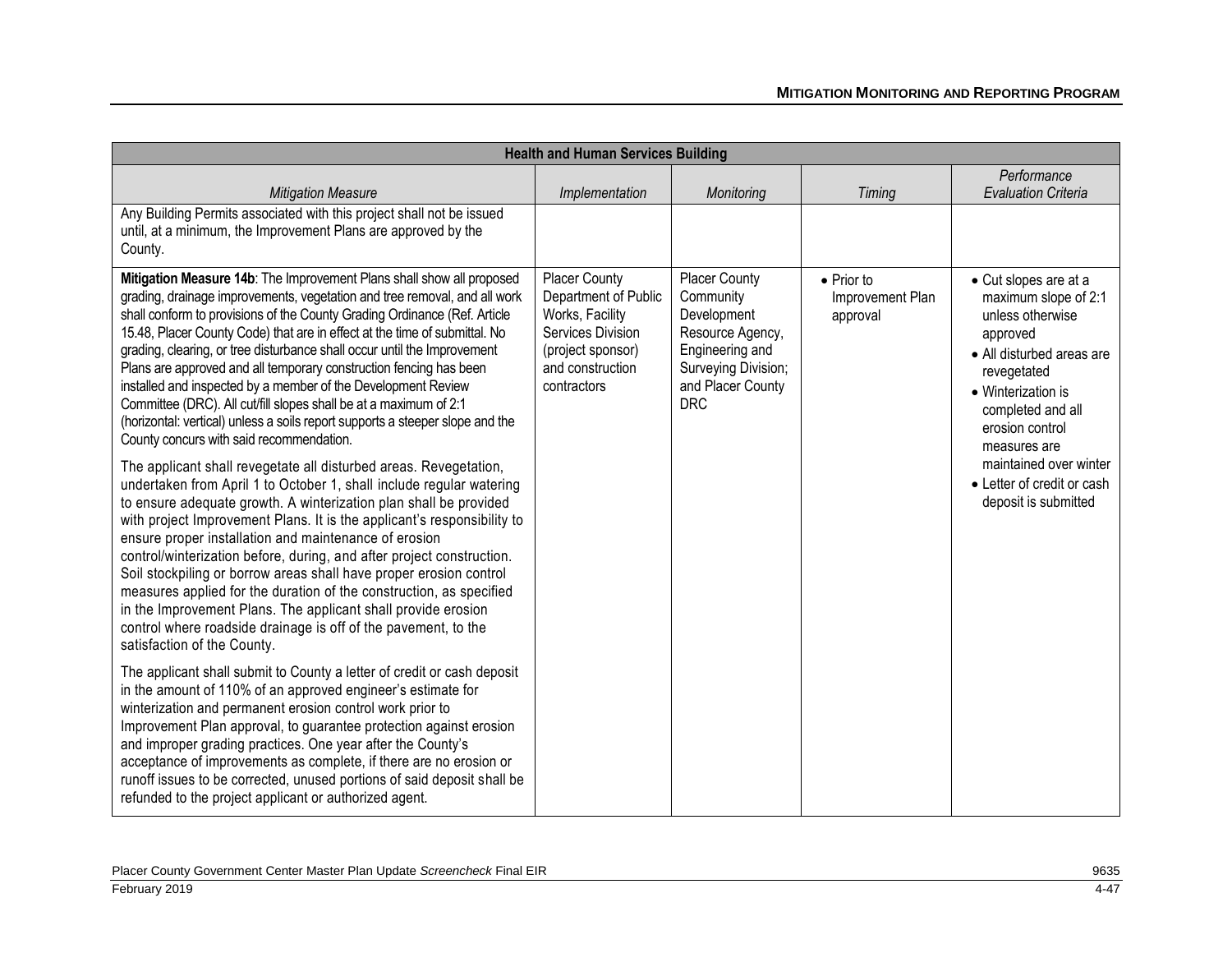| <b>Health and Human Services Building</b>                                                                                                                                                                                                                                                                                                                                                                                                                                                                                                                                                                                                                                                                            |                                                                                                                                              |                                                                                                                                                   |                                                                                                                                                                                                                                                                                                                 |                                                                                                                                                                                                                                                                                                                                  |
|----------------------------------------------------------------------------------------------------------------------------------------------------------------------------------------------------------------------------------------------------------------------------------------------------------------------------------------------------------------------------------------------------------------------------------------------------------------------------------------------------------------------------------------------------------------------------------------------------------------------------------------------------------------------------------------------------------------------|----------------------------------------------------------------------------------------------------------------------------------------------|---------------------------------------------------------------------------------------------------------------------------------------------------|-----------------------------------------------------------------------------------------------------------------------------------------------------------------------------------------------------------------------------------------------------------------------------------------------------------------|----------------------------------------------------------------------------------------------------------------------------------------------------------------------------------------------------------------------------------------------------------------------------------------------------------------------------------|
| <b>Mitigation Measure</b>                                                                                                                                                                                                                                                                                                                                                                                                                                                                                                                                                                                                                                                                                            | Implementation                                                                                                                               | Monitoring                                                                                                                                        | Timing                                                                                                                                                                                                                                                                                                          | Performance<br><b>Evaluation Criteria</b>                                                                                                                                                                                                                                                                                        |
| If at any time during construction, a field review by County personnel<br>indicates a significant deviation from the proposed grading shown on the<br>Improvement Plans, specifically with regard to slope heights, slope ratios,<br>erosion control, winterization, tree disturbance, and/or pad elevations and<br>configurations, the plans shall be reviewed by the DRC for a determination<br>of substantial conformance to the project approvals prior to any further work<br>proceeding. Failure of the DRC to make a determination of substantial<br>conformance may serve as grounds for the revocation/modification of the<br>project approval by the appropriate hearing body.                             |                                                                                                                                              |                                                                                                                                                   |                                                                                                                                                                                                                                                                                                                 |                                                                                                                                                                                                                                                                                                                                  |
| Mitigation Measure 14c: The Improvement Plans shall show water<br>quality treatment facilities/Best Management Practices (BMPs)<br>designed according to the guidance of the California Stormwater<br>Quality Association Stormwater Best Management Practice Handbooks<br>for Construction, for New Development/Redevelopment, and for<br>Industrial and Commercial (or other similar source as approved by the<br>County.<br>Construction (temporary) BMPs for the proposed project shall include,<br>but are not limited to: hydroseeding, straw mulch, velocity dissipation<br>devices, silt fencing, fiber rolls, storm drain inlet protection, wind<br>erosion control, and stabilized construction entrances. | Placer County<br>Department of Public<br>Works, Facility<br>Services Division<br>(project sponsor)<br>and construction<br>contractors        | <b>Placer County</b><br>Community<br>Development<br>Resource Agency,<br>Engineering and<br><b>Surveying Division</b>                              | $\bullet$ Prior to<br>Improvement Plan<br>approval, County to<br>confirm BMPs are<br>correctly shown on<br>the Improvement<br>Plans<br>• Prior to acceptance<br>of subdivision<br>improvements<br>and/or issuance of<br>certificates of<br>occupancy, County<br>to verify BMPs<br>were constructed<br>correctly | · Site-specific water<br>quality treatment<br>facilities/BMPs are<br>identified on<br>Improvement Plans<br>and are consistent<br>with the stormwater<br>management<br>requirements in the<br>PCGC Master Plan<br>Update<br>· Site-specific water<br>quality treatment<br>facilities/BMPs are<br>installed during<br>construction |
| Mitigation Measure 14d: Prior to construction commencing, the<br>applicant shall provide evidence to the County of a Waste Discharge<br>Identification (WDID) number generated from the State Regional Water<br>Quality Control Board's Stormwater Multiple Application & Reports<br>Tracking System (SMARTS). This serves as the Regional Water<br>Quality Control Board approval or permit under the National Pollutant<br>Discharge Elimination System (NPDES) construction stormwater quality<br>permit.                                                                                                                                                                                                         | <b>Placer County</b><br>Department of Public<br>Works, Facility<br>Services Division<br>(project sponsor)<br>and construction<br>contractors | <b>Placer County</b><br>Community<br>Development<br>Resource Agency,<br>Engineering and<br>Surveying Division;<br>and Placer County<br><b>DRC</b> | • Prior to<br>commencement of<br>construction                                                                                                                                                                                                                                                                   | • Project applicant<br>submits evidence of a<br>WDID number issued<br>for the project                                                                                                                                                                                                                                            |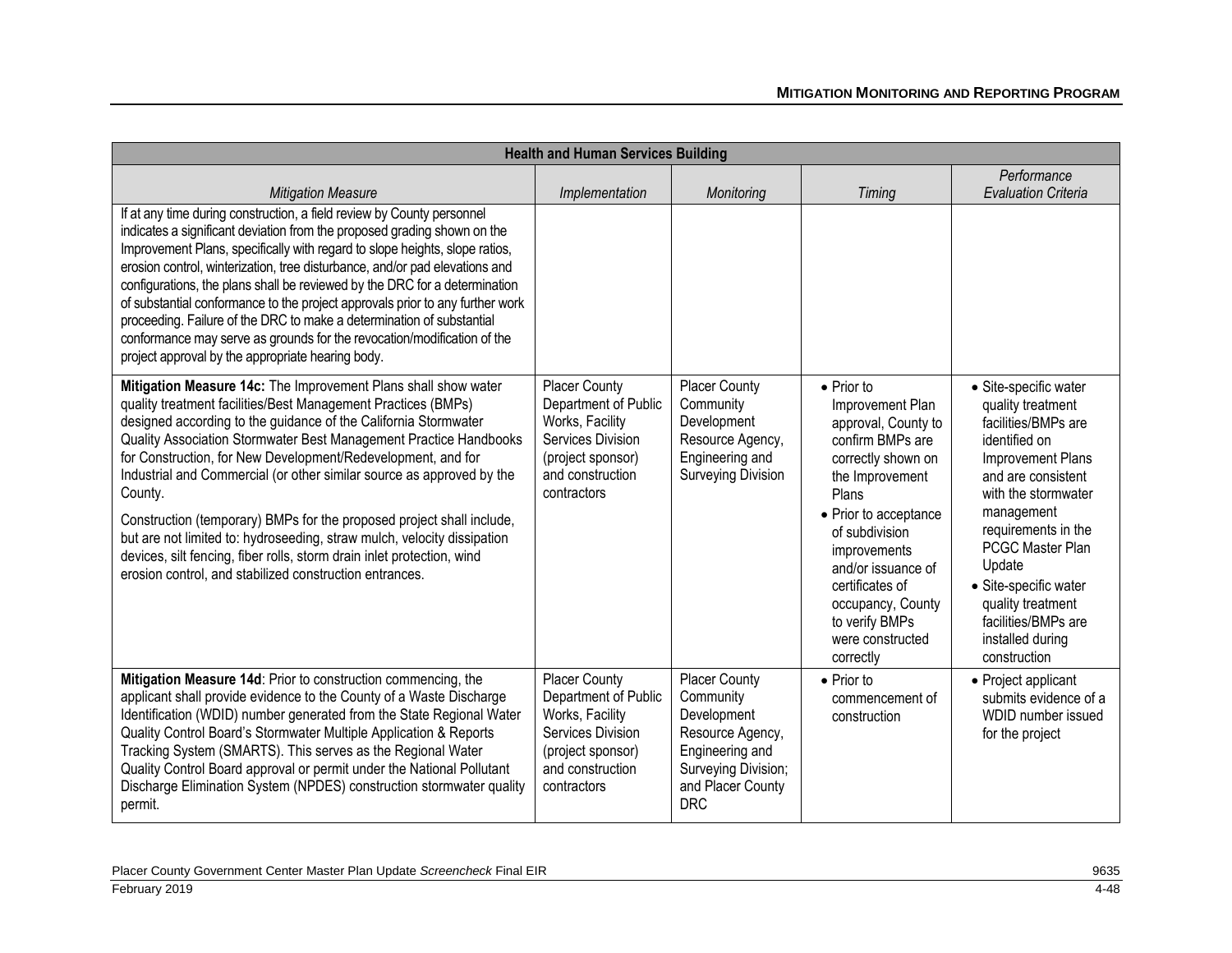| <b>Health and Human Services Building</b>                                                                                                                                                                                                                                                                                                                                                                                                                                                                                                                                                                                                                                                                                                                                                                                                                                                                                                                                                                                                                                                                                      |                                                                                                                                              |                                                                                                                                                   |                                                                                                             |                                                                                                                                                                                                                               |
|--------------------------------------------------------------------------------------------------------------------------------------------------------------------------------------------------------------------------------------------------------------------------------------------------------------------------------------------------------------------------------------------------------------------------------------------------------------------------------------------------------------------------------------------------------------------------------------------------------------------------------------------------------------------------------------------------------------------------------------------------------------------------------------------------------------------------------------------------------------------------------------------------------------------------------------------------------------------------------------------------------------------------------------------------------------------------------------------------------------------------------|----------------------------------------------------------------------------------------------------------------------------------------------|---------------------------------------------------------------------------------------------------------------------------------------------------|-------------------------------------------------------------------------------------------------------------|-------------------------------------------------------------------------------------------------------------------------------------------------------------------------------------------------------------------------------|
| <b>Mitigation Measure</b>                                                                                                                                                                                                                                                                                                                                                                                                                                                                                                                                                                                                                                                                                                                                                                                                                                                                                                                                                                                                                                                                                                      | Implementation                                                                                                                               | Monitoring                                                                                                                                        | <b>Timing</b>                                                                                               | Performance<br><b>Evaluation Criteria</b>                                                                                                                                                                                     |
| Mitigation Measure 14e: The Improvement Plan(s) shall identify the<br>stockpiling and/or vehicle staging areas with locations as far as<br>practical from existing dwellings and protected resources in the area.                                                                                                                                                                                                                                                                                                                                                                                                                                                                                                                                                                                                                                                                                                                                                                                                                                                                                                              | <b>Placer County</b><br>Department of Public<br>Works, Facility<br>Services Division<br>(project sponsor)<br>and construction<br>contractors | <b>Placer County</b><br>Community<br>Development<br>Resource Agency,<br>Engineering and<br><b>Surveying Division</b>                              | $\bullet$ Prior to<br>Improvement Plan<br>approval                                                          | • Locations of vehicle<br>and material storage<br>are identified on<br>improvement plans<br>• Vehicle and material<br>storage is located as<br>far as possible from<br>existing dwellings and<br>protected resources          |
| Mitigation Measure 14f: The Improvement Plan submittal for each<br>individual construction project within the PCGC Master Plan<br>Update, shall include a final geotechnical engineering report<br>produced by the project proponent's qualified California Registered<br>Civil or Geotechnical Engineer for County review and approval. The<br>report shall address and make recommendations on the following:<br>A) Road, pavement, and parking area design; B) Structural<br>foundations, including retaining wall design (if applicable); C)<br>Grading practices; D) Erosion/winterization; E) Special problems<br>discovered on-site (i.e., groundwater, expansive/unstable soils,<br>etc.); Slope stability. The investigation shall include collection and<br>analysis of soil samples to identify the presence of any expansive<br>soils or other soil instability. Where such instabilities are observed<br>to be present, the geotechnical investigation shall provide site-<br>specific recommendations for grading and site construction to<br>ensure that adequate soil stability is provided post-construction. | <b>Placer County</b><br>Department of Public<br>Works, Facility<br>Services Division<br>(project sponsor)<br>and construction<br>contractors | <b>Placer County</b><br>Community<br>Development<br>Resource Agency,<br>Engineering and<br>Surveying Division;<br>and Placer County<br><b>DRC</b> | $\bullet$ Prior to<br>Improvement Plan<br>approval<br>• Prior to issuance of<br>certificate of<br>occupancy | • A final geotechnical<br>engineering report is<br>submitted and all<br>recommendations of<br>the report are<br>implemented<br>• Final site-inspection<br>completed to verify<br>construction was<br>completed as<br>approved |
|                                                                                                                                                                                                                                                                                                                                                                                                                                                                                                                                                                                                                                                                                                                                                                                                                                                                                                                                                                                                                                                                                                                                | <b>Hydrology and Water Quality</b>                                                                                                           |                                                                                                                                                   |                                                                                                             |                                                                                                                                                                                                                               |
| Mitigation Measure 15a: This project area is located within the permit<br>area covered by Placer County's Small Municipal Separate Storm<br>Sewer System (MS4) Permit (State Water Resources Control Board<br>National Pollutant Discharge Elimination System (NPDES)) (NPDES<br>Phase II MS4 Permit). Project-related storm water discharges are<br>subject to all applicable requirements of said permit.                                                                                                                                                                                                                                                                                                                                                                                                                                                                                                                                                                                                                                                                                                                    | <b>Placer County</b><br>Department of Public<br>Works, Facility<br>Services Division<br>(project sponsor)<br>and construction<br>contractors | <b>Placer County</b><br>Community<br>Development<br>Resource Agency,<br>Engineering and<br><b>Surveying Division</b>                              | $\bullet$ Prior to<br>Improvement Plan<br>approval<br>• Prior to issuance of<br>certificate of<br>occupancy | • Permanent and<br>operational source<br>control measures<br>are identified on<br><b>Improvement Plans</b><br>• Permanent and<br>operational source                                                                           |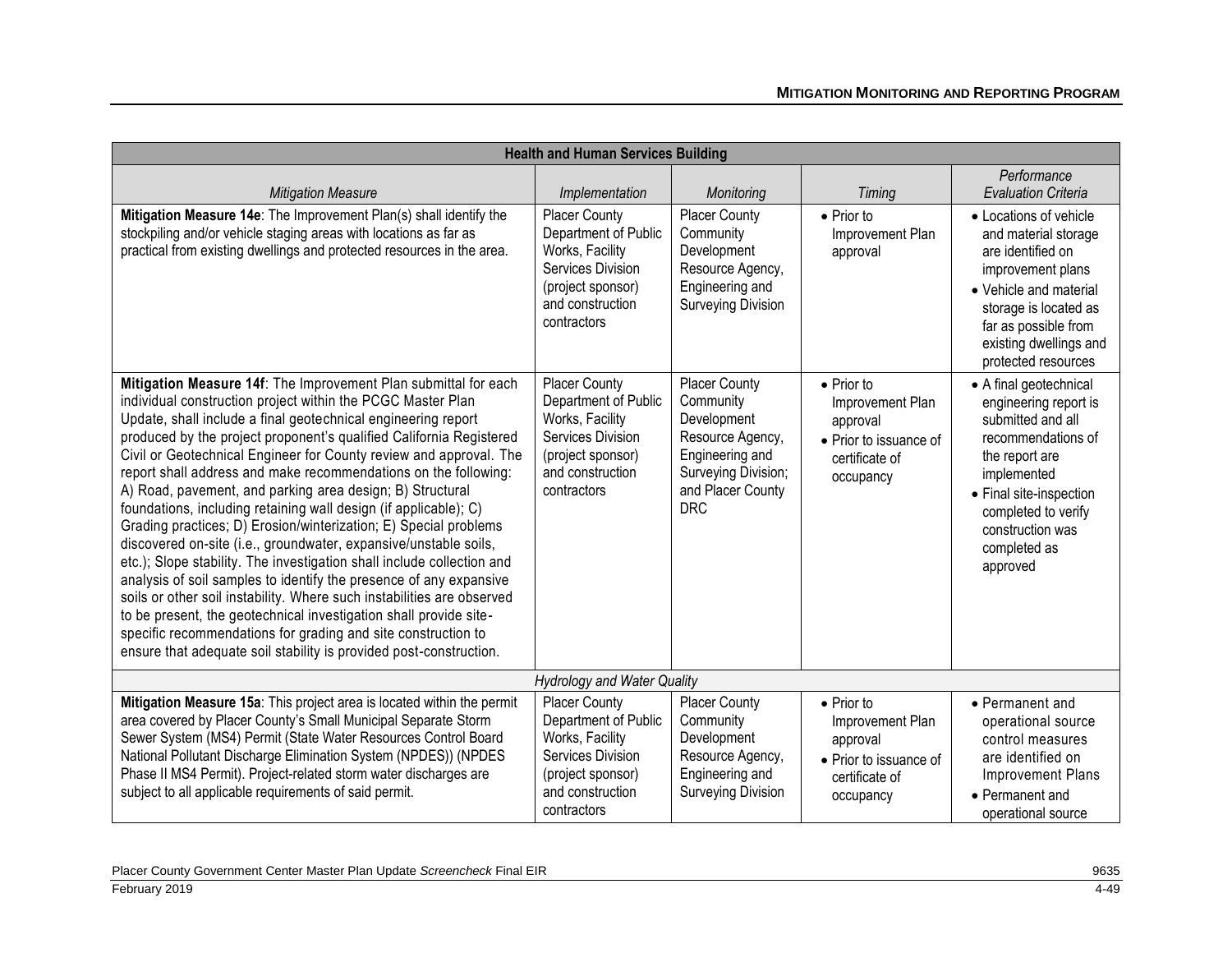| <b>Health and Human Services Building</b>                                                                                                                                                                                                                                                                                                                                                                                                                                                                                                                                                                                                                                                                                                                                                                                                                                                                                                                                                                                                                                                                                                                                                                                                    |                                                                                                    |                                                                                                                      |                                            |                                                                                                                                                  |
|----------------------------------------------------------------------------------------------------------------------------------------------------------------------------------------------------------------------------------------------------------------------------------------------------------------------------------------------------------------------------------------------------------------------------------------------------------------------------------------------------------------------------------------------------------------------------------------------------------------------------------------------------------------------------------------------------------------------------------------------------------------------------------------------------------------------------------------------------------------------------------------------------------------------------------------------------------------------------------------------------------------------------------------------------------------------------------------------------------------------------------------------------------------------------------------------------------------------------------------------|----------------------------------------------------------------------------------------------------|----------------------------------------------------------------------------------------------------------------------|--------------------------------------------|--------------------------------------------------------------------------------------------------------------------------------------------------|
| <b>Mitigation Measure</b>                                                                                                                                                                                                                                                                                                                                                                                                                                                                                                                                                                                                                                                                                                                                                                                                                                                                                                                                                                                                                                                                                                                                                                                                                    | Implementation                                                                                     | Monitoring                                                                                                           | <b>Timing</b>                              | Performance<br><b>Evaluation Criteria</b>                                                                                                        |
| Each project shall implement permanent and operational source control<br>measures as applicable. Source control measures shall be designed for<br>pollutant generating activities or sources consistent with recommendations<br>from the California Stormwater Quality Association (CASQA) Stormwater<br>BMP Handbook for New Development and Redevelopment, or equivalent<br>manual, and shall be shown on the Improvement Plans.                                                                                                                                                                                                                                                                                                                                                                                                                                                                                                                                                                                                                                                                                                                                                                                                           |                                                                                                    |                                                                                                                      |                                            | control measures are<br>consistent with the<br>identified guidance<br>documents<br>• Permanent and<br>operational source<br>control measures are |
| The project is also required to implement Low Impact Development<br>(LID) standards designed to reduce runoff, treat storm water, and<br>provide baseline hydromodification management as outlined in the<br>West Placer Storm Water Quality Design Manual.                                                                                                                                                                                                                                                                                                                                                                                                                                                                                                                                                                                                                                                                                                                                                                                                                                                                                                                                                                                  |                                                                                                    |                                                                                                                      |                                            | installed during<br>construction<br>• Routine maintenance<br>of permanent and                                                                    |
| Per the State of California NPDES Phase II MS4 Permit, this project is<br>a Regulated Project that creates and/or replaces 5,000 square feet or<br>more of impervious surface. A final Storm Water Quality Plan (SWQP)<br>shall be submitted, either within the final Drainage Report or as a<br>separate document that identifies how this project will meet the Phase II<br>MS4 permit obligations. Site design measures, source control<br>measures, and Low Impact Development (LID) standards, as<br>necessary, shall be incorporated into the design and shown on the<br>Improvement Plans. In addition, per the Phase II MS4 permit, projects<br>creating and/or replacing one acre or more of impervious surface<br>(excepting projects that do not increase impervious surface area over<br>the pre-project condition) are also required to demonstrate<br>hydromodification management of storm water such that post-project<br>runoff is maintained to equal or below pre-project flow rates for the 2<br>year, 24-hour storm event, generally by way of infiltration, rooftop and<br>impervious area disconnection, bioretention, and other LID measures<br>that result in post-project flows that mimic pre-project conditions. |                                                                                                    |                                                                                                                      |                                            | operational source<br>control measures is<br>completed is<br>completed by Placer<br>County and land lease<br>holders                             |
| Mitigation Measure 15b: As part of the Improvement Plan submittal<br>process, each project applicant shall provide a final Drainage Report for<br>County review and approval. The final Drainage Report may require more<br>detail than that provided in the preliminary report, and will be reviewed in<br>concert with the Improvement Plans to confirm conformity between the two.<br>The report shall be prepared by a Registered Civil Engineer and shall, at a                                                                                                                                                                                                                                                                                                                                                                                                                                                                                                                                                                                                                                                                                                                                                                         | Placer County<br>Department of Public<br>Works, Facility<br>Services Division<br>(project sponsor) | <b>Placer County</b><br>Community<br>Development<br>Resource Agency,<br>Engineering and<br><b>Surveying Division</b> | • Prior to<br>Improvement Plan<br>approval | • The Final Drainage<br>Report is prepared in<br>conformance with the<br><b>LDM</b> and Placer<br>County Storm Water<br>Management Manual        |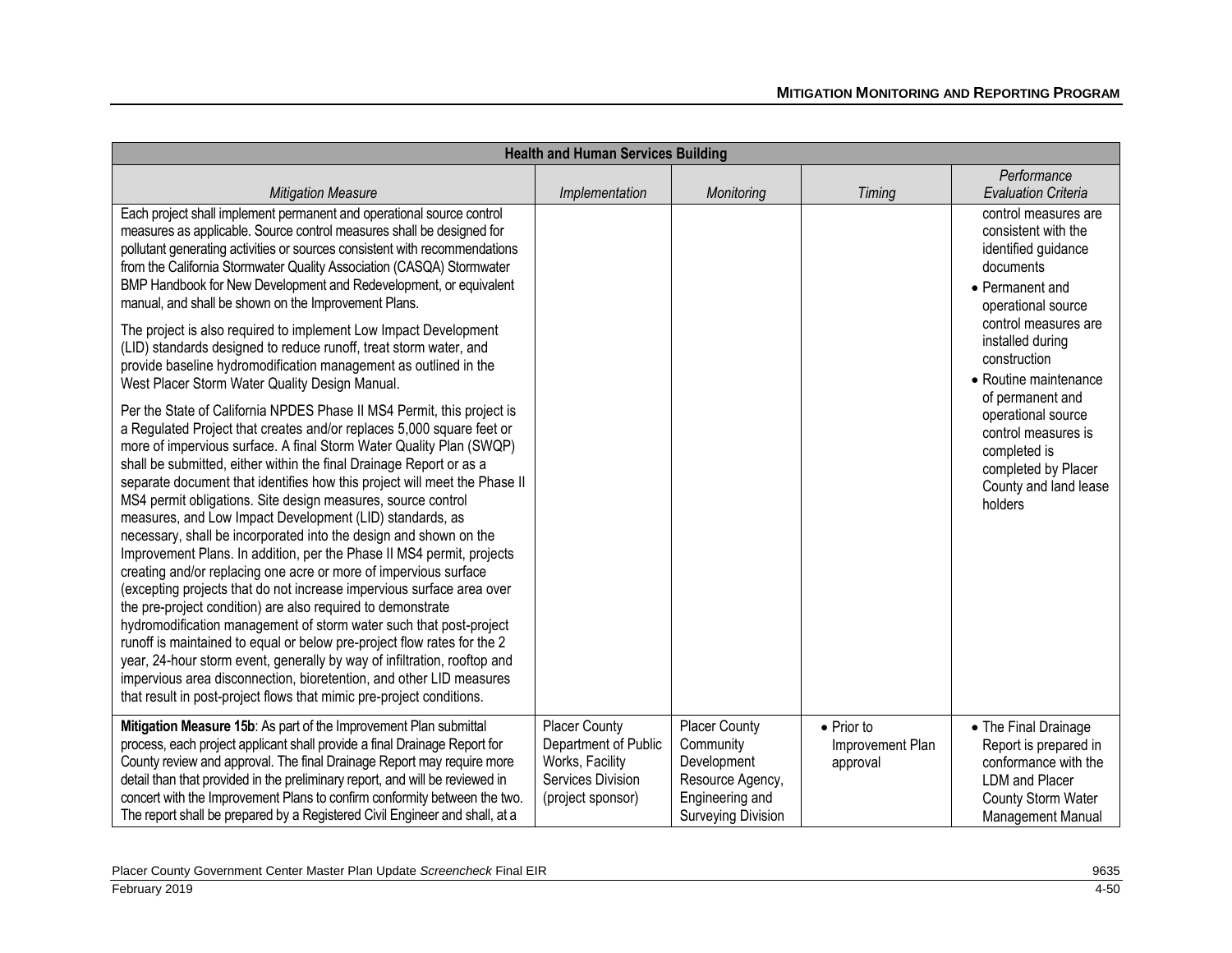| <b>Health and Human Services Building</b>                                                                                                                                                                                                                                                                                                                                                                                                                                                                                                                                                                                                                                                                                                                                                                                                                                                                                                                                                                                                                                                                              |                                                                                                           |                                                                                                                      |                                                               |                                                               |
|------------------------------------------------------------------------------------------------------------------------------------------------------------------------------------------------------------------------------------------------------------------------------------------------------------------------------------------------------------------------------------------------------------------------------------------------------------------------------------------------------------------------------------------------------------------------------------------------------------------------------------------------------------------------------------------------------------------------------------------------------------------------------------------------------------------------------------------------------------------------------------------------------------------------------------------------------------------------------------------------------------------------------------------------------------------------------------------------------------------------|-----------------------------------------------------------------------------------------------------------|----------------------------------------------------------------------------------------------------------------------|---------------------------------------------------------------|---------------------------------------------------------------|
| <b>Mitigation Measure</b>                                                                                                                                                                                                                                                                                                                                                                                                                                                                                                                                                                                                                                                                                                                                                                                                                                                                                                                                                                                                                                                                                              | Implementation                                                                                            | Monitoring                                                                                                           | <b>Timing</b>                                                 | Performance<br><b>Evaluation Criteria</b>                     |
| minimum, include: A written text addressing existing conditions, the effects<br>of the proposed improvements, all appropriate calculations, watershed<br>maps, changes in flows and patterns, and proposed on- and off-site<br>improvements and drainage easements to accommodate flows from this<br>project. The report shall identify water quality protection features and<br>methods to be used during construction, as well as long-term post-<br>construction water quality measures. Each final Drainage Report shall be<br>prepared in conformance with the requirements of Section 5 of the Land<br>Development Manual and the Placer County Storm Water Management<br>Manual that are in effect at the time of improvement plan submittal.                                                                                                                                                                                                                                                                                                                                                                   |                                                                                                           |                                                                                                                      |                                                               |                                                               |
| Mitigation Measure 15c: Prior to construction commencing, each project<br>applicant for projects disturbing more than 1 acre shall be required to<br>provide evidence to the County of a WDID number generated from the<br>State Regional Water Quality Control Board's Stormwater Multiple<br>Application & Reports Tracking System (SMARTS). This serves as the<br>RWQCB approval or permit under the National Pollutant Discharge<br>Elimination System (NPDES) construction storm water quality permit.                                                                                                                                                                                                                                                                                                                                                                                                                                                                                                                                                                                                            | <b>Placer County</b><br>Department of Public<br>Works, Facility<br>Services Division<br>(project sponsor) | <b>Placer County</b><br>Community<br>Development<br>Resource Agency,<br>Engineering and<br><b>Surveying Division</b> | • As identified for<br><b>Mitigation Measure</b><br>14d above | • As identified for<br><b>Mitigation Measure</b><br>14d above |
| Mitigation Measure 15d: The Improvement Plans for each project shall<br>show water quality treatment facilities/BMPs designed according to the<br>guidance of the California Stormwater Quality Association's Stormwater<br>Best Management Practice Handbooks for Construction, for New<br>Development/ Redevelopment, and for Industrial and Commercial.<br>Storm drainage from on- and off-site impervious surfaces (including roads)<br>shall be collected and routed through specially designed catch basins,<br>vegetated swales, vaults, infiltration basins, water quality basins, filters, etc.<br>for entrapment of sediment, debris and oils/greases or other identified<br>pollutants, as approved by the County. BMPs shall be designed in<br>accordance with the West Placer Storm Water Quality Design Manual for<br>sizing of permanent post-construction Best Management Practices for<br>stormwater quality protection. No water quality facility construction shall be<br>permitted within any identified wetlands area, floodplain, or right-of-way,<br>except as authorized by project approvals. | <b>Placer County</b><br>Department of Public<br>Works, Facility<br>Services Division<br>(project sponsor) | <b>Placer County</b><br>Community<br>Development<br>Resource Agency,<br>Engineering and<br><b>Surveying Division</b> | • As identified for<br><b>Mitigation Measure</b><br>14c above | • As identified for<br><b>Mitigation Measure</b><br>14c above |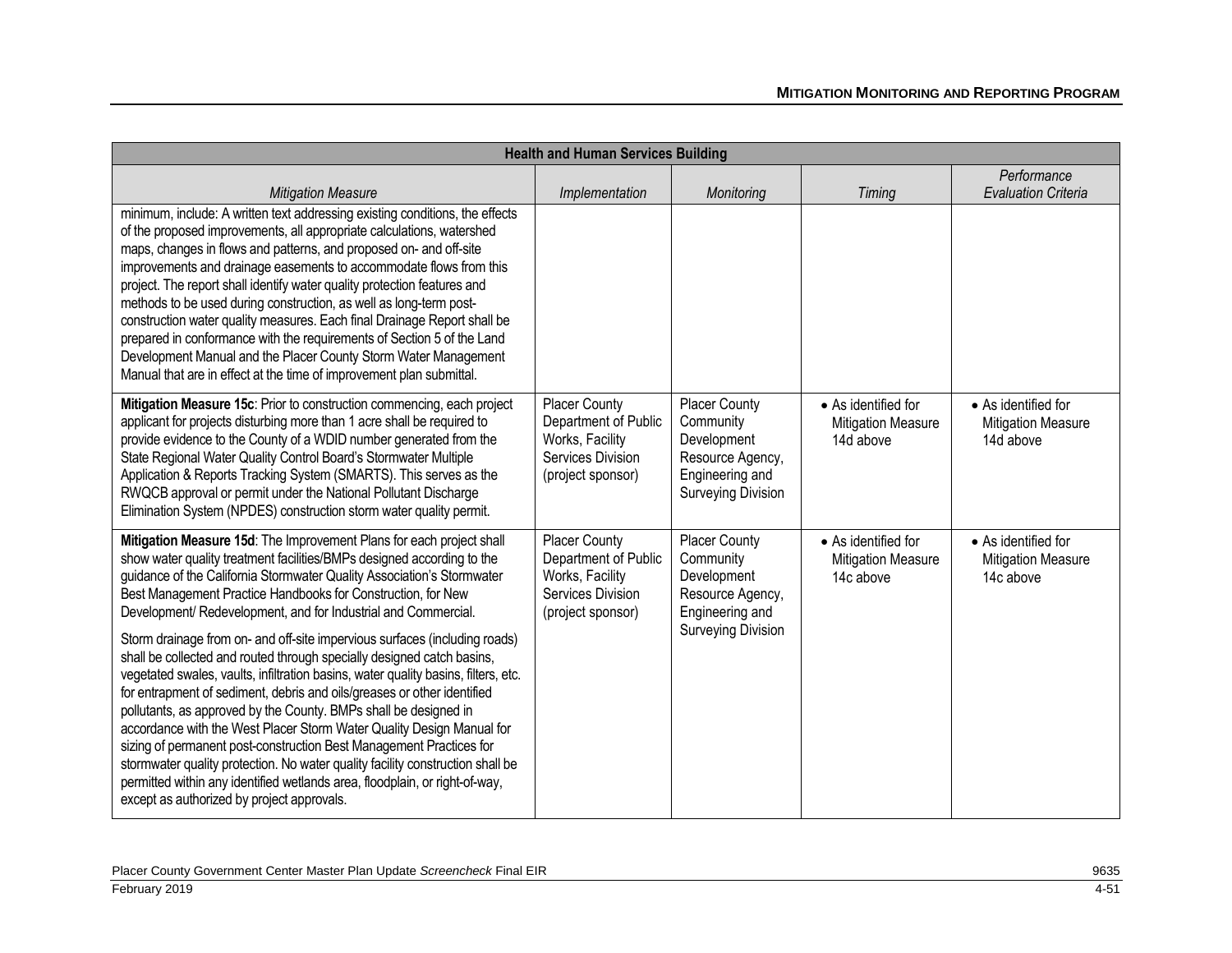| <b>Health and Human Services Building</b>                                                                                                                                                                                                                                                                                                                                                                                                                                                                                                                                                                                                                                                                                                                                                                                                                                                                                                                                                                                                                                                                                                                        |                                                                                                                                              |                                                                                                                      |                                                                                                             |                                                                                                                                                                      |
|------------------------------------------------------------------------------------------------------------------------------------------------------------------------------------------------------------------------------------------------------------------------------------------------------------------------------------------------------------------------------------------------------------------------------------------------------------------------------------------------------------------------------------------------------------------------------------------------------------------------------------------------------------------------------------------------------------------------------------------------------------------------------------------------------------------------------------------------------------------------------------------------------------------------------------------------------------------------------------------------------------------------------------------------------------------------------------------------------------------------------------------------------------------|----------------------------------------------------------------------------------------------------------------------------------------------|----------------------------------------------------------------------------------------------------------------------|-------------------------------------------------------------------------------------------------------------|----------------------------------------------------------------------------------------------------------------------------------------------------------------------|
| <b>Mitigation Measure</b>                                                                                                                                                                                                                                                                                                                                                                                                                                                                                                                                                                                                                                                                                                                                                                                                                                                                                                                                                                                                                                                                                                                                        | Implementation                                                                                                                               | Monitoring                                                                                                           | Timing                                                                                                      | Performance<br><b>Evaluation Criteria</b>                                                                                                                            |
| All permanent BMPs shall be maintained as required to ensure<br>effectiveness. The project applicant shall provide for the establishment of<br>vegetation, where specified, by means of proper irrigation. Proof of on-going<br>maintenance, such as contractual evidence, shall be provided to the County<br>upon request. The project owners/permittees shall provide maintenance of<br>these facilities and annually report a certification of completed maintenance<br>to the County DPWF Stormwater Coordinator, unless, and until, a County<br>Service Area is created and said facilities are accepted by the County for<br>maintenance. Contractual evidence of a monthly parking lot sweeping and<br>vacuuming, and catch basin cleaning program shall be provided to the<br>County upon request. Failure to do so will be grounds for discretionary<br>permit revocation. Prior to Improvement Plan approval, easements shall be<br>created and offered for dedication to the County for maintenance and<br>access to these facilities in anticipation of possible County maintenance.<br>Mitigation Measure 15e: Construction of the Health and Human | Placer County                                                                                                                                | Placer County                                                                                                        | • Prior to approval of                                                                                      | • Reconstruction of                                                                                                                                                  |
| Services building shall require Basin 2A to be reconstructed to increase<br>its volume by 1.2 acre-feet; this reconstruction should include<br>increasing the basin footprint by roughly 8,700 square feet to increase<br>the storage volume in lower elevation bands of the basin as well as<br>ensuring the 10-year criteria are met to contain the hydraulic grade line<br>6 inches minimum below grates and manhole rims and the replacement<br>of storm pipe in B Avenue to a smooth walled HDPE. The<br>reconstruction of Basin 2A shall be shown on the Improvement Plans<br>associated with the Health and Human Services building with<br>supporting analysis for the basin sizing provided in the drainage report<br>to be reviewed and approved by the County.                                                                                                                                                                                                                                                                                                                                                                                        | Department of Public<br>Works, Facility<br>Services Division<br>(project sponsor)<br>and construction<br>contractors                         | Community<br>Development<br>Resource Agency,<br>Engineering and<br><b>Surveying Division</b>                         | Improvement Plans<br>• Prior to issuance of<br>certificate of<br>occupancy                                  | Basin 2A to increase<br>its volume by 1.2 acre-<br>feet is included in<br>Improvement Plans<br>and completed<br>according to plans<br>during project<br>construction |
| Mitigation Measure 15f: The Improvement Plan submittal and final<br>Drainage Report shall provide details showing that storm water run-off<br>peak flows and volumes shall be reduced to pre-project conditions<br>through the installation of detention/retention facilities.<br>Detention/retention facilities shall be designed in accordance with the<br>requirements of the Placer County Stormwater Management Manual<br>that are in effect at the time of submittal, and to the satisfaction of the<br>County and shall be shown on the Improvement Plans. Maintenance of                                                                                                                                                                                                                                                                                                                                                                                                                                                                                                                                                                                 | <b>Placer County</b><br>Department of Public<br>Works, Facility<br>Services Division<br>(project sponsor)<br>and construction<br>contractors | <b>Placer County</b><br>Community<br>Development<br>Resource Agency,<br>Engineering and<br><b>Surveying Division</b> | $\bullet$ Prior to<br>Improvement Plan<br>approval<br>• Prior to issuance of<br>certificate of<br>occupancy | · Site-specific water<br>quality treatment<br>facilities/BMPs are<br>identified on<br>Improvement Plans                                                              |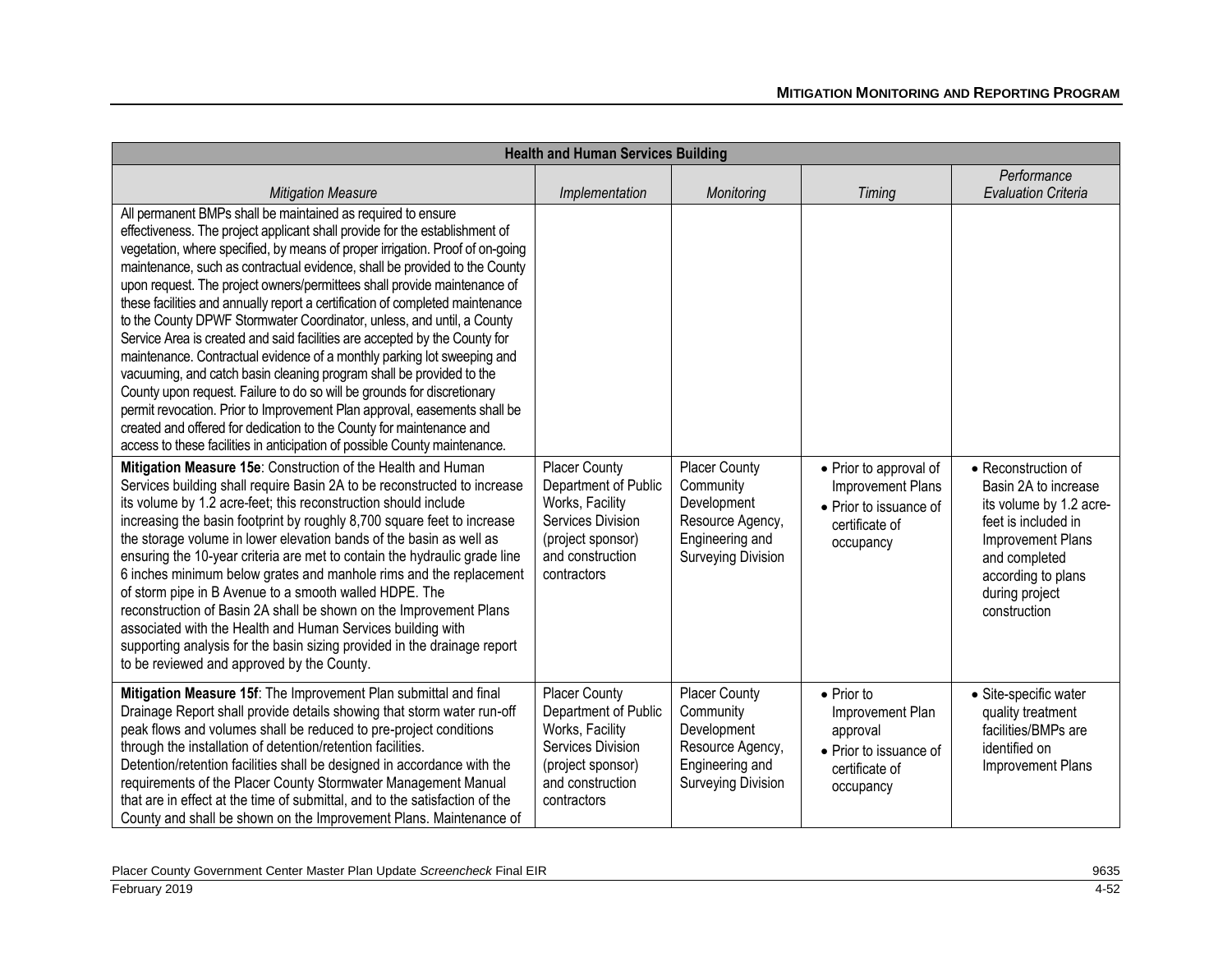| <b>Health and Human Services Building</b>                                                                                                                                                                                                                                                                                                                                                                                                                                                                                                                                                                                                                                                                                                                                                                                                                                                                            |                |            |        |                                                                                                                                                                                                                                                                                               |
|----------------------------------------------------------------------------------------------------------------------------------------------------------------------------------------------------------------------------------------------------------------------------------------------------------------------------------------------------------------------------------------------------------------------------------------------------------------------------------------------------------------------------------------------------------------------------------------------------------------------------------------------------------------------------------------------------------------------------------------------------------------------------------------------------------------------------------------------------------------------------------------------------------------------|----------------|------------|--------|-----------------------------------------------------------------------------------------------------------------------------------------------------------------------------------------------------------------------------------------------------------------------------------------------|
|                                                                                                                                                                                                                                                                                                                                                                                                                                                                                                                                                                                                                                                                                                                                                                                                                                                                                                                      |                |            |        | Performance                                                                                                                                                                                                                                                                                   |
| <b>Mitigation Measure</b>                                                                                                                                                                                                                                                                                                                                                                                                                                                                                                                                                                                                                                                                                                                                                                                                                                                                                            | Implementation | Monitoring | Timing | <b>Evaluation Criteria</b>                                                                                                                                                                                                                                                                    |
| detention/retention facilities by the property owner's association,<br>property owner, or entity responsible for project maintenance shall be<br>required. No detention/retention facility construction shall be permitted<br>within any identified wetlands area, floodplain, or right-of-way, except<br>as authorized by project approvals.                                                                                                                                                                                                                                                                                                                                                                                                                                                                                                                                                                        |                |            |        | • Site-specific water<br>quality treatment<br>facilities/BMPs include<br>the specific facilities<br>and BMPs identified                                                                                                                                                                       |
| Storm drainage from on-site impervious surfaces shall be collected and<br>routed through specially designed catch basins, vegetated swales,<br>vaults, infiltration basins, water quality basins, filters, and others for<br>entrapment of sediment, debris, and oils/greases, or other identified<br>pollutants, as approved by the ESD. BMPs shall be designed at a<br>minimum in accordance with the Placer County's Guidance Document<br>for Volume and Flow-Based Sizing of Permanent Post-Construction<br>Best Management Practices for Stormwater Quality Protection. Post-<br>development (permanent) BMPs for the project include vegetated<br>swales (TC-30), detention basins (TC-22), and water quality inlets (TC-<br>50). No water quality facility construction shall be permitted within any<br>identified wetlands area, floodplain, or right-of-way, except as<br>authorized by project approvals. |                |            |        | and are consistent<br>with the identified<br>guidance documents<br>· Site-specific water<br>quality treatment<br>facilities/BMPs are<br>installed during<br>construction<br>• Routine maintenance<br>of site-specific water<br>quality treatment<br>facilities/BMPs is<br>completed by Placer |
| All BMPs shall be maintained as required to insure effectiveness. The<br>project applicant shall provide for the establishment of vegetation,<br>where specified, by means of proper irrigation. Proof of ongoing<br>maintenance, such as contractual evidence, shall be provided to ESD<br>upon request. Maintenance of these facilities shall be provided by the<br>project owners/permittees unless, and until, a County Service Area is<br>created and said facilities are accepted by Placer County for<br>maintenance. Prior to Improvement Plan or Final Map approval,<br>easements shall be created and offered for dedication to Placer County<br>for maintenance and access to these facilities in anticipation of possible<br>County maintenance.                                                                                                                                                         |                |            |        | County and land lease<br>holders                                                                                                                                                                                                                                                              |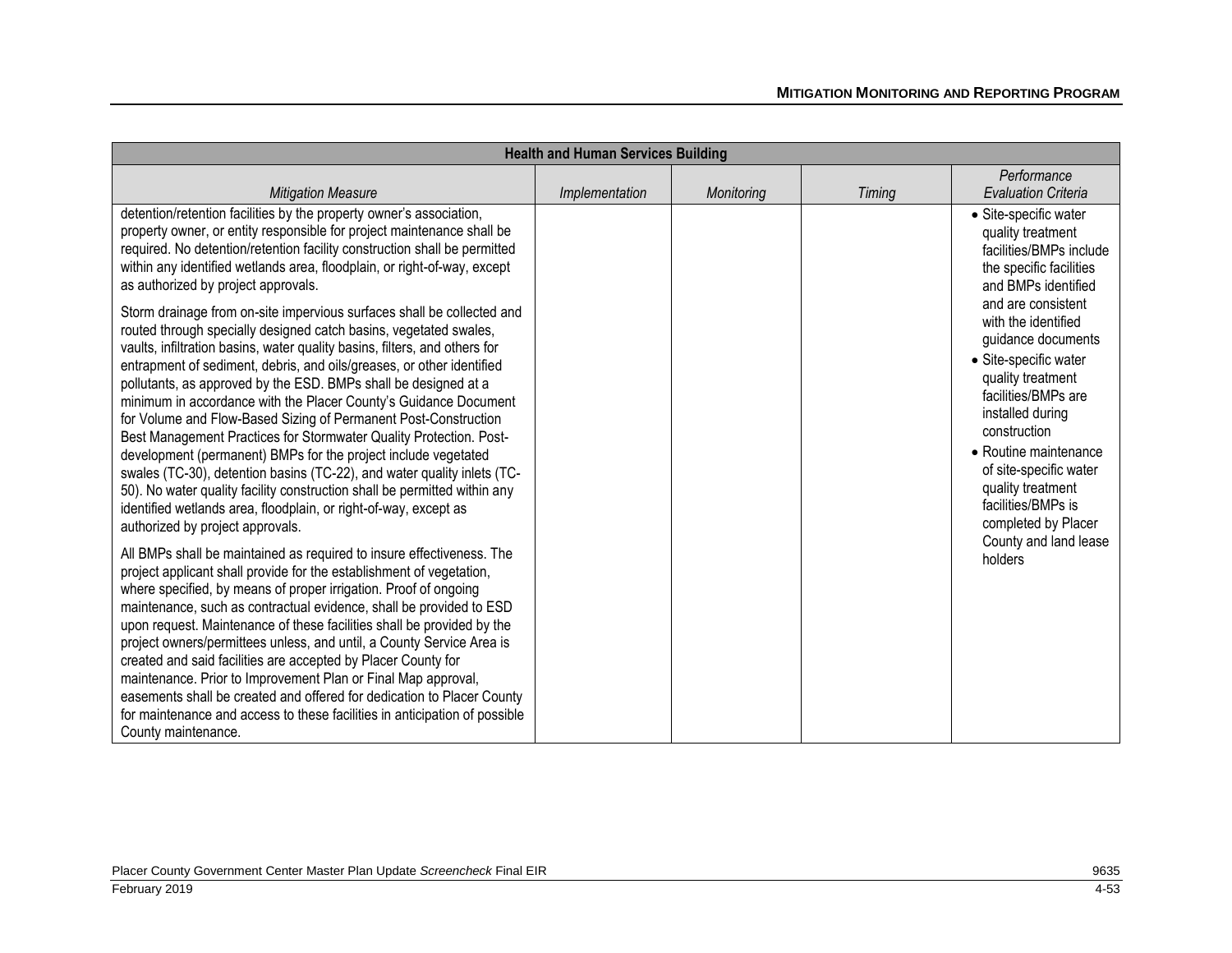| <b>Health and Human Services Building</b>                                                                                                                                                                                                                                                                                                                                                                                                                                                                                                                                                                                                                                                                                                                                                                                                                                                                                                                                                                                                                                                                                                                                                                                                                                                                                                                                                                                                                                                                                          |                                                                                                           |                                                                  |                                               |                                                                                                                                                                                                                                                                                                                                                                                                                                                                                                                              |
|------------------------------------------------------------------------------------------------------------------------------------------------------------------------------------------------------------------------------------------------------------------------------------------------------------------------------------------------------------------------------------------------------------------------------------------------------------------------------------------------------------------------------------------------------------------------------------------------------------------------------------------------------------------------------------------------------------------------------------------------------------------------------------------------------------------------------------------------------------------------------------------------------------------------------------------------------------------------------------------------------------------------------------------------------------------------------------------------------------------------------------------------------------------------------------------------------------------------------------------------------------------------------------------------------------------------------------------------------------------------------------------------------------------------------------------------------------------------------------------------------------------------------------|-----------------------------------------------------------------------------------------------------------|------------------------------------------------------------------|-----------------------------------------------|------------------------------------------------------------------------------------------------------------------------------------------------------------------------------------------------------------------------------------------------------------------------------------------------------------------------------------------------------------------------------------------------------------------------------------------------------------------------------------------------------------------------------|
|                                                                                                                                                                                                                                                                                                                                                                                                                                                                                                                                                                                                                                                                                                                                                                                                                                                                                                                                                                                                                                                                                                                                                                                                                                                                                                                                                                                                                                                                                                                                    |                                                                                                           |                                                                  |                                               | Performance                                                                                                                                                                                                                                                                                                                                                                                                                                                                                                                  |
| <b>Mitigation Measure</b>                                                                                                                                                                                                                                                                                                                                                                                                                                                                                                                                                                                                                                                                                                                                                                                                                                                                                                                                                                                                                                                                                                                                                                                                                                                                                                                                                                                                                                                                                                          | Implementation                                                                                            | Monitoring                                                       | Timing                                        | <b>Evaluation Criteria</b>                                                                                                                                                                                                                                                                                                                                                                                                                                                                                                   |
|                                                                                                                                                                                                                                                                                                                                                                                                                                                                                                                                                                                                                                                                                                                                                                                                                                                                                                                                                                                                                                                                                                                                                                                                                                                                                                                                                                                                                                                                                                                                    | <b>Hazards and Hazardous Materials</b>                                                                    |                                                                  |                                               |                                                                                                                                                                                                                                                                                                                                                                                                                                                                                                                              |
| Mitigation Measures 16a: Placer County and any future applicant for<br>permits to demolish or renovate buildings within the PCGC campus<br>shall prepare an Asbestos and Lead Abatement Program in accordance<br>with the U.S. EPA's National Emission Standard for Hazardous Air<br>Pollutants (Asbestos NESHAP) (Title 40 Code of Federal Regulations,<br>Subpart M § 61.145). The Asbestos and Lead Abatement Program<br>shall include the following requirements:                                                                                                                                                                                                                                                                                                                                                                                                                                                                                                                                                                                                                                                                                                                                                                                                                                                                                                                                                                                                                                                              | <b>Placer County</b><br>Department of Public<br>Works, Facility<br>Services Division<br>(project sponsor) | <b>Placer County</b><br>Department of<br>Environmental<br>Health | • Prior to issuance of<br>a demolition permit | • Asbestos and lead<br>inspections are<br>conducted prior to<br>demolition<br>• Where asbestos and/or<br>lead is present, an<br>Asbestos and Lead                                                                                                                                                                                                                                                                                                                                                                            |
| a. Prior to beginning renovation or demolition, a thorough asbestos<br>inspection must be conducted by a California Division of<br>Occupational Safety and Health (CAL OSHA) Certified Asbestos<br>Consultant or a Site Surveillance Technician.<br>b. Owners or operators must submit written notification to the<br>California Air Resources Board and the U.S. Environmental<br>Protection Agency at least 10 working days prior to beginning<br>renovation or demolition activity.<br>1. For demolition projects: Written notification is required for all<br>demolition projects, even if no asbestos is identified in the<br>inspection. State law prohibits local agencies from issuing<br>demolition permits unless the applicant has demonstrated<br>exemption or compliance with the notification requirements of<br>the Asbestos NESHAP (CA Health and Safety Code § 19827.5).<br>2. For renovation projects: Written notification is required if the<br>amount of asbestos-containing material that will be disturbed<br>during the renovation exceeds 260 linear feet of material or pipe,<br>160 square feet of material or other facility components, or 35<br>cubic feet of "off facility components" where the length or area<br>could not be measured prior to disturbance.<br>c. Any regulated asbestos-containing material must be removed by a<br>CAL OSHA licensed and registered asbestos abatement contractor<br>and disposed of at a landfill approved to receive asbestos-<br>containing waste material. |                                                                                                           |                                                                  |                                               | Abatement Program is<br>prepared by the project<br>sponsor and approved<br>by Placer County<br>• Written notification is<br>provided to the<br>California Air<br>Resources Board and<br>the U.S. Environmental<br>Protection Agency at<br>least 10 working days<br>prior to beginning any<br>demolition activity<br>• Written notification is<br>provided to the<br>California Air<br>Resources Board and<br>the U.S. Environmental<br>Protection Agency at<br>least 10 working days<br>prior to renovation<br>when required |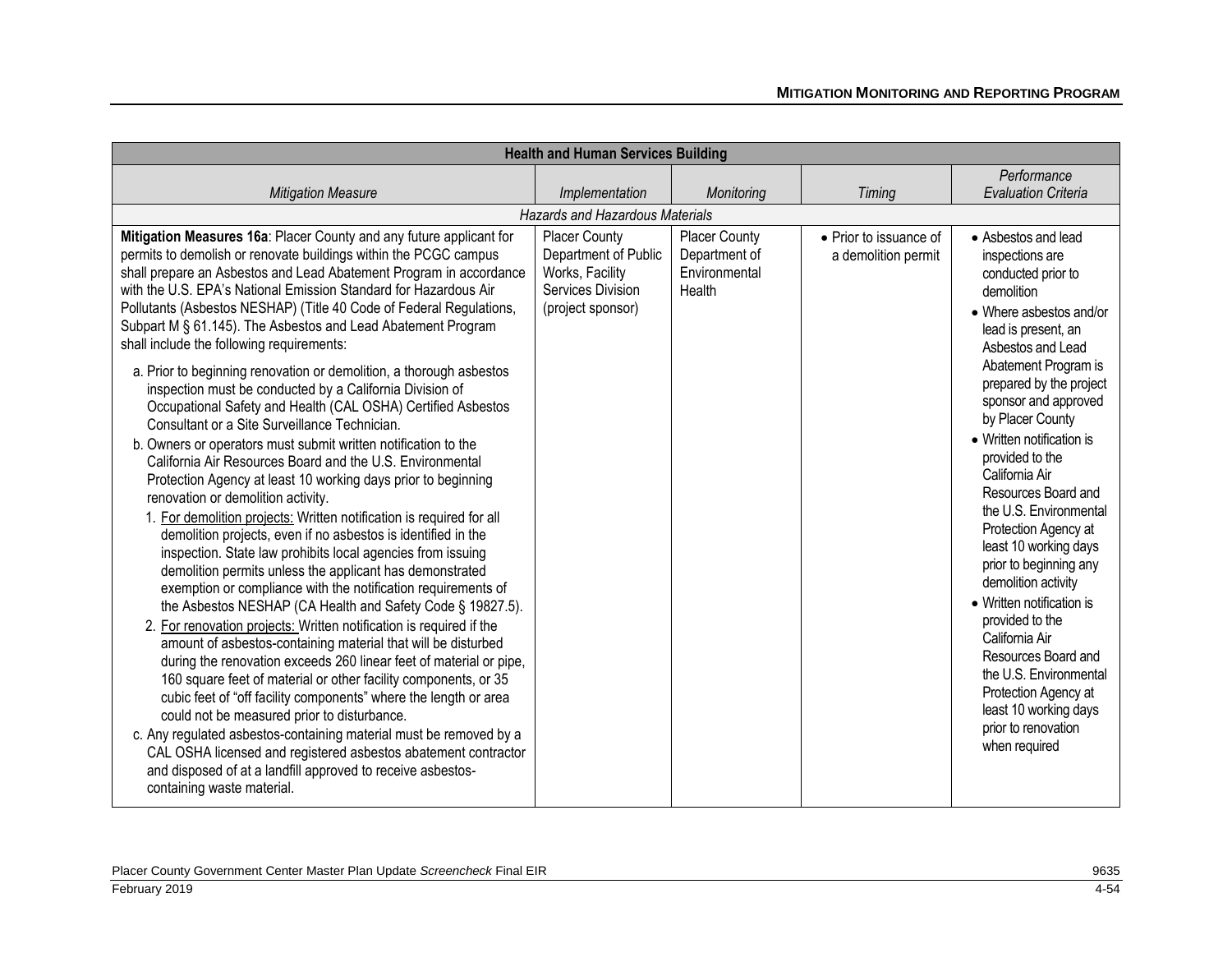| <b>Health and Human Services Building</b>                                                                                                                                                                                                                                                                                                                                                                                                                                                                                                                                                                                                                                                                                                                                                                                                                                                                                                                                                                                                                                                                                                                                                                                                                                                                                                                                                                                                                                                                                                                                                                                                                                                                                                                                                                                                                                                                                                                                                                                                                                                  |                                                                                                                                              |                                                                  |                                                                                                                                                                                     |                                                                                         |
|--------------------------------------------------------------------------------------------------------------------------------------------------------------------------------------------------------------------------------------------------------------------------------------------------------------------------------------------------------------------------------------------------------------------------------------------------------------------------------------------------------------------------------------------------------------------------------------------------------------------------------------------------------------------------------------------------------------------------------------------------------------------------------------------------------------------------------------------------------------------------------------------------------------------------------------------------------------------------------------------------------------------------------------------------------------------------------------------------------------------------------------------------------------------------------------------------------------------------------------------------------------------------------------------------------------------------------------------------------------------------------------------------------------------------------------------------------------------------------------------------------------------------------------------------------------------------------------------------------------------------------------------------------------------------------------------------------------------------------------------------------------------------------------------------------------------------------------------------------------------------------------------------------------------------------------------------------------------------------------------------------------------------------------------------------------------------------------------|----------------------------------------------------------------------------------------------------------------------------------------------|------------------------------------------------------------------|-------------------------------------------------------------------------------------------------------------------------------------------------------------------------------------|-----------------------------------------------------------------------------------------|
| <b>Mitigation Measure</b>                                                                                                                                                                                                                                                                                                                                                                                                                                                                                                                                                                                                                                                                                                                                                                                                                                                                                                                                                                                                                                                                                                                                                                                                                                                                                                                                                                                                                                                                                                                                                                                                                                                                                                                                                                                                                                                                                                                                                                                                                                                                  | Implementation                                                                                                                               | Monitoring                                                       | <b>Timing</b>                                                                                                                                                                       | Performance<br><b>Evaluation Criteria</b>                                               |
| Mitigation Measure 16b: For each individual construction project<br>undertaken as part of implementation of the PCGC Master Plan<br>Update, the construction manager shall prepare a Site Mitigation Work<br>Plan that includes the following requirements and best management<br>practices (BMPs) to be implemented during all site preparation and<br>construction activities:<br>a. Store construction raw materials (e.g., dry materials such as<br>plaster and cement, pesticides and herbicides, paints, petroleum<br>products, treated lumber) in designated areas that are located<br>away from storm drain inlets, drainageways, and canals and are<br>surrounded by earthen berms.<br>b. Train the construction employees working on the site in proper<br>materials handling practices to ensure that, to the maximum<br>extent practicable, those materials that are spread throughout<br>the site are covered with impervious tarps or stored inside<br>buildings.<br>c. Instruct all construction crew members to immediately notify a<br>construction foreperson of any spills of hazardous materials, and<br>the foreperson must take steps to contain the spilled materials.<br>d. Whenever possible, wash out concrete trucks off site in<br>designated areas. When the trucks are washed on site, contain<br>the wash water in a temporary pit adjacent to the construction<br>activity where waste concrete can harden for later removal.<br>Avoid washing fresh concrete from the trucks, unless the runoff<br>is drained to a berm or level area, away from site waterways and<br>storm drain inlets.<br>e. Collect non-hazardous waste construction materials (e.g., wood,<br>paper, plastic, cleared trees and shrubs, building rubble, scrap<br>metal, rubber, glass) and deposit in covered dumpsters at a<br>designated waste storage area on the site. Store recyclable<br>construction materials separately for recycling. Transport all<br>solid waste and recyclable material to the Western Regional<br>Sanitary Landfill and Materials Recovery Facility. | <b>Placer County</b><br>Department of Public<br>Works, Facility<br>Services Division<br>(project sponsor)<br>and construction<br>contractors | <b>Placer County</b><br>Department of<br>Environmental<br>Health | • Site Mitigation<br>Work Plan is<br>approved prior to<br>issuance of grading<br>and/or building<br>permits<br>• Routine inspections<br>are conducted<br>throughout<br>construction | • Approved Site<br>Mitigation Work Plan<br>is implemented<br>throughout<br>construction |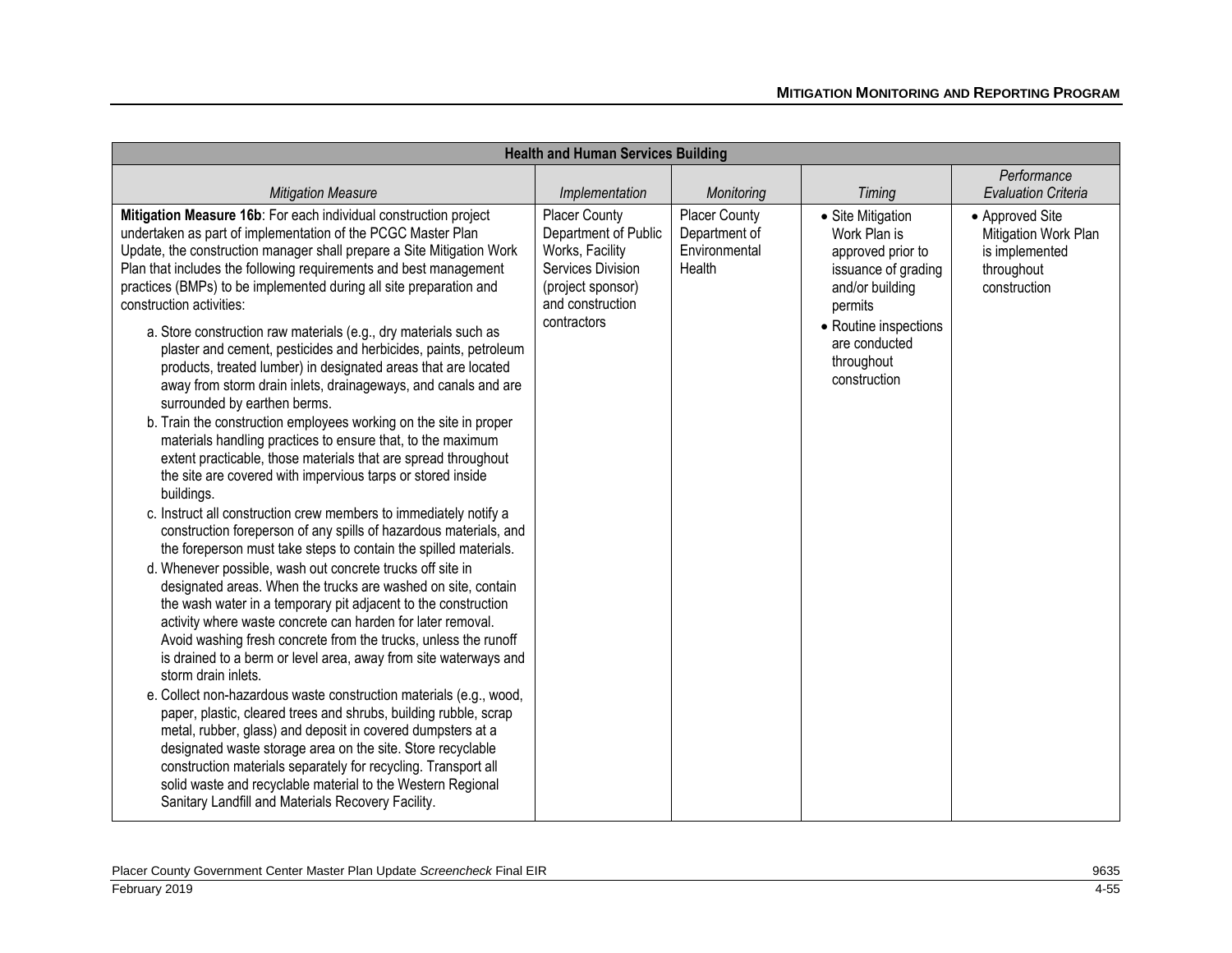| <b>Health and Human Services Building</b>                                                                                                                                                                                                                                                                                                                                                                                                                                                                                                                                                                                                                                                                                                                                                                                                                                                                                                                                                                                                                                                                                                                                                                                                      |                                                                                                           |                                                                  |                                                                      |                                                                                                                                                                                                      |
|------------------------------------------------------------------------------------------------------------------------------------------------------------------------------------------------------------------------------------------------------------------------------------------------------------------------------------------------------------------------------------------------------------------------------------------------------------------------------------------------------------------------------------------------------------------------------------------------------------------------------------------------------------------------------------------------------------------------------------------------------------------------------------------------------------------------------------------------------------------------------------------------------------------------------------------------------------------------------------------------------------------------------------------------------------------------------------------------------------------------------------------------------------------------------------------------------------------------------------------------|-----------------------------------------------------------------------------------------------------------|------------------------------------------------------------------|----------------------------------------------------------------------|------------------------------------------------------------------------------------------------------------------------------------------------------------------------------------------------------|
| <b>Mitigation Measure</b>                                                                                                                                                                                                                                                                                                                                                                                                                                                                                                                                                                                                                                                                                                                                                                                                                                                                                                                                                                                                                                                                                                                                                                                                                      | Implementation                                                                                            | Monitoring                                                       | Timing                                                               | Performance<br><b>Evaluation Criteria</b>                                                                                                                                                            |
| f. Store hazardous materials in portable metal sheds with secondary<br>containment. The quantities of these materials stored on site shall<br>reflect the quantities needed for site construction. Apply all<br>fertilizers, herbicides, and pesticides following the methods and<br>amounts recommended by the manufacturer. Do not mix<br>hazardous waste with other waste produced on site. Contract with<br>a Certified Waste Collection contractor to collect hazardous<br>wastes for disposal at an approved hazardous waste facility.<br>g. Dispose of waste oil and other equipment maintenance waste in<br>compliance with federal, state, and local laws, regulations, and<br>ordinances.<br>h. Any releases of hazardous materials must be immediately<br>reported to the Placer County Environmental Compliance<br>Division of Placer County's Environmental Management<br>Department and remediated in accordance with Placer County's<br>requirements. This may include excavating and disposing of<br>contaminated soil. Typically, construction projects require on-<br>site storage of relatively small amounts of hazardous materials,<br>which would also limit the potential impacts from a release of<br>these materials. |                                                                                                           |                                                                  |                                                                      |                                                                                                                                                                                                      |
| Mitigation Measures 16e: Prior to issuance of a permit for demolition<br>of buildings 107, 108, and/or 109, Placer County shall retain a qualified<br>professional to inspect the three transformers within the project site and<br>the soil surrounding them to identify any transformer leakage or soil<br>staining. Where leakage or soil staining is observed, additional soil<br>sampling and laboratory analysis shall be completed to identify the<br>concentrations of PCBs. Any soil that contains PCBs at concentrations<br>over applicable human health screening levels shall be excavated,<br>removed from the PCGC campus, and disposed of in accordance with<br>applicable regulations.                                                                                                                                                                                                                                                                                                                                                                                                                                                                                                                                         | <b>Placer County</b><br>Department of Public<br>Works, Facility<br>Services Division<br>(project sponsor) | <b>Placer County</b><br>Department of<br>Environmental<br>Health | • Prior to approval of<br>Improvement Plans<br>• During construction | • Inspection of the three<br>transformers and<br>surrounding soil is<br>completed<br>• Soil sampling and<br>laboratory analysis is<br>completed where any<br>leakage or soil<br>staining is observed |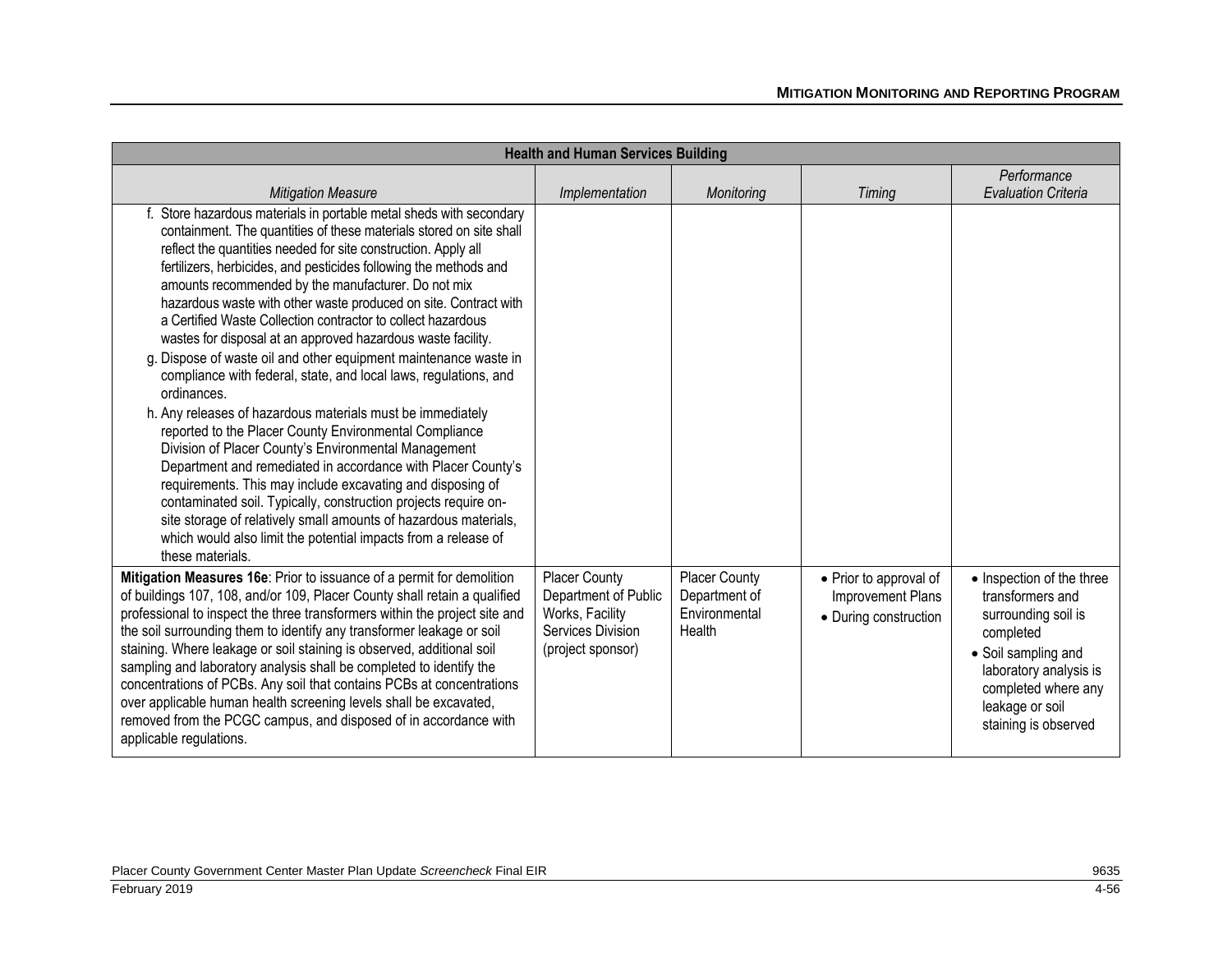|                                                                                                                                                                                                                                                                                                                                                                                                                                                                                                                                                                                                                                                                                                                                                                                                                                                                                                                                                                                                                                                                                                                                                      | <b>Health and Human Services Building</b>                                                                 |                                                                                                    |                                                                                                                                                                                                                  |                                                                                                                                                                                                                                                                                                                                                                   |
|------------------------------------------------------------------------------------------------------------------------------------------------------------------------------------------------------------------------------------------------------------------------------------------------------------------------------------------------------------------------------------------------------------------------------------------------------------------------------------------------------------------------------------------------------------------------------------------------------------------------------------------------------------------------------------------------------------------------------------------------------------------------------------------------------------------------------------------------------------------------------------------------------------------------------------------------------------------------------------------------------------------------------------------------------------------------------------------------------------------------------------------------------|-----------------------------------------------------------------------------------------------------------|----------------------------------------------------------------------------------------------------|------------------------------------------------------------------------------------------------------------------------------------------------------------------------------------------------------------------|-------------------------------------------------------------------------------------------------------------------------------------------------------------------------------------------------------------------------------------------------------------------------------------------------------------------------------------------------------------------|
| <b>Mitigation Measure</b>                                                                                                                                                                                                                                                                                                                                                                                                                                                                                                                                                                                                                                                                                                                                                                                                                                                                                                                                                                                                                                                                                                                            | Implementation                                                                                            | Monitoring                                                                                         | <b>Timing</b>                                                                                                                                                                                                    | Performance<br><b>Evaluation Criteria</b>                                                                                                                                                                                                                                                                                                                         |
|                                                                                                                                                                                                                                                                                                                                                                                                                                                                                                                                                                                                                                                                                                                                                                                                                                                                                                                                                                                                                                                                                                                                                      |                                                                                                           |                                                                                                    |                                                                                                                                                                                                                  | • Soil that contains<br>PCBs at<br>concentrations over<br>applicable human<br>health screening<br>levels is excavated<br>and disposed of                                                                                                                                                                                                                          |
|                                                                                                                                                                                                                                                                                                                                                                                                                                                                                                                                                                                                                                                                                                                                                                                                                                                                                                                                                                                                                                                                                                                                                      | <b>Utilities and Service Systems</b>                                                                      |                                                                                                    |                                                                                                                                                                                                                  |                                                                                                                                                                                                                                                                                                                                                                   |
| Mitigation Measure 18a: The County shall develop and implement an<br>off-site mitigation program that will replace and/or rehabilitate sewer<br>infrastructure in order to reduce inflow and infiltration in areas tributary<br>to the DeWitt trunk line within Sewer Maintenance District No. 1. The<br>off-site mitigation program will create capacity within the existing<br>system equivalent to the project's peak wet weather flows. The off-site<br>mitigation program shall consist of upsizing of the DeWitt Trunk line as<br>identified in Table 5-2 of the North Auburn DeWitt Trunk Sewer<br>Capacity Evaluation Report. The off-site mitigation program shall be<br>coordinated, reviewed, and approved by the Department of Public<br>Works, Environmental Engineering Division prior to or concurrent with<br>the Improvement Plan approval for the Health and Human Services<br>building. The on-site development project sewer improvements shall<br>not be accepted as complete by the County until the County accepts<br>the off-site sewer mitigation program improvements, which may be<br>constructed by others, as complete. | <b>Placer County</b><br>Department of Public<br>Works, Facility<br>Services Division<br>(project sponsor) | <b>Placer County</b><br>Department of<br>Public Works,<br>Environmental<br>Engineering<br>Division | • Prior to approval of<br>Improvement Plans<br>for the Health and<br><b>Human Services</b><br>building<br>• Prior to issuance of<br>certificate of<br>occupancy for the<br>Health and Human<br>Services building | • Improvements to the<br>DeWitt Trunk line<br>sufficient to create<br>capacity within the<br>existing system<br>equivalent to the<br>project's peak wet<br>weather flows are<br>identified prior to<br>approval of<br>Improvement Plans<br>• Construction of the<br>identified<br>improvements is<br>complete prior to<br>issuance of certificate<br>of occupancy |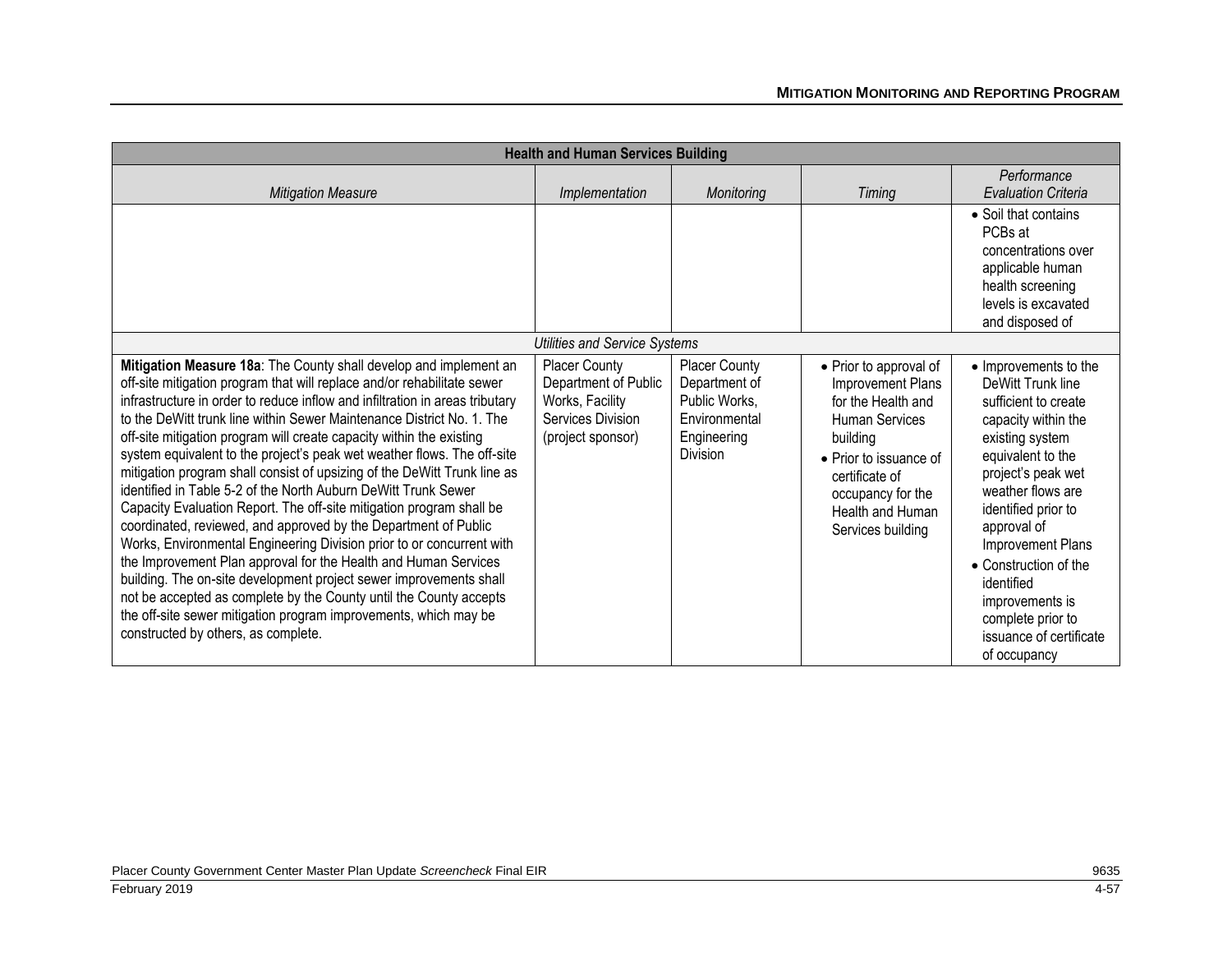## **MULTIFAMILY RESIDENTIAL PROJECT MITIGATION MONITORING AND REPORTING PROGRAM**

This section of the MMRP lists the mitigation measures applicable to the Multifamily Residential project located at 1<sup>st</sup> Street and B Avenue.

|                                                                                                                                                                                                                                                                                                                                                                                                                                                                                                                                                                                                                                                                                                                                                                                                                                                                                                                                                                                                                                                                                                                                                                                                                                            | <b>Multifamily Residential Project</b>           |                                                                                                                     |                                                                                                                                                                                                                                                                                                        |                                                                                                                                                                                                                                                                                                                                             |  |
|--------------------------------------------------------------------------------------------------------------------------------------------------------------------------------------------------------------------------------------------------------------------------------------------------------------------------------------------------------------------------------------------------------------------------------------------------------------------------------------------------------------------------------------------------------------------------------------------------------------------------------------------------------------------------------------------------------------------------------------------------------------------------------------------------------------------------------------------------------------------------------------------------------------------------------------------------------------------------------------------------------------------------------------------------------------------------------------------------------------------------------------------------------------------------------------------------------------------------------------------|--------------------------------------------------|---------------------------------------------------------------------------------------------------------------------|--------------------------------------------------------------------------------------------------------------------------------------------------------------------------------------------------------------------------------------------------------------------------------------------------------|---------------------------------------------------------------------------------------------------------------------------------------------------------------------------------------------------------------------------------------------------------------------------------------------------------------------------------------------|--|
|                                                                                                                                                                                                                                                                                                                                                                                                                                                                                                                                                                                                                                                                                                                                                                                                                                                                                                                                                                                                                                                                                                                                                                                                                                            |                                                  |                                                                                                                     |                                                                                                                                                                                                                                                                                                        | Performance                                                                                                                                                                                                                                                                                                                                 |  |
| <b>Mitigation Measure</b>                                                                                                                                                                                                                                                                                                                                                                                                                                                                                                                                                                                                                                                                                                                                                                                                                                                                                                                                                                                                                                                                                                                                                                                                                  | Implementation                                   | Monitoring                                                                                                          | Timing                                                                                                                                                                                                                                                                                                 | <b>Evaluation Criteria</b>                                                                                                                                                                                                                                                                                                                  |  |
|                                                                                                                                                                                                                                                                                                                                                                                                                                                                                                                                                                                                                                                                                                                                                                                                                                                                                                                                                                                                                                                                                                                                                                                                                                            | <b>Biological Resources</b>                      |                                                                                                                     |                                                                                                                                                                                                                                                                                                        |                                                                                                                                                                                                                                                                                                                                             |  |
| Mitigation Measure 7a: All construction workers involved in<br>vegetation removal, clearing, and earthmoving activities shall receive<br>worker environmental awareness program training conducted by a<br>qualified biologist. Worker environmental awareness program training<br>may also be conducted through a video created by a qualified biologist<br>specifically for this project. Worker environmental awareness program<br>training shall instruct workers to be familiar with special-status species<br>potentially present in the project area and discuss the nature and<br>purpose of protective measures, including best management practices<br>and other required mitigation measures. Personnel shall be instructed<br>to avoid wetlands and waters on the project site that will be fenced<br>prior to construction (as discussed in Mitigation Measure 7h), other<br>than where impacts have been authorized, and to prevent spills, and<br>shall be given contact information for the qualified biologist. A handout<br>will be prepared that includes information on sensitive biological<br>resources occurring or potentially occurring on the site, as well as<br>contact information for the project biologist. | Mercy Housing and<br>construction<br>contractors | <b>Placer County</b><br>Community<br>Development<br>Resource Agency,<br><b>Planning Services</b><br><b>Division</b> | • Training conducted<br>prior to any<br>vegetation removal,<br>clearing, or grading<br>• No more than 72<br>hours following<br>completion of the<br>worker<br>environmental<br>awareness training,<br>the project<br>applicant/contractor<br>shall submit<br>training attendance<br>logs to the County | • Training presented by<br>qualified biologist<br>• Training materials are<br>reviewed and<br>approved by Placer<br>County prior to<br>training<br>• Project<br>applicant/contractor<br>provides the County<br>with a schedule for<br>worker environmental<br>awareness training.<br>• Attendance logs are<br>submitted to Placer<br>County |  |
| Mitigation Measure 7b: Should construction begin during the bird<br>breeding season (February 1 through August 31), a pre-construction<br>nesting bird survey shall be performed no sooner than 14 days prior to<br>any groundbreaking activities or tree removal to determine if there are<br>any active nests within the project area (including a 200-foot buffer for<br>raptors). If the construction site remains inactive for more than 1 month<br>during the breeding season and construction would resume during the<br>breeding season, another pre-construction nesting bird survey shall be<br>performed no sooner than 14 days prior to reactivation of construction<br>activities on site. If any active nests are observed during surveys, an<br>avoidance buffer shall be determined and flagged by the qualified                                                                                                                                                                                                                                                                                                                                                                                                           | Mercy Housing and<br>construction<br>contractors | <b>Placer County</b><br>Community<br>Development<br>Resource Agency,<br><b>Planning Services</b><br>Division        | • No sooner than 14<br>days prior to any<br>groundbreaking<br>activities or tree<br>removal that occurs<br>between February<br>1 and August 31                                                                                                                                                         | • Preconstruction<br>surveys are<br>conducted when<br>construction<br>activities begin<br>anytime between<br>February 1 and<br>August 31 of each<br>year                                                                                                                                                                                    |  |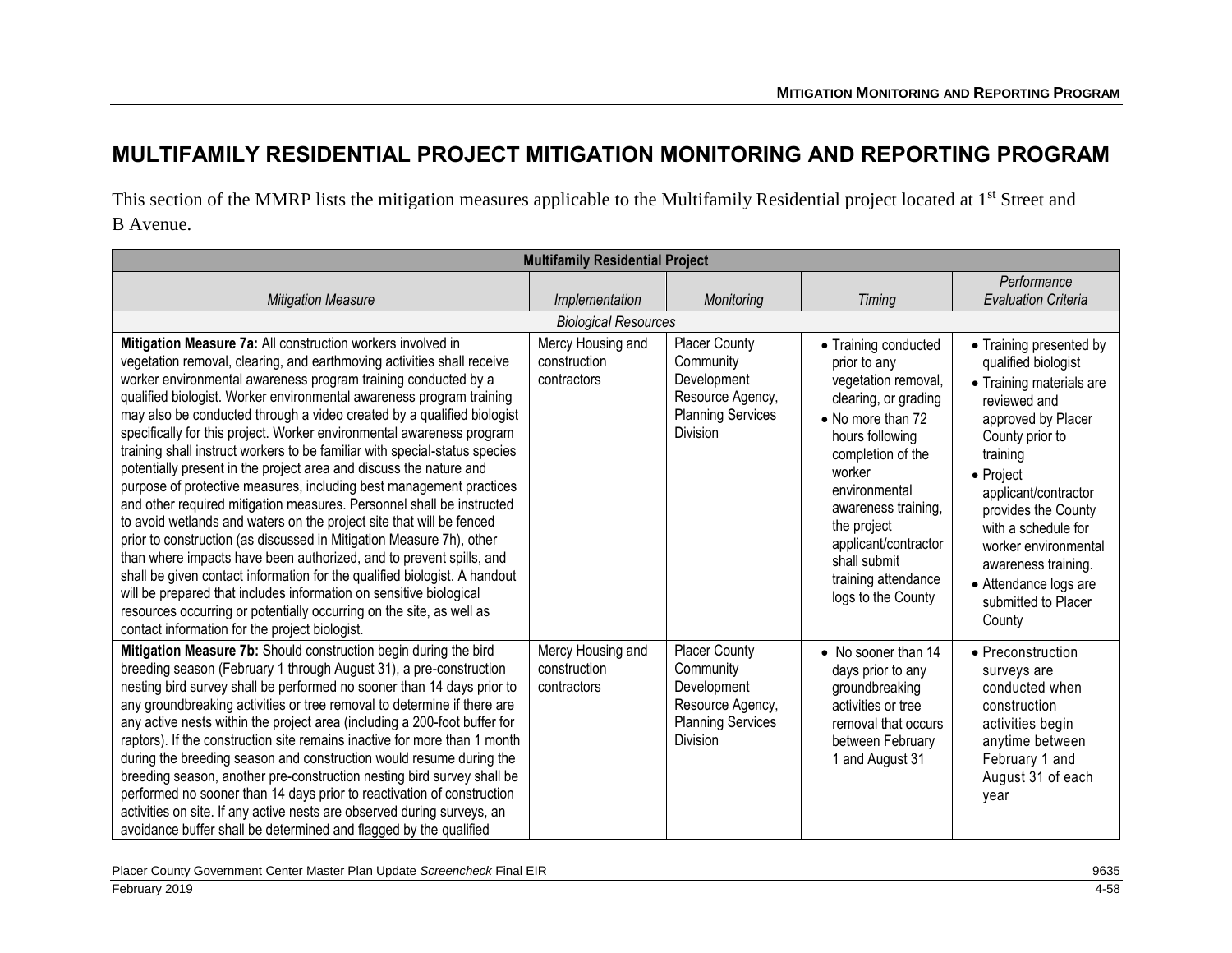| <b>Multifamily Residential Project</b>                                                                                                                                                                                                                                                                                                                                                                                                                                                                                                                                                                                                                                                                                                                                                                                                                                                                                                                                                                                                                                                                                                                                                                                                                                                                                                                                                                                                      |                                                  |                                                                                                                     |                                                                                                                                                                                                                                                                                                                                                                                                                           |                                                                                                                                                                                                                                                                                               |
|---------------------------------------------------------------------------------------------------------------------------------------------------------------------------------------------------------------------------------------------------------------------------------------------------------------------------------------------------------------------------------------------------------------------------------------------------------------------------------------------------------------------------------------------------------------------------------------------------------------------------------------------------------------------------------------------------------------------------------------------------------------------------------------------------------------------------------------------------------------------------------------------------------------------------------------------------------------------------------------------------------------------------------------------------------------------------------------------------------------------------------------------------------------------------------------------------------------------------------------------------------------------------------------------------------------------------------------------------------------------------------------------------------------------------------------------|--------------------------------------------------|---------------------------------------------------------------------------------------------------------------------|---------------------------------------------------------------------------------------------------------------------------------------------------------------------------------------------------------------------------------------------------------------------------------------------------------------------------------------------------------------------------------------------------------------------------|-----------------------------------------------------------------------------------------------------------------------------------------------------------------------------------------------------------------------------------------------------------------------------------------------|
| <b>Mitigation Measure</b>                                                                                                                                                                                                                                                                                                                                                                                                                                                                                                                                                                                                                                                                                                                                                                                                                                                                                                                                                                                                                                                                                                                                                                                                                                                                                                                                                                                                                   | Implementation                                   | Monitoring                                                                                                          | <b>Timing</b>                                                                                                                                                                                                                                                                                                                                                                                                             | Performance<br><b>Evaluation Criteria</b>                                                                                                                                                                                                                                                     |
| biologist in consultation with CDFW, if warranted, based on species,<br>location, and planned construction activity. These nests shall be<br>avoided until the chicks have fledged and the nests are no longer<br>active, as determined by the qualified biologist. Avoidance could<br>consist of delaying construction in proximity to the nest during the<br>nesting season, or creating a buffer zone between the nest and the<br>activity. Project activities shall be confined to daylight hours to prevent<br>impacts to foraging nocturnal avian species.                                                                                                                                                                                                                                                                                                                                                                                                                                                                                                                                                                                                                                                                                                                                                                                                                                                                            |                                                  |                                                                                                                     |                                                                                                                                                                                                                                                                                                                                                                                                                           | • No-disturbance buffer<br>zones around active<br>nests are determined<br>by a qualified biologist<br>in consultation with<br><b>CDFW</b><br>• No-disturbance buffer<br>zones are maintained<br>until the subject nests<br>are no longer active,<br>as determined by a<br>qualified biologist |
| Mitigation Measure 7e: Prior to issuance of any grading permits or<br>approval of Improvement Plans and removal of vegetation from any<br>blue oak woodland vegetation communities, the County of Placer<br>(County) or individual project applicant shall identify any on-site<br>woodland restoration on the project's Improvement Plans and/or<br>undertake off-site oak woodland restoration or creation, and/or<br>contribute to the County's oak woodland conservation fund, and/or<br>obtain a conservation easement over an off-site property that includes<br>blue oak woodland. In combination, the total amount of blue oak<br>woodland restored, created, and/or protected under a conservation<br>easement shall be twice the size of the amount of blue oak woodland<br>lost to development within the PCGC campus. Any on-site or off-site<br>oak woodland restoration or creation must occur subject to a planting<br>and irrigation plan that is approved by Placer County prior to<br>implementation. Any onsite tree planting must be documented on the<br>Improvement Plans for each individual development project. When<br>compensation for loss of oak woodland would include off-site<br>restoration, obtaining a conservation easement and/or payment into<br>the County's oak woodland conservation fund, these shall occur prior<br>to approval of Improvement Plans for each individual development<br>project. | Mercy Housing and<br>construction<br>contractors | <b>Placer County</b><br>Community<br>Development<br>Resource Agency,<br><b>Planning Services</b><br><b>Division</b> | • If any replanting or<br>restoration is<br>proposed, the<br>restoration plans<br>must be included in<br>the Improvement<br>Plans or provided<br>as separate<br>Improvement Plans<br>(for offsite)<br>locations) and<br>implemented prior<br>to the County's<br>issuance of a<br>certificate of<br>occupancy.<br>• If restoration<br>through a<br>compensatory<br>program is<br>proposed, evidence<br>of payment into the | • Any loss of blue oak<br>woodland is offset<br>through<br>replanting/restoration,<br>property conservation,<br>and/or payment into<br>the County's oak<br>woodland<br>conservation fund                                                                                                      |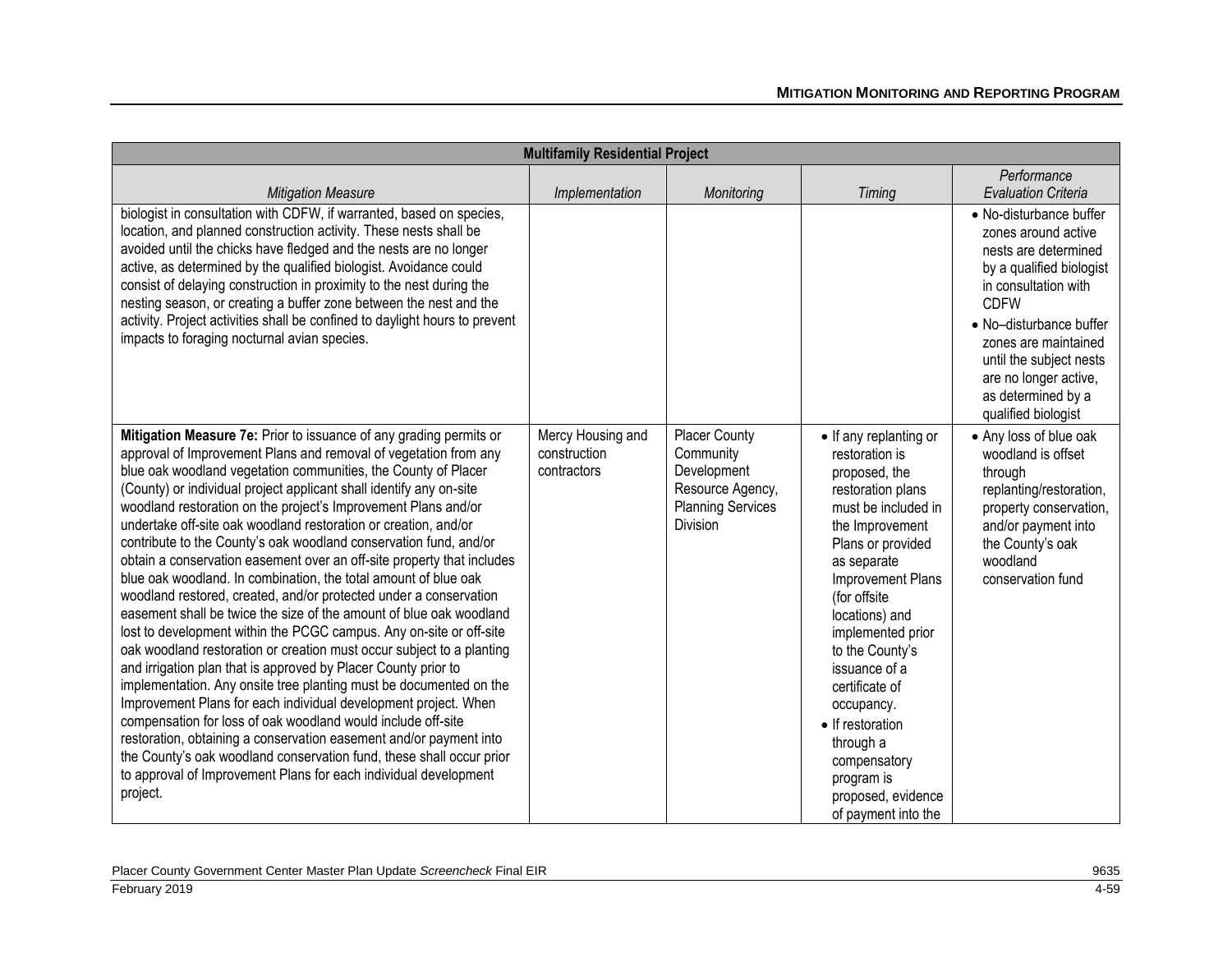|                                                                                                                                                                                                                                                                                                                                                                                                                                                                                                                                                                                                                                                                                                                                                                                                                                                                                                                                                                                         | <b>Multifamily Residential Project</b>           |                                                                                                              |                                                                                                                                             |                                                                                                                                                                            |
|-----------------------------------------------------------------------------------------------------------------------------------------------------------------------------------------------------------------------------------------------------------------------------------------------------------------------------------------------------------------------------------------------------------------------------------------------------------------------------------------------------------------------------------------------------------------------------------------------------------------------------------------------------------------------------------------------------------------------------------------------------------------------------------------------------------------------------------------------------------------------------------------------------------------------------------------------------------------------------------------|--------------------------------------------------|--------------------------------------------------------------------------------------------------------------|---------------------------------------------------------------------------------------------------------------------------------------------|----------------------------------------------------------------------------------------------------------------------------------------------------------------------------|
| <b>Mitigation Measure</b>                                                                                                                                                                                                                                                                                                                                                                                                                                                                                                                                                                                                                                                                                                                                                                                                                                                                                                                                                               | Implementation                                   | Monitoring                                                                                                   | <b>Timing</b>                                                                                                                               | Performance<br><b>Evaluation Criteria</b>                                                                                                                                  |
|                                                                                                                                                                                                                                                                                                                                                                                                                                                                                                                                                                                                                                                                                                                                                                                                                                                                                                                                                                                         |                                                  |                                                                                                              | compensatory<br>program must be<br>provided prior to<br>issuance of grading<br>permits/approval of<br>Improvement<br>Plans.                 |                                                                                                                                                                            |
| Mitigation Measure 7f: Prior to issuance of any grading permits or<br>approval of improvement plans for activities that would remove riparian<br>habitat, the County of Placer (County) or project applicant shall comply<br>with the California Department of Fish and Wildlife (CDFW) Lake and<br>Streambed Alteration Program (California Fish and Game Code<br>Sections 1600-1616), including notification, submission of all required<br>plans and documents, and payment of required fees to CDFW. The<br>applicant shall either confirm that the proposed activities would not<br>result in substantial effects related to the obstruction, diversion, or<br>introduction of debris into any stream, or shall provide compensatory<br>mitigation to ensure that no significant effects result from stream<br>diversion or modification. Compensatory mitigation shall be provided<br>through creation of like habitat either on site or at a CDFW-approved<br>off-site location. | Mercy Housing and<br>construction<br>contractors | <b>Placer County</b><br>Community<br>Development<br>Resource Agency,<br><b>Planning Services</b><br>Division | $\bullet$ Prior to<br>Improvement Plan<br>approval or<br>issuance of grading<br>permits for any<br>project that affects<br>riparian habitat | • Section 1602<br><b>Streambed Alteration</b><br>Agreement is obtained<br>and compensatory<br>mitigation is provided                                                       |
| Mitigation Measure 7g: A Clean Water Act Section 404 permit and<br>Section 401 Water Quality Certification shall be acquired prior to<br>issuance of a grading permit or approval of improvement plans for any<br>proposed activities that will result in fill or discharges within<br>jurisdictional wetlands.<br>To compensate for the loss of jurisdictional wetlands or waters of the<br>U.S. that are not exempt from mitigation under the Clean Water Act,<br>the County of Placer (County) or individual project applicant shall (1)<br>restore and/or create wetlands on site; (2) create wetlands at an off-<br>site location acceptable to the resource agencies; (3) purchase<br>compensatory mitigation credits at an agency-approved mitigation<br>bank; or (4) a combination of 1, 2, or 3. The County or individual<br>project applicant shall develop the mitigation approach in conjunction                                                                            | Mercy Housing and<br>construction<br>contractors | Placer County<br>Community<br>Development<br>Resource Agency,<br><b>Planning Services</b><br>Division        | • Prior to<br>Improvement Plan<br>approval or<br>issuance of grading<br>permits                                                             | • The project sponsor<br>shall provide evidence<br>of compliance with<br>mitigation<br>requirements specified<br>in the Section 404<br>permit, as approved<br>by the Corps |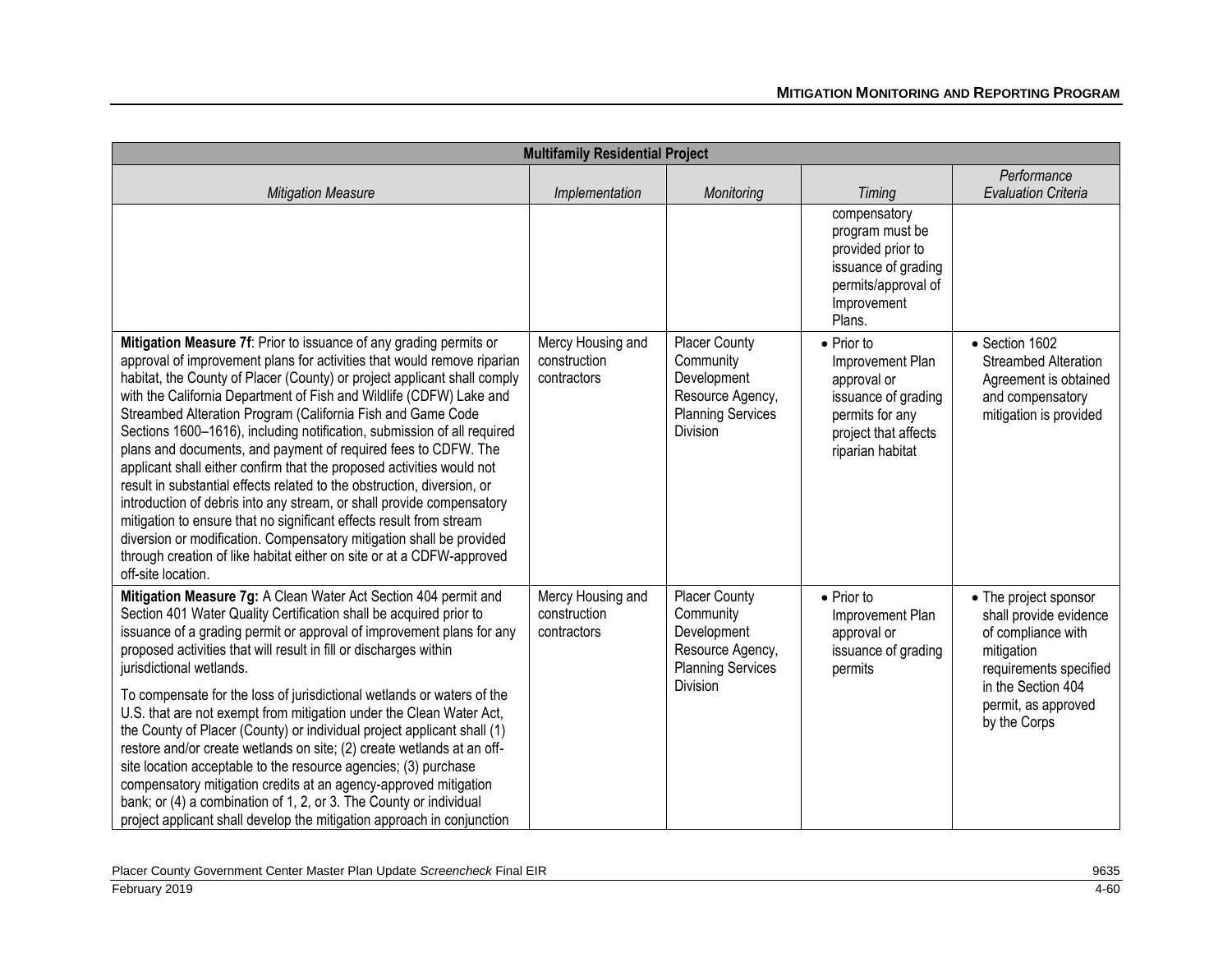|                                                                                                                                                                                                                                                                                                                                                                                                                                                                                                                                                                                                                                                                                                                                                                                                                                                                                                                                                                                                                                                                                                                                                                                                                                                                                                                                      | <b>Multifamily Residential Project</b>           |                                                                                                                                                                                                                                    |                                                                                                                                                                                                                                                           |                                                                                                                                                                                                                                                                                                                                                                                                                      |  |
|--------------------------------------------------------------------------------------------------------------------------------------------------------------------------------------------------------------------------------------------------------------------------------------------------------------------------------------------------------------------------------------------------------------------------------------------------------------------------------------------------------------------------------------------------------------------------------------------------------------------------------------------------------------------------------------------------------------------------------------------------------------------------------------------------------------------------------------------------------------------------------------------------------------------------------------------------------------------------------------------------------------------------------------------------------------------------------------------------------------------------------------------------------------------------------------------------------------------------------------------------------------------------------------------------------------------------------------|--------------------------------------------------|------------------------------------------------------------------------------------------------------------------------------------------------------------------------------------------------------------------------------------|-----------------------------------------------------------------------------------------------------------------------------------------------------------------------------------------------------------------------------------------------------------|----------------------------------------------------------------------------------------------------------------------------------------------------------------------------------------------------------------------------------------------------------------------------------------------------------------------------------------------------------------------------------------------------------------------|--|
| <b>Mitigation Measure</b>                                                                                                                                                                                                                                                                                                                                                                                                                                                                                                                                                                                                                                                                                                                                                                                                                                                                                                                                                                                                                                                                                                                                                                                                                                                                                                            | Implementation                                   | Monitoring                                                                                                                                                                                                                         | Timing                                                                                                                                                                                                                                                    | Performance<br><b>Evaluation Criteria</b>                                                                                                                                                                                                                                                                                                                                                                            |  |
| with the resource agencies during the permitting process. The<br>mitigation requirements shall be in compliance with federal and state<br>Clean Water Act laws, and the Placer County General Plan "no net<br>loss" of wetlands policy (Policy 6.B.1). The final mitigation ratios,<br>design, and implementation shall comply with the terms and conditions<br>of the Section 404 permit issued by the Sacramento District U.S. Army<br>Corps of Engineers and the Section 401 Water Quality Certification<br>and Waste Discharge Requirements issued by the Central Valley<br>Regional Water Quality Control Board.                                                                                                                                                                                                                                                                                                                                                                                                                                                                                                                                                                                                                                                                                                                |                                                  |                                                                                                                                                                                                                                    |                                                                                                                                                                                                                                                           |                                                                                                                                                                                                                                                                                                                                                                                                                      |  |
| Mitigation Measure 7h: Installation of silt fencing shall be required for<br>any construction activity that occurs within 100 feet of a seasonal<br>wetland or detention basin, other than where direct impacts have been<br>authorized through permits obtained from the U.S. Army Corps of<br>Engineers. Grading and improvement plans for construction of each<br>individual project shall indicate the jurisdictional boundaries of any<br>wetland or waters of the U.S. feature, and shall delineate all<br>construction activity areas for the individual project. Silt fencing shall<br>be installed at least 25 feet from the boundary of any wetland that is<br>not approved for direct impacts. All equipment and vehicles shall be<br>staged outside of waterways. Spill kits shall be available on site to<br>crews working within the construction area, and any spills shall be<br>cleaned up immediately. Silt fencing or fiber rolls (i.e., straw wattles)<br>shall be installed on slopes adjacent to areas where trenching could<br>cause erosion into nearby waterways, or where construction occurs<br>within 25 feet of wetlands or waters of the U.S. The County of Placer<br>shall inspect the silt fence and/or fiber rolls prior to commencement of<br>construction activities for each individual project. | Mercy Housing and<br>construction<br>contractors | <b>Placer County</b><br>Community<br>Development<br>Resource Agency;<br><b>Planning Services</b><br>Division; Placer<br><b>County Community</b><br>Development<br>Resource Agency;<br>Engineering and<br><b>Surveying Division</b> | • Silt fencing<br>locations and<br>specifications to be<br>included on grading<br>and improvement<br>plans prior to their<br>approval.<br>• Silt fencing to be<br>installed and<br>inspected by the<br>County prior to<br>commencement of<br>construction | • Boundaries of wetlands<br>and detention basins<br>are shown on grading<br>and improvement plans<br>• Silt fencing is installed<br>at least 25 feet from<br>the boundary of any<br>wetlands within 100<br>feet of construction<br>activities where direct<br>impacts have not be<br>authorized<br>• Silt fencing is<br>maintained throughout<br>construction activities<br>within 100 feet of<br>protected wetlands |  |
| <b>Cultural Resources</b>                                                                                                                                                                                                                                                                                                                                                                                                                                                                                                                                                                                                                                                                                                                                                                                                                                                                                                                                                                                                                                                                                                                                                                                                                                                                                                            |                                                  |                                                                                                                                                                                                                                    |                                                                                                                                                                                                                                                           |                                                                                                                                                                                                                                                                                                                                                                                                                      |  |
| Mitigation Measure 8b: Tribal Cultural Resource Awareness Training:<br>Prior to initiation of construction, all construction crew members,<br>consultants, and other personnel involved in project implementation shall<br>receive project-specific Tribal Cultural Resource (TCR) awareness training.<br>The training shall be conducted in coordination with qualified cultural<br>resource specialists and representatives from culturally-affiliated Native                                                                                                                                                                                                                                                                                                                                                                                                                                                                                                                                                                                                                                                                                                                                                                                                                                                                      | Mercy Housing and<br>construction<br>contractors | <b>Placer County</b><br>Community<br>Development<br>Resource Agency;<br><b>Planning Services</b><br>Division                                                                                                                       | • Training is<br>completed prior to<br>initiation of<br>construction for<br>each individual<br>project                                                                                                                                                    | • Training is presented<br>by qualified cultural<br>resource specialists<br>• Prior to issuance of<br>grading or building<br>permits, the project                                                                                                                                                                                                                                                                    |  |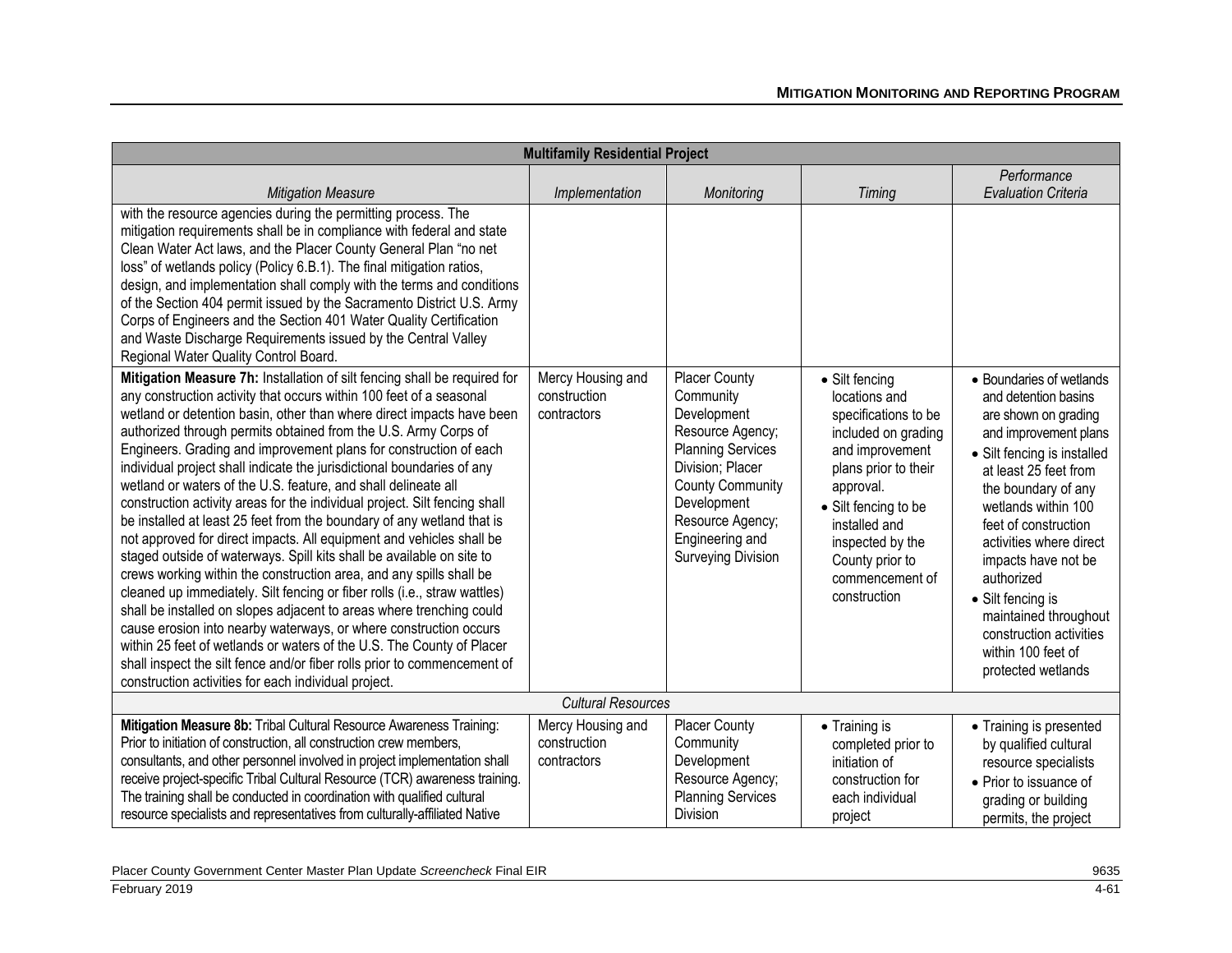| <b>Multifamily Residential Project</b>                                                                                                                                                                                                                                                                                                                                                                                                                                                                                                                                                                                                                                                               |                                                  |                                                                                                                     |                                                |                                                                                                                                                                                                |
|------------------------------------------------------------------------------------------------------------------------------------------------------------------------------------------------------------------------------------------------------------------------------------------------------------------------------------------------------------------------------------------------------------------------------------------------------------------------------------------------------------------------------------------------------------------------------------------------------------------------------------------------------------------------------------------------------|--------------------------------------------------|---------------------------------------------------------------------------------------------------------------------|------------------------------------------------|------------------------------------------------------------------------------------------------------------------------------------------------------------------------------------------------|
| <b>Mitigation Measure</b>                                                                                                                                                                                                                                                                                                                                                                                                                                                                                                                                                                                                                                                                            | Implementation                                   | Monitoring                                                                                                          | <b>Timing</b>                                  | Performance<br><b>Evaluation Criteria</b>                                                                                                                                                      |
| American Tribes. The training will emphasize the requirement for<br>confidentiality and culturally-appropriate, respectful treatment of any find of<br>significance to culturally-affiliated Native Americans Tribes.                                                                                                                                                                                                                                                                                                                                                                                                                                                                                |                                                  |                                                                                                                     |                                                | applicant/contractor<br>shall submit training<br>materials to the                                                                                                                              |
| As a component of the training, a brochure will be distributed to all<br>personnel associated with project implementation. At a minimum the<br>brochure shall discuss the following topics in clear and straightforward<br>language:                                                                                                                                                                                                                                                                                                                                                                                                                                                                 |                                                  |                                                                                                                     |                                                | County for review<br>• Prior to issuance of<br>grading or building<br>permits, the project<br>applicant/contractor                                                                             |
| • Field indicators of potential archaeological or cultural resources<br>(i.e., what to look for; for example: archaeological artifacts, exotic<br>or non-native rock, unusually large amounts of shell or bone,<br>significant soil color variation, etc.)                                                                                                                                                                                                                                                                                                                                                                                                                                           |                                                  |                                                                                                                     |                                                | shall provide the<br>County with a<br>schedule for Tribal<br><b>Cultural Resource</b>                                                                                                          |
| • Regulations governing archaeological resources and tribal cultural<br>resources                                                                                                                                                                                                                                                                                                                                                                                                                                                                                                                                                                                                                    |                                                  |                                                                                                                     |                                                | <b>Awareness Training</b><br>for all construction                                                                                                                                              |
| • Consequences of disregarding or violating laws protecting<br>archaeological or tribal cultural resources<br>• Steps to take if a worker encounters a possible resource                                                                                                                                                                                                                                                                                                                                                                                                                                                                                                                             |                                                  |                                                                                                                     |                                                | workers<br>• No more than 72<br>hours following                                                                                                                                                |
| The training shall include project-specific guidance for on-site personnel<br>including agreed upon protocols for resource avoidance, when to stop<br>work, and who to contact if potential archaeological resources or TCRs are<br>identified. The training shall also direct work to stop, and contact with the<br>County Coroner and the Native American Heritage Commission (NAHC) to<br>occur immediately, in the event that potential human remains are<br>identified. NAHC will assign a Most Likely Descendant if the remains are<br>determined by the Coroner to be Native American in origin.                                                                                              |                                                  |                                                                                                                     |                                                | completion of the<br><b>Tribal Cultural</b><br><b>Resource Awareness</b><br>Training, the project<br>applicant/contractor<br>shall submit training<br>attendance logs to the<br>County         |
| Mitigation Measure 8c: Inadvertent Discoveries: If potential Native<br>American prehistoric, historic, archaeological or cultural resources<br>including midden soil, artifacts, chipped stone, exotic rock (non-native), or<br>unusual amounts of baked clay, shell or bone are uncovered during any<br>on-site construction activities, all work must immediately stop within 100<br>feet of the find. Following discovery, a professional archaeologist shall be<br>retained to evaluate the significance of the deposit, and the Placer County<br>Department of Public Works and Facilities, the Department of Museums,<br>and Native American representatives from culturally affiliated Native | Mercy Housing and<br>construction<br>contractors | <b>Placer County</b><br>Community<br>Development<br>Resource Agency;<br><b>Planning Services</b><br><b>Division</b> | • Throughout all<br>construction<br>activities | • Construction contracts<br>include notes<br>regarding Inadvertent<br>Discovery protocols<br>• All work within 100 feet<br>of any potential Native<br>American resource<br>discovery is halted |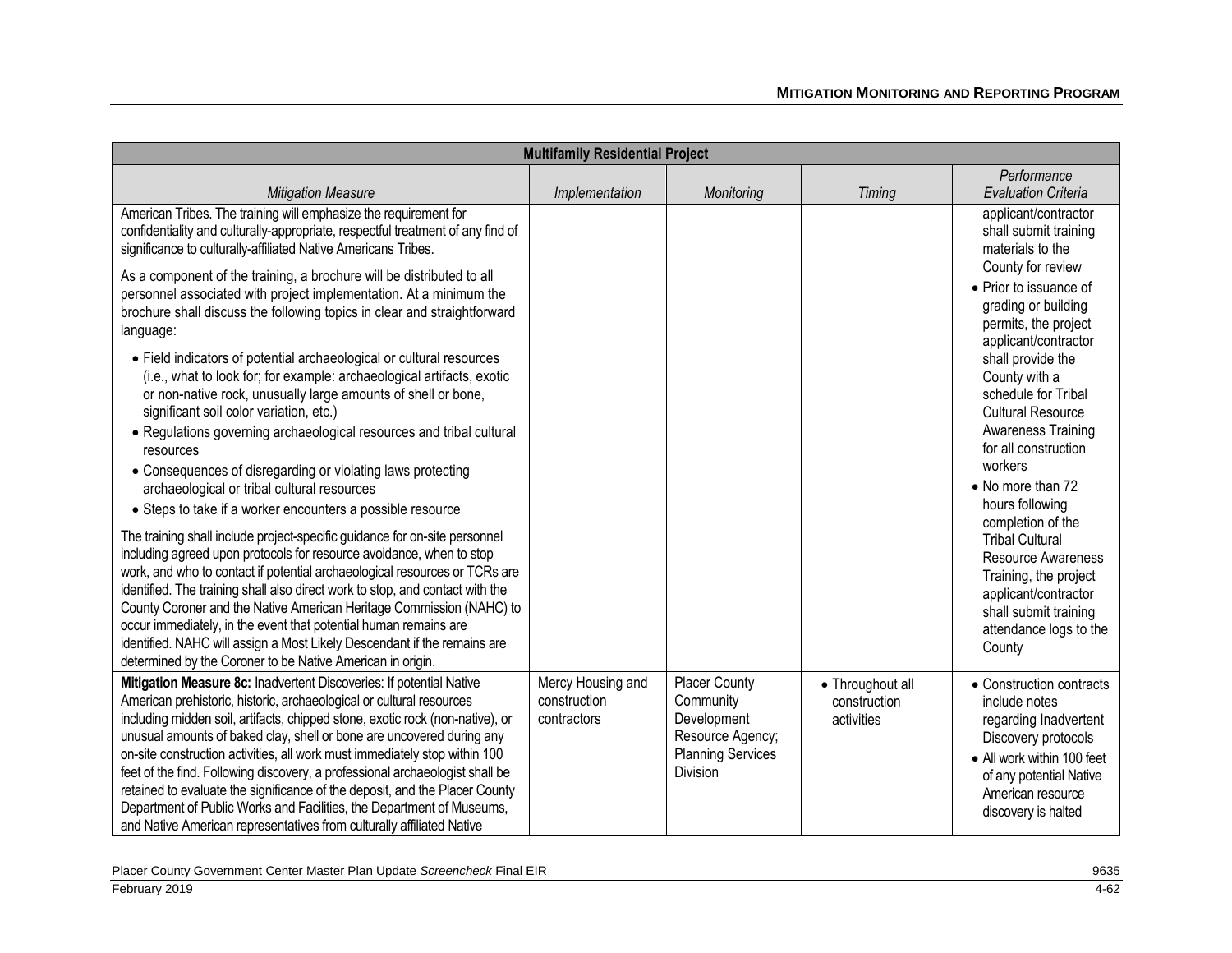| <b>Multifamily Residential Project</b>                                                                                                       |                   |                          |                     |                             |
|----------------------------------------------------------------------------------------------------------------------------------------------|-------------------|--------------------------|---------------------|-----------------------------|
|                                                                                                                                              |                   |                          |                     | Performance                 |
| <b>Mitigation Measure</b>                                                                                                                    | Implementation    | Monitoring               | Timing              | <b>Evaluation Criteria</b>  |
| American Tribes will make recommendations for further evaluation and                                                                         |                   |                          |                     | • Any potential Native      |
| treatment, as appropriate. In the event that the resource is found to be                                                                     |                   |                          |                     | American resource           |
| ineligible for inclusion in the California Register of Historical Resources, the                                                             |                   |                          |                     | discovery is                |
| culturally affiliated Native American Tribe shall be notified. Culturally                                                                    |                   |                          |                     | investigated by a           |
| appropriate treatment and disposition shall be determined following                                                                          |                   |                          |                     | qualified archeologist      |
| coordination with the culturally affiliated Native American Tribe. Culturally                                                                |                   |                          |                     | and a treatment plan        |
| appropriate treatment may be, but is not limited to, processing materials in                                                                 |                   |                          |                     | is developed and            |
| a lab for reburial, minimizing handling of cultural objects, leaving objects in                                                              |                   |                          |                     | implemented                 |
| place within the landscape, and returning objects to a location within the                                                                   |                   |                          |                     |                             |
| project area where they will not be subject to future impacts. UAIC does                                                                     |                   |                          |                     |                             |
| not consider curation of TCRs to be appropriate or respectful and requests                                                                   |                   |                          |                     |                             |
| that materials not be permanently curated, unless requested by the Tribe.                                                                    |                   |                          |                     |                             |
| If articulated or disarticulated human remains are discovered during                                                                         |                   |                          |                     |                             |
| construction activities, the County Coroner and Native American Heritage                                                                     |                   |                          |                     |                             |
| Commission shall be contacted immediately. Upon determination by the                                                                         |                   |                          |                     |                             |
| County Coroner that the find is Native American in origin, the Native<br>American Heritage Commission will assign the Most Likely Descendent |                   |                          |                     |                             |
| who will work with the project proponent to define appropriate treatment                                                                     |                   |                          |                     |                             |
| and disposition of the burial(s). Following a review of the find and                                                                         |                   |                          |                     |                             |
| consultation as noted above, the authority to proceed may be                                                                                 |                   |                          |                     |                             |
| accompanied by the addition of development requirements or special                                                                           |                   |                          |                     |                             |
| conditions which may provide for protection of the site and/or additional                                                                    |                   |                          |                     |                             |
| measures necessary to address the unique or sensitive nature of the site.                                                                    |                   |                          |                     |                             |
| Work in the area of the cultural resource discovery may only proceed after                                                                   |                   |                          |                     |                             |
| authorization is granted by the Placer County Department of Public Works                                                                     |                   |                          |                     |                             |
| and Facilities following coordination with tribal representatives and cultural                                                               |                   |                          |                     |                             |
| resource experts, if necessary and as appropriate.                                                                                           |                   |                          |                     |                             |
| Mitigation Measure 8d: Post-Ground Disturbance Site Visit: The                                                                               | Mercy Housing and | <b>Placer County</b>     | • Sponsor and/or    | • Notification of the start |
| applicant shall notify the CEQA lead agency a minimum of seven days                                                                          | construction      | Community                | contractor notifies | of ground disturbance       |
| prior to initiation of ground disturbance to allow the agency time to                                                                        | contractors       | Development              | County a minimum    | is provided                 |
| notify culturally-affiliated tribes. Tribal representatives from culturally-                                                                 |                   | Resource Agency;         | of seven days prior | • Tribal representatives    |
| affiliated tribes shall be allowed access to the project site within the                                                                     |                   | <b>Planning Services</b> | to initiation of    | are allowed access          |
| first five days of ground-breaking activity to inspect soil piles, trenches,                                                                 |                   | Division                 | ground              | during the first five       |
| or other disturbed areas. If potential Native American prehistoric,                                                                          |                   |                          | disturbance.        | days                        |
| historic, archaeological or cultural resources including midden soil,                                                                        |                   |                          |                     |                             |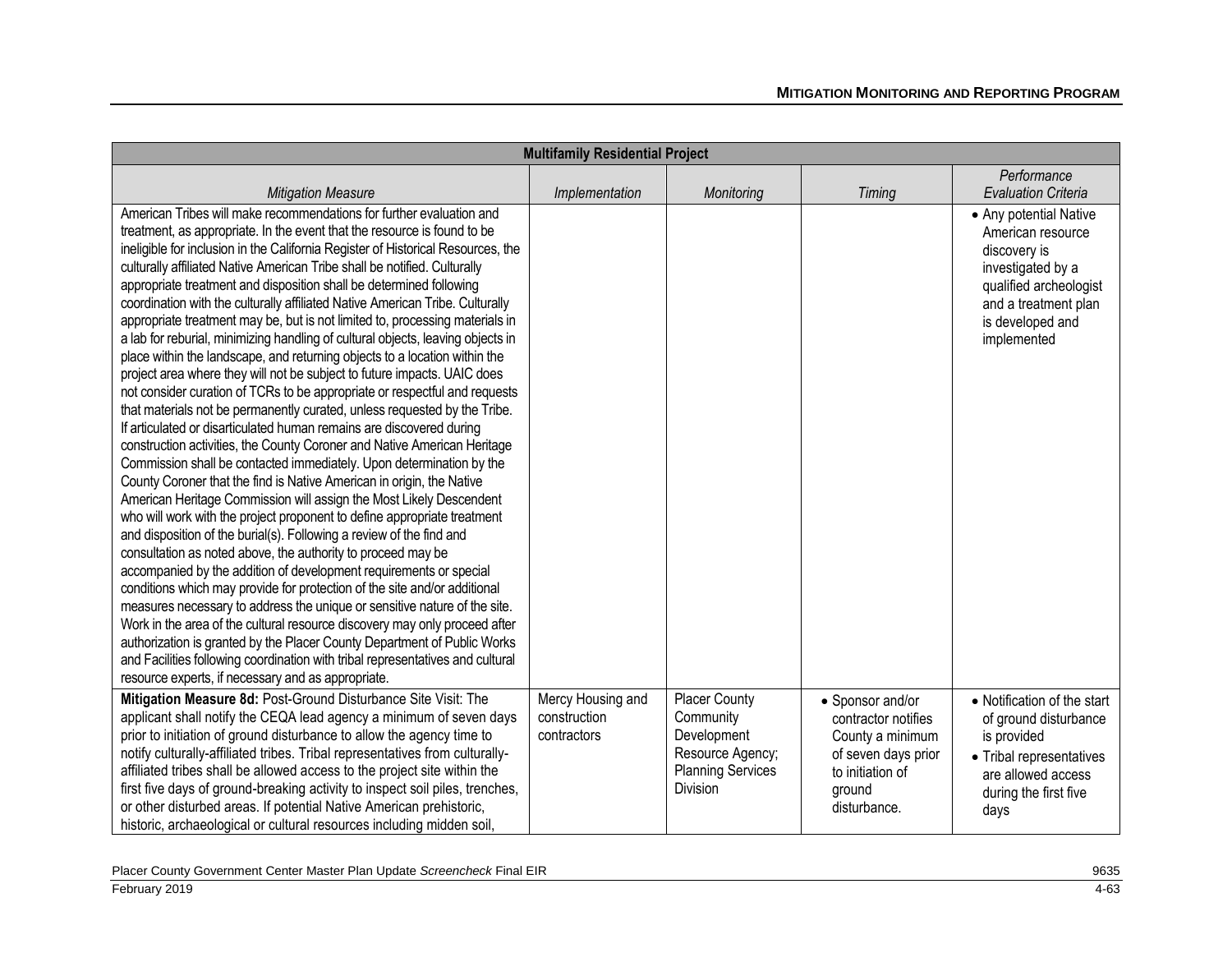| <b>Multifamily Residential Project</b>                                                                                                                                                                                                                                                                                                                                                                                                                                                                                                                                                                                                                                  |                                                  |                                                                                                       |                                                                 |                                                                                                                                                                                                 |
|-------------------------------------------------------------------------------------------------------------------------------------------------------------------------------------------------------------------------------------------------------------------------------------------------------------------------------------------------------------------------------------------------------------------------------------------------------------------------------------------------------------------------------------------------------------------------------------------------------------------------------------------------------------------------|--------------------------------------------------|-------------------------------------------------------------------------------------------------------|-----------------------------------------------------------------|-------------------------------------------------------------------------------------------------------------------------------------------------------------------------------------------------|
| <b>Mitigation Measure</b>                                                                                                                                                                                                                                                                                                                                                                                                                                                                                                                                                                                                                                               | Implementation                                   | Monitoring                                                                                            | Timing                                                          | Performance<br><b>Evaluation Criteria</b>                                                                                                                                                       |
| artifacts, chipped stone, exotic rock (non-native), or unusual amounts<br>of baked clay, shell or bone are identified during this initial post-ground<br>disturbance inspection the following actions shall be taken:                                                                                                                                                                                                                                                                                                                                                                                                                                                   |                                                  |                                                                                                       | • Access for tribal<br>representatives is<br>allowed during the | • Any finds are<br>investigated by a<br>qualified archaeologist                                                                                                                                 |
| Work shall be suspended within 100 feet of the find, and the project<br>applicant shall immediately notify the CEQA lead agency representative.<br>The project applicant shall coordinate any subsequent investigation of<br>the site with a qualified archaeologist approved by the Placer County<br>Department of Public Works and Facilities and a tribal representative<br>from the culturally-affiliated tribe(s). The archaeologist shall coordinate<br>with the culturally-affiliated tribe(s) to allow for proper management<br>recommendations should potential impacts to the resources be found by<br>the CEQA lead agency representative to be significant. |                                                  |                                                                                                       | first five days of<br>ground-breaking<br>activity               | and tribal<br>representative<br>• A written report that<br>includes management<br>recommendations is<br>submitted for any<br>significant finds<br>• A site meeting of<br>construction personnel |
| A site meeting of construction personnel shall be held in order to afford<br>the tribal representative the opportunity to provide TCR awareness<br>information.                                                                                                                                                                                                                                                                                                                                                                                                                                                                                                         |                                                  |                                                                                                       |                                                                 | is held if any<br>significant finds are<br>identified                                                                                                                                           |
| A written report detailing the site assessment, coordination activities, and<br>management recommendations shall be provided to the CEQA lead<br>agency representative by the qualified archaeologist. Possible<br>management recommendations for historical, unique archaeological or<br>TCRs could include resource avoidance, preservation in place, reburial<br>on-site, or other measures deemed acceptable by the applicant, the<br>County, and the tribal representative from the culturally-affiliated tribe(s).                                                                                                                                                |                                                  |                                                                                                       |                                                                 |                                                                                                                                                                                                 |
| The contractor shall implement any measures deemed by CEQA lead<br>agency staff to be necessary and feasible to avoid or minimize<br>significant effects to the TCR, including the use of a Native American<br>Monitor whenever work is occurring within 100 feet of the find.                                                                                                                                                                                                                                                                                                                                                                                          |                                                  |                                                                                                       |                                                                 |                                                                                                                                                                                                 |
| Mitigation Measure 8e: Native American Monitors: To facilitate<br>identification of potential archaeological resources and/or Tribal<br>Cultural Resources (TCRs) at the earliest possible time during project-<br>related earth-disturbing activities, the project proponent and/or their<br>construction contractor(s) shall accommodate periodic monitoring by<br>one Native American Monitor from the culturally-affiliated Native<br>American Tribe in those areas of the campus that have been                                                                                                                                                                    | Mercy Housing and<br>construction<br>contractors | Placer County<br>Community<br>Development<br>Resource Agency;<br><b>Planning Services</b><br>Division | • Throughout all<br>ground-disturbing<br>activities             | • Project sponsor and<br>construction<br>contractors provide<br>access for periodic<br>Native American<br>monitoring in those<br>areas of the campus                                            |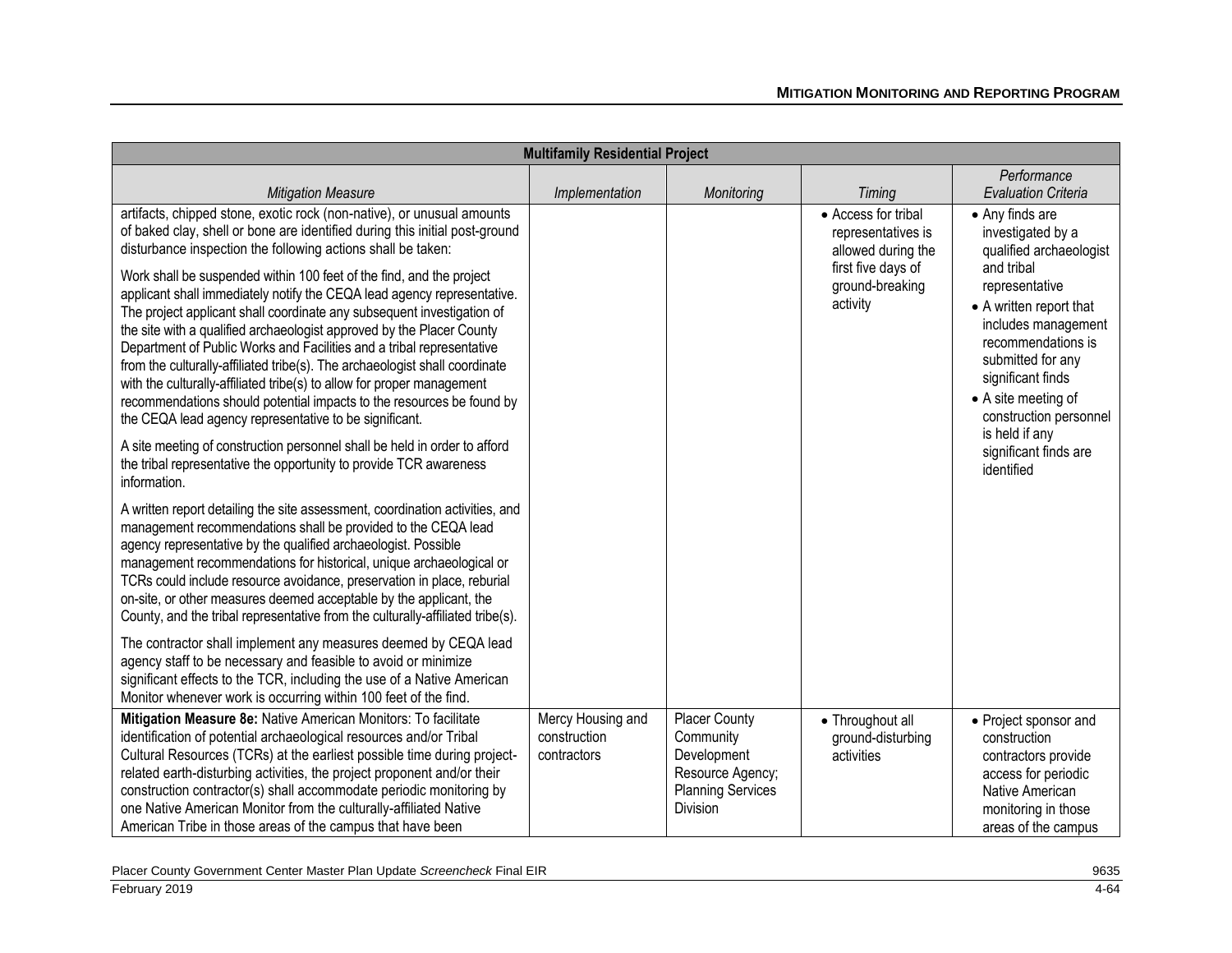| <b>Multifamily Residential Project</b>                                                                                                                                                                                                                                                                                                                                                                                                                                                                                                                                                                                                                                                                                                                                                                                                                                                                                                                                                                                                                                                                                                                                                                                                                                                                                                                                                                                                                                                                                                                                                                                              |                                       |                                                                                                                                  |                                                                                                         |                                                                                                                                                                                                                                                                                                          |
|-------------------------------------------------------------------------------------------------------------------------------------------------------------------------------------------------------------------------------------------------------------------------------------------------------------------------------------------------------------------------------------------------------------------------------------------------------------------------------------------------------------------------------------------------------------------------------------------------------------------------------------------------------------------------------------------------------------------------------------------------------------------------------------------------------------------------------------------------------------------------------------------------------------------------------------------------------------------------------------------------------------------------------------------------------------------------------------------------------------------------------------------------------------------------------------------------------------------------------------------------------------------------------------------------------------------------------------------------------------------------------------------------------------------------------------------------------------------------------------------------------------------------------------------------------------------------------------------------------------------------------------|---------------------------------------|----------------------------------------------------------------------------------------------------------------------------------|---------------------------------------------------------------------------------------------------------|----------------------------------------------------------------------------------------------------------------------------------------------------------------------------------------------------------------------------------------------------------------------------------------------------------|
|                                                                                                                                                                                                                                                                                                                                                                                                                                                                                                                                                                                                                                                                                                                                                                                                                                                                                                                                                                                                                                                                                                                                                                                                                                                                                                                                                                                                                                                                                                                                                                                                                                     |                                       |                                                                                                                                  |                                                                                                         | Performance                                                                                                                                                                                                                                                                                              |
| <b>Mitigation Measure</b>                                                                                                                                                                                                                                                                                                                                                                                                                                                                                                                                                                                                                                                                                                                                                                                                                                                                                                                                                                                                                                                                                                                                                                                                                                                                                                                                                                                                                                                                                                                                                                                                           | Implementation                        | Monitoring                                                                                                                       | <b>Timing</b>                                                                                           | <b>Evaluation Criteria</b>                                                                                                                                                                                                                                                                               |
| previously undeveloped. Monitoring will occur on the construction site<br>periodically (as often as weekly) for spot checks of construction<br>activities. Much of the Placer County Government Center campus has<br>been subjected to heavy disturbance including subsurface<br>disturbance; therefore, this spot-check monitoring shall be limited to<br>those areas of the site that have been previously undeveloped. The<br>monitoring shall occur only during ground-disturbing activities including<br>vegetation clearing, grubbing, and stripping or other earth-<br>moving/disturbing activities such as grading or excavation. The Native<br>American monitor shall make these periodic spot checks as deemed<br>necessary to minimize the potential for destruction of or damage to<br>previously undiscovered resources, and to ensure respectful treatment<br>and disposition of unearthed/displaced resources. If initial monitoring<br>efforts suggest that resources are unlikely to be identified on a given<br>site, Native American monitoring shall be suspended, following<br>agreement by the UAIC and the County, and the Inadvertent<br>Discoveries mitigation measure shall provide necessary protection in<br>the event of unanticipated resources. Native American monitors or<br>their representatives shall have the authority to request that work be<br>temporarily stopped, diverted, or slowed within 100 feet of identified<br>cultural resources. The Native American monitor or representative<br>shall recommend appropriate treatment and final disposition of Tribal<br>Cultural Resources. |                                       |                                                                                                                                  |                                                                                                         | that have been<br>previously<br>undeveloped<br>• Work within 100 feet<br>of identified cultural<br>resources is stopped,<br>diverted or slowed if<br>requested by Native<br>American monitors or<br>their representatives<br>and a management<br>and/or treatment plan<br>is prepared and<br>implemented |
|                                                                                                                                                                                                                                                                                                                                                                                                                                                                                                                                                                                                                                                                                                                                                                                                                                                                                                                                                                                                                                                                                                                                                                                                                                                                                                                                                                                                                                                                                                                                                                                                                                     | <b>Transportation and Circulation</b> |                                                                                                                                  |                                                                                                         |                                                                                                                                                                                                                                                                                                          |
| Mitigation Measure 10b: Prior to issuance of the first building permits<br>for implementation of the PCGC Master Plan Update, Placer County<br>shall work with Caltrans to optimize the signal timings at the SR<br>49/Kemper Road/New Airport Road intersection to provide additional<br>green time to the northbound and southbound through movements<br>sufficient to improve operations to LOS D                                                                                                                                                                                                                                                                                                                                                                                                                                                                                                                                                                                                                                                                                                                                                                                                                                                                                                                                                                                                                                                                                                                                                                                                                                | <b>Placer County</b>                  | <b>Placer County</b><br>Department of<br>Public Works and<br><b>Placer County</b><br>Community<br>Development<br>Resource Agency | • Prior to issuance of<br>the building permits<br>for a project under<br>the PCGC Master<br>Plan Update | • Placer County<br>coordinates with<br>Caltrans regarding<br>signal timing<br>optimization at the SR<br>49/Kemper Road/New<br>Airport Road<br>intersection                                                                                                                                               |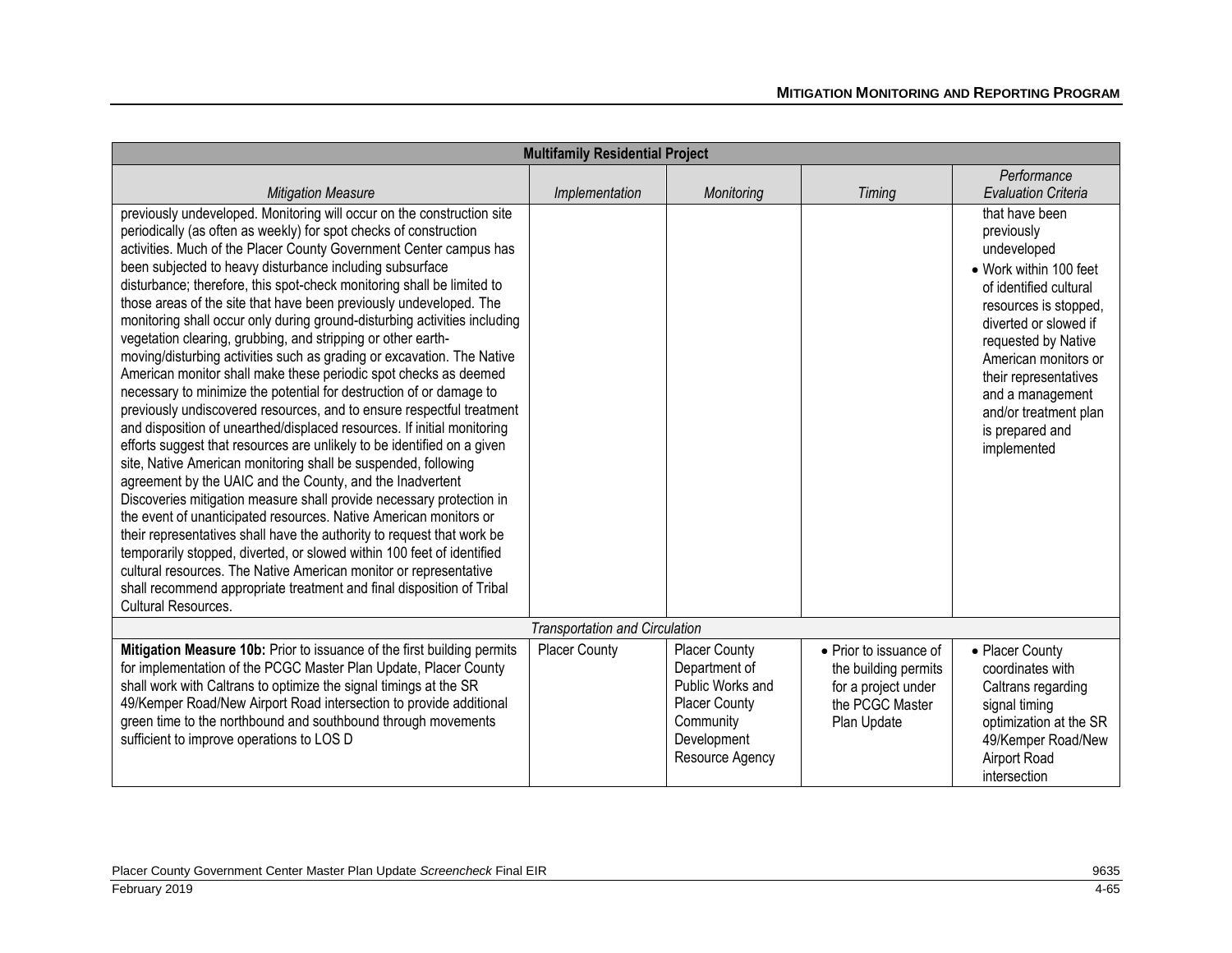| <b>Multifamily Residential Project</b>                                                                                                                                                                                                                                                                                         |                                                     |                                                                                                               |                                                                                                |                                                                    |
|--------------------------------------------------------------------------------------------------------------------------------------------------------------------------------------------------------------------------------------------------------------------------------------------------------------------------------|-----------------------------------------------------|---------------------------------------------------------------------------------------------------------------|------------------------------------------------------------------------------------------------|--------------------------------------------------------------------|
|                                                                                                                                                                                                                                                                                                                                |                                                     |                                                                                                               |                                                                                                | Performance                                                        |
| <b>Mitigation Measure</b><br>Mitigation Measure 10e: Prior to the approval of Improvement Plans<br>or issuance of any grading or building permits, whichever comes first,                                                                                                                                                      | Implementation<br>Mercy Housing and<br>construction | Monitoring<br><b>Placer County</b><br>Community                                                               | <b>Timing</b><br>• Construction Traffic<br>Management Plan                                     | <b>Evaluation Criteria</b><br>• Construction TMP is<br>approve and |
| the project applicant for each future construction project undertaken in<br>implementation of the PCGC Master Plan Update shall prepare a<br>Construction Traffic Management Plan (TMP) to the satisfaction of the<br>Placer County Department of Public Works and Facilities and CDRA<br>Engineering and/ Surveying Division. | contractors                                         | Development<br>Resource Agency;<br>Engineering and<br>Surveying; and<br><b>Placer County</b><br>Department of | approved prior to<br>Improvement Plan<br>approval<br>• Construction Traffic<br>Management Plan | implemented                                                        |
| The Construction TMP shall include, but not be limited to, items<br>such as:                                                                                                                                                                                                                                                   |                                                     | <b>Public Works</b>                                                                                           | implemented<br>during all<br>construction                                                      |                                                                    |
| • approved truck circulation routes/patterns;<br>• monitoring for roadbed damage and timing for completing repairs;                                                                                                                                                                                                            |                                                     |                                                                                                               |                                                                                                |                                                                    |
| • preservation of safe and convenient passage for bicyclists and<br>pedestrians through/around construction areas;                                                                                                                                                                                                             |                                                     |                                                                                                               |                                                                                                |                                                                    |
| • methods for partial (i.e., single lane)/complete street closures (e.g.,<br>timing, signage, location and duration restrictions), if necessary;                                                                                                                                                                               |                                                     |                                                                                                               |                                                                                                |                                                                    |
| • identification of detour routes for roadways subject to<br>partial/complete street closures                                                                                                                                                                                                                                  |                                                     |                                                                                                               |                                                                                                |                                                                    |
| • criteria for use of flaggers and other traffic controls;<br>• provide a point of contact for nearby residents to obtain<br>construction information and have questions answered.                                                                                                                                             |                                                     |                                                                                                               |                                                                                                |                                                                    |
| The Construction TMP should be developed such that the following<br>performance standards are achieved throughout project construction.                                                                                                                                                                                        |                                                     |                                                                                                               |                                                                                                |                                                                    |
| 1. Construction traffic should be minimized during a.m. and p.m.<br>peak periods in which the street traffic on Bell Road and SR 49 is<br>at its highest.                                                                                                                                                                      |                                                     |                                                                                                               |                                                                                                |                                                                    |
| 2. Any construction-related partial/complete closures of Bell Road<br>should occur during off-peak periods and be accompanied with<br>appropriate construction signage including detour routing.<br>3. Detour routing should be limited to County-maintained collector                                                         |                                                     |                                                                                                               |                                                                                                |                                                                    |
| and arterial roadways                                                                                                                                                                                                                                                                                                          |                                                     |                                                                                                               |                                                                                                |                                                                    |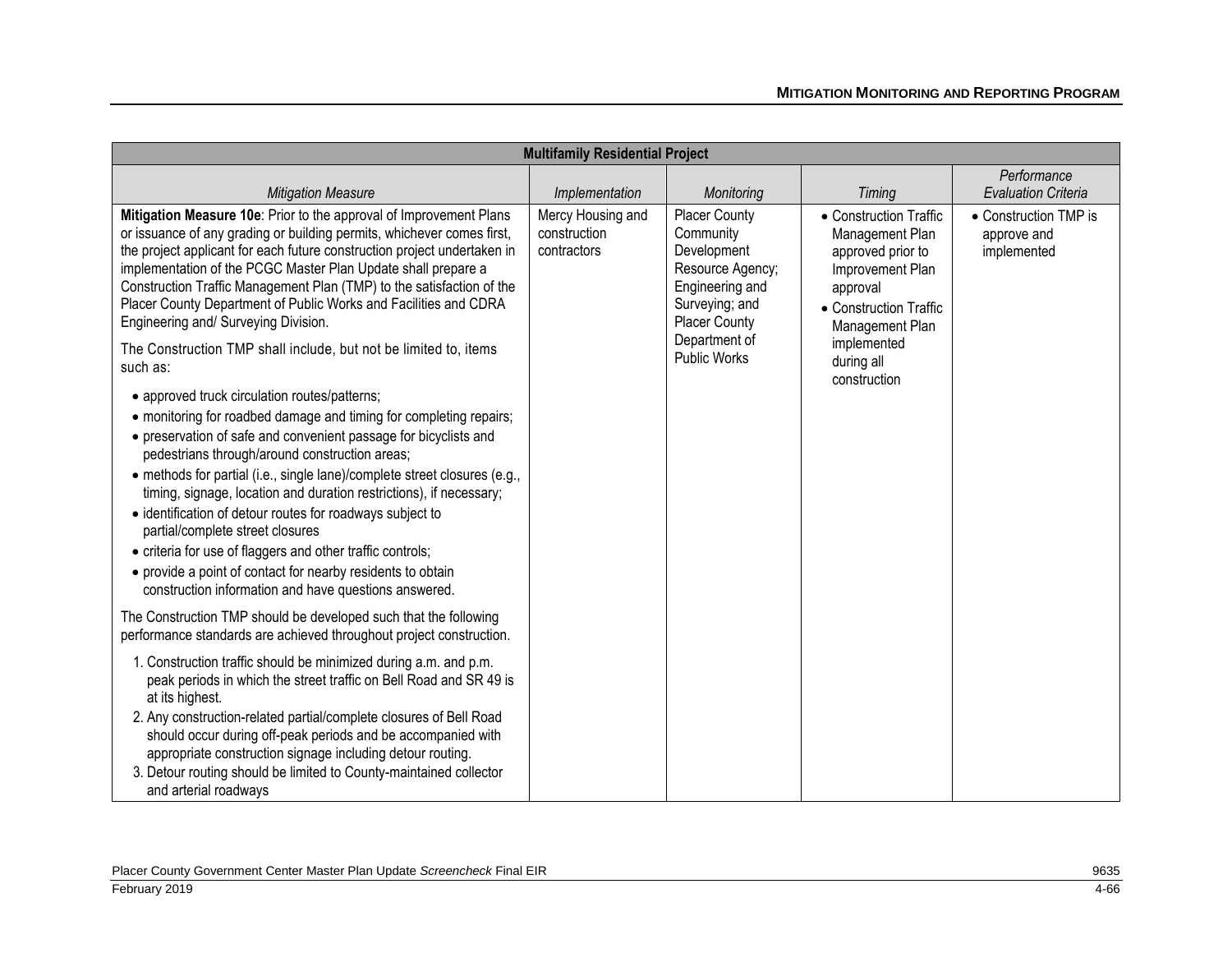| <b>Multifamily Residential Project</b>                                                                                                                                                                                                                                                                                                                                                                                                                                                                                                                                                                                                                                                                                                                                                                                                                                                                                                                                                                                                                                                                                                                                                                    |                |                                                                                                                                                                                                                         |                                         |                                                                                                                                                                                               |
|-----------------------------------------------------------------------------------------------------------------------------------------------------------------------------------------------------------------------------------------------------------------------------------------------------------------------------------------------------------------------------------------------------------------------------------------------------------------------------------------------------------------------------------------------------------------------------------------------------------------------------------------------------------------------------------------------------------------------------------------------------------------------------------------------------------------------------------------------------------------------------------------------------------------------------------------------------------------------------------------------------------------------------------------------------------------------------------------------------------------------------------------------------------------------------------------------------------|----------------|-------------------------------------------------------------------------------------------------------------------------------------------------------------------------------------------------------------------------|-----------------------------------------|-----------------------------------------------------------------------------------------------------------------------------------------------------------------------------------------------|
| <b>Mitigation Measure</b>                                                                                                                                                                                                                                                                                                                                                                                                                                                                                                                                                                                                                                                                                                                                                                                                                                                                                                                                                                                                                                                                                                                                                                                 | Implementation | Monitoring                                                                                                                                                                                                              | <b>Timing</b>                           | Performance<br><b>Evaluation Criteria</b>                                                                                                                                                     |
| 4. Roadways, sidewalks, crosswalks, and bicycle facilities shall be<br>maintained clear of debris (e.g., rocks) that could otherwise<br>impede travel and impact public safety                                                                                                                                                                                                                                                                                                                                                                                                                                                                                                                                                                                                                                                                                                                                                                                                                                                                                                                                                                                                                            |                |                                                                                                                                                                                                                         |                                         |                                                                                                                                                                                               |
| Mitigation Measure 10f: Prior to the realignment of 1st Street, Placer<br>County shall work with Placer County Fire to identify appropriate and<br>effective countermeasures that would allow emergency response<br>vehicles to continue to travel through the PCGC campus and maintain<br>adequate response times from the Fire Station 180. These<br>countermeasures may include, but need not be limited to:<br>1. Identifying alternate routes for emergency response vehicles<br>through the PGCG campus towards Bell Road that provide<br>equivalent access with minimal effect on travel time<br>2. Designing physical improvements at the proposed 1 <sup>st</sup> Street / Bell<br>Road intersection that would allow emergency vehicles to make a<br>northbound left-turn from 1 <sup>st</sup> Street while continuing to prohibit<br>personal vehicles from making the same movement<br>3. Once the Blue Oaks Drive / Bell Road is signalized, as identified<br>in the cumulative transportation improvements, allow emergency<br>vehicles to preempt the signal so that emergency vehicles can<br>safely access Bell Road, in combination with the design measures<br>identified in #2 above. | Placer County  | Placer County<br>Department of<br>Public Works and<br><b>Facilities and Placer</b><br>County Fire; Placer<br><b>County Community</b><br>Development<br>Resource Agency;<br>Engineering and<br><b>Surveying Division</b> | • Prior to realignment<br>of 1st Street | • Placer County Fire<br>response times to<br>areas accessed by<br>Bell Road will continue<br>to meet the standards<br>identified in Placer<br>County General Plan<br>policies 4.I.1 and 4.I.2 |
| Alternate routes shall be sufficient to accommodate emergency<br>response vehicles. Some potential route options include:                                                                                                                                                                                                                                                                                                                                                                                                                                                                                                                                                                                                                                                                                                                                                                                                                                                                                                                                                                                                                                                                                 |                |                                                                                                                                                                                                                         |                                         |                                                                                                                                                                                               |
| • 1 <sup>st</sup> Street to Professional Drive to Bell Road<br>• 1st Street to A Avenue to County Center Drive to Bell Road<br>• Atwood Road to Richardson Drive to Bell Road.                                                                                                                                                                                                                                                                                                                                                                                                                                                                                                                                                                                                                                                                                                                                                                                                                                                                                                                                                                                                                            |                |                                                                                                                                                                                                                         |                                         |                                                                                                                                                                                               |
| These routes provide similar travel times from Fire Station 180 to Bell<br>Road northwest of the PCGC campus as well as Blue Oaks Drive<br>north of the PCGC campus.                                                                                                                                                                                                                                                                                                                                                                                                                                                                                                                                                                                                                                                                                                                                                                                                                                                                                                                                                                                                                                      |                |                                                                                                                                                                                                                         |                                         |                                                                                                                                                                                               |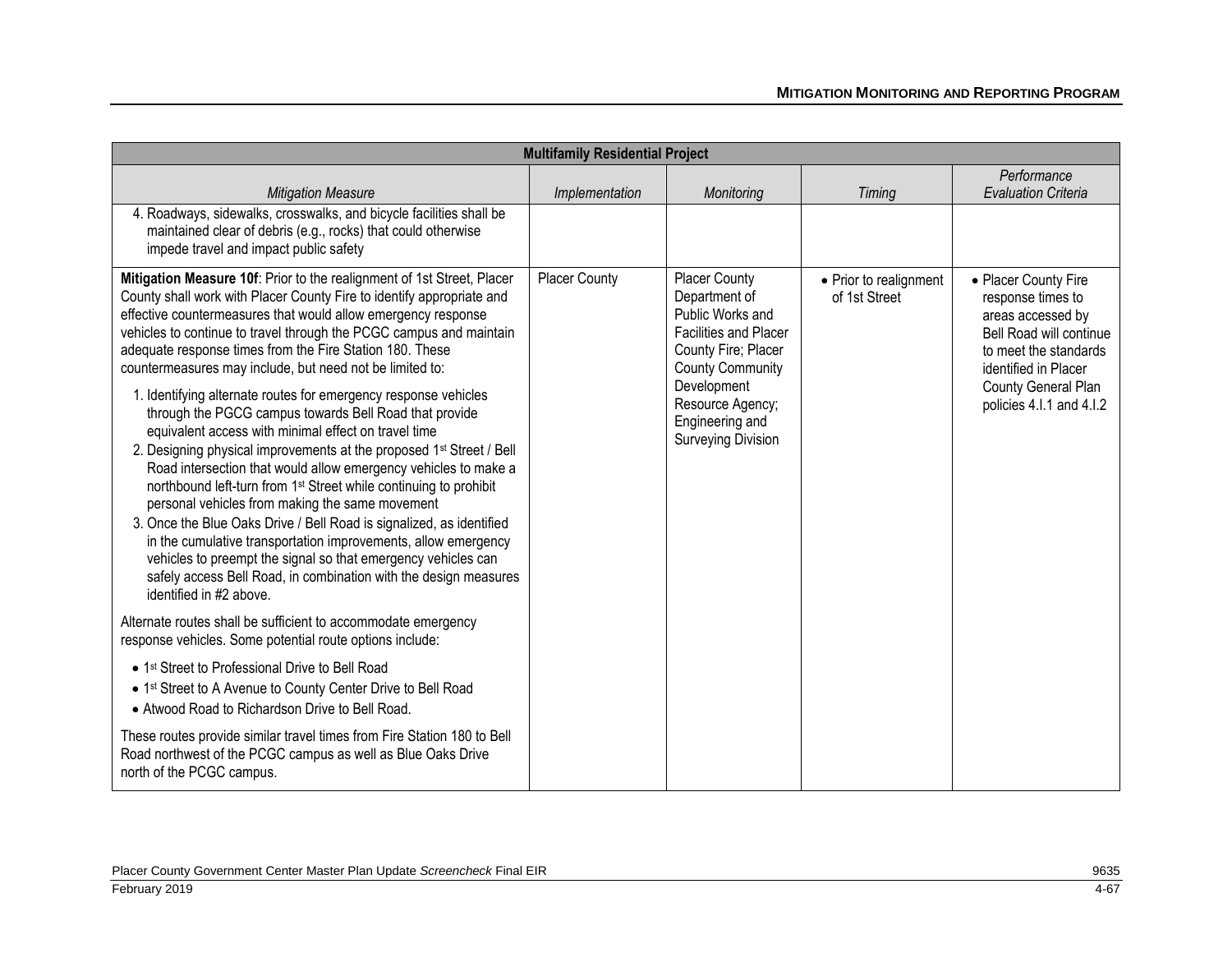| <b>Multifamily Residential Project</b>                                                                                                                                                                                                                                                                                                                                                                                                                                                                                                                                                            |                                    |                                                                                                                                                                             |                                                                        |                                                                                                                                                                                                                               |
|---------------------------------------------------------------------------------------------------------------------------------------------------------------------------------------------------------------------------------------------------------------------------------------------------------------------------------------------------------------------------------------------------------------------------------------------------------------------------------------------------------------------------------------------------------------------------------------------------|------------------------------------|-----------------------------------------------------------------------------------------------------------------------------------------------------------------------------|------------------------------------------------------------------------|-------------------------------------------------------------------------------------------------------------------------------------------------------------------------------------------------------------------------------|
|                                                                                                                                                                                                                                                                                                                                                                                                                                                                                                                                                                                                   | Implementation                     | Monitoring                                                                                                                                                                  |                                                                        | Performance<br><b>Evaluation Criteria</b>                                                                                                                                                                                     |
| <b>Mitigation Measure</b><br>Mitigation Measure 10i: Prior to issuance of building permits for any<br>individual project undertaken in implementation of the PCGC Master<br>Plan Update, Placer County and applicants for private development<br>within the PCGC Master Plan Update shall contribute a fair share<br>amount towards widening of the SR 49/Bell Road intersection,<br>consistent with the Auburn/Bowman CIP, to accommodate a third<br>southbound through lane, a third southbound receiving lane, and a<br>northbound right-turn lane. This includes extending the existing third | Placer County and<br>Mercy Housing | <b>Placer County</b><br>Department of<br>Public Works; Placer<br><b>County Community</b><br>Development<br>Resource Agency;<br>Engineering and<br><b>Surveying Division</b> | Timing<br>• Prior to building<br>permit issuance                       | • Fair share contribution<br>towards widening of the<br>SR 49/Bell Road<br>intersection to<br>accommodate a third<br>southbound through<br>lane, a third<br>southbound receiving<br>lane, and a northbound<br>right-turn lane |
| Mitigation Measure 10n: Placer County shall coordinate with Caltrans<br>to optimize the signal timing at the SR 49/Luther Road intersection to<br>provide additional green time to the northbound and southbound<br>through, southbound left-turn, and westbound right-turn movements<br>sufficient to improve operations to LOS C during the AM peak hour<br>and LOS D during the PM peak hour.                                                                                                                                                                                                  | <b>Placer County</b>               | <b>Placer County</b><br>Department of<br>Public Works and<br><b>Facilities</b>                                                                                              | • Intersection LOS is<br>monitored at least<br>once every two<br>years | • Placer County<br>coordinates with<br>Caltrans regarding<br>signal timing<br>optimization at the SR<br>49/Luther Road<br>intersection                                                                                        |
| Mitigation Measure 10p: Placer County shall coordinate with Caltrans<br>to explore options to optimize the signal operations at the SR<br>49/Atwood Road intersection to provide additional green time to the<br>northbound through movement sufficient to restore delay to cumulative<br>no project conditions.                                                                                                                                                                                                                                                                                  | <b>Placer County</b>               | <b>Placer County</b><br>Department of<br><b>Public Works</b>                                                                                                                | • At least once every<br>two years                                     | • Placer County<br>coordinates with<br>Caltrans regarding<br>signal timing<br>optimization at the SR<br>49/Atwood Road<br>intersection                                                                                        |
|                                                                                                                                                                                                                                                                                                                                                                                                                                                                                                                                                                                                   | Noise                              |                                                                                                                                                                             |                                                                        |                                                                                                                                                                                                                               |
| Mitigation Measure 11b: Prior to approval of Improvement Plans for<br>the Multifamily Residential project, Placer County shall ensure that the<br>grading and building plans incorporate the following requirements:<br>1. Materials stockpiles and equipment staging areas shall be located a<br>minimum of 200 feet from the nearest façade of the medical offices<br>located on Professional Drive. Where feasible, fixed construction<br>equipment shall also be located a minimum of 200 feet from the<br>nearest façade of the medical offices located on Professional Drive.               | Mercy Housing                      | <b>Placer County</b><br>Community<br>Development<br>Resource Agency,<br><b>Planning Services</b><br><b>Division</b>                                                         | $\bullet$ Prior to<br>Improvement Plan<br>approval                     | • Grading and building<br>plans identify material<br>stockpile and<br>equipment areas that<br>are at least 200 feet<br>from the nearest<br>façade of medical<br>offices located on<br><b>Professional Drive</b>               |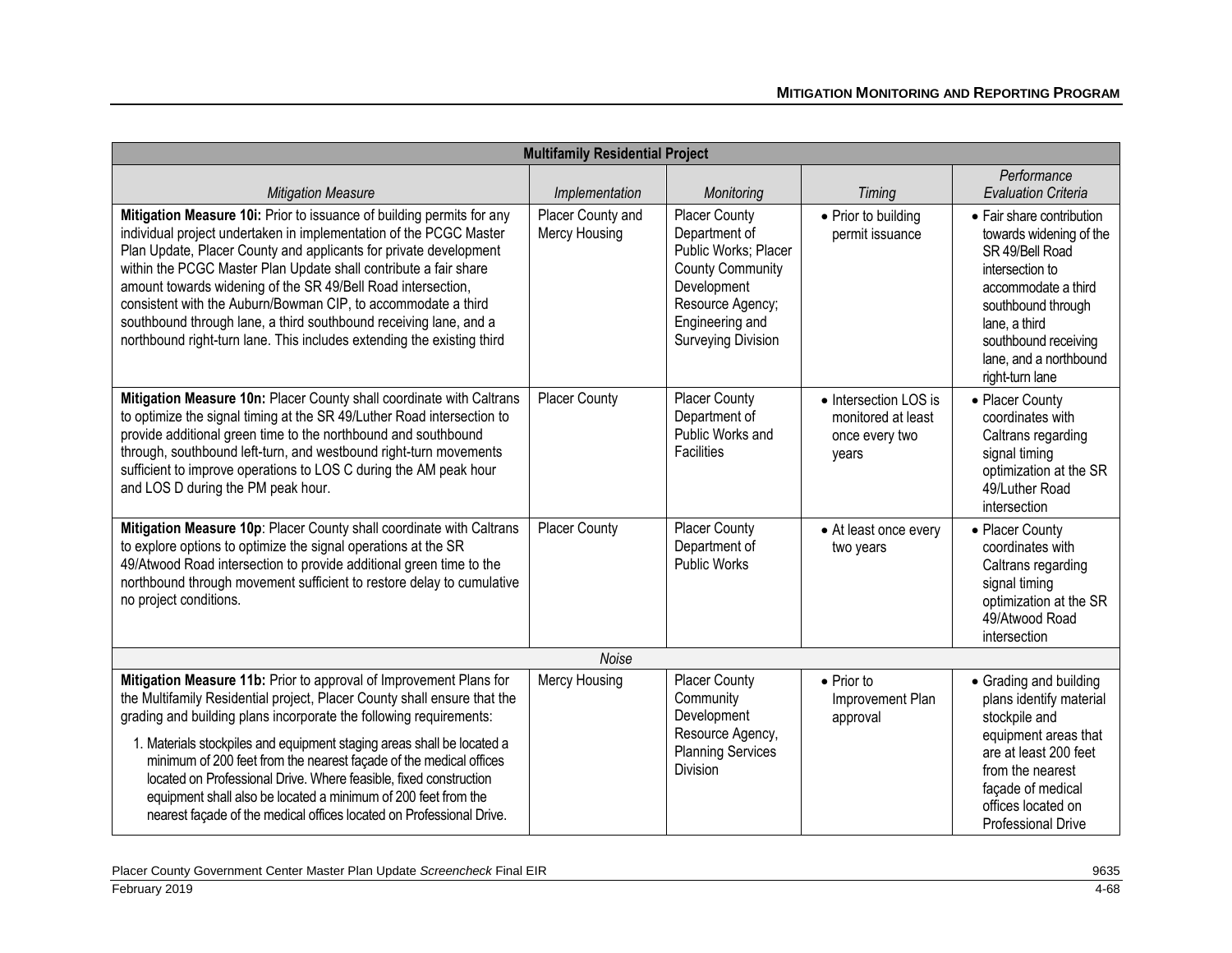| <b>Multifamily Residential Project</b>                                                                                                                                                                                                                                                                                                                                                                                                                                                                                                                                                                                                                                                                                                                                                                                                                                                                                                                                                                                                                                                                                                                                                                                                                                                                                                                                                                                                                                                                                                                                                                            |                                                  |                                                                                                                      |                                                    |                                                                                                                                                                                               |
|-------------------------------------------------------------------------------------------------------------------------------------------------------------------------------------------------------------------------------------------------------------------------------------------------------------------------------------------------------------------------------------------------------------------------------------------------------------------------------------------------------------------------------------------------------------------------------------------------------------------------------------------------------------------------------------------------------------------------------------------------------------------------------------------------------------------------------------------------------------------------------------------------------------------------------------------------------------------------------------------------------------------------------------------------------------------------------------------------------------------------------------------------------------------------------------------------------------------------------------------------------------------------------------------------------------------------------------------------------------------------------------------------------------------------------------------------------------------------------------------------------------------------------------------------------------------------------------------------------------------|--------------------------------------------------|----------------------------------------------------------------------------------------------------------------------|----------------------------------------------------|-----------------------------------------------------------------------------------------------------------------------------------------------------------------------------------------------|
| <b>Mitigation Measure</b>                                                                                                                                                                                                                                                                                                                                                                                                                                                                                                                                                                                                                                                                                                                                                                                                                                                                                                                                                                                                                                                                                                                                                                                                                                                                                                                                                                                                                                                                                                                                                                                         | Implementation                                   | Monitoring                                                                                                           | <b>Timing</b>                                      | Performance<br><b>Evaluation Criteria</b>                                                                                                                                                     |
| 2. Impact tools shall be shielded or shrouded and the intake and<br>exhaust ports of powered construction equipment shall be muffled<br>or shielded.<br>3. Place a temporary noise barrier between grading and paving<br>activities and equipment and the medical offices located at 3111<br>Professional Drive. The barrier shall be sufficient to achieve a 6<br>dB reduction in construction noise. Retain this temporary barrier in<br>place during other construction phases or place a temporary noise<br>barrier around all stationary and fixed equipment located within<br>200 feet of the nearest façade of the medical offices located on<br>Professional Drive.                                                                                                                                                                                                                                                                                                                                                                                                                                                                                                                                                                                                                                                                                                                                                                                                                                                                                                                                       |                                                  |                                                                                                                      |                                                    | • Grading and building<br>plans identify the<br>locations of any fixed<br>construction<br>equipment<br>• Equipment is shielded<br>and/or muffled<br>• Temporary noise<br>barrier is installed |
| Note: There are no significant air quality impacts or mitigation measures associated with the Multifamily Residential project                                                                                                                                                                                                                                                                                                                                                                                                                                                                                                                                                                                                                                                                                                                                                                                                                                                                                                                                                                                                                                                                                                                                                                                                                                                                                                                                                                                                                                                                                     |                                                  |                                                                                                                      |                                                    |                                                                                                                                                                                               |
|                                                                                                                                                                                                                                                                                                                                                                                                                                                                                                                                                                                                                                                                                                                                                                                                                                                                                                                                                                                                                                                                                                                                                                                                                                                                                                                                                                                                                                                                                                                                                                                                                   | Geology and Soils                                |                                                                                                                      |                                                    |                                                                                                                                                                                               |
| Mitigation Measure 14a: For each individual construction project within<br>the PCGC Master Plan Update planning area, the County or private<br>project applicant shall prepare and submit Improvement Plans,<br>specifications, and cost estimates (per the requirements of Section II of<br>the Land Development Manual that are in effect at the time of submittal)<br>to the County for review and approval of each project phase. The plans<br>shall show all physical improvements as required by the conditions for<br>the project, as well as pertinent topographical features, both on and off<br>site. All existing and proposed utilities and easements, on site and<br>adjacent to the project, which may be affected by planned construction,<br>shall be shown on the plans. All landscaping and irrigation facilities<br>within the public right-of-way (or public easements), or landscaping<br>within sight distance areas at intersections, shall be included in the<br>Improvement Plans. The applicant shall pay plan check and inspection<br>fees and Placer County Fire Department improvement plan review and<br>inspection fees, if applicable, with the first Improvement Plan submittal.<br>(NOTE: Prior to plan approval, all applicable recording and reproduction<br>cost shall be paid.) The cost of the above-noted landscape and irrigation<br>facilities shall be included in the estimates used to determine these fees.<br>It is the applicant's responsibility to obtain all required agency signatures<br>on the plans and to secure department approvals. If the Design/Site | Mercy Housing and<br>construction<br>contractors | <b>Placer County</b><br>Community<br>Development<br>Resource Agency,<br>Engineering and<br><b>Surveying Division</b> | $\bullet$ Prior to<br>Improvement Plan<br>approval | • Improvement Plans<br>meet the requirements<br>of the LDM                                                                                                                                    |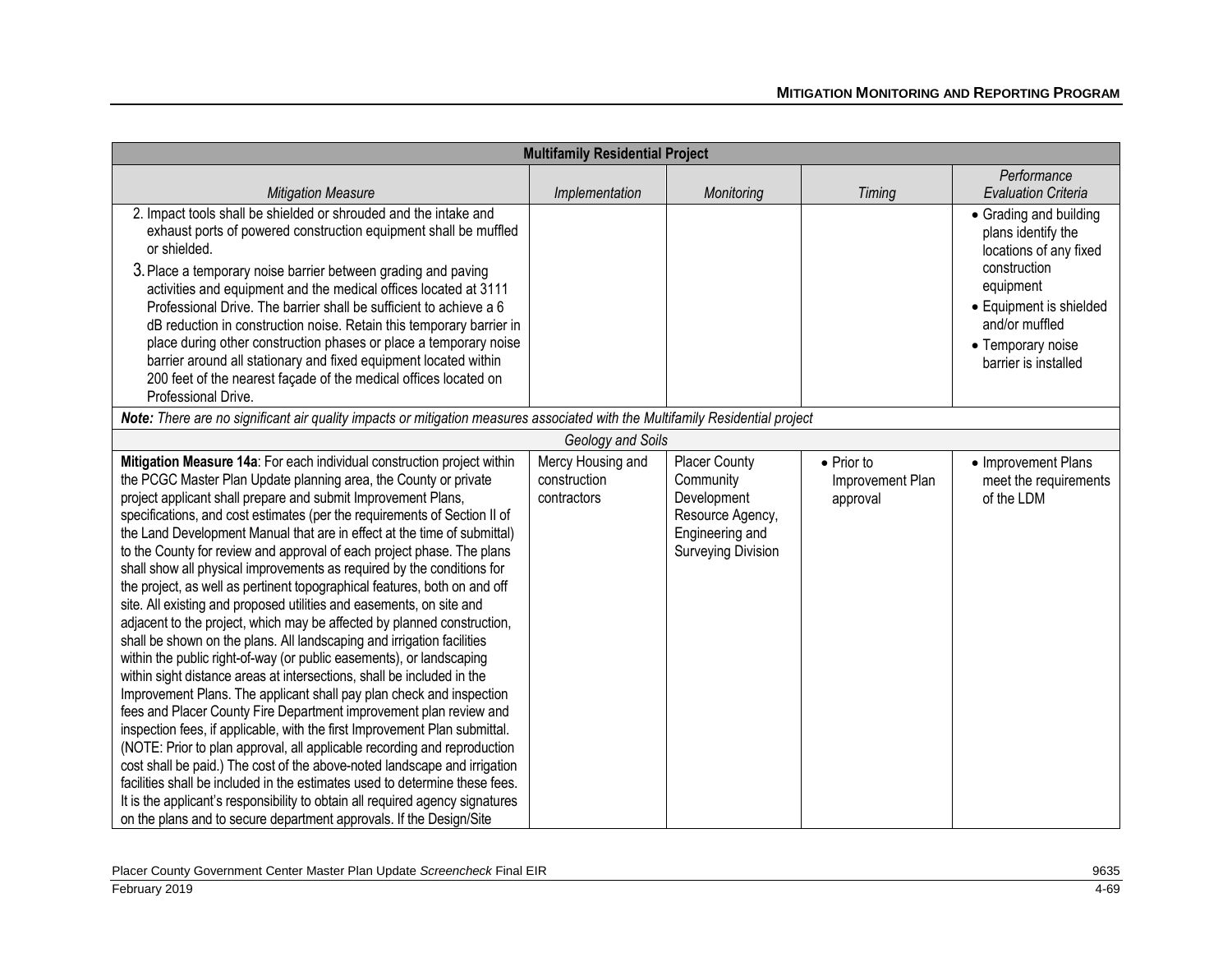| <b>Multifamily Residential Project</b>                                                                                                                                                                                                                                                                                                                                                                                                                                                                                                                                                                                                                                                                                                     |                                                  |                                                                                                                                                   |                                                    |                                                                                                                                                                                                                                   |
|--------------------------------------------------------------------------------------------------------------------------------------------------------------------------------------------------------------------------------------------------------------------------------------------------------------------------------------------------------------------------------------------------------------------------------------------------------------------------------------------------------------------------------------------------------------------------------------------------------------------------------------------------------------------------------------------------------------------------------------------|--------------------------------------------------|---------------------------------------------------------------------------------------------------------------------------------------------------|----------------------------------------------------|-----------------------------------------------------------------------------------------------------------------------------------------------------------------------------------------------------------------------------------|
| <b>Mitigation Measure</b>                                                                                                                                                                                                                                                                                                                                                                                                                                                                                                                                                                                                                                                                                                                  | Implementation                                   | Monitoring                                                                                                                                        | <b>Timing</b>                                      | Performance<br><b>Evaluation Criteria</b>                                                                                                                                                                                         |
| Review process and/or Development Review Committee (DRC) review<br>is required as a condition of approval for the project, said review process<br>shall be completed prior to submittal of Improvement Plans. Record<br>drawings shall be prepared and signed by a California Registered Civil<br>Engineer, at the applicant's expense, and shall be submitted to the<br>County in both hard copy and electronic versions in a format to be<br>approved by the County prior to acceptance by the County of site<br>improvements.                                                                                                                                                                                                           |                                                  |                                                                                                                                                   |                                                    |                                                                                                                                                                                                                                   |
| Any Building Permits associated with this project shall not be issued<br>until, at a minimum, the Improvement Plans are approved by the County.                                                                                                                                                                                                                                                                                                                                                                                                                                                                                                                                                                                            |                                                  |                                                                                                                                                   |                                                    |                                                                                                                                                                                                                                   |
| Mitigation Measure 14b: The Improvement Plans shall show all<br>proposed grading, drainage improvements, vegetation and tree<br>removal, and all work shall conform to provisions of the County<br>Grading Ordinance (Ref. Article 15.48, Placer County Code) that are in<br>effect at the time of submittal. No grading, clearing, or tree disturbance<br>shall occur until the Improvement Plans are approved and all<br>temporary construction fencing has been installed and inspected by a<br>member of the Development Review Committee (DRC). All cut/fill<br>slopes shall be at a maximum of 2:1 (horizontal: vertical) unless a soils<br>report supports a steeper slope and the County concurs with said<br>recommendation.      | Mercy Housing and<br>construction<br>contractors | <b>Placer County</b><br>Community<br>Development<br>Resource Agency,<br>Engineering and<br>Surveying Division;<br>and Placer County<br><b>DRC</b> | $\bullet$ Prior to<br>Improvement Plan<br>approval | • Cut slopes are at a<br>maximum slope of 2:1<br>unless otherwise<br>approved<br>• All disturbed areas are<br>revegetated<br>• Winterization is<br>completed and all<br>erosion control<br>measures are<br>maintained over winter |
| The applicant shall revegetate all disturbed areas. Revegetation,<br>undertaken from April 1 to October 1, shall include regular watering<br>to ensure adequate growth. A winterization plan shall be provided<br>with project Improvement Plans. It is the applicant's responsibility<br>to ensure proper installation and maintenance of erosion<br>control/winterization before, during, and after project construction.<br>Soil stockpiling or borrow areas shall have proper erosion control<br>measures applied for the duration of the construction, as specified<br>in the Improvement Plans. The applicant shall provide erosion<br>control where roadside drainage is off of the pavement, to the<br>satisfaction of the County. |                                                  |                                                                                                                                                   |                                                    | • Letter of credit or cash<br>deposit is submitted                                                                                                                                                                                |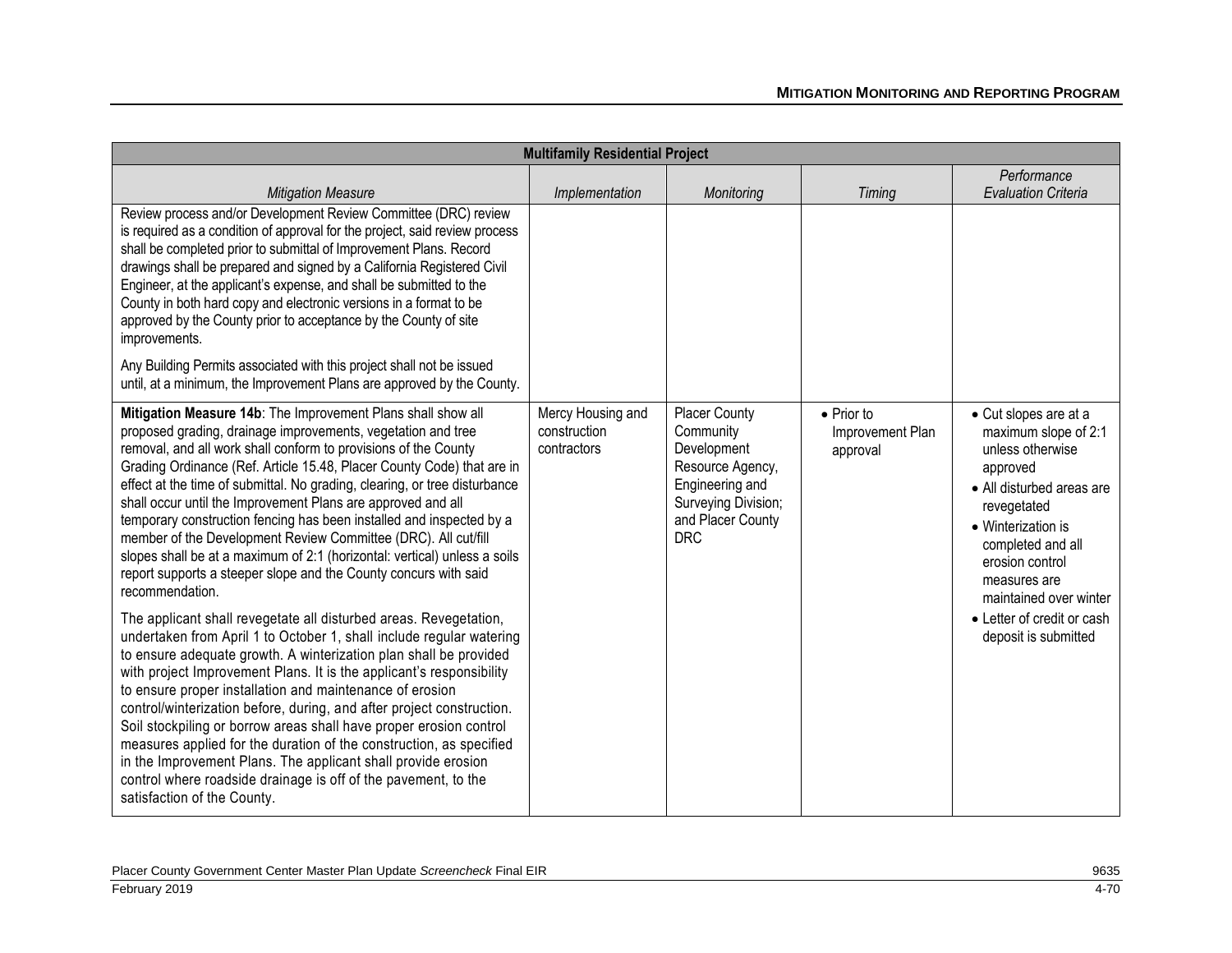|                                                                                                                                                                                                                                                                                                                                                                                                                                                                                                                                                                                                                                                                                                                   | <b>Multifamily Residential Project</b>           |                                                                                                        |                                                                                                                                                                                                                                                                                                                 |                                                                                                                                                                                                                                                                                                                                  |  |
|-------------------------------------------------------------------------------------------------------------------------------------------------------------------------------------------------------------------------------------------------------------------------------------------------------------------------------------------------------------------------------------------------------------------------------------------------------------------------------------------------------------------------------------------------------------------------------------------------------------------------------------------------------------------------------------------------------------------|--------------------------------------------------|--------------------------------------------------------------------------------------------------------|-----------------------------------------------------------------------------------------------------------------------------------------------------------------------------------------------------------------------------------------------------------------------------------------------------------------|----------------------------------------------------------------------------------------------------------------------------------------------------------------------------------------------------------------------------------------------------------------------------------------------------------------------------------|--|
| <b>Mitigation Measure</b>                                                                                                                                                                                                                                                                                                                                                                                                                                                                                                                                                                                                                                                                                         | Implementation                                   | Monitoring                                                                                             | <b>Timing</b>                                                                                                                                                                                                                                                                                                   | Performance<br><b>Evaluation Criteria</b>                                                                                                                                                                                                                                                                                        |  |
| The applicant shall submit to County a letter of credit or cash deposit<br>in the amount of 110% of an approved engineer's estimate for<br>winterization and permanent erosion control work prior to<br>Improvement Plan approval, to guarantee protection against erosion<br>and improper grading practices. One year after the County's<br>acceptance of improvements as complete, if there are no erosion or<br>runoff issues to be corrected, unused portions of said deposit shall<br>be refunded to the project applicant or authorized agent.                                                                                                                                                              |                                                  |                                                                                                        |                                                                                                                                                                                                                                                                                                                 |                                                                                                                                                                                                                                                                                                                                  |  |
| If at any time during construction, a field review by County personnel<br>indicates a significant deviation from the proposed grading shown on<br>the Improvement Plans, specifically with regard to slope heights, slope<br>ratios, erosion control, winterization, tree disturbance, and/or pad<br>elevations and configurations, the plans shall be reviewed by the DRC<br>for a determination of substantial conformance to the project approvals<br>prior to any further work proceeding. Failure of the DRC to make a<br>determination of substantial conformance may serve as grounds for<br>the revocation/modification of the project approval by the appropriate<br>hearing body.                       |                                                  |                                                                                                        |                                                                                                                                                                                                                                                                                                                 |                                                                                                                                                                                                                                                                                                                                  |  |
| Mitigation Measure 14c: The Improvement Plans shall show water quality<br>treatment facilities/Best Management Practices (BMPs) designed<br>according to the guidance of the California Stormwater Quality Association<br>Stormwater Best Management Practice Handbooks for Construction, for<br>New Development/Redevelopment, and for Industrial and Commercial (or<br>other similar source as approved by the County.<br>Construction (temporary) BMPs for the proposed project shall include,<br>but are not limited to: hydroseeding, straw mulch, velocity dissipation<br>devices, silt fencing, fiber rolls, storm drain inlet protection, wind<br>erosion control, and stabilized construction entrances. | Mercy Housing and<br>construction<br>contractors | Placer County<br>Community<br>Development<br>Resource Agency,<br>Engineering and<br>Surveying Division | $\bullet$ Prior to<br>Improvement Plan<br>approval, County to<br>confirm BMPs are<br>correctly shown on<br>the Improvement<br>Plans<br>• Prior to acceptance<br>of subdivision<br>improvements<br>and/or issuance of<br>certificates of<br>occupancy, County<br>to verify BMPs<br>were constructed<br>correctly | · Site-specific water<br>quality treatment<br>facilities/BMPs are<br>identified on<br>Improvement Plans<br>and are consistent<br>with the stormwater<br>management<br>requirements in the<br>PCGC Master Plan<br>Update<br>• Site-specific water<br>quality treatment<br>facilities/BMPs are<br>installed during<br>construction |  |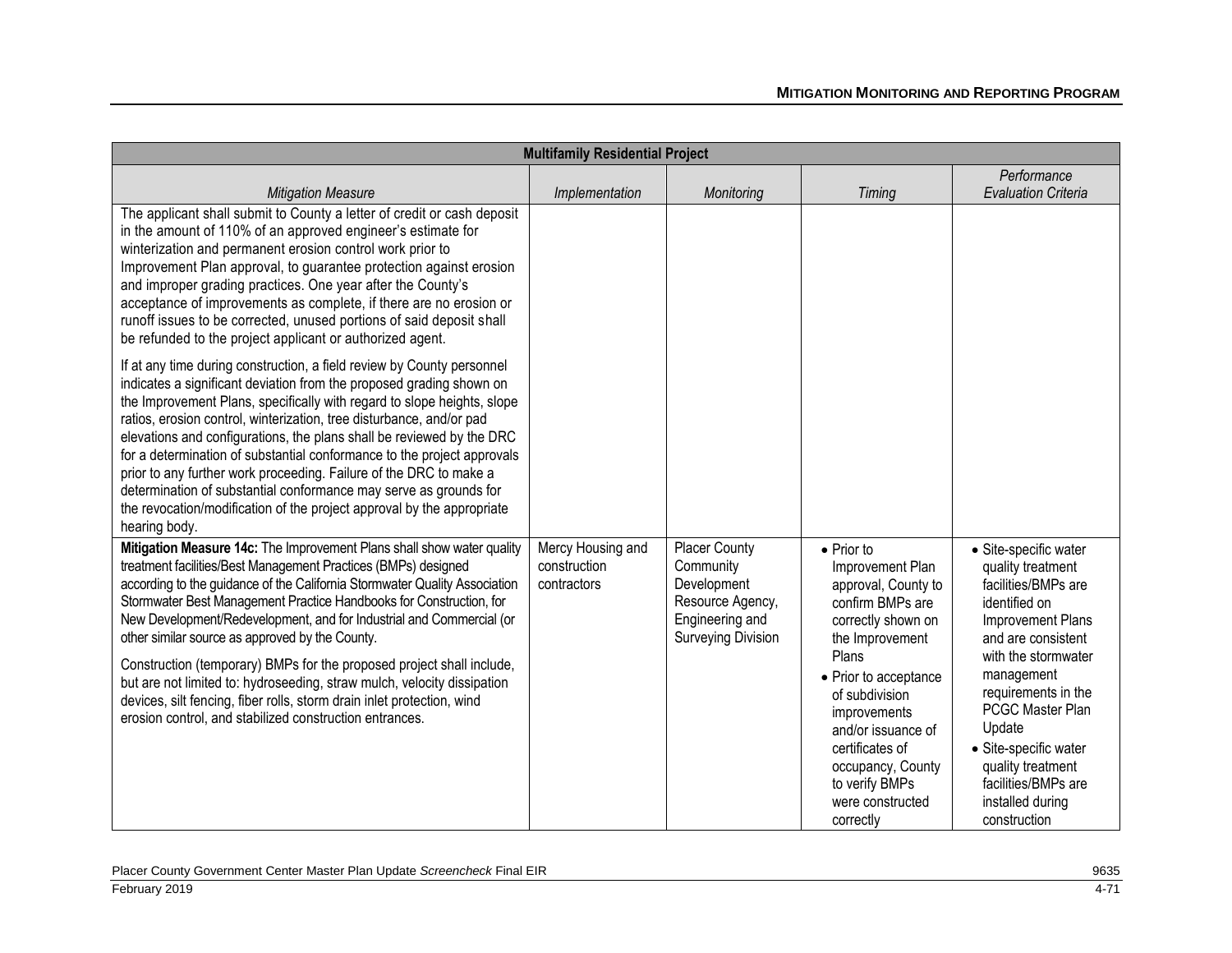| <b>Multifamily Residential Project</b>                                                                                                                                                                                                                                                                                                                                                                                                                                                                                                                                                                                                                                                                                                                                                                                                                                                                                                                                                                                                                                                                                      |                                                  |                                                                                                                                                   |                                                                                                             |                                                                                                                                                                                                                               |
|-----------------------------------------------------------------------------------------------------------------------------------------------------------------------------------------------------------------------------------------------------------------------------------------------------------------------------------------------------------------------------------------------------------------------------------------------------------------------------------------------------------------------------------------------------------------------------------------------------------------------------------------------------------------------------------------------------------------------------------------------------------------------------------------------------------------------------------------------------------------------------------------------------------------------------------------------------------------------------------------------------------------------------------------------------------------------------------------------------------------------------|--------------------------------------------------|---------------------------------------------------------------------------------------------------------------------------------------------------|-------------------------------------------------------------------------------------------------------------|-------------------------------------------------------------------------------------------------------------------------------------------------------------------------------------------------------------------------------|
| <b>Mitigation Measure</b>                                                                                                                                                                                                                                                                                                                                                                                                                                                                                                                                                                                                                                                                                                                                                                                                                                                                                                                                                                                                                                                                                                   | Implementation                                   | Monitoring                                                                                                                                        | <b>Timing</b>                                                                                               | Performance<br><b>Evaluation Criteria</b>                                                                                                                                                                                     |
| Mitigation Measure 14d: Prior to construction commencing, the<br>applicant shall provide evidence to the County of a Waste Discharge<br>Identification (WDID) number generated from the State Regional<br>Water Quality Control Board's Stormwater Multiple Application &<br>Reports Tracking System (SMARTS). This serves as the Regional<br>Water Quality Control Board approval or permit under the National<br>Pollutant Discharge Elimination System (NPDES) construction<br>stormwater quality permit.                                                                                                                                                                                                                                                                                                                                                                                                                                                                                                                                                                                                                | Mercy Housing and<br>construction<br>contractors | <b>Placer County</b><br>Community<br>Development<br>Resource Agency,<br>Engineering and<br>Surveying Division;<br>and Placer County<br><b>DRC</b> | $\bullet$ Prior to<br>commencement of<br>construction for<br>each individual<br>project                     | • Project applicant<br>submits evidence of a<br>WDID number issued<br>for the project                                                                                                                                         |
| Mitigation Measure 14e: The Improvement Plan(s) shall identify the<br>stockpiling and/or vehicle staging areas with locations as far as<br>practical from existing dwellings and protected resources in the area.                                                                                                                                                                                                                                                                                                                                                                                                                                                                                                                                                                                                                                                                                                                                                                                                                                                                                                           | Mercy Housing and<br>construction<br>contractors | Placer County<br>Community<br>Development<br>Resource Agency,<br>Engineering and<br><b>Surveying Division</b>                                     | $\bullet$ Prior to<br>Improvement Plan<br>approval                                                          | • Locations of vehicle<br>and material storage<br>are identified on<br>improvement plans<br>• Vehicle and material<br>storage is located as<br>far as possible from<br>existing dwellings and<br>protected resources          |
| Mitigation Measure 14f: The Improvement Plan submittal for each<br>individual construction project within the PCGC Master Plan Update,<br>shall include a final geotechnical engineering report produced by the<br>project proponent's qualified California Registered Civil or Geotechnical<br>Engineer for County review and approval. The report shall address and<br>make recommendations on the following: A) Road, pavement, and<br>parking area design; B) Structural foundations, including retaining wall<br>design (if applicable); C) Grading practices; D) Erosion/winterization; E)<br>Special problems discovered on-site (i.e., groundwater,<br>expansive/unstable soils, etc.); Slope stability. The investigation shall<br>include collection and analysis of soil samples to identify the presence of<br>any expansive soils or other soil instability. Where such instabilities are<br>observed to be present, the geotechnical investigation shall provide site-<br>specific recommendations for grading and site construction to ensure<br>that adequate soil stability is provided post-construction. | Mercy Housing and<br>construction<br>contractors | <b>Placer County</b><br>Community<br>Development<br>Resource Agency,<br>Engineering and<br>Surveying Division;<br>and Placer County<br><b>DRC</b> | $\bullet$ Prior to<br>Improvement Plan<br>approval<br>• Prior to issuance of<br>certificate of<br>occupancy | • A final geotechnical<br>engineering report is<br>submitted and all<br>recommendations of<br>the report are<br>implemented<br>• Final site-inspection<br>completed to verify<br>construction was<br>completed as<br>approved |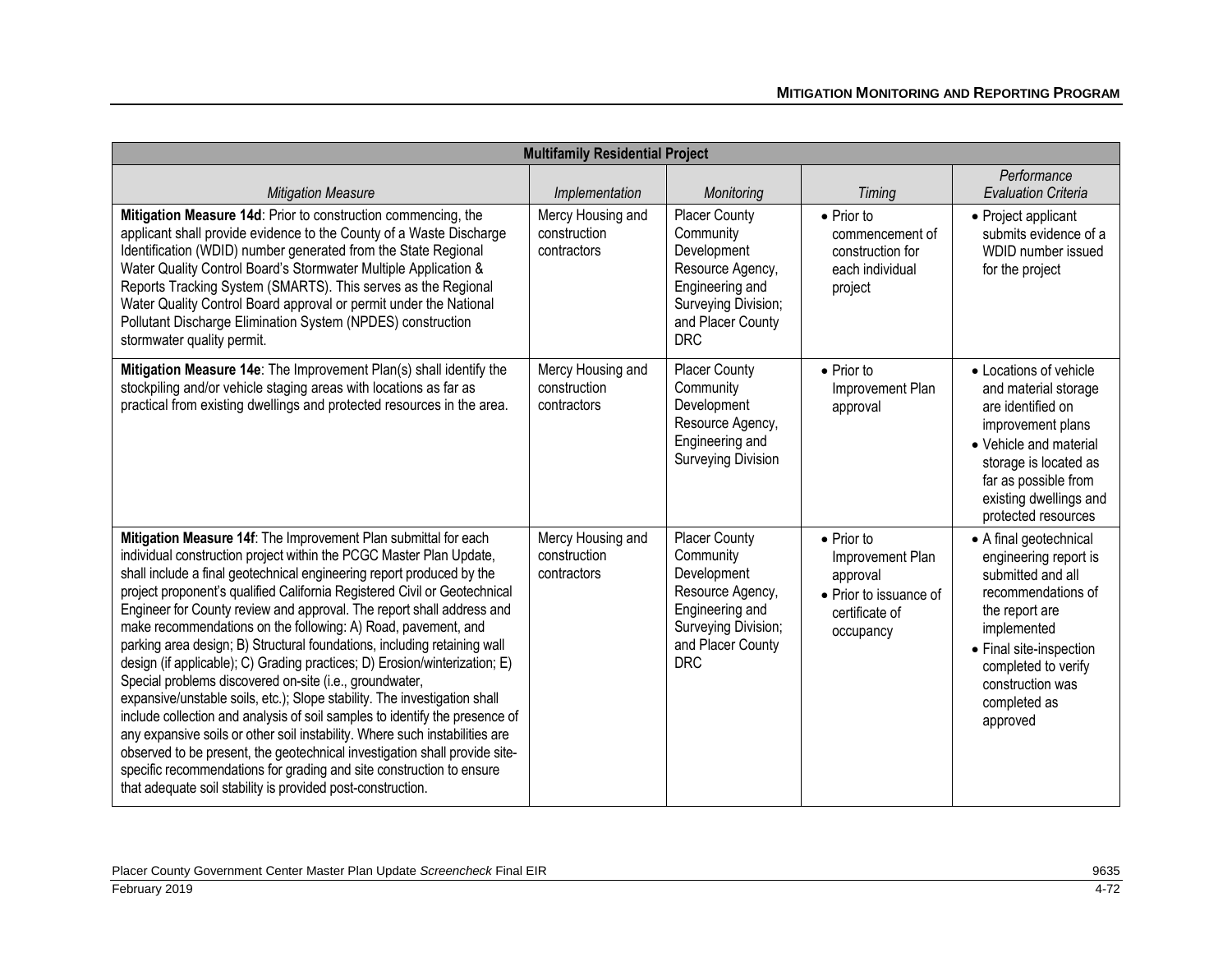| <b>Multifamily Residential Project</b>                                                                                                                                                                                                                                                                                                                                                                                                                                                                                                                                                                                                                                                                                                                                                                                                                                                                                                                                                                                                                                                                                                                                                                                                    |                                                  |                                                                                                               |                                                                                                     |                                                                                                                                                |  |  |
|-------------------------------------------------------------------------------------------------------------------------------------------------------------------------------------------------------------------------------------------------------------------------------------------------------------------------------------------------------------------------------------------------------------------------------------------------------------------------------------------------------------------------------------------------------------------------------------------------------------------------------------------------------------------------------------------------------------------------------------------------------------------------------------------------------------------------------------------------------------------------------------------------------------------------------------------------------------------------------------------------------------------------------------------------------------------------------------------------------------------------------------------------------------------------------------------------------------------------------------------|--------------------------------------------------|---------------------------------------------------------------------------------------------------------------|-----------------------------------------------------------------------------------------------------|------------------------------------------------------------------------------------------------------------------------------------------------|--|--|
|                                                                                                                                                                                                                                                                                                                                                                                                                                                                                                                                                                                                                                                                                                                                                                                                                                                                                                                                                                                                                                                                                                                                                                                                                                           |                                                  |                                                                                                               |                                                                                                     | Performance                                                                                                                                    |  |  |
| <b>Mitigation Measure</b>                                                                                                                                                                                                                                                                                                                                                                                                                                                                                                                                                                                                                                                                                                                                                                                                                                                                                                                                                                                                                                                                                                                                                                                                                 | Implementation                                   | Monitoring                                                                                                    | <b>Timing</b>                                                                                       | <b>Evaluation Criteria</b>                                                                                                                     |  |  |
|                                                                                                                                                                                                                                                                                                                                                                                                                                                                                                                                                                                                                                                                                                                                                                                                                                                                                                                                                                                                                                                                                                                                                                                                                                           | <b>Hydrology and Water Quality</b>               |                                                                                                               |                                                                                                     |                                                                                                                                                |  |  |
| Mitigation Measure 15a: This project area is located within the permit<br>area covered by Placer County's Small Municipal Separate Storm<br>Sewer System (MS4) Permit (State Water Resources Control Board<br>National Pollutant Discharge Elimination System (NPDES)) (NPDES<br>Phase II MS4 Permit). Project-related storm water discharges are<br>subject to all applicable requirements of said permit.                                                                                                                                                                                                                                                                                                                                                                                                                                                                                                                                                                                                                                                                                                                                                                                                                               | Mercy Housing and<br>construction<br>contractors | Placer County<br>Community<br>Development<br>Resource Agency,<br>Engineering and<br><b>Surveying Division</b> | • Prior to<br>Improvement Plan<br>approval<br>• Prior to issuance of<br>certificate of<br>occupancy | • Permanent and<br>operational source<br>control measures are<br>identified on<br>Improvement Plans<br>• Permanent and                         |  |  |
| Each project shall implement permanent and operational source control<br>measures as applicable. Source control measures shall be designed for<br>pollutant generating activities or sources consistent with recommendations<br>from the California Stormwater Quality Association (CASQA) Stormwater<br>BMP Handbook for New Development and Redevelopment, or equivalent<br>manual, and shall be shown on the Improvement Plans.                                                                                                                                                                                                                                                                                                                                                                                                                                                                                                                                                                                                                                                                                                                                                                                                        |                                                  |                                                                                                               |                                                                                                     | operational source<br>control measures are<br>consistent with the<br>identified guidance<br>documents<br>• Permanent and<br>operational source |  |  |
| The project is also required to implement Low Impact Development<br>(LID) standards designed to reduce runoff, treat storm water, and<br>provide baseline hydromodification management as outlined in the<br>West Placer Storm Water Quality Design Manual.                                                                                                                                                                                                                                                                                                                                                                                                                                                                                                                                                                                                                                                                                                                                                                                                                                                                                                                                                                               |                                                  |                                                                                                               |                                                                                                     | control measures are<br>installed during<br>construction<br>• Routine maintenance                                                              |  |  |
| Per the State of California NPDES Phase II MS4 Permit, this project is a<br>Regulated Project that creates and/or replaces 5,000 square feet or more<br>of impervious surface. A final Storm Water Quality Plan (SWQP) shall be<br>submitted, either within the final Drainage Report or as a separate<br>document that identifies how this project will meet the Phase II MS4 permit<br>obligations. Site design measures, source control measures, and Low<br>Impact Development (LID) standards, as necessary, shall be incorporated<br>into the design and shown on the Improvement Plans. In addition, per the<br>Phase II MS4 permit, projects creating and/or replacing one acre or more<br>of impervious surface (excepting projects that do not increase impervious<br>surface area over the pre-project condition) are also required to<br>demonstrate hydromodification management of storm water such that<br>post-project runoff is maintained to equal or below pre-project flow rates for<br>the 2 year, 24-hour storm event, generally by way of infiltration, rooftop and<br>impervious area disconnection, bioretention, and other LID measures that<br>result in post-project flows that mimic pre-project conditions. |                                                  |                                                                                                               |                                                                                                     | of permanent and<br>operational source<br>control measures is<br>completed is<br>completed by Placer<br>County and land lease<br>holders       |  |  |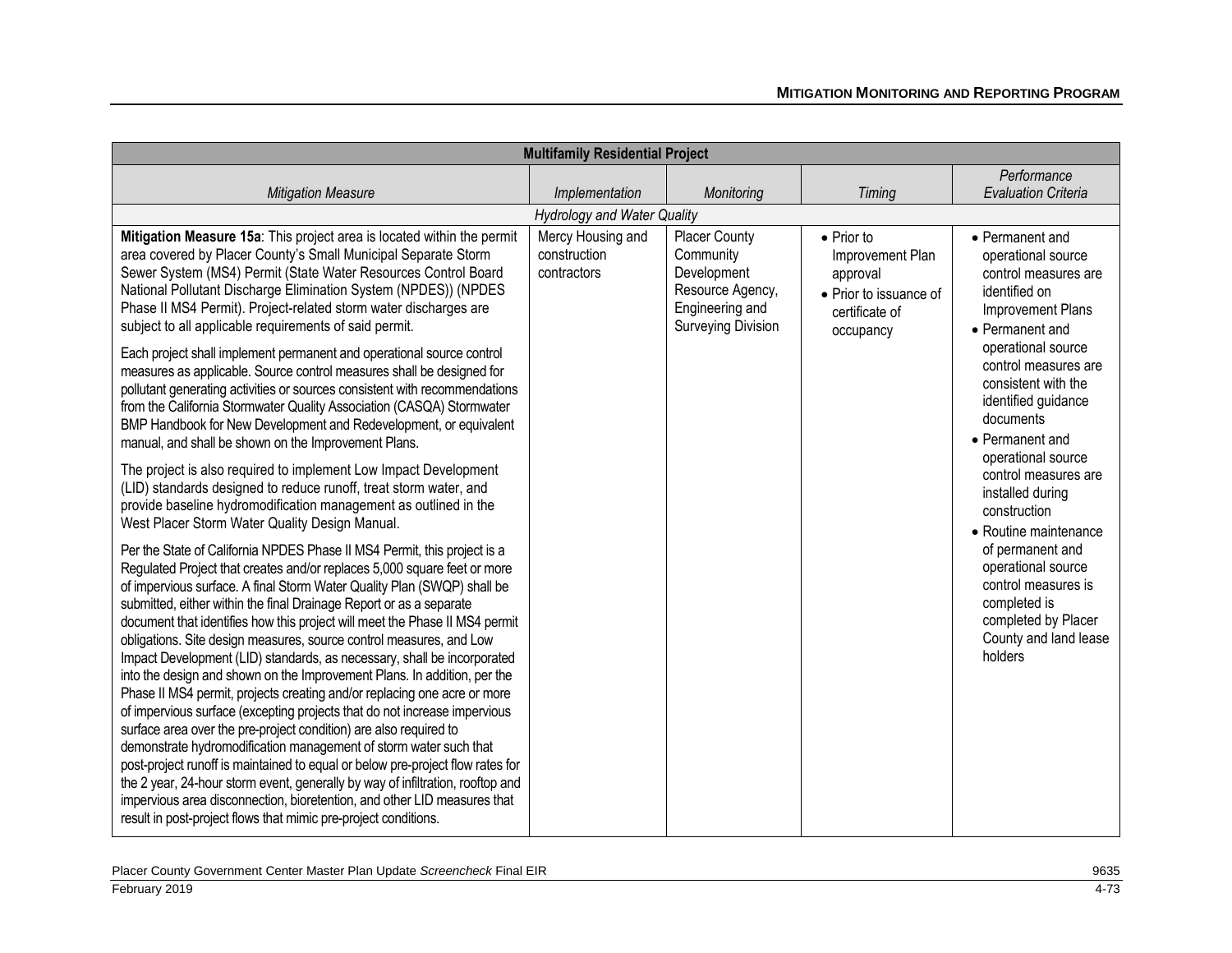| <b>Multifamily Residential Project</b>                                                                                                                                                                                                                                                                                                                                                                                                                                                                                                                                                                                                                                                                                                                                                                                                                                                                                                                                                                                                                                                                                                                                                                                       |                                                  |                                                                                                                      |                                                               |                                                                                                                                           |  |
|------------------------------------------------------------------------------------------------------------------------------------------------------------------------------------------------------------------------------------------------------------------------------------------------------------------------------------------------------------------------------------------------------------------------------------------------------------------------------------------------------------------------------------------------------------------------------------------------------------------------------------------------------------------------------------------------------------------------------------------------------------------------------------------------------------------------------------------------------------------------------------------------------------------------------------------------------------------------------------------------------------------------------------------------------------------------------------------------------------------------------------------------------------------------------------------------------------------------------|--------------------------------------------------|----------------------------------------------------------------------------------------------------------------------|---------------------------------------------------------------|-------------------------------------------------------------------------------------------------------------------------------------------|--|
| <b>Mitigation Measure</b>                                                                                                                                                                                                                                                                                                                                                                                                                                                                                                                                                                                                                                                                                                                                                                                                                                                                                                                                                                                                                                                                                                                                                                                                    | Implementation                                   | Monitoring                                                                                                           | Timing                                                        | Performance<br><b>Evaluation Criteria</b>                                                                                                 |  |
| Mitigation Measure 15b: As part of the Improvement Plan submittal<br>process, each project applicant shall provide a final Drainage Report for<br>County review and approval. The final Drainage Report may require more<br>detail than that provided in the preliminary report, and will be reviewed in<br>concert with the Improvement Plans to confirm conformity between the<br>two. The report shall be prepared by a Registered Civil Engineer and shall,<br>at a minimum, include: A written text addressing existing conditions, the<br>effects of the proposed improvements, all appropriate calculations,<br>watershed maps, changes in flows and patterns, and proposed on- and<br>off-site improvements and drainage easements to accommodate flows<br>from this project. The report shall identify water quality protection features<br>and methods to be used during construction, as well as long-term post-<br>construction water quality measures. Each final Drainage Report shall be<br>prepared in conformance with the requirements of Section 5 of the Land<br>Development Manual and the Placer County Storm Water Management<br>Manual that are in effect at the time of improvement plan submittal. | Mercy Housing                                    | Placer County<br>Community<br>Development<br>Resource Agency,<br>Engineering and<br><b>Surveying Division</b>        | • Prior to<br>Improvement Plan<br>approval                    | • The Final Drainage<br>Report is prepared in<br>conformance with the<br><b>LDM</b> and Placer<br>County Storm Water<br>Management Manual |  |
| Mitigation Measure 15c: Prior to construction commencing, each<br>project applicant for projects disturbing more than 1 acre shall be<br>required to provide evidence to the County of a WDID number<br>generated from the State Regional Water Quality Control Board's<br>Stormwater Multiple Application & Reports Tracking System<br>(SMARTS). This serves as the RWQCB approval or permit under the<br>National Pollutant Discharge Elimination System (NPDES)<br>construction storm water quality permit.                                                                                                                                                                                                                                                                                                                                                                                                                                                                                                                                                                                                                                                                                                               | Mercy Housing and<br>construction<br>contractors | <b>Placer County</b><br>Community<br>Development<br>Resource Agency,<br>Engineering and<br><b>Surveying Division</b> | • As identified for<br><b>Mitigation Measure</b><br>14d above | • As identified for<br><b>Mitigation Measure</b><br>14d above                                                                             |  |
| Mitigation Measure 15d: The Improvement Plans for each project shall<br>show water quality treatment facilities/BMPs designed according to the<br>guidance of the California Stormwater Quality Association's Stormwater<br>Best Management Practice Handbooks for Construction, for New<br>Development/ Redevelopment, and for Industrial and Commercial.<br>Storm drainage from on- and off-site impervious surfaces (including roads)<br>shall be collected and routed through specially designed catch basins,<br>vegetated swales, vaults, infiltration basins, water quality basins, filters, etc.<br>for entrapment of sediment, debris and oils/greases or other identified                                                                                                                                                                                                                                                                                                                                                                                                                                                                                                                                          | Mercy Housing                                    | Placer County<br>Community<br>Development<br>Resource Agency,<br>Engineering and<br><b>Surveying Division</b>        | • As identified for<br><b>Mitigation Measure</b><br>14c above | • As identified for<br><b>Mitigation Measure</b><br>14c above                                                                             |  |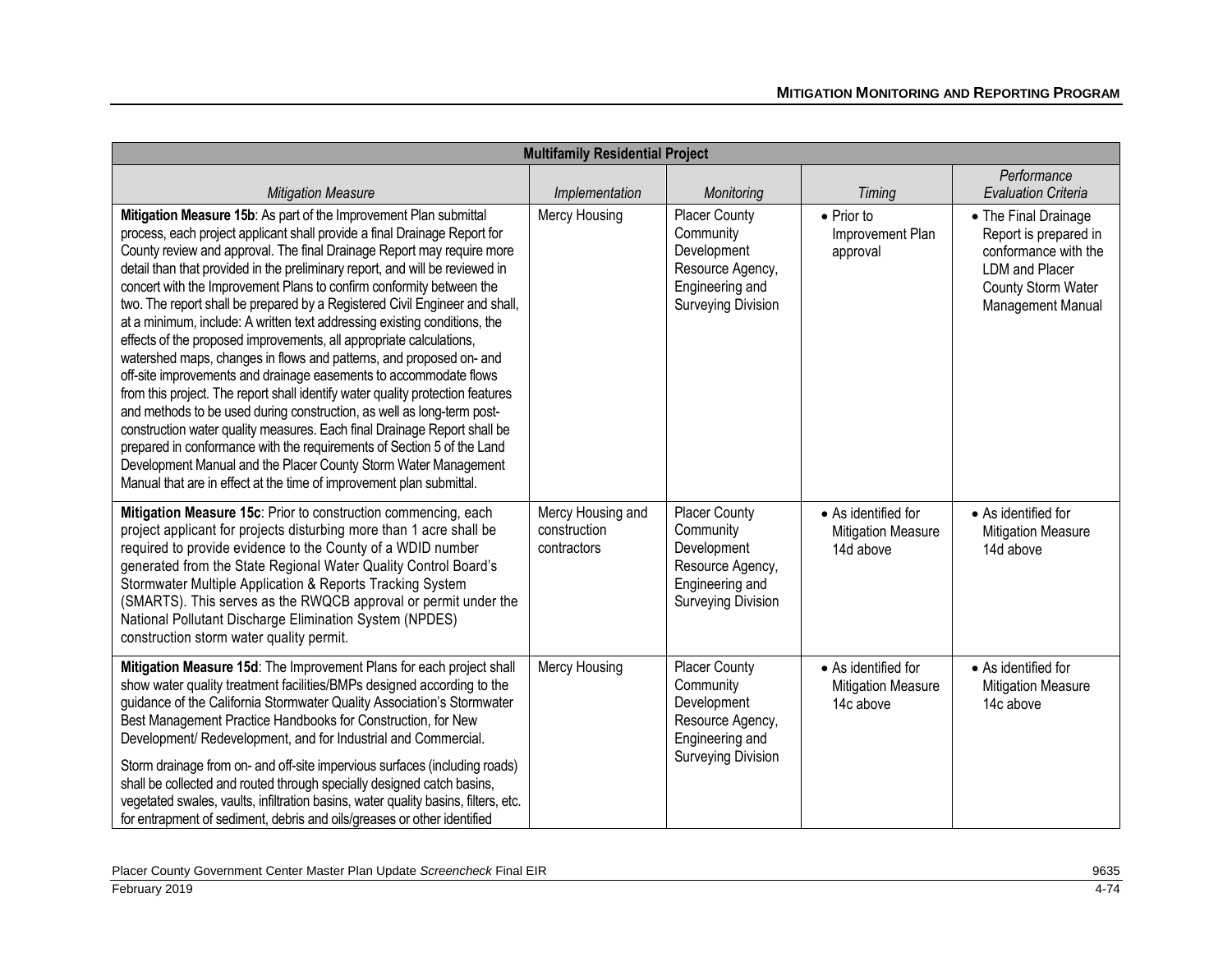| <b>Multifamily Residential Project</b>                                                                                                                                                                                                                                                                                                                                                                                                                                                                                                                                                                                                                                                                                                                                                                                                                                                                                                                                                                                                                                                               |                                                  |                                                                                                                      |                                                                                                     |                                                                                                                                                                                                                                                                                                       |  |
|------------------------------------------------------------------------------------------------------------------------------------------------------------------------------------------------------------------------------------------------------------------------------------------------------------------------------------------------------------------------------------------------------------------------------------------------------------------------------------------------------------------------------------------------------------------------------------------------------------------------------------------------------------------------------------------------------------------------------------------------------------------------------------------------------------------------------------------------------------------------------------------------------------------------------------------------------------------------------------------------------------------------------------------------------------------------------------------------------|--------------------------------------------------|----------------------------------------------------------------------------------------------------------------------|-----------------------------------------------------------------------------------------------------|-------------------------------------------------------------------------------------------------------------------------------------------------------------------------------------------------------------------------------------------------------------------------------------------------------|--|
| <b>Mitigation Measure</b>                                                                                                                                                                                                                                                                                                                                                                                                                                                                                                                                                                                                                                                                                                                                                                                                                                                                                                                                                                                                                                                                            | Implementation                                   | Monitoring                                                                                                           | <b>Timing</b>                                                                                       | Performance<br><b>Evaluation Criteria</b>                                                                                                                                                                                                                                                             |  |
| pollutants, as approved by the County. BMPs shall be designed in<br>accordance with the West Placer Storm Water Quality Design Manual for<br>sizing of permanent post-construction Best Management Practices for<br>stormwater quality protection. No water quality facility construction shall be<br>permitted within any identified wetlands area, floodplain, or right-of-way,<br>except as authorized by project approvals.                                                                                                                                                                                                                                                                                                                                                                                                                                                                                                                                                                                                                                                                      |                                                  |                                                                                                                      |                                                                                                     |                                                                                                                                                                                                                                                                                                       |  |
| All permanent BMPs shall be maintained as required to ensure<br>effectiveness. The project applicant shall provide for the establishment of<br>vegetation, where specified, by means of proper irrigation. Proof of on-<br>going maintenance, such as contractual evidence, shall be provided to<br>the County upon request. The project owners/permittees shall provide<br>maintenance of these facilities and annually report a certification of<br>completed maintenance to the County DPWF Stormwater Coordinator,<br>unless, and until, a County Service Area is created and said facilities are<br>accepted by the County for maintenance. Contractual evidence of a<br>monthly parking lot sweeping and vacuuming, and catch basin cleaning<br>program shall be provided to the County upon request. Failure to do so<br>will be grounds for discretionary permit revocation. Prior to Improvement<br>Plan approval, easements shall be created and offered for dedication to<br>the County for maintenance and access to these facilities in anticipation<br>of possible County maintenance. |                                                  |                                                                                                                      |                                                                                                     |                                                                                                                                                                                                                                                                                                       |  |
| Mitigation Measure 15f: The Improvement Plan submittal and final<br>Drainage Report shall provide details showing that storm water run-off<br>peak flows and volumes shall be reduced to pre-project conditions<br>through the installation of detention/retention facilities.<br>Detention/retention facilities shall be designed in accordance with the<br>requirements of the Placer County Stormwater Management Manual<br>that are in effect at the time of submittal, and to the satisfaction of the<br>County and shall be shown on the Improvement Plans. Maintenance of<br>detention/retention facilities by the property owner's association,<br>property owner, or entity responsible for project maintenance shall be<br>required. No detention/retention facility construction shall be permitted<br>within any identified wetlands area, floodplain, or right-of-way, except<br>as authorized by project approvals.                                                                                                                                                                    | Mercy Housing and<br>construction<br>contractors | <b>Placer County</b><br>Community<br>Development<br>Resource Agency,<br>Engineering and<br><b>Surveying Division</b> | • Prior to<br>Improvement Plan<br>approval<br>• Prior to issuance of<br>certificate of<br>occupancy | · Site-specific water<br>quality treatment<br>facilities/BMPs are<br>identified on<br>Improvement Plans<br>· Site-specific water<br>quality treatment<br>facilities/BMPs include<br>the specific facilities<br>and BMPs identified<br>and are consistent<br>with the identified<br>guidance documents |  |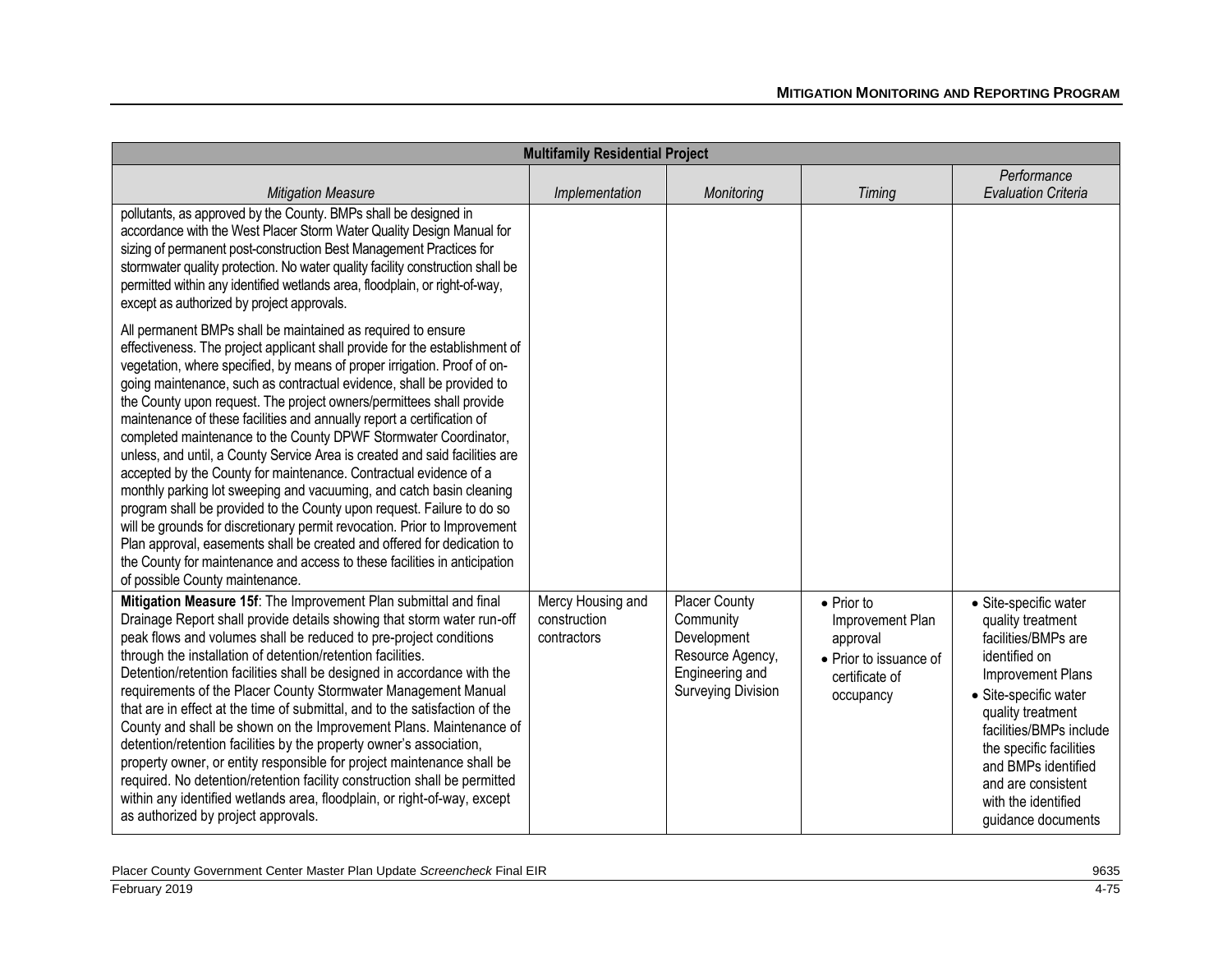| <b>Multifamily Residential Project</b>                                                                                                                                                                                                                                                                                                                                                                                                                                                                                                                                                                                                                                                                                                                                                                                                                                                                               |                                                  |                                                                  |                                                                                                             |                                                                                                                                                                                                                                                                |  |
|----------------------------------------------------------------------------------------------------------------------------------------------------------------------------------------------------------------------------------------------------------------------------------------------------------------------------------------------------------------------------------------------------------------------------------------------------------------------------------------------------------------------------------------------------------------------------------------------------------------------------------------------------------------------------------------------------------------------------------------------------------------------------------------------------------------------------------------------------------------------------------------------------------------------|--------------------------------------------------|------------------------------------------------------------------|-------------------------------------------------------------------------------------------------------------|----------------------------------------------------------------------------------------------------------------------------------------------------------------------------------------------------------------------------------------------------------------|--|
| <b>Mitigation Measure</b>                                                                                                                                                                                                                                                                                                                                                                                                                                                                                                                                                                                                                                                                                                                                                                                                                                                                                            | Implementation                                   | Monitoring                                                       | <b>Timing</b>                                                                                               | Performance<br><b>Evaluation Criteria</b>                                                                                                                                                                                                                      |  |
| Storm drainage from on-site impervious surfaces shall be collected<br>and routed through specially designed catch basins, vegetated swales,<br>vaults, infiltration basins, water quality basins, filters, and others for<br>entrapment of sediment, debris, and oils/greases, or other identified<br>pollutants, as approved by the ESD. BMPs shall be designed at a<br>minimum in accordance with the Placer County's Guidance Document<br>for Volume and Flow-Based Sizing of Permanent Post-Construction<br>Best Management Practices for Stormwater Quality Protection. Post-<br>development (permanent) BMPs for the project include vegetated<br>swales (TC-30), detention basins (TC-22), and water quality inlets (TC-<br>50). No water quality facility construction shall be permitted within any<br>identified wetlands area, floodplain, or right-of-way, except as<br>authorized by project approvals. |                                                  |                                                                  |                                                                                                             | · Site-specific water<br>quality treatment<br>facilities/BMPs are<br>installed during<br>construction<br>• Routine maintenance<br>of site-specific water<br>quality treatment<br>facilities/BMPs is<br>completed by Placer<br>County and land lease<br>holders |  |
| All BMPs shall be maintained as required to insure effectiveness. The<br>project applicant shall provide for the establishment of vegetation,<br>where specified, by means of proper irrigation. Proof of ongoing<br>maintenance, such as contractual evidence, shall be provided to ESD<br>upon request. Maintenance of these facilities shall be provided by the<br>project owners/permittees unless, and until, a County Service Area is<br>created and said facilities are accepted by Placer County for<br>maintenance. Prior to Improvement Plan or Final Map approval,<br>easements shall be created and offered for dedication to Placer<br>County for maintenance and access to these facilities in anticipation of<br>possible County maintenance.                                                                                                                                                         |                                                  |                                                                  |                                                                                                             |                                                                                                                                                                                                                                                                |  |
| <b>Hazards and Hazardous Materials</b>                                                                                                                                                                                                                                                                                                                                                                                                                                                                                                                                                                                                                                                                                                                                                                                                                                                                               |                                                  |                                                                  |                                                                                                             |                                                                                                                                                                                                                                                                |  |
| Mitigation Measure 16b: For each individual construction project<br>undertaken as part of implementation of the PCGC Master Plan<br>Update, the construction manager shall prepare a Site Mitigation Work<br>Plan that includes the following requirements and best management<br>practices (BMPs) to be implemented during all site preparation and<br>construction activities:<br>a. Store construction raw materials (e.g., dry materials such as<br>plaster and cement, pesticides and herbicides, paints, petroleum<br>products, treated lumber) in designated areas that are located                                                                                                                                                                                                                                                                                                                           | Mercy Housing and<br>construction<br>contractors | <b>Placer County</b><br>Department of<br>Environmental<br>Health | • Site Mitigation<br>Work Plan is<br>approved prior to<br>issuance of grading<br>and/or building<br>permits | • Approved Site<br>Mitigation Work Plan<br>is implemented<br>throughout<br>construction                                                                                                                                                                        |  |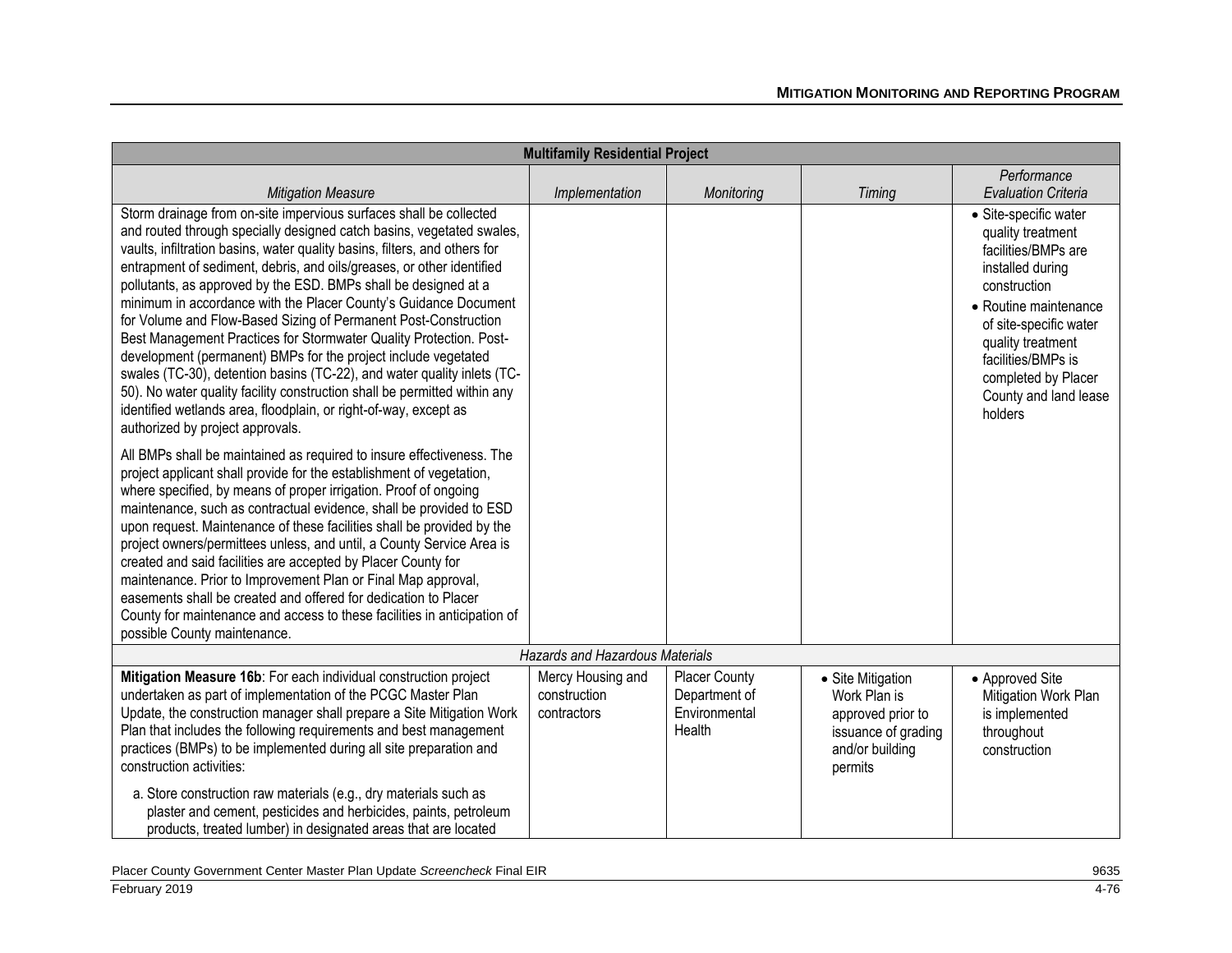| <b>Multifamily Residential Project</b>                                                                                                                                                                                                                                                                                                                                                                                                                                                                                                                                                                                                                                                              |                |            |                                                                      |                            |  |
|-----------------------------------------------------------------------------------------------------------------------------------------------------------------------------------------------------------------------------------------------------------------------------------------------------------------------------------------------------------------------------------------------------------------------------------------------------------------------------------------------------------------------------------------------------------------------------------------------------------------------------------------------------------------------------------------------------|----------------|------------|----------------------------------------------------------------------|----------------------------|--|
|                                                                                                                                                                                                                                                                                                                                                                                                                                                                                                                                                                                                                                                                                                     |                |            |                                                                      | Performance                |  |
| <b>Mitigation Measure</b>                                                                                                                                                                                                                                                                                                                                                                                                                                                                                                                                                                                                                                                                           | Implementation | Monitoring | <b>Timing</b>                                                        | <b>Evaluation Criteria</b> |  |
| away from storm drain inlets, drainageways, and canals and are<br>surrounded by earthen berms.<br>b. Train the construction employees working on the site in proper<br>materials handling practices to ensure that, to the maximum<br>extent practicable, those materials that are spread throughout the<br>site are covered with impervious tarps or stored inside buildings.<br>c. Instruct all construction crew members to immediately notify a                                                                                                                                                                                                                                                 |                |            | • Routine inspections<br>are conducted<br>throughout<br>construction |                            |  |
| construction foreperson of any spills of hazardous materials, and<br>the foreperson must take steps to contain the spilled materials.<br>d. Whenever possible, wash out concrete trucks off site in<br>designated areas. When the trucks are washed on site, contain<br>the wash water in a temporary pit adjacent to the construction<br>activity where waste concrete can harden for later removal. Avoid<br>washing fresh concrete from the trucks, unless the runoff is<br>drained to a berm or level area, away from site waterways and<br>storm drain inlets.                                                                                                                                 |                |            |                                                                      |                            |  |
| e. Collect non-hazardous waste construction materials (e.g., wood,<br>paper, plastic, cleared trees and shrubs, building rubble, scrap<br>metal, rubber, glass) and deposit in covered dumpsters at a<br>designated waste storage area on the site. Store recyclable<br>construction materials separately for recycling. Transport all solid<br>waste and recyclable material to the Western Regional Sanitary<br>Landfill and Materials Recovery Facility.                                                                                                                                                                                                                                         |                |            |                                                                      |                            |  |
| f. Store hazardous materials in portable metal sheds with secondary<br>containment. The quantities of these materials stored on site shall<br>reflect the quantities needed for site construction. Apply all<br>fertilizers, herbicides, and pesticides following the methods and<br>amounts recommended by the manufacturer. Do not mix<br>hazardous waste with other waste produced on site. Contract with<br>a Certified Waste Collection contractor to collect hazardous<br>wastes for disposal at an approved hazardous waste facility.<br>g. Dispose of waste oil and other equipment maintenance waste in<br>compliance with federal, state, and local laws, regulations, and<br>ordinances. |                |            |                                                                      |                            |  |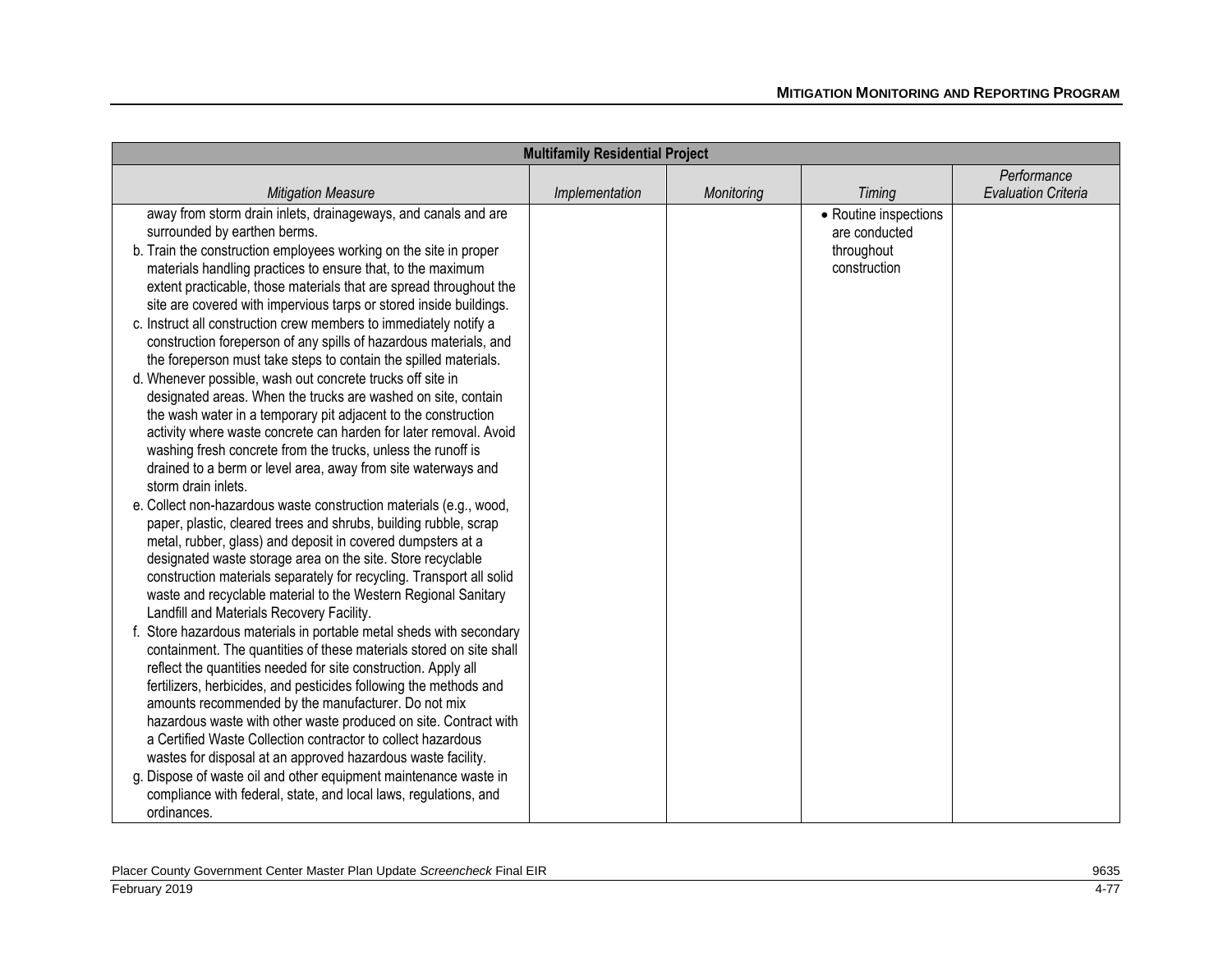| <b>Multifamily Residential Project</b>                                                                                                                                                                                                                                                                                                                                                                                                                                                                                                                                                                                                                                                                                                                                                                                                                                               |                                                  |                                                                  |                                                                      |                                                                                                                                                                                                                                                                                                                                                |
|--------------------------------------------------------------------------------------------------------------------------------------------------------------------------------------------------------------------------------------------------------------------------------------------------------------------------------------------------------------------------------------------------------------------------------------------------------------------------------------------------------------------------------------------------------------------------------------------------------------------------------------------------------------------------------------------------------------------------------------------------------------------------------------------------------------------------------------------------------------------------------------|--------------------------------------------------|------------------------------------------------------------------|----------------------------------------------------------------------|------------------------------------------------------------------------------------------------------------------------------------------------------------------------------------------------------------------------------------------------------------------------------------------------------------------------------------------------|
| <b>Mitigation Measure</b>                                                                                                                                                                                                                                                                                                                                                                                                                                                                                                                                                                                                                                                                                                                                                                                                                                                            | Implementation                                   | <b>Monitoring</b>                                                | <b>Timing</b>                                                        | Performance<br><b>Evaluation Criteria</b>                                                                                                                                                                                                                                                                                                      |
| h. Any releases of hazardous materials must be immediately<br>reported to the Placer County Environmental Compliance Division<br>of Placer County's Environmental Management Department and<br>remediated in accordance with Placer County's requirements.<br>This may include excavating and disposing of contaminated soil.<br>Typically, construction projects require on-site storage of relatively<br>small amounts of hazardous materials, which would also limit the<br>potential impacts from a release of these materials.                                                                                                                                                                                                                                                                                                                                                  |                                                  |                                                                  |                                                                      |                                                                                                                                                                                                                                                                                                                                                |
| Mitigation Measure 16d: Prior to issuance of a grading permit or<br>approval of Improvement Plans for construction of the Multifamily<br>Residential project or any of the mixed use projects adjacent to the<br>segment of the Ophir canal south of Willow Creek Drive, Placer<br>County or the private applicant for development shall retain a qualified<br>professional to conduct sampling of shallow soil and/or sediment within<br>the canal and to complete laboratory analysis of the sampled materials<br>to determine whether mercury is present in the soil and/or sediment at<br>levels that would present a potential health hazard and to undertake<br>remediation or stabilization measures to ensure that construction<br>workers and the future onsite population is not exposed to mercury at<br>levels that exceed the applicable human health screening levels. | Mercy Housing and<br>construction<br>contractors | <b>Placer County</b><br>Department of<br>Environmental<br>Health | • Prior to approval of<br>Improvement Plans<br>• During construction | • Soil sampling within<br>Ophir Canal and<br>laboratory analysis is<br>completed<br>• Remediation or<br>stabilization measures<br>are implemented to<br>ensure that<br>construction workers<br>and the future onsite<br>population is not<br>exposed to mercury at<br>levels that exceed the<br>applicable human<br>health screening<br>levels |